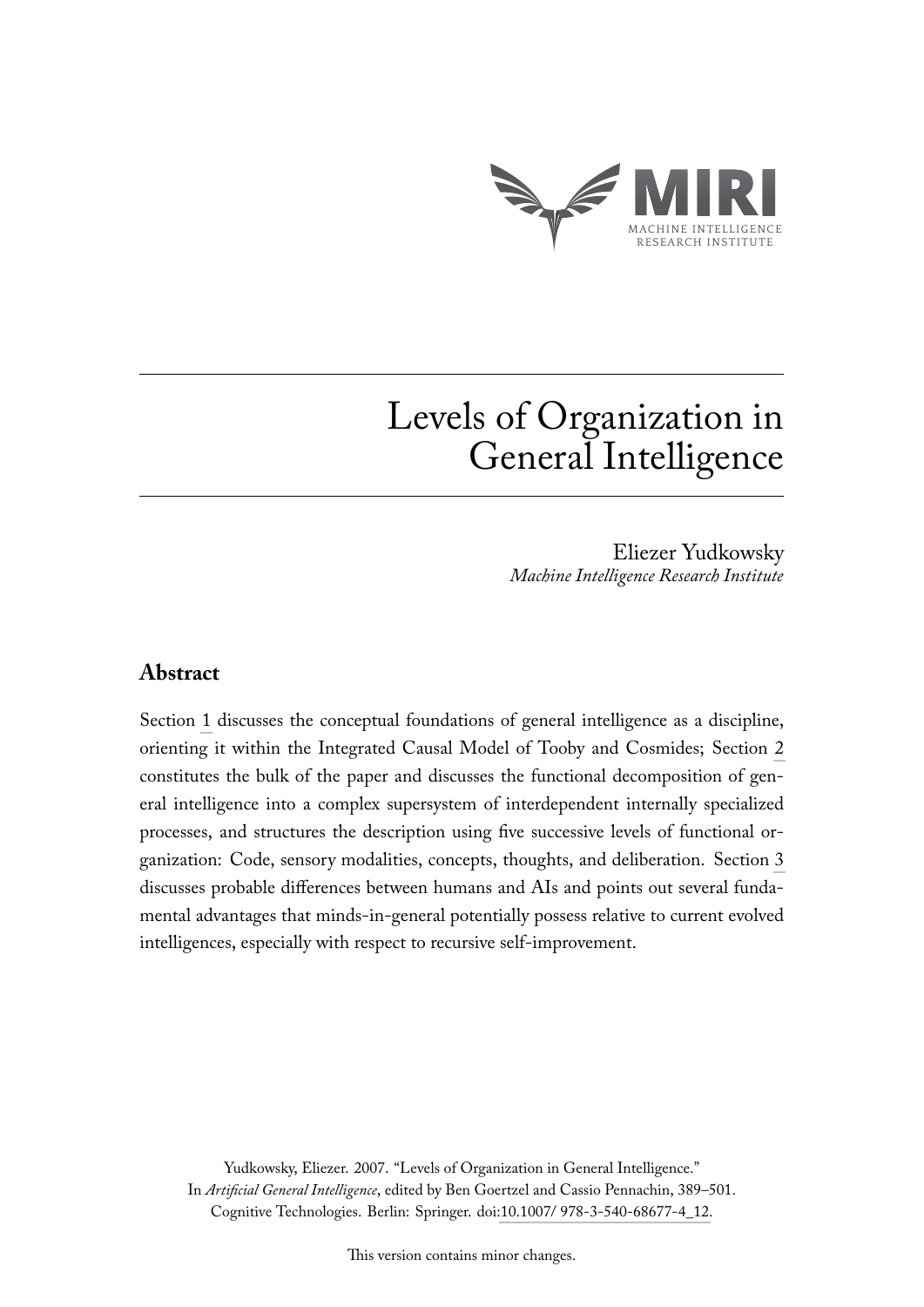## <span id="page-1-0"></span>**1. Foundations of General Intelligence**

What is intelligence? In humans—currently the only known intelligent entities intelligence is a brain with a hundred billion neurons and a hundred trillion synapses; a brain in which the cerebral cortex alone is organized into 52 cytoarchitecturally distinct areas per hemisphere. Intelligence is not the complex expression of a simple principle; intelligence is the complex expression of a complex set of principles. Intelligence is a supersystem composed of many mutually interdependent subsystems—subsystems specialized not only for particular environmental skills but for particular *internal* functions. The heart is not a specialized organ that enables us to run down prey; the heart is a specialized organ that supplies oxygen to the body. Remove the heart and the result is not a less efficient human, or a less specialized human; the result is a system that ceases to function.

*Why* is intelligence? The cause of human intelligence is evolution—the operation of natural selection on a genetic population in which organisms reproduce differentially depending on heritable variation in traits. Intelligence is an evolutionary advantage because it enables us to model, predict, and manipulate reality. Evolutionary problems are not limited to stereotypical ancestral contexts such as fleeing lions or chipping spears; our intelligence includes the ability to model social realities consisting of other humans, and the ability to predict and manipulate the *internal* reality of the mind. Philosophers of the mind sometimes define "knowledge" as cognitive patterns that map to external reality (Newell [1980\)](#page-119-0), but a surface mapping has no inherent evolutionary utility. Intelligence requires more than passive correspondence between internal representations and sensory data, or between sensory data and reality. Cognition goes beyond passive denotation; it can predict future sensory data from past experience. Intelligence requires correspondences strong enough for the organism to choose between futures by choosing actions on the basis of their future results. Intelligence in the fully human sense requires the ability to manipulate the world by reasoning backward from a mental image of the desired outcome to create a mental image of the necessary actions. (In Section [2,](#page-8-0) these ascending tests of ability are formalized as *sensory*, *predictive*, *decisive*, and *manipulative* bindings between a model and a referent.)

Understanding the evolution of the human mind requires more than classical Darwinism; it requires the modern "neo-Darwinian" or "population genetics" understanding of evolution—the Integrated Causal Model set forth by Tooby and Cosmides [\(1992\)](#page-120-0). One of the most important concepts in the ICM is that of "complex functional adaptation." Evolutionary adaptations are driven by selection pressures acting on genes. A given gene's contribution to fitness is determined by regularities of the *total* environment, including both the *external* environment and the *genetic* environment. Adapta-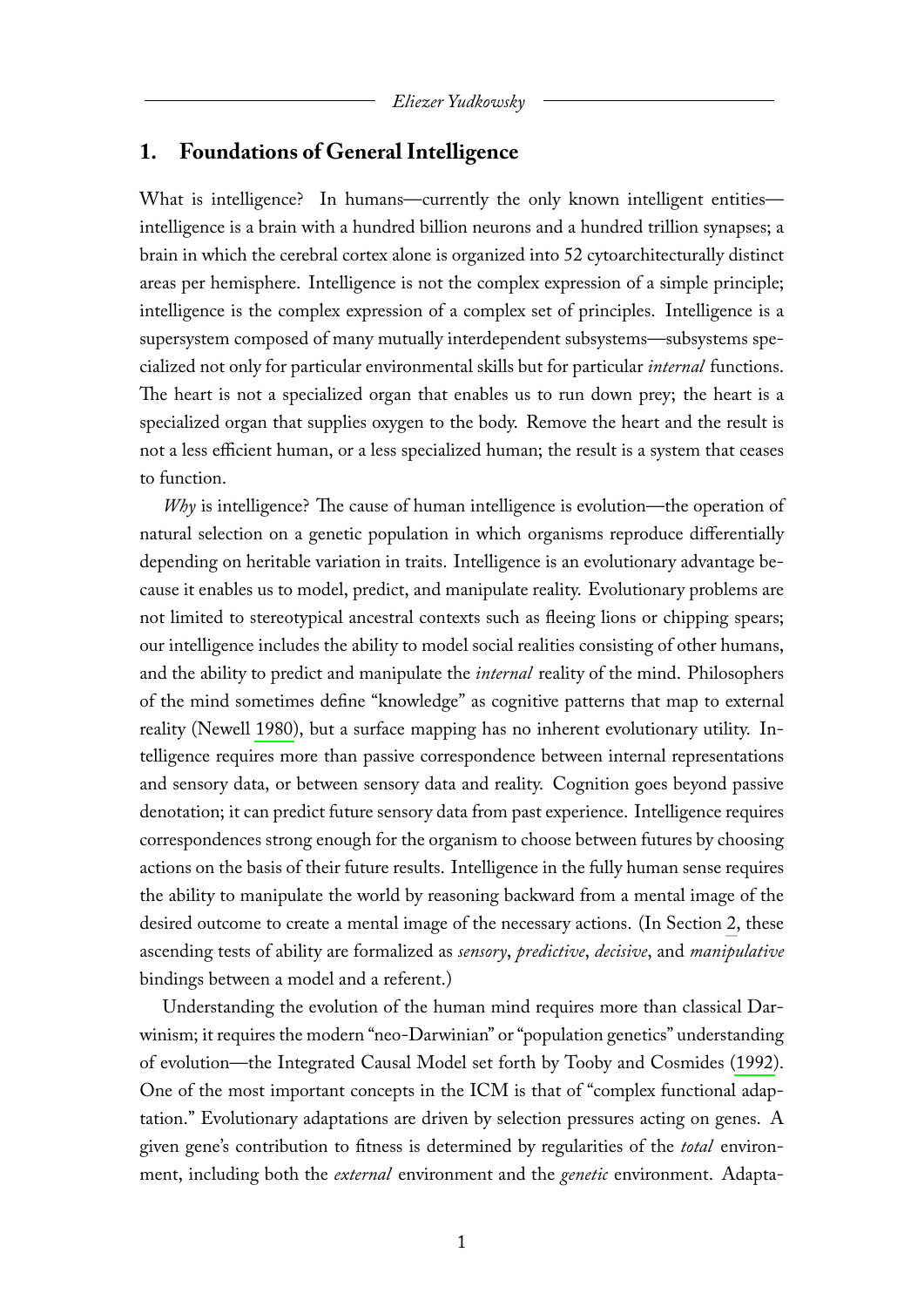tion occurs in response to statistically present genetic complexity, not just statistically present environmental contexts. A new adaptation requiring the presence of a previous adaptation cannot spread unless the prerequisite adaptation is present in the genetic environment with sufficient statistical regularity to make the new adaptation a recurring evolutionary advantage. Evolution uses existing genetic complexity to build new genetic complexity, but evolution exhibits no foresight. Evolution does not construct genetic complexity unless it is an *immediate* advantage, and this is a fundamental constraint on accounts of the evolution of complex systems.

Complex functional adaptations—adaptations that require multiple genetic features to build a complex interdependent system in the phenotype—are usually, and necessarily, universal within a species. Independent variance in each of the genes making up a complex interdependent system would quickly reduce to insignificance the probability of any phenotype possessing a full functioning system. To give an example in a simplified world, if independent genes for "retina," "lens," "cornea," "iris," and "optic nerve" each had an independent 20% frequency in the genetic population, the random-chance probability of any individual being born with a complete eyeball would be 3125:1.

Natural selection, while feeding on variation, uses it up (Sober [1984\)](#page-120-1). The bulk of genetic complexity in any single organism consists of a deep pool of panspecies complex functional adaptations, with selection pressures operating on a surface froth of individual variations. *The target matter of Artificial Intelligence is not the surface variation that makes one human slightly smarter than another human, but rather the vast store of complexity that separates a human from an amoeba.* We must avoid distraction by the surface variations that occupy the whole of our day-to-day social universe. The differences between humans are the points on which we compete and the features we use to recognize our fellows, and thus it is easy to slip into paying them too much attention.

A still greater problem for would-be analysts of panhuman complexity is that the foundations of the mind are not open to introspection. We perceive only the highest levels of organization of the mind. You can remember a birthday party, but you cannot remember your hippocampus encoding the memory.

Is either introspection or evolutionary argument relevant to AI? To what extent can truths about humans be used to predict truths about AIs, and to what extent does knowledge about humans enable us to create AI designs? If the sole purpose of AI as a research field is to test theories about human cognition, then only truths about human cognition are relevant. But while human cognitive science constitutes a legitimate purpose, it is not the sole reason to pursue AI; one may also pursue AI as a goal in its own right, in the belief that AI will be useful and beneficial. From this perspective, what matters is the quality of the resulting intelligence, and not the means through which it is achieved. However, proper use of this egalitarian viewpoint should be distinguished from histori-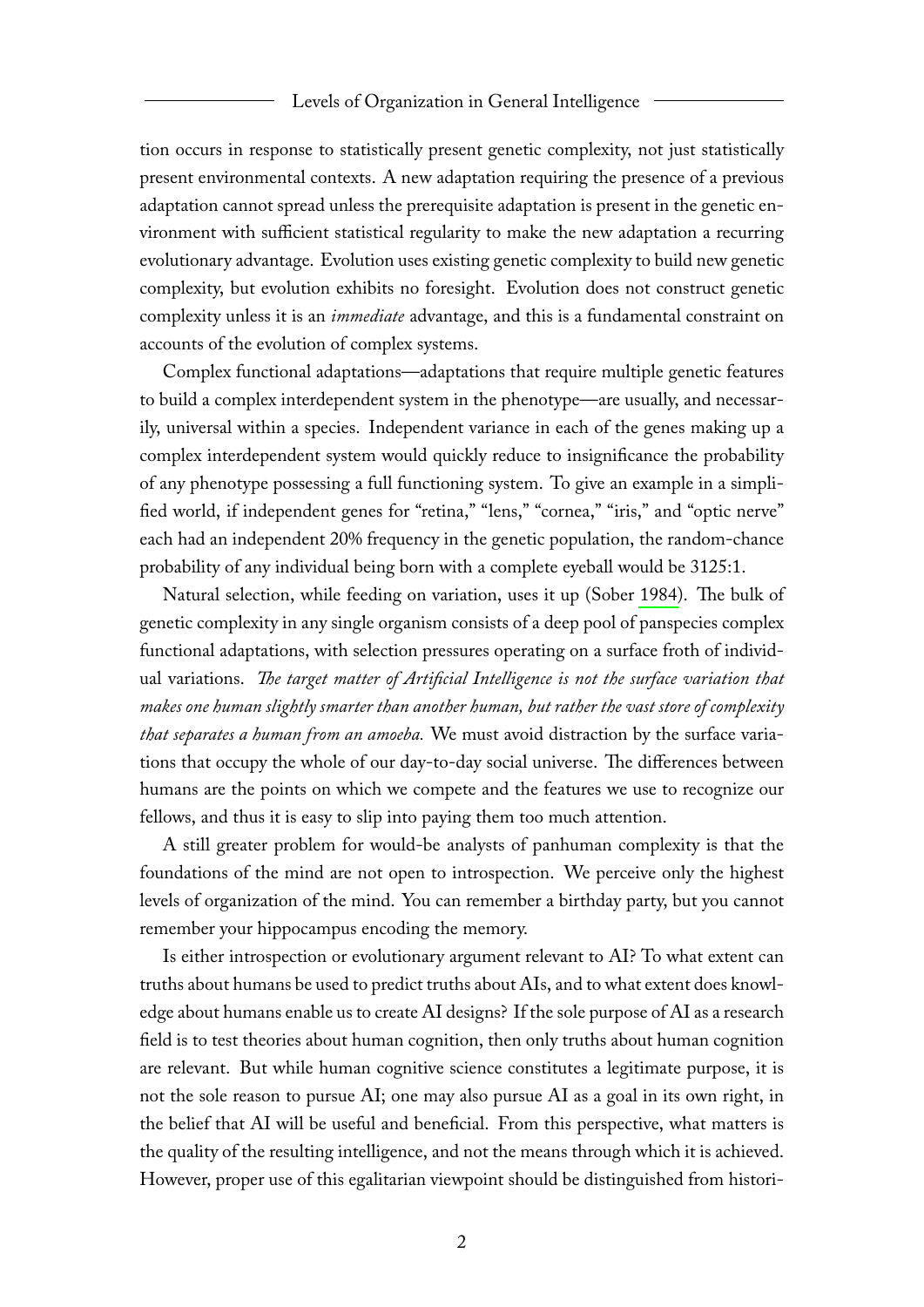cal uses of the "bait-and-switch technique" in which "intelligent AI" is redefined away from its intuitive meaning of "AI as recognizable person," simultaneously with the presentation of a AI design which leaves out most of the functional elements of human intelligence and offers no replacement for them. There is a difference between relaxing constraints on the means by which "intelligence" can permissibly be achieved, and lowering the standards by which we judge the results as "intelligence." It is thus permitted to depart from the methods adopted by evolution, but is it wise?

Evolution often finds good ways, but rarely the best ways. Evolution is a useful inspiration but a dangerous template. Evolution is a good teacher, but it's up to us to apply the lessons wisely. Humans are not good examples of minds-in-general; humans are an evolved species with a cognitive and emotional architecture adapted to hunter-gatherer contexts and cognitive processes tuned to run on a substrate of massively parallel 200 Hz biological neurons. Humans were created by evolution, an unintelligent process; AI will be created by the intelligent processes that are humans.

Because evolution lacks foresight, complex functions cannot evolve unless their prerequisites are evolutionary advantages for other reasons. The human evolutionary line did not evolve *toward* general intelligence; rather, the hominid line evolved smarter and more complex systems that *lacked* general intelligence, until finally the cumulative store of existing complexity contained all the tools and subsystems needed for evolution to stumble across general intelligence. Even this is too anthropocentric; we should say rather that primate evolution stumbled across a fitness gradient whose path includes the subspecies *Homo sapiens sapiens*, which subspecies exhibits one particular kind of general intelligence.

The human designers of an AI, unlike evolution, will possess the ability to plan ahead for general intelligence. Furthermore, unlike evolution, a human planner can jump sharp fitness gradients by executing multiple simultaneous actions; a human designer can use foresight to plan multiple new system components as part of a coordinated upgrade. A human can take present actions based on anticipated forward compatibility with future plans.

Thus, the ontogeny of an AI need not recapitulate human philogeny. Because evolution cannot stumble across grand supersystem designs until the subsystems have evolved for other reasons, the philogeny of the human line is characterized by development from very complex non-general intelligence to very complex general intelligence through the layered accretion of adaptive complexity lying within successive levels of organization. In contrast, a deliberately designed AI is likely to begin as a set of subsystems in a relatively primitive and undeveloped state, but nonetheless already designed to form a functioning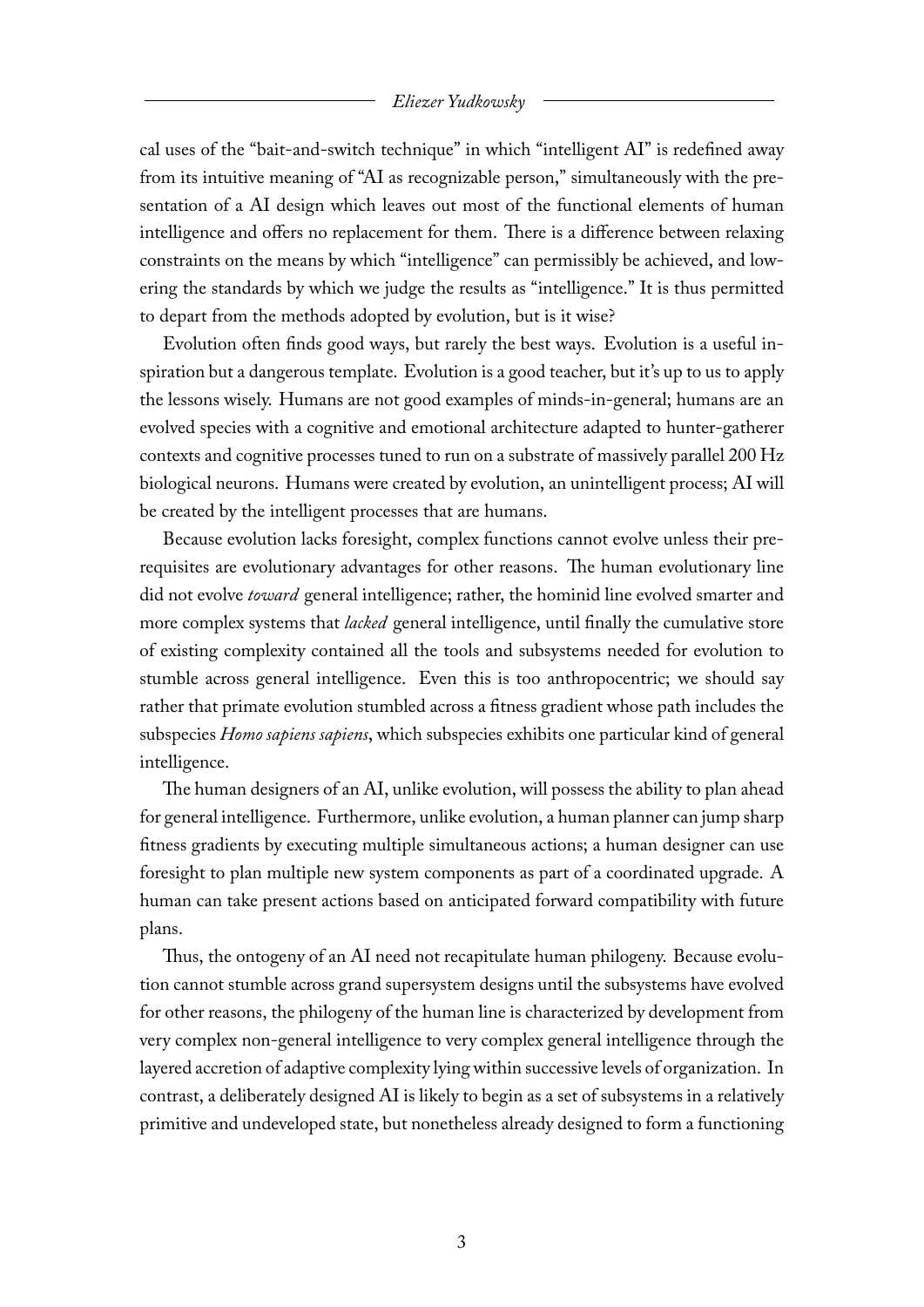supersystem.<sup>[1](#page-4-0)</sup> Because human intelligence is evolutionarily recent, the vast bulk of the complexity making up a human evolved in the *absence* of general intelligence; the rest of the system has not yet had time to adapt. Once an AI supersystem possesses any degree of intelligence at all, no matter how primitive, that intelligence becomes a tool which can be used in the construction of further complexity.

Where the human line developed from very complex non-general intelligence into very complex general intelligence, a successful AI project is more likely to develop from a primitive general intelligence into a complex general intelligence. Note that *primitive* does not mean *architecturally simple*. The right set of subsystems, even in a primitive and simplified state, may be able to function together as a complete but imbecilic mind which then provides a framework for further development. This does *not* imply that AI can be reduced to a single algorithm containing the "essence of intelligence." A cognitive supersystem may be "primitive" relative to a human and still require a tremendous amount of functional complexity.

I am admittedly biased against the search for a single essence of intelligence; I believe that the search for a single essence of intelligence lies at the center of AI's previous failures. Simplicity is the grail of physics, not AI. Physicists win Nobel Prizes when they discover a previously unknown underlying layer and explain its behaviors. We already know what the ultimate bottom layer of an Artificial Intelligence looks like; it looks like ones and zeroes. Our job is to build something interesting out of those ones and zeroes. The Turing formalism does not solve this problem any more than quantum electrodynamics tells us how to build a bicycle; knowing the abstract fact that a bicycle is built from atoms doesn't tell you *how* to build a bicycle out of atoms—which atoms to use and where to put them. Similarly, the abstract knowledge that biological neurons implement human intelligence does not explain human intelligence. The classical hype of early neural networks, that they used "the same parallel architecture as the human brain," should, at most, have been a claim of using the same parallel architecture as an earthworm's brain. (And given the complexity of biological neurons, the claim would still have been wrong.)

The science of understanding living organization is very different from physics or chemistry, where parsimony makes sense as a theoretical criterion. The study of organisms is more like reverse engineering, where one may be dealing

<span id="page-4-0"></span><sup>1.</sup> This does not rule out the possibility of discoveries in cognitive science occurring through less intentional and more evolutionary means. For example, a commercial AI project with a wide range of customers might begin with a shallow central architecture loosely integrating domain-specific functionality across a wide variety of tasks, but later find that their research tends to produce specialized internal functionality hinting at a deeper, more integrated supersystem architecture.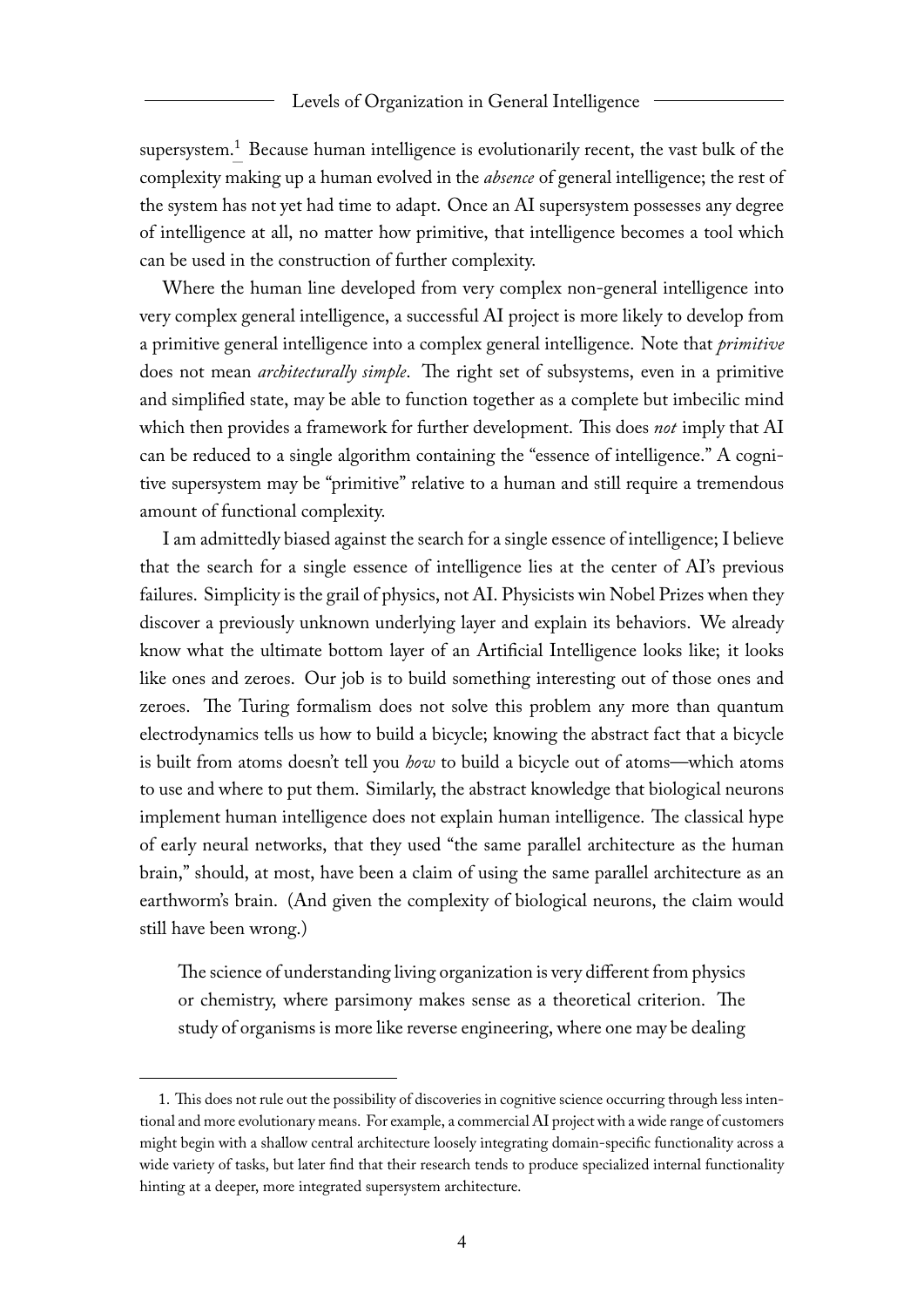with a large array of very different components whose heterogenous organization is explained by the way in which they interact to produce a functional outcome. Evolution, the constructor of living organisms, has no privileged tendency to build into designs principles of operation that are simple and general. (Tooby and Cosmides [1992\)](#page-120-0)

The field of Artificial Intelligence suffers from a heavy, lingering dose of genericity and black-box, blank-slate, *tabula-rasa* concepts seeping in from the Standard Social Sciences Model (SSSM) identified by Tooby and Cosmides [\(1992\)](#page-120-0). The general project of liberating AI from the clutches of the SSSM is more work than I wish to undertake in this paper, but one problem that must be dealt with immediately is *physics envy*. The development of physics over the last few centuries has been characterized by the discovery of unifying equations which neatly underlie many complex phenomena. Most of the past fifty years in AI might be described as the search for a similar unifying principle believed to underlie the complex phenomenon of intelligence.

Physics envy in AI is the search for a *single*, *simple* underlying process, with the expectation that this one discovery will lay bare all the secrets of intelligence. The tendency to treat new approaches to AI as if they were new theories of physics may at least partially explain AI's past history of *overpromise* and *oversimplification*. Attributing all the vast functionality of human intelligence to some single descriptive facet—that brains are "parallel," or "distributed," or "stochastic"; that minds use "deduction" or "induction" results in a failure (an *overhyped* failure) as the project promises that all the functionality of human intelligence will slide out from some simple principle.

The effects of physics envy can be more subtle; they also appear in the lack of interaction between AI projects. Physics envy has given rise to a series of AI projects that could only use *one* idea, as each new hypothesis for the *one true essence of intelligence* was tested and discarded. Douglas Lenat's AM and Eurisko programs (Lenat [1983\)](#page-118-0)—though the results were controversial and may have been mildly exaggerated (Ritchie and Hanna [1984\)](#page-119-1)—used nonetheless very intriguing and fundamental design patterns to deliver significant and unprecedented results. Despite this, the design patterns of Eurisko, such as self-modifying decomposable heuristics, have seen almost no reuse in later AIs. Even Lenat's subsequent Cyc project (Lenat, Prakash, and Shepherd [1985\)](#page-118-1) apparently does not reuse the ideas developed in Eurisko. From the perspective of a modern-day programmer, accustomed to hoarding design patterns and code libraries, the lack of crossfertilization is a surprising anomaly. One would think that self-optimizing heuristics would be useful as an external tool, e.g. for parameter tuning, even if the overall cognitive architecture did not allow for the internal use of such heuristics.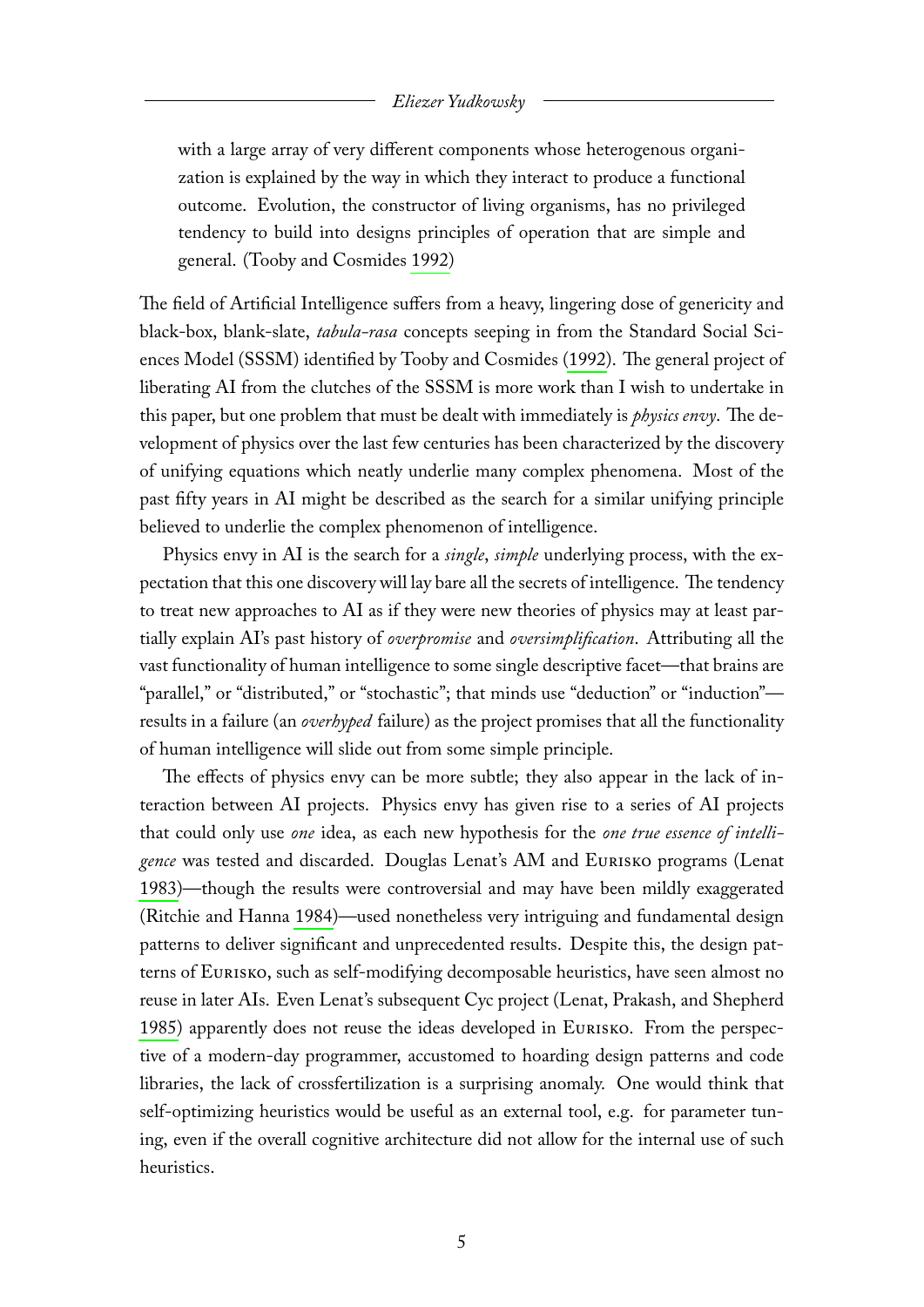The behavior of the AI field, and of Lenat himself, is more understandable if we postulate that Eurisko was treated as a *failed hypothesis*, or even as a *competing hypothesis*, rather than an *incremental success* or a *reusable tool*. Lenat tried self-optimizing heuristics and they failed to yield intelligence; onward, then, to Cyc, the next hypothesis!

The most common paradigms of traditional AI—search trees, neural networks, genetic algorithms, evolutionary computation, semantic nets—have in common the property that they can be implemented without requiring a store of preexisting complexity. The processes that have become traditional, that *have* been reused, are the tools that stand alone and are immediately useful. A semantic network is a "knowledge" representation so simple that it is literally writable on paper; thus, an AI project adding a semantic network need not design a hippocampus-equivalent to form memories, or build a sensory modality to represent mental imagery. Neural networks and evolutionary computations are not generally intelligent but they are generically intelligent; they can be trained on any problem that has a sufficiently shallow fitness gradient relative to available computing power. (Though Eurisko's self-modifying heuristics probably had generality equalling or exceeding these more typical tools, the source code was not open and the system design was far too complex to build over an afternoon, so the design pattern was not reused—or so I would guess.)

With the exception of the semantic network, which I regard as completely bankrupt, the standalone nature of the traditional processes may make them useful tools for shoring up the initial stages of a general AI supersystem. But standalone algorithms are not substitutes for intelligence and they are not complete systems. Genericity is not the same as generality.

"Physics envy" (trying to replace the human cognitive supersystem with a single process or method) should be distinguished from the less ambitious attempt to *clean up* the human mind design while leaving the essential architecture intact. Cleanup is probably inevitable while human programmers are involved, but it is nonetheless a problem to be approached with extreme caution. Although the population genetics model of evolution admits of many theoretical reasons why the presence of a feature may not imply adaptiveness (much less optimality), in practice the adaptationists usually win. The spandrels of San Marco may not have been built for decorative elegance (Gould and Lewontin [1979\)](#page-116-0), but they are still holding the roof up. Cleanup should be undertaken, not with pride in the greater simplicity of human design relative to evolutionary design, but with a healthy dose of anxiety that we will leave out something important.

An example: Humans are currently believed to have a modular adaptation for visual face recognition, generally identified with a portion of inferotemporal cortex, though this is a simplification (Rodman [1999\)](#page-119-2). At first glance this brainware appears to be an archetypal example of human-specific functionality, an adaptation to an evolutionary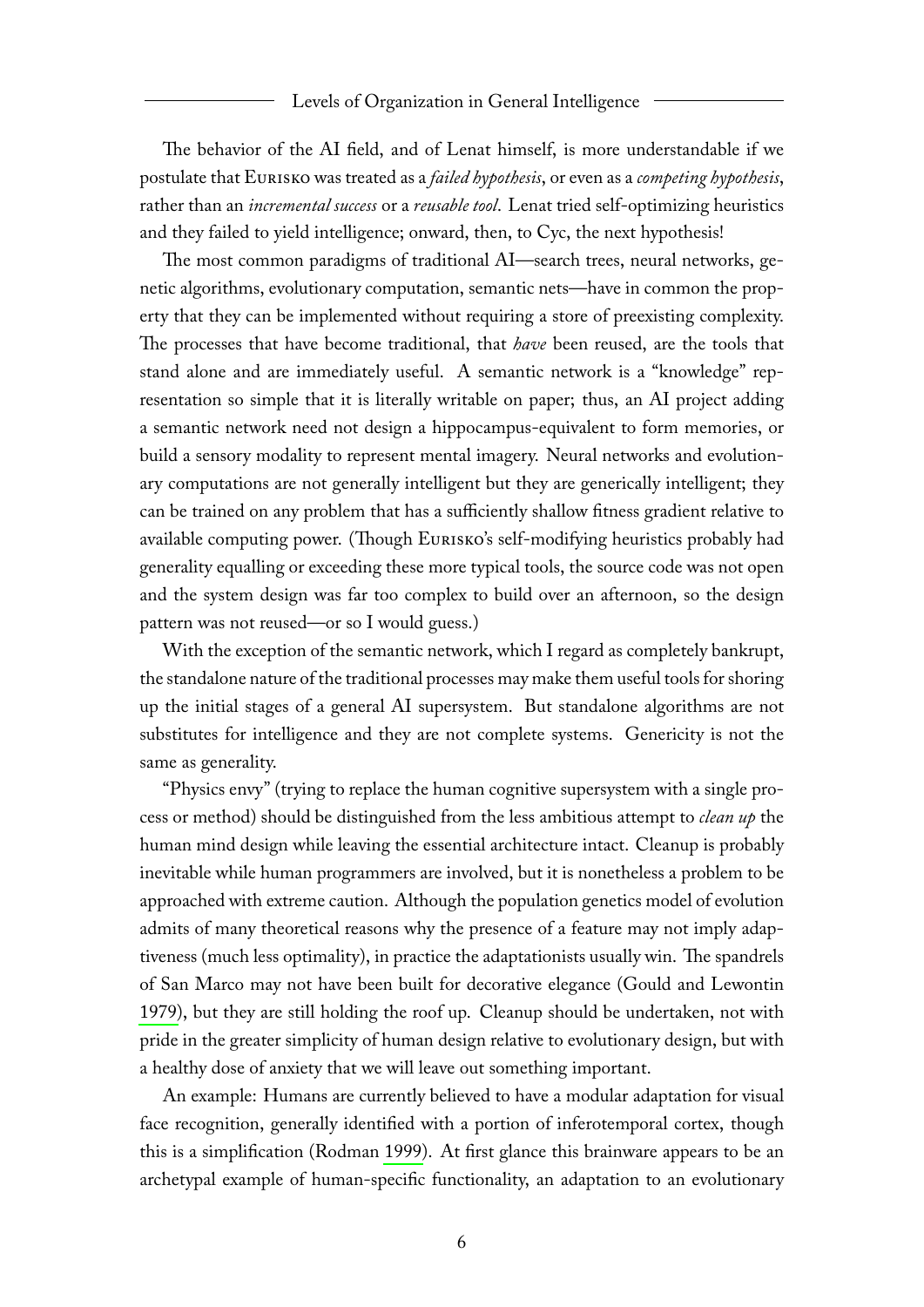context with no obvious analogue for an early-stage AI. However, Carey [\(1992\)](#page-115-0) has suggested from neuropathological evidence (associated deficits) that face recognition brainware is also responsible for the generalized task of *acquiring very fine expertise in the visual domain*; thus, the dynamics of face recognition may be of general significance for builders of sensory modalities.

Another example is the sensory modalities themselves. As described in greater detail in Section [2,](#page-8-0) the human cognitive supersystem is built to require the use of the sensory modalities which we originally evolved for other purposes. One good reason why the human supersystem uses sensory modalities is that the sensory modalities are *there*. Sensory modalities are evolutionarily ancient; they would have existed, in primitive or complex form, during the evolution of all higher levels of organization. Neural tissue was already dedicated to sensory modalities, and would go on consuming ATP even if inactive, albeit at a lesser rate. Consider the incremental nature of adaptation, so that in the very beginnings of hominid intelligence only a very small amount of *de novo* complexity would have been involved; consider that evolution has no inherent drive toward design elegance; consider that adaptation is in response to the total environment, which includes both the external environment and the genetic environment—these are all plausible reasons to suspect evolution of offloading the computational burden onto pre-existing neural circuitry, even where a human designer would have chosen to employ a separate subsystem. Thus, it was not inherently absurd for AI's first devotees to try for general intelligence that employed no sensory modalities.

Today we have at least one reason to believe that nonsensory intelligence is a bad approach; we tried it and it didn't work. Of course, this is far too general an argument it applies equally to "we tried non-face-recognizing intelligence and it didn't work" or even "we tried non-bipedal intelligence and it didn't work." The argument's real force derives from specific hypotheses about the functional role of sensory modalities in general intelligence (discussed in Section [2\)](#page-8-0). But in retrospect we can identify at least one *methodological* problem: Rather than identifying the role played by modalities in intelligence, and then attempting to "clean up" the design by *substituting* a simpler process into the functional role played by modalities, $^2$  $^2$  the first explorers of  ${\rm AI}$  simply assumed that sensory modalities were irrelevant to general intelligence.

Leaving out key design elements, without replacement, on the basis of the mistaken belief that they are not relevant to general intelligence, is an error that displays a terrifying synergy with "physics envy." In extreme cases—and most historical cases *have* been extreme—the design ignores everything about the human mind except one char-

<span id="page-7-0"></span><sup>2.</sup> I cannot think of any plausible way to do this, and do not advocate such an approach.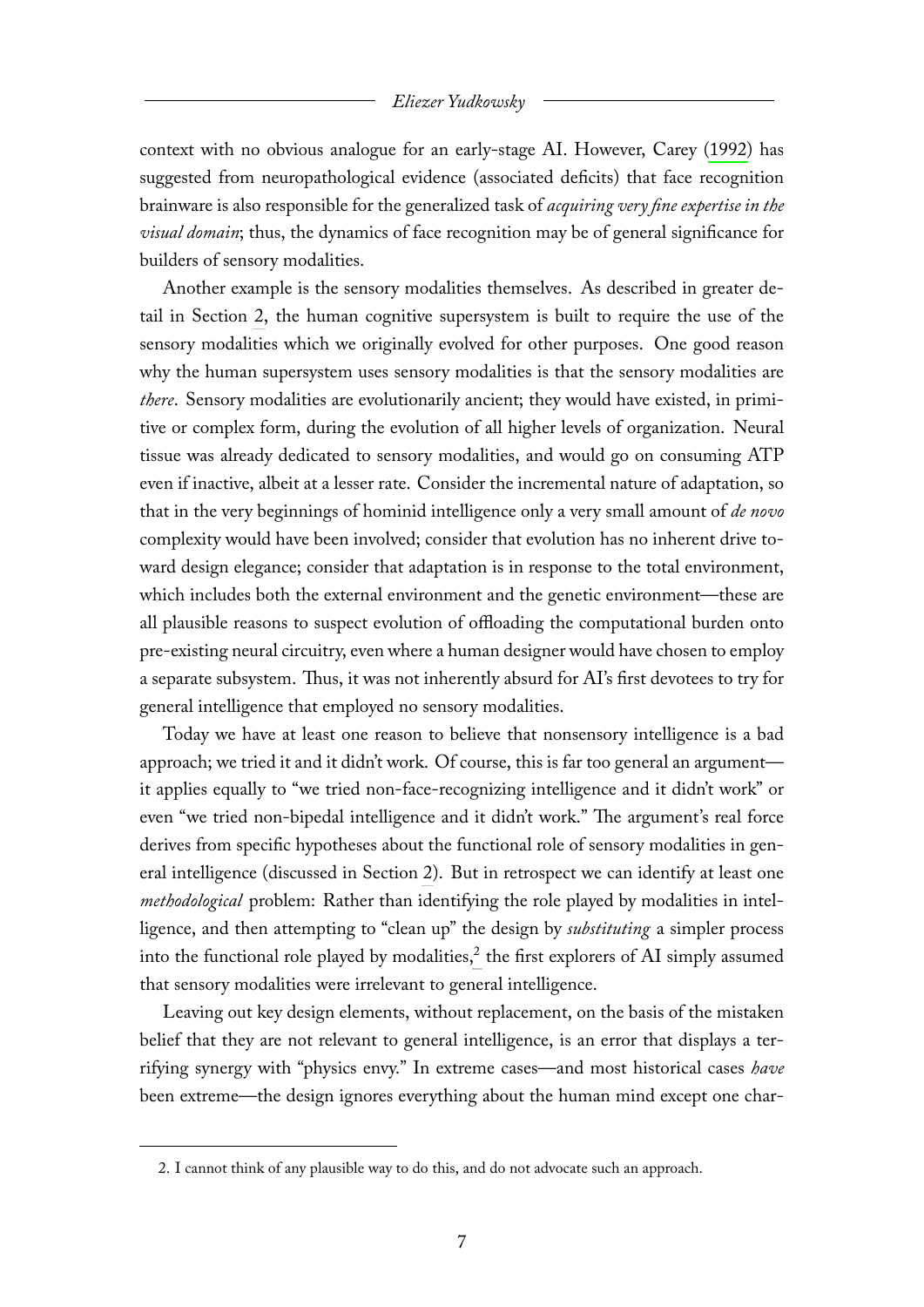acteristic (logic, distributed parallelism, fuzziness, etc.), which is held to be "the key to intelligence." (On my more pessimistic days I sometimes wonder if successive fads are the only means by which knowledge of a given feature of human intelligence becomes widespread in AI.)

I argue strongly for "supersystems," but I do not believe that "supersystems" are the necessary and sufficient Key to AI. General intelligence requires the *right* supersystem, with the right cognitive subsystems, doing the right things in the right way. Humans are not intelligent by virtue of being "supersystems," but by virtue of being a *particular* supersystem which implements human intelligence. I emphasize supersystem design because I believe that the field of AI has been crippled by the *wrong kind of simplicity*—a simplicity which, as a design constraint, rules out workable designs for intelligence; a simplicity which, as a methodology, rules out incremental progress toward an understanding of general intelligence; a simplicity which, as a viewpoint, renders most of the mind invisible except for whichever single aspect is currently promoted as the Key to AI.

If the quest for design simplicity is to be "considered harmful,"[3](#page-8-1) what should replace it? I believe that rather than simplicity, we should pursue *sufficiently complex explanations* and *usefully deep designs*. In ordinary programming, there is no reason to assume *a priori* that the task is enormously large. In AI the rule should be that the problem is always harder and deeper than it looks, even after you take this rule into account. Knowing that the task is large does not enable us to meet the challenge just by making our designs larger or more complicated; certain *specific* complexity is required, and complexity for the sake of complexity is worse than useless. Nonetheless, the presumption that we are more likely to underdesign than overdesign implies a different attitude towards design, in which victory is never declared, and even after a problem appears to be solved, we go on trying to solve it. If this creed were to be summed up in a single phrase, it would be: "Necessary but not sufficient." In accordance with this creed, it should be emphasized that supersystems thinking is only one part of a larger paradigm, and that an open-ended design process is itself "necessary but not sufficient." These are first steps toward AI, but not the only first steps, and certainly not the last steps.

# <span id="page-8-0"></span>**2. Levels of Organization in Deliberative General Intelligence**

Intelligence in the human cognitive supersystem is the result of the many cognitive processes taking place on multiple levels of organization. However, this statement is vague

<span id="page-8-1"></span><sup>3.</sup> A phrase due to Dijkstra [\(1968\)](#page-116-1) in "Go To Statement Considered Harmful"; today it indicates that a prevalent practice has more penalties than benefits and should be discarded.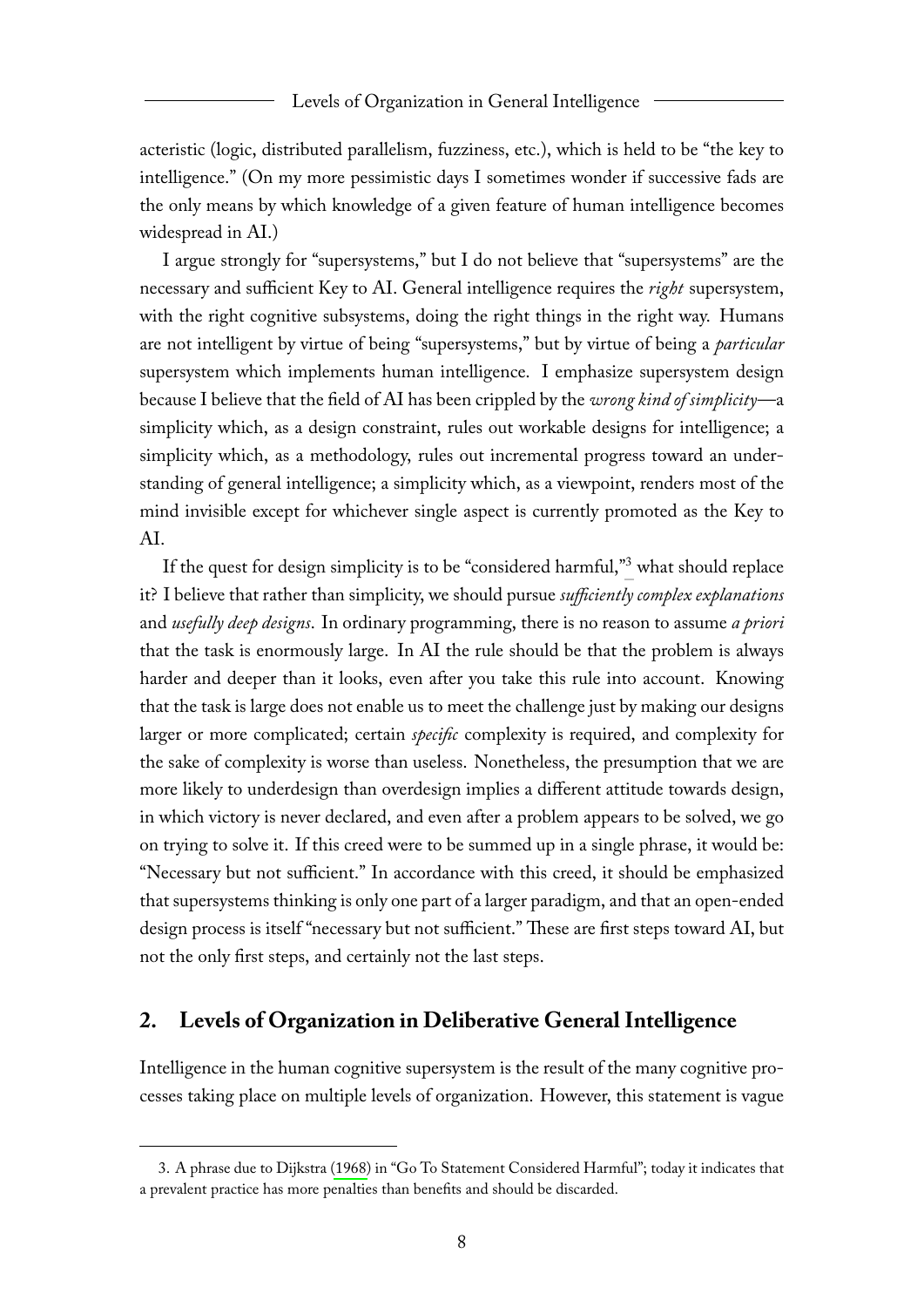without hypotheses about specific levels of organization and specific cognitive phenomena. The concrete theory presented in Section [2](#page-8-0) goes under the name of "deliberative general intelligence" (DGI).

The human mind, owing to its accretive evolutionary origin, has several major distinct candidates for the mind's "center of gravity." For example, the limbic system is an evolutionarily ancient part of the brain that now coordinates activities in many of the other systems that later grew up around it. However, in (cautiously) considering what a more foresightful and less accretive design for intelligence might look like, I find that a single center of gravity stands out as having the most complexity and doing most of the substantive work of intelligence, such that in an AI, to an even greater degree than in humans, this center of gravity would probably become the central supersystem of the mind. This center of gravity is the cognitive superprocess which is introspectively observed by humans through the internal narrative—the process whose workings are reflected in the mental sentences that we internally "speak" and internally "hear" when thinking about a problem. To avoid the awkward phrase "stream of consciousness" and the loaded word "consciousness," this cognitive superprocess will hereafter be referred to as *deliberation*.

## **2.1. Concepts: An Illustration of Principles**

My chosen entry point into deliberation is words—that is, the words we mentally speak and mentally hear in our internal narrative. Let us take the word "lightbulb" (or the wordlike phrase "light bulb") as an example.<sup>[4](#page-9-0)</sup> When you see the letters spelling "light bulb," the phonemes for *light bulb* flow through your auditory cortex. If a mental task requires it, a visual exemplar for the "light bulb" category may be retrieved as mental imagery in your visual cortex (and associated visual areas). Some of your past memories and experiences, such as accidentally breaking a light bulb and carefully sweeping up the sharp pieces, may be associated with or stored under the "light bulb" concept. "Light bulb" is associated to other concepts; in cognitive priming experiments, it has been shown that hearing a phrase such as "light bulb"[5](#page-9-1) will prime associated words such

<span id="page-9-0"></span><sup>4.</sup> Note that "lightbulb" is a basic-level category (Brown [1958\)](#page-115-1). "Basic-level" categories tend to lie on the highest level at which category members have similar shapes, the highest level at which a single mental image can reflect the entire category, the highest level at which a person uses similar motor actions for interacting with category members, et cetera (Rosch et al. [1976\)](#page-119-3). "Chair" is a basic-level category but "furniture" is not; "red" is a basic-level category but "scarlet" is not. Basic-level categories generally have short, compact names, are among the first terms learned within a language, and are the easiest to process cognitively. Lakoff [\(1987\)](#page-118-2) cautions against inadvertent generalization from basic-level categories to categories in general, noting that most researchers, in trying to think of examples of categories, almost always select examples of basic-level categories.

<span id="page-9-1"></span><sup>5.</sup> I don't know of a specific case of priming tests conducted on the specific wordpair "lightbulb" and "fluorescent," but this is a typical example.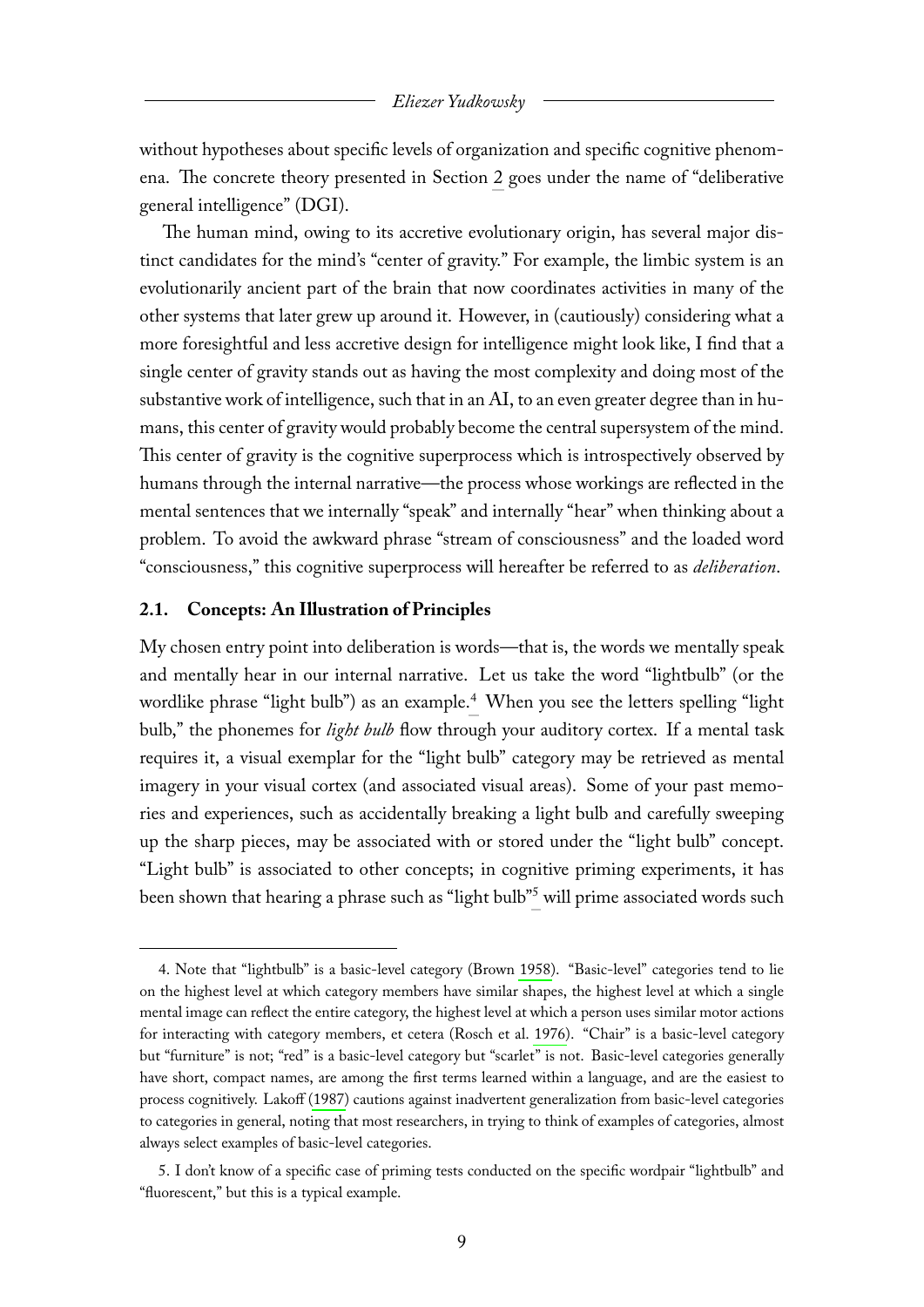as "fluorescent" or "fragile," increasing the recognition speed or reaction speed when associated words are presented (Meyer and Schvaneveldt [1971\)](#page-118-3). The "light bulb" concept can act as a mental category; it describes some referents in perceived sensory experiences or internal mental imagery, but not other referents; and, among the referents it describes, it describes some strongly and others only weakly.

To further expose the internal complexity of the "light bulb" concept, I would like to offer an introspective illustration. I apologize to any academic readers who possess strong philosophical prejudices against introspection; I emphasize that the exercise is not intended as *evidence* for a theory, but rather as a means of introducing and grounding concepts that will be argued in more detail later. That said:

Close your eyes, and try to immediately (without conscious reasoning) visualize a *triangular light bulb*—now. Did you do so? What did you see? On personally performing this test for the first time, I saw a pyramidal light bulb, with smoothed edges, with a bulb on the square base. Perhaps you saw a tetrahedral light bulb instead of a pyramidal one, or a light bulb with sharp edges instead of smooth edges, or even a fluorescent tube bent into a equilateral triangle. The specific result varies; what matters is the process you used to arrive at the mental imagery.

Our mental image for "triangular light bulb" would intuitively appear to be the result of imposing "triangular," the adjectival form of "triangle," on the "light bulb" concept. That is, the novel mental image of a triangular light bulb is apparently the result of combining the sensory content of two preexisting concepts. (DGI agrees, but the assumption deserves to be pointed out explicitly.) Similarly, the combination of the two concepts is not a collision, but a structured imposition; "triangular" is imposed on "light bulb," and not "light-bulb-like" on "triangle."

The structured combination of two concepts is a major cognitive process. I emphasize that I am not talking about interesting complexity which is supposedly to be found in the overall pattern of relations between concepts; I am talking about complexity which is directly visible in the *specific* example of imposing "triangular" on "light bulb." I am not "zooming out" to look at the overall terrain of concepts, but "zooming in" to look at the cognitive processes needed to handle this *single* case. The specific example of imposing "triangular" on "light bulb" is a nontrivial feat of mind; "triangular light bulb" is a trickier concept combination than "green light bulb" or "triangular parking lot."

The mental process of visualizing a "triangular light bulb" flashes through the mind very quickly; it may be possible to glimpse subjective flashes of the concept combination, but the process is not really open to human introspection. For example, when first imposing "triangular" on "light bulb," I would report a brief subjective flash of a *conflict* arising from trying to impose the planar 2D shape of "triangular" on the 3D "light bulb" concept. However, before this conflict could take place, it would seem nec-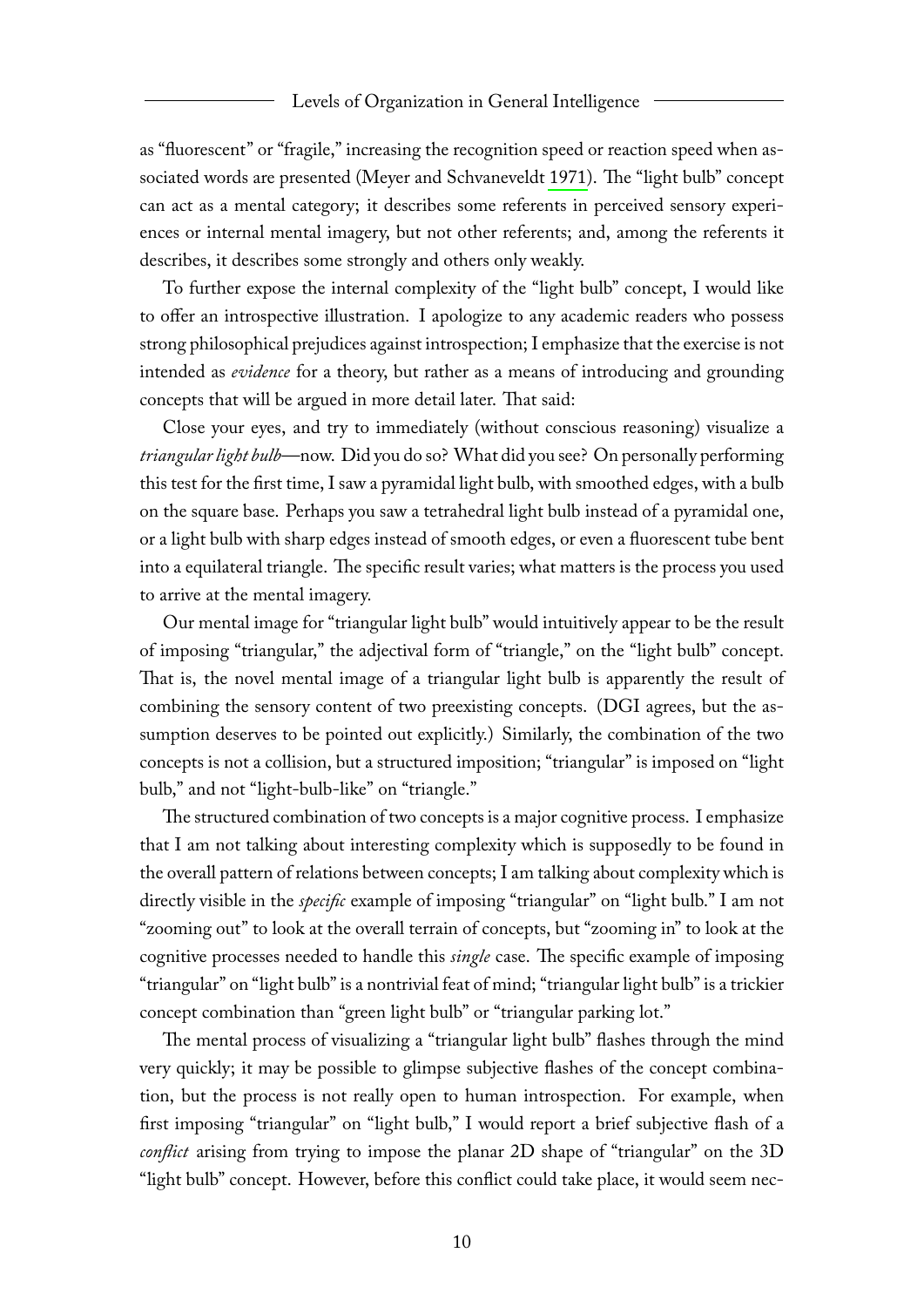essary that some cognitive process have already selected the shape facet of "triangular" for imposition—as opposed to, say, the color or line width of the "triangle" exemplar that appears when I try to visualize a "triangle" as such. However, this initial selection of *shape* as the key facet did not rise to the level of conscious attention. I can guess at the underlying selection process—in this case, that past experience with the usage had already "cached" *shape* as the salient facet for the concept *triangular*, and that the concept was abstracted from an experiential base in which shape, but not color, was the perceived similarity within the group of experiences. However, I cannot actually introspect on this selection process.

Likewise, I may have glimpsed the existence of a conflict, and that it was a conflict resulting from the 2D nature of "triangular" versus the 3D nature of "light bulb," but *how* the conflict was detected is not apparent in the subjective glimpse. And the resolution of the conflict, the transformation of the 2D *triangle* shape into a 3D *pyramid* shape, was apparently instantaneous from my introspective vantage point. Again, I can guess at the underlying process—in this case, that several already-associated conceptual neighbors of "triangle" were imposed on "light bulb" in parallel, and the best fit selected. But even if this explanation is correct, the process occurred too fast to be visible to direct introspection. I cannot rule out the possibility that a more complex, more deeply creative process was involved in the transition from *triangle* to *pyramid*, although basic constraints on human information-processing (the 200 spike/second speed limit of the underlying neurons) still apply. Nor can I rule out the possibility that there was a unique serial route from *triangle* to *pyramid*.

The creation of an actual visuospatial image of a pyramidal light bulb is, presumably, a complex visual process—one that implies the ability of the visuospatial modality to reverse the usual flow of information and send commands from high-level features to low-level features, instead of detecting high-level features from low-level features. DGI hypothesizes that visualization occurs through a flow from high-level *feature controllers* to low-level feature controllers, creating an articulated mental image within a sensory modality through a multistage process that allows the detection of conflicts at higher levels before proceeding to lower levels. The final mental imagery is introspectively visible, but the process that creates it is mostly opaque.

Some theorists defy introspection to assert that our mental imagery is purely abstract (Pylyshyn [1981\)](#page-119-4). Yet there exists evidence from neuroanatomy, functional neuroimaging, pathology of neurological disorders, and cognitive psychology to support the contention that mental imagery is directly represented in sensory modalities (Kosslyn [1994\)](#page-117-0). Finke and Schmidt [\(1977\)](#page-116-2) show that mental imagery can create visual afterimages simi-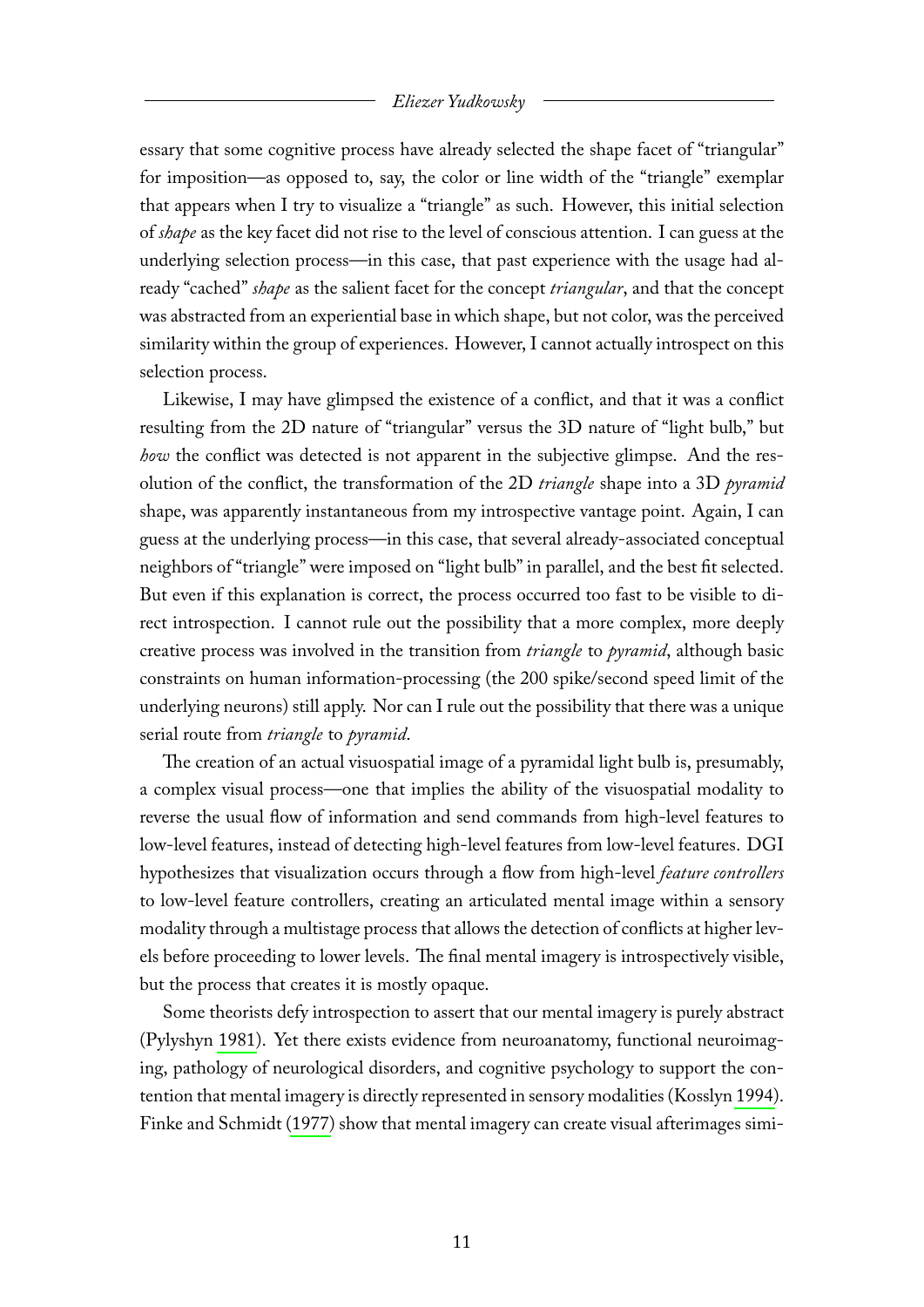## Levels of Organization in General Intelligence

lar to, though weaker than, the afterimages resulting from real visual experience.<sup>[6](#page-12-0)</sup> Sher-man and Koch [\(1986\)](#page-120-2) estimate that while the cat has roughly  $10^6$  fibers from the lateral geniculate nucleus to the visual cortex, there are approximately  $10<sup>7</sup>$  fibers running in the opposite direction.[7](#page-12-1) No explanatory consensus currently exists for the existence of the massive corticothalamic feedback projections, though there are many competing theories; the puzzle is of obvious interest to an AI researcher positing a theory in which inventing novel mental imagery is more computationally intensive than sensory perception.

To return to the "triangular lightbulb" example: Once the visuospatial image of a pyramidal light bulb was fully articulated, the next introspective glimpse was of a conflict in visualizing a *glass* pyramid—a pyramid has sharp edges, and sharp glass can cut the user. This implies the mental imagery had semantic content (knowledge about the material composition of the pyramidal light bulb), imported from the original "light bulb" concept, and well-integrated with the visual representation. Like most modernday humans, I know from early parental warnings and later real-life confirmation that sharp glass is dangerous. Thus the rapid visual detection of sharp glass is important when dealing with real-life sensory experience. I say this to emphasize that no extended line of intelligent reasoning (which would exceed the 200 Hz speed limit of biological neurons) is required to react negatively to a fleeting mental image of sharp glass. This reaction could reasonably happen in a single perceptual step, so long as the same perceptual system which detects the visual signature of sharp glass in real-world sensory experience also reacts to mental imagery.

The conflict detected was resolved by the imposition of smooth edges on the glass pyramid making up the pyramidal light bulb. Again, this apparently occurred instantly; again, nontrivial hidden complexity is implied. To frame the problem in the terms suggested by Hofstadter [\(1985,](#page-116-3) 232–259), the imaginative process needed to possess or create a "knob" governing the image's transition from sharp edges to rounded edges, and the possession or creation of this knob is the most interesting part of the process, not the selection of one knob from many. If the "knob" was created on the fly, it im-

<span id="page-12-0"></span><sup>6.</sup> Finke and Schmidt showed that afterimages from mental imagery can recreate the McCullough effect. The McCullough effect is a striking illustration of the selective fatiguing of higher-level feature detectors, in which, following the presentation of alternating green horizontal and red vertical bars, differently colored afterimages are perceived in the white space of a background image depending on whether the background image has horizontal black-and-white bars (red afterimage) or vertical black-and-white bars (green afterimage). This is an unusual and counterintuitive visual effect, and not one that a typical study volunteer would know about and subconsciously "fake" (as Pylyshyn contends).

<span id="page-12-1"></span><sup>7.</sup> The lateral geniculate nucleus is a thalamic body which implements an intermediate stage in visual processing between the retina and the visual cortex.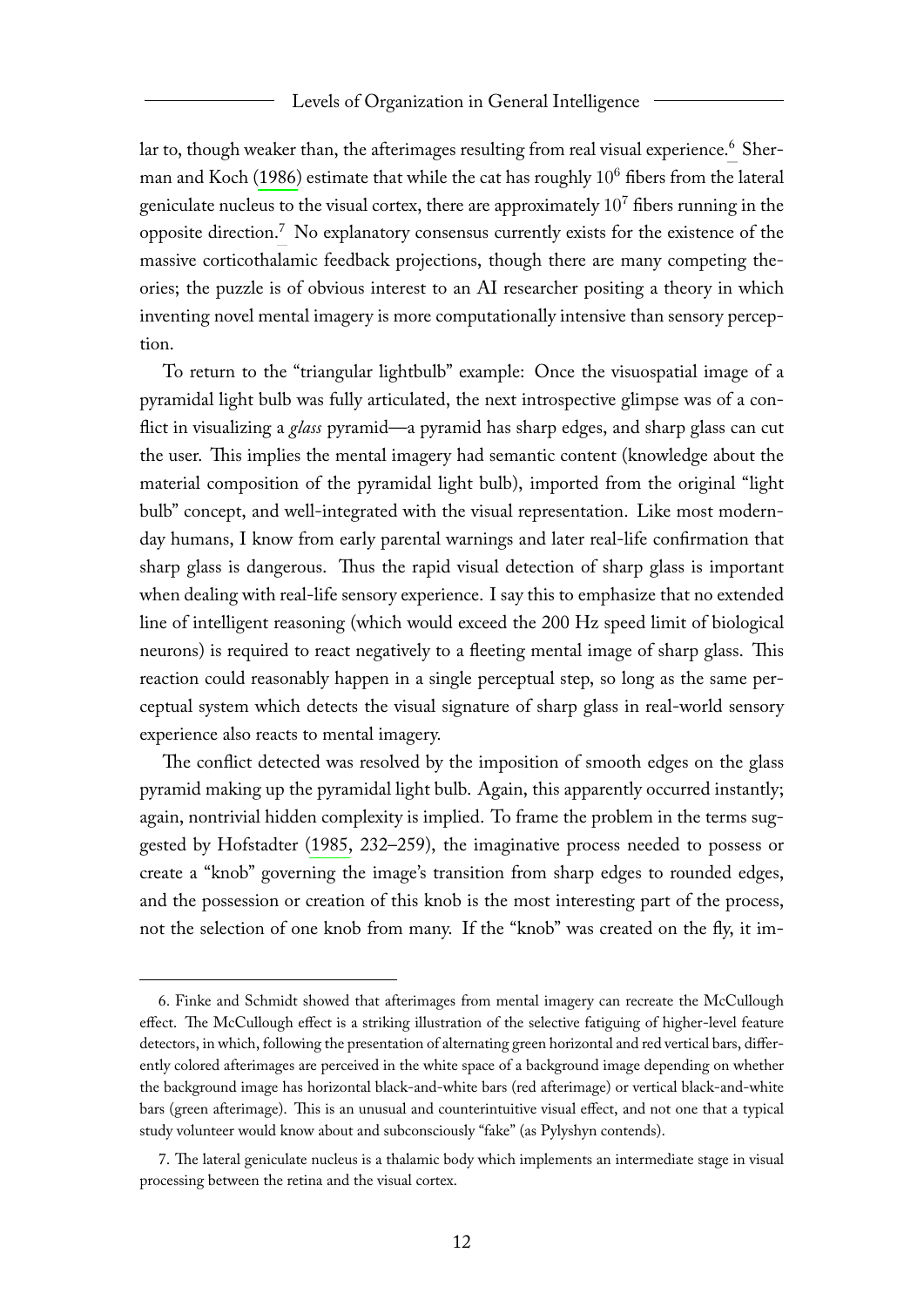plies a much higher degree of systemic creativity than selecting from among pre-existing options.

Once the final conflict was resolved by the perceptual imposition of smoothed edges, the final mental image took on a stable form. Again, in this example, all of the mental events appeared introspectively to happen automatically and without conscious decisions on my part; I would estimate that the whole process took less than one second.

In concept combination, a few flashes of the intermediate stages of processing may be visible as introspective glimpses—especially those conflicts that arise to the level of conscious attention before being resolved automatically. But the extreme rapidity of the process means the glimpses are even more unreliable than ordinary introspection where introspection is traditionally considered unreliable to begin with. To some extent, this is the *point* of the illustration narrated above; almost all of the internal complexity of concepts is hidden away from human introspection, and many theories of AI (even in the modern era) thus attempt to implement concepts on the token level, e.g., "lightbulb" as a raw LISP atom.

This traditional problem is why I have carefully avoided using the word *symbol* in the exposition above. In AI, the term "symbol" carries implicit connotations about representation—that the symbol is a naked LISP atom whose supposed meaning derives from its relation to the surrounding atoms in a semantic net; or at most a LISP atom whose content is a "frame-based" LISP structure (that is, whose content is another semantic net). Even attempts to argue against the design assumptions of Good Old-Fashioned AI (GOFAI) are often phrased in GOFAI's terms; for example, the "symbol grounding problem." Much discussion of the symbol grounding problem has approached the problem as if the design *starts out* with symbols and "grounding" is then *added*. In some cases this viewpoint has directly translated to AI architectures; e.g., a traditional semantic net is loosely coupled to a connectionist sensorimotor system (Hexmoor, Lammens, and Shapiro [1993\)](#page-116-4).

DGI belongs to the existing tradition that asks, not "How do we ground our semantic nets?" but rather "What is the underlying stuff making up these rich high-level objects we call 'symbols'?"—an approach presented most beautifully in Hofstadter [\(1979\)](#page-116-5); see also Chalmers, French, and Hofstadter [\(1992\)](#page-115-2). From this viewpoint, without the right underlying "symbolstuff," there *are* no symbols; merely LISP tokens carved in mockery of real concepts and brought to unholy life by the naming-makes-it-so fallacy.

Imagine sensory modalities as solid objects with a metaphorical surface composed of the layered feature detectors and their inverse functions as feature controllers. The metaphorical "symbolstuff" is a pattern that interacts with the feature detectors to test for the presence of complex patterns in sensory data, or inversely, interacts with the feature controllers to produce complex mental imagery. Symbols combine through the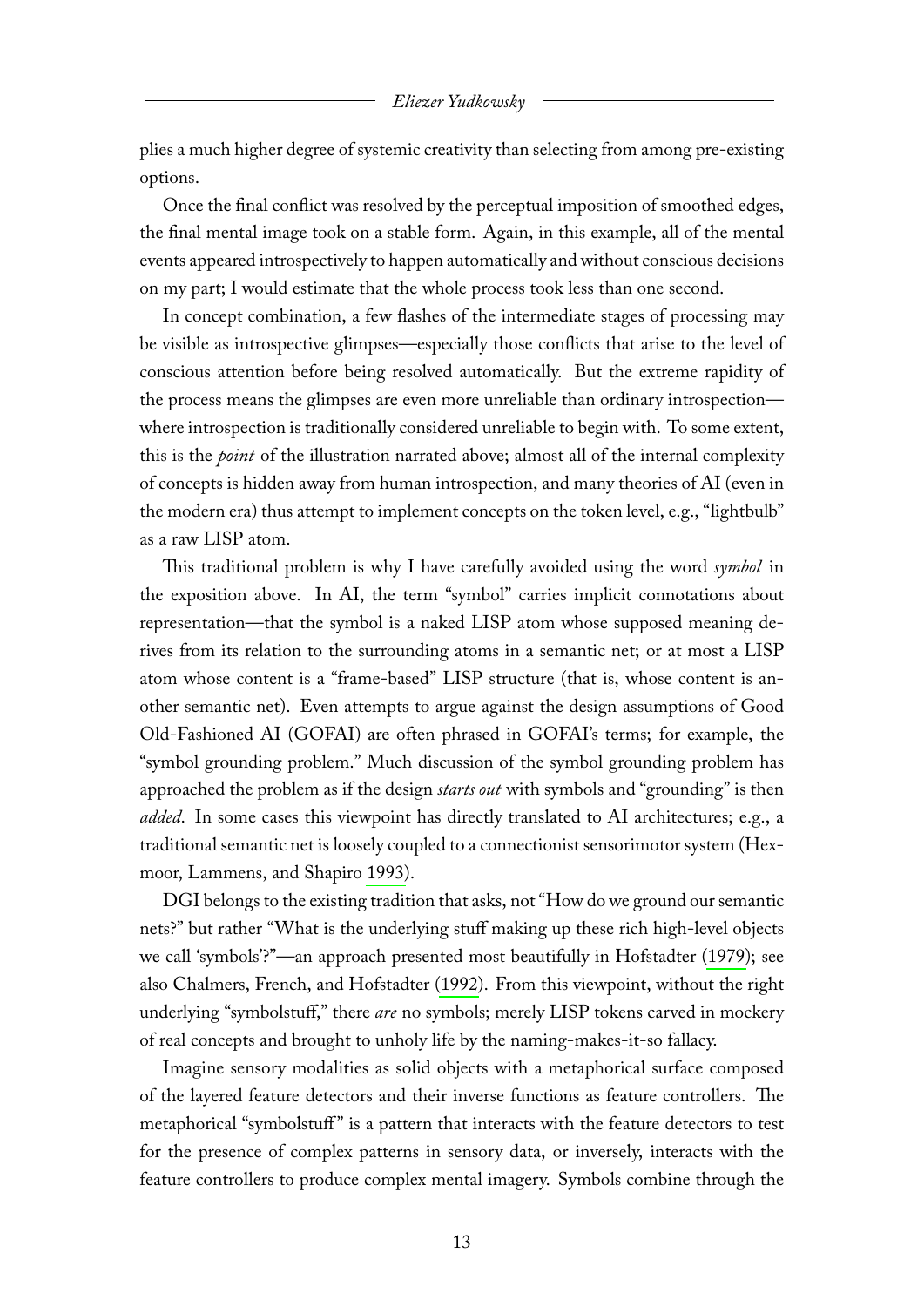faceted combination of their symbolstuffs, using a process that might be called "holonic conflict resolution," where information flows from high-level feature controllers to lowlevel feature controllers, and conflicts are detected at each layer as the flow proceeds. "Holonic" is a useful word to describe the simultaneous application of reductionism and holism, in which a single quality is simultaneously a combination of parts and a part of a greater whole (Koestler [1967\)](#page-117-1). For example, a single feature detector may make use of the output of lower-level feature detectors, and act in turn as an input to higher-level feature detectors. Note that "holonic" does not imply strict hierarchy, only a general flow from high-level to low-level.

I apologize for adding yet another term, "holonic conflict resolution," to a namespace already crowded with terms such as "computational temperature" (Mitchell [1993\)](#page-118-4), "Prägnanz" (Koffka [1935\)](#page-117-2), "Hopfield networks" (Hopfield and Tank [1985\)](#page-117-3), "constraint propagation" (Kumar [1992\)](#page-118-5), and many others. Holonic conflict resolution is certainly not a wholly new idea, and may even be wholly unoriginal on a feature-by-feature basis, but the combination of features I wish to describe does not exactly match the existing common usage of any of the terms above. "Holonic conflict resolution" is intended to convey the image of a process that flows serially through the layered, holonic structure of perception, with detected conflicts resolved locally or propagated to the level above, with a final solution that satisfices. Many of the terms above, in their common usage, refer to an iterated annealing process which seeks a global minimum. Holonic conflict resolution is intended to be biologically plausible; i.e., to involve a smooth flow of visualization which is computationally tractable for parallel but speed-limited neurons.

Holonic conflict resolution is not proposed as a complete solution to perceptual problems, but rather as the active canvas for the interaction of concepts with mental imagery. In theoretical terms, holonic conflict resolution is a structural framework within which to posit specific conflict-detection and conflict-resolution methods. Holonic imagery is the artist's medium within which symbolstuff paints mental pictures such as "triangular light bulb."

A constructive account of concepts and symbolstuff would need to supply:

- 1. A description of how a concept is *satisfied by* and *imposed on* referents in a sensory modality.
- 2. A symbolstuff representation satisfying (1) that can contain the internal complexity needed for faceted concept combination.
- 3. A representation satisfying (1) and (2), such that it is computationally tractable to abstract new concepts using sensory experience as raw material.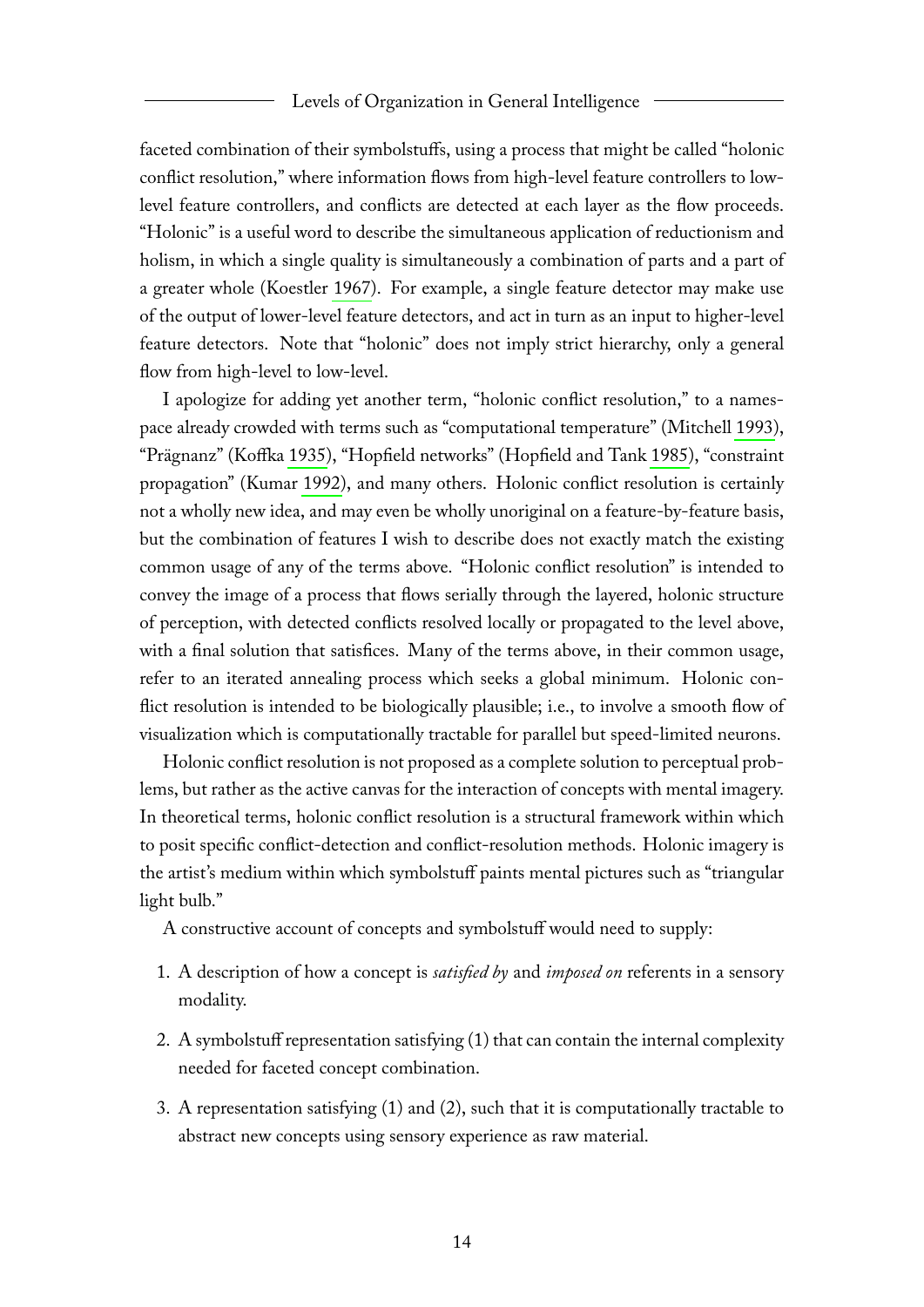This is *not* an exhaustive list of concept functionality; these are just the three most "interesting" challenges.[8](#page-15-0) These challenges are interesting because the difficulty of solving them simultaneously seems to be the multiplicative (rather than additive) product of the difficulties of solving them individually. Other design requirements for a constructive account of concepts would include: association to nearby concepts; supercategories and subcategories; exemplars stored in memory; prototype and typicality effects (Rosch [1978\)](#page-119-5); and many others (see, e.g., Lakoff [\[1987\]](#page-118-2)).

The interaction of concepts with modalities, and the interaction of concepts with each other, illustrate what I believe to be several important rules about how to approach AI.

The first principle is that of *multiple levels of organization*. The human phenotype is composed of atoms,<sup>[9](#page-15-1)</sup> molecules, proteins, cells, tissues, organs, organ systems, and finally the complete body—eight distinguishable layers of organization, each successive layer built above the preceding one, each successive layer incorporating evolved adaptive complexity. Some useful properties of the higher level may emerge naturally from lowerlevel behaviors, but not all of them; higher-level properties are also subject to selection pressures on heritable variation and the elaboration of complex functional adaptations. In postulating multiple levels of organization, I am not positing that the behaviors of all higher layers emerge automatically from the lowest layer.

If I had to pick one *single* mistake that has been the *most* debilitating in AI, it would be *implementing a process too close to the token level*—trying to implement a high-level process without implementing the underlying layers of organization. Many proverbial AI pathologies result at least partially from omitting lower levels of organization from the design.

Take, for example, that version of the "frame problem"—sometimes also considered a form of the "commonsense problem"—in which intelligent reasoning appears to require knowledge of an infinite number of special cases. Consider a CPU which adds two 32-bit numbers. The higher level consists of two integers which are added to produce a third integer. On a lower level, the computational objects are not regarded as opaque "integers," but as ordered structures of 32 bits. When the CPU performs an arithmetic operation, two structures of 32 bits collide, under certain rules which govern the local interactions between bits, and the result is a new structure of 32 bits. Now consider the

<span id="page-15-1"></span><span id="page-15-0"></span><sup>8. &</sup>quot;Interesting" is here used in its idiomatic sense of "extremely hard."

<sup>9.</sup> The levels begin with "atoms" rather than "quarks" or "molecules" because the atomic level is the highest layer selected from a bounded set of possible elements (ions and isotopes notwithstanding). "Quarks" are omitted from the list of layers because no adaptive complexity is involved; evolution exercises no control over how quarks come together to form atoms.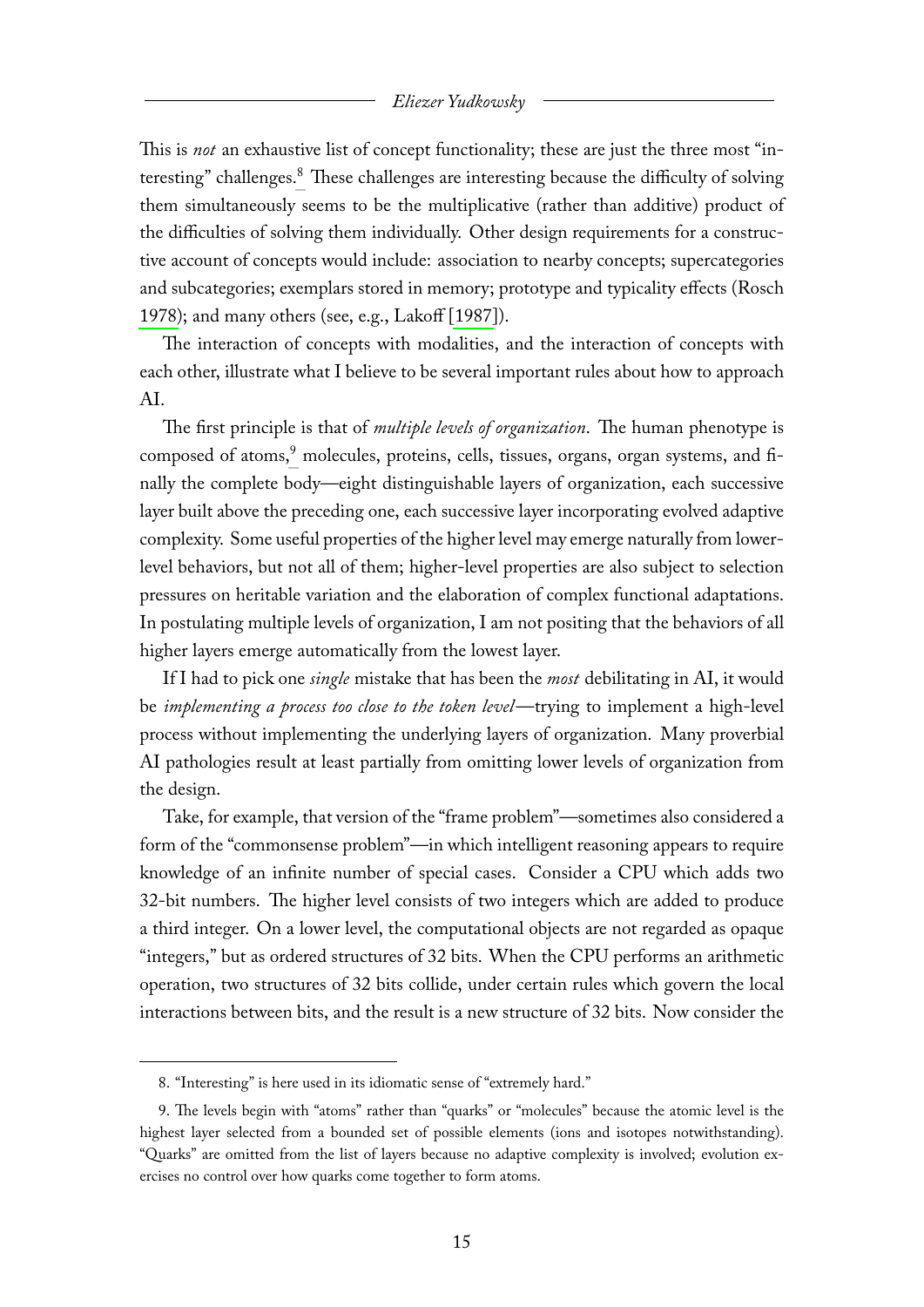woes of a research team, with no knowledge of the CPU's underlying implementation, that tries to create an arithmetic "expert system" by encoding a vast semantic network containing the "knowledge" that two and two make four, twenty-one and sixteen make thirty-seven, and so on. This giant lookup table requires eighteen billion billion entries for completion.

In this hypothetical world where the lower-level process of addition is not understood, we can imagine the "common-sense" problem for addition; the launching of distributed Internet projects to "encode all the detailed knowledge necessary for addition"; the frame problem for addition; the philosophies of formal semantics under which the LISP token thirty-seven is meaningful because it refers to thirty-seven objects in the external world; the design principle that the token thirty-seven has no internal complexity and is rather given meaning by its network of relations to other tokens; the "number grounding problem"; the hopeful futurists arguing that past projects to create Artificial Addition failed because of inadequate computing power; and so on.

To some extent this is an unfair analogy. Even if the thought experiment is basically correct, and the woes described would result from an attempt to capture a high-level description of arithmetic without implementing the underlying lower level, this does not prove the analogous mistake is the source of these woes in the real field of AI. And to some extent the above description is unfair even as a thought experiment; an arithmetical expert system would not be as bankrupt as semantic nets. The regularities in an "expert system for arithmetic" would be real, noticeable by simple and computationally feasible means, and could be used to deduce that arithmetic was the underlying process being represented, even by a Martian reading the program code with no hint as to the intended purpose of the system. The gap between the higher level and the lower level is not absolute and uncrossable, as it is in semantic nets.

An arithmetic expert system that leaves out one level of organization may be recoverable. Semantic nets leave out *multiple* levels of organization. Omitting all the experiential and sensory grounding of human symbols leaves no raw material to work with. If all the LISP tokens in a semantic net were given random new names, there would be no way to deduce whether G0025 formerly meant hamburger or Johnny Carson. Harnad [\(1990\)](#page-116-6) describes the symbol grounding problem arising out of semantic nets as being similar to trying to learn Chinese as a first language using only a Chinese-to-Chinese dictionary.

I believe that many (though not all) cases of the "commonsense problem" or "frame problem" arise from trying to store all possible descriptions of high-level behaviors that, in the human mind, are modeled by visualizing the lower level of organization from which those behaviors emerge. For example, Lakoff and Johnson [\(1999\)](#page-118-6) give a sample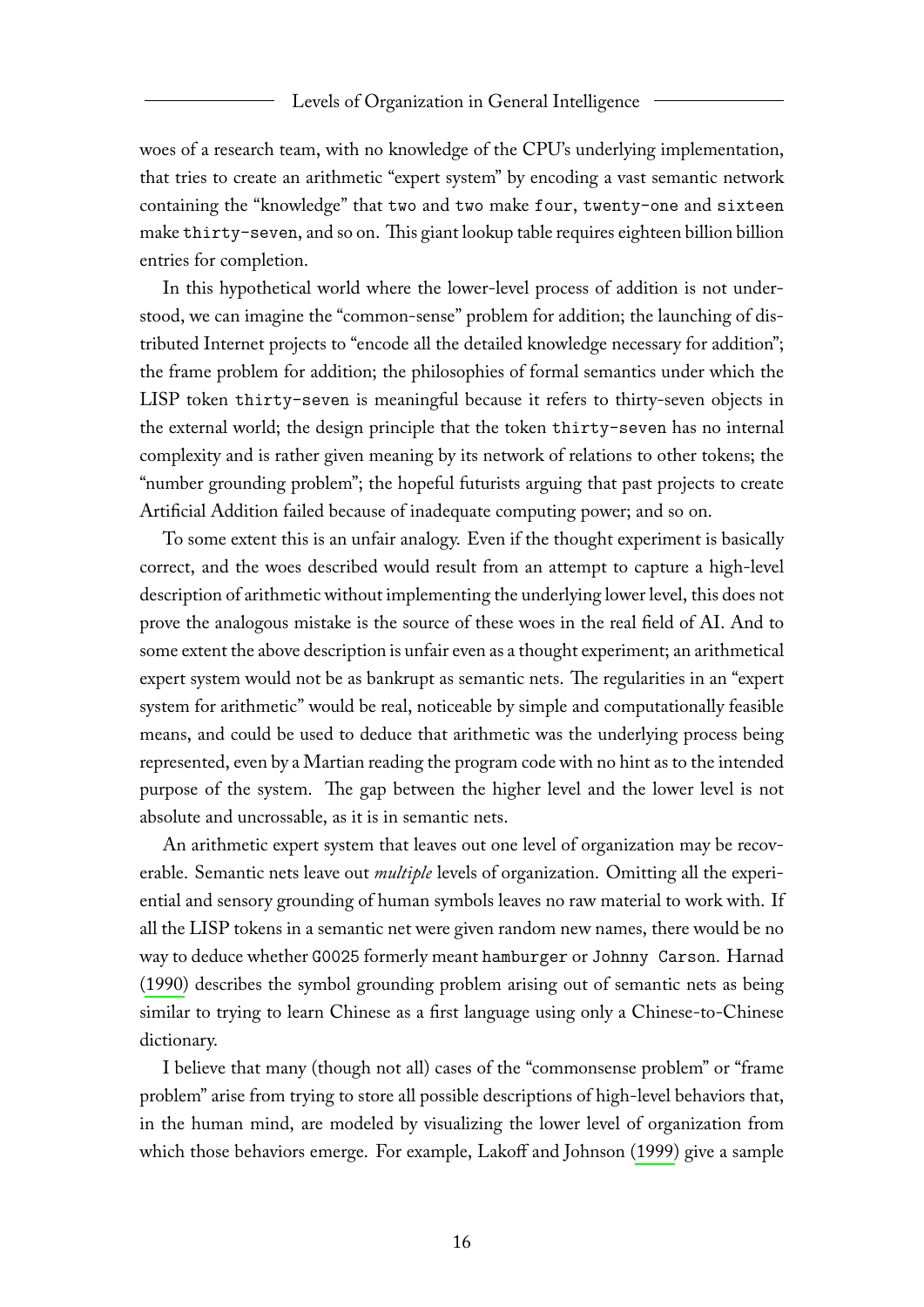list of "built-in inferences" emerging from what they identify as the Source-Path-Goal metaphor:

- If you have traversed a route to a current location, you have been at all previous locations on that route.
- If you travel from  $A$  to  $B$  and from  $B$  to  $C$ , then you have traveled from  $A$  to  $C$ .
- If  $X$  and  $Y$  are traveling along a direct route from  $A$  to  $B$  and  $X$  passes  $Y$ , then  $X$  is farther from  $A$  and closer to  $B$  than  $Y$  is.
- (et cetera)

A general intelligence with a visual modality has no need to explicitly store an infinite number of such statements in a theorem-proving production system. The above statements can be perceived on the fly by inspecting depictive mental imagery. Rather than storing knowledge about trajectories, a visual modality actually *simulates the behavior of* trajectories. A visual modality uses low-level elements, metaphorical "pixels" and their holonic feature structure, whose behaviors locally correspond to the real-world behaviors of the referent. There is a mapping from representation to referent, but it is a mapping on a lower level of organization than traditional semantic nets attempt to capture. The correspondence happens on the level where 13 is the structure 00001101, not on the level where it is the number thirteen.

I occasionally encounter some confusion about the difference between a *visual modality* and a *microtheory of vision*. Admittedly, microtheories in theorem-proving systems are well known in AI, although I personally consider it to be a paradigm of little worth, so some confusion is understandable. But layered feature extraction in the visual modality—which is an established fact of neuroscience—is also very well known even in the pure computer science tradition of AI, and has been well-known ever since the tremendously influential David Marr [\(1982\)](#page-118-7) book *Vision* and his earlier papers. To make the difference explicit, the human visual cortex "knows" about edge detection, shading, textures of curved surfaces, binocular disparities, color constancy under natural lighting, motion relative to the plane of fixation, and so on. The visual cortex does not know about butterflies. In fact, a visual cortex "knows" nothing; a sensory modality contains behaviors which correspond to environmental invariants, not knowledge about environmental regularities.

This illustrates the second-worst error in AI, the failure to distinguish between *things that can be hardwired* and *things that must be learned*. We are not preprogrammed to know about butterflies. Evolution wired us with visual circuitry that makes sense of the sensory image of the butterfly, and with object-recognition systems that form visual categories. When we see a butterfly, we are then able to recognize future butterflies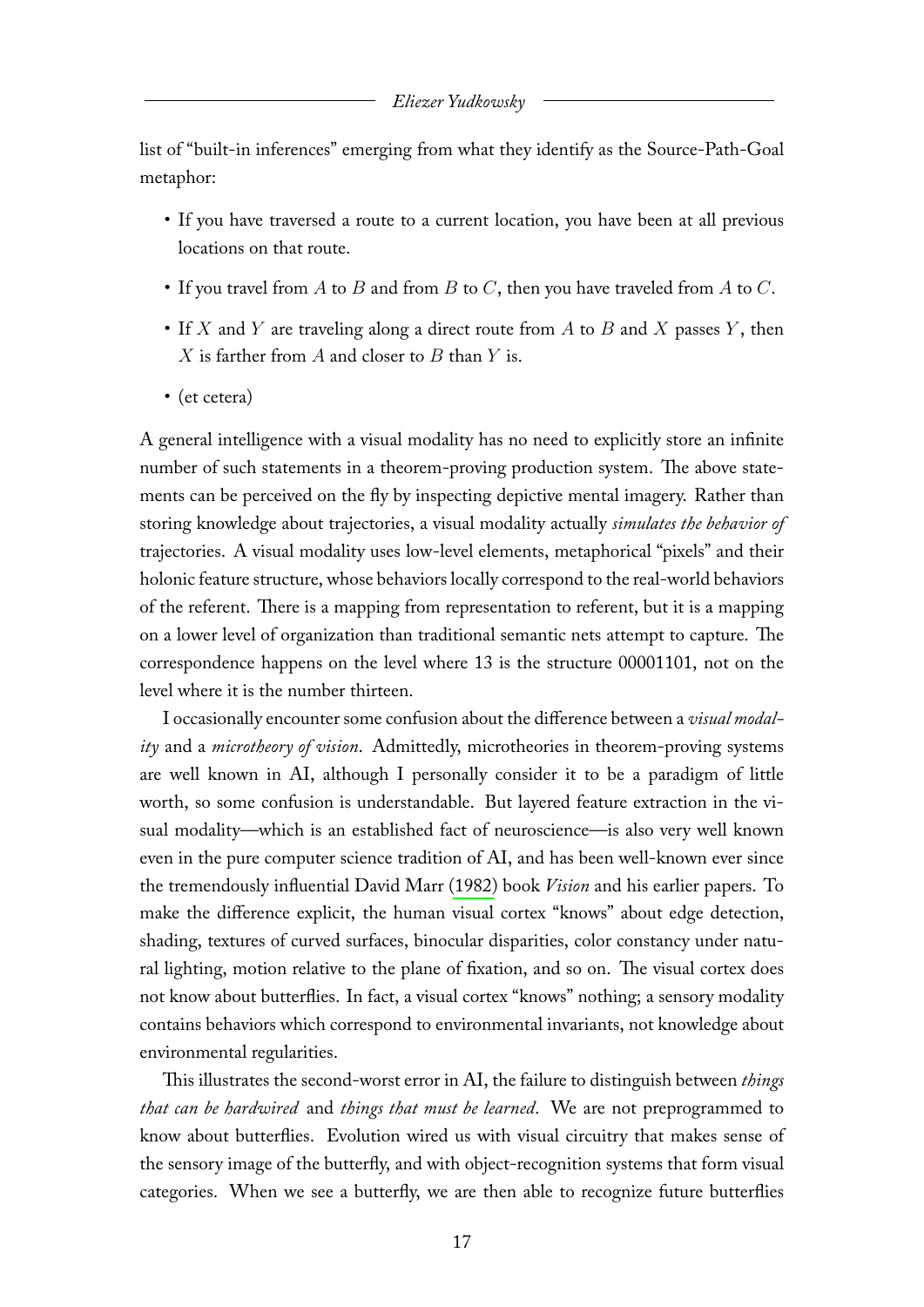as belonging to the same kind. Sometimes evolution bypasses this system to gift us with visual instincts, but this constitutes a tiny fraction of visual knowledge. A modern human recognizes a vast number of visual categories with no analogues in the ancestral environment.

What problems result from failing to distinguish between things that can be hardwired and things that must be learned? "Hardwiring what should be learned" is so universally combined with "collapsing the levels of organization" that it is difficult to sort out the resulting pathologies. An expert systems engineer, in addition to believing that knowledge of butterflies can be preprogrammed, is also likely to believe that knowing about butterflies consists of a butterfly LISP token which derives its meaning from its relation to other LISP tokens—rather than *butterfly* being a stored pattern that interacts with the visual modality and recognizes a butterfly. A semantic net not only lacks richness, it lacks the capacity to represent richness. Thus, I would attribute the symbol grounding problem to "collapsing the levels of organization," rather than "hardwiring what should be learned."

But even if a programmer who understood the levels of organization tried to create butterfly-recognizing symbolstuff by hand, I would still expect the resulting butterfly pattern to lack the richness of the learned butterfly pattern in a human mind. When the human visual system creates a *butterfly* visual category, it does not write an opaque, procedural butterfly-recognition codelet using abstract knowledge about butterflies and then tag the codelet onto a butterfly frame. Human visual categorization abstracts the butterfly category from a store of visual experiences of butterflies.

Furthermore, visual categorization—the general concept-formation process, not just the temporal visual processing stream—leaves behind an association between the butterfly concept and the stored memories from which "butterfly" was abstracted; it associates one or more exemplars with the butterfly category; it associates the butterfly category through overlapping territory to other visual categories such as *fluttering*; it creates butterfly symbolstuff that can combine with other symbolstuffs to produce mental imagery of a *blue butterfly*; and so on. To the extent that a human lacks the patience to do these things, or to the extent that a human does them in fragile and hand-coded ways rather than using robust abstraction from a messy experiential base, *lack of richness* will result. Even if an AI needs programmer-created concepts to bootstrap further concept formation, bootstrap concepts should be created using programmer-directed tool versions of the corresponding AI subsystems, and the bootstrap concepts should be replaced with AI-formed concepts as early as possible.

Two other potential problems emerging from the use of programmer-created content are *opacity* and *isolation*.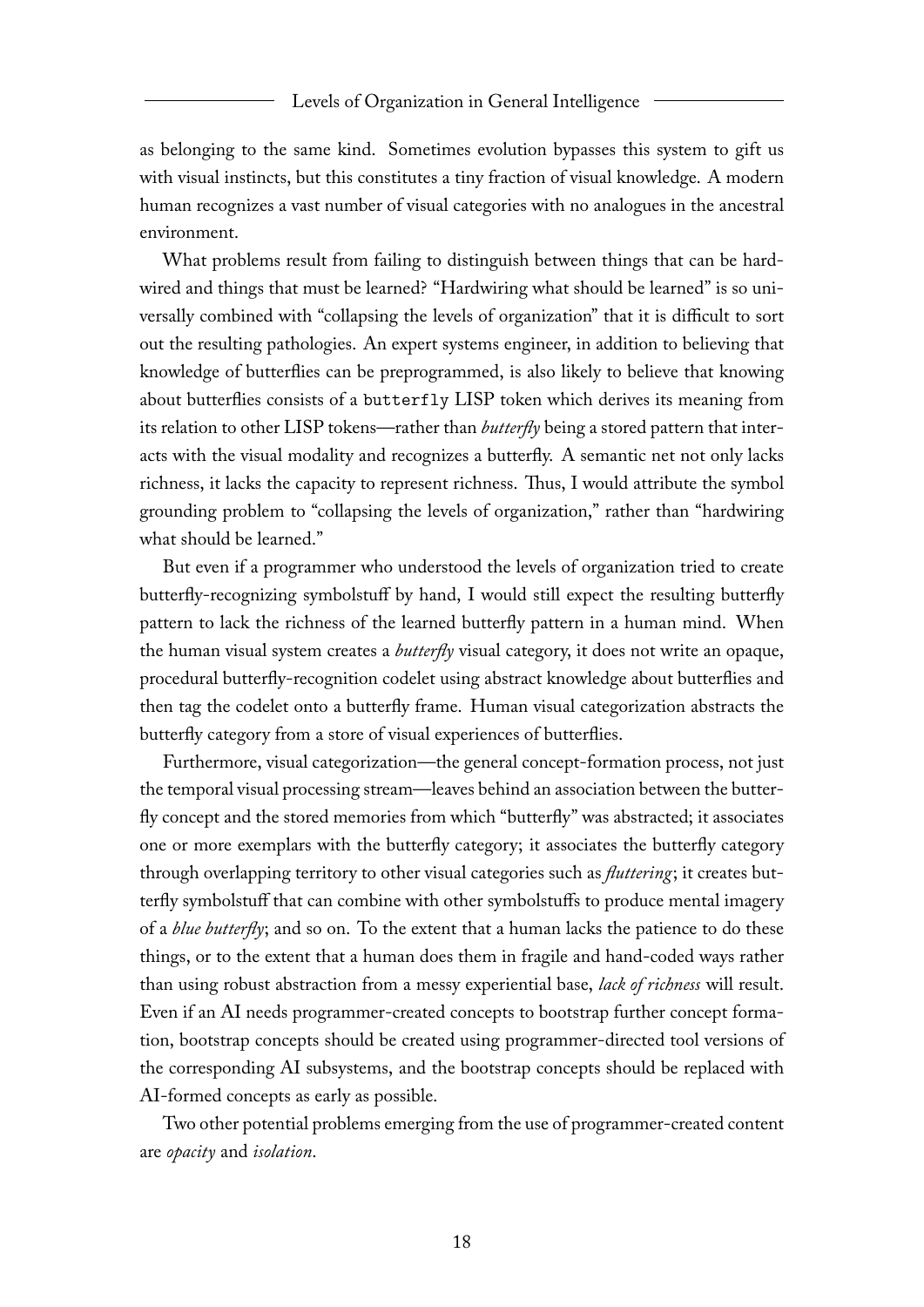*Opacity* refers to the potential inability of an AI's subsystems to modify content that originated outside the AI. If a programmer is creating cognitive content, it should at least be the kind of content that the AI *could have* created on its own; it should be content in a form that the AI's cognitive subsystems can manipulate. The best way to ensure that the AI can modify and use internal content is to have the AI create the content. If an AI's cognitive subsystems are powerful enough to create content independently, then hopefully those same subsystems will be capable of adding to that content, manipulating it, bending it in response to pressures exerted by a problem, and so on. What the AI creates, the AI can use and improve. Whatever the AI accomplishes on its own is a part of the AI's mind; the AI "owns" it and is not simply borrowing it from the programmers. This is a principle that extends far beyond abstracting concepts!

*Isolation* means that if a concept, or a piece of knowledge, is handed to the AI on a silver platter, the AI may be isolated from the things that the AI would have needed to learn first in order to acquire that knowledge naturally, in the course of building up successive layers of understanding to handle problems of increasing complexity. The concept may also be isolated from the other things that the AI would have learned at around the same time, which may mean a dearth of useful associations and slippages. Programmers may try to second-guess isolation by teaching many similar knowledges at around the same time, but that is no substitute for a natural ecology of cognition.

## **2.2. Levels of Organization in Deliberation**

The model of deliberation presented in this chapter requires five distinct layers of organization, each layer built on top of the underlying layer.

- The bottom layer is *source code* and *data structures*—complexity that is manipulated directly by the programmer. The equivalent layer for humans is *neurons* and *neural circuitry*.
- The next layer is *sensory modalities*. In humans, the archetypal examples of sen-sory modalities are sight, sound, touch, taste, smell, and so on;<sup>[10](#page-19-0)</sup> implemented by the visual areas, auditory areas, et cetera. In biological brains, sensory modalities come the closest to being "hardwired"; they generally involve clearly defined stages of information-processing and feature-extraction, sometimes with individual neurons playing clearly defined roles. Thus, sensory modalities are some of the best candidates for processes that can be directly coded by programmers without rendering the system crystalline and fragile.

<span id="page-19-0"></span><sup>10.</sup> Other human modalities include, e.g., proprioception and vestibular coordination.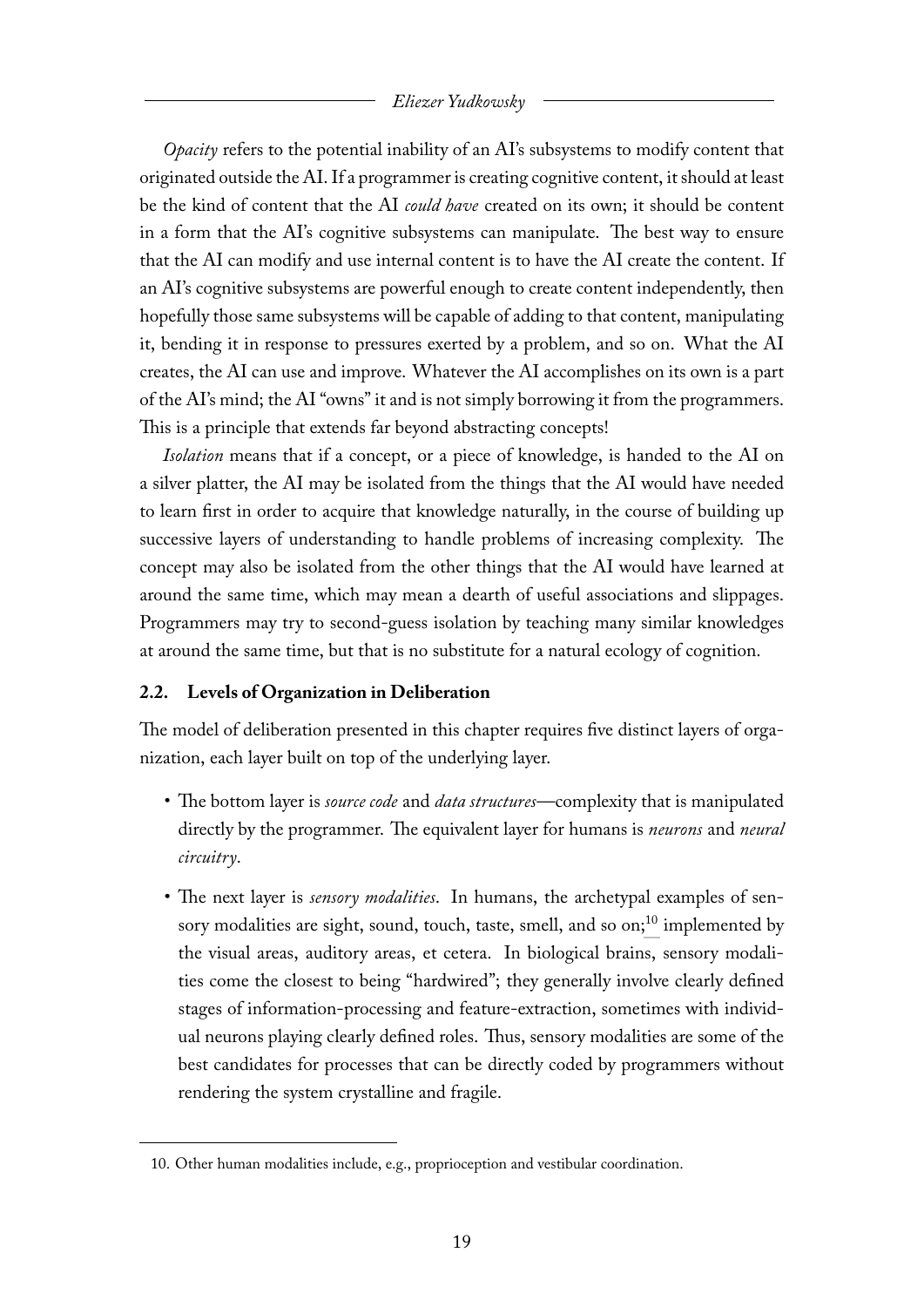## Levels of Organization in General Intelligence

- The next layer is*concepts*. Concepts (also sometimes known as "categories," or "symbols") are abstracted from our experiences. Abstraction reifies a perceived similarity within a group of experiences. Once reified, the common quality can then be used to determine whether new mental imagery *satisfies* the quality, and the quality can be *imposed* on a mental image, altering it. Having abstracted the concept "red," we can take a mental image of a non-red object (for example, grass) and imagine "red grass." Concepts are patterns that mesh with sensory imagery; concepts are *complex*, *flexible*, *reusable* patterns that have been reified and placed in long-term storage.
- The next layer is *thoughts*, built from structures of concepts. By imposing concepts in targeted series, it becomes possible to build up complex mental images within the workspace provided by one or more sensory modalities. The archetypal example of a thought is a human "sentence"—an arrangement of concepts, invoked by their symbolic tags, with internal structure and targeting information that can be reconstructed from a linear series of words using the constraints of syntax, constructing a complex mental image that can be used in reasoning. Thoughts (and their corresponding mental imagery) are the disposable one-time structures, built from reusable concepts, that implement a non-recurrent mind in a non-recurrent world.
- Finally, it is sequences of thoughts that implement *deliberation*—explanation, prediction, planning, design, discovery, and the other activities used to solve knowledge problems in the pursuit of real-world goals.

Although the five-layer model is central to the DGI theory of intelligence, the rule of *Necessary But Not Sufficient* still holds. An AI project will not succeed by virtue of "implementing a five-layer model of intelligence, just like the human brain." It must be the right five layers. It must be the *right* modalities, used in the *right* concepts, coming together to create the *right* thoughts seeking out the *right* goals.

The five-layer model of deliberation is not inclusive of everything in the DGI theory of mind, but it covers substantial territory, and can be extended beyond the deliberation superprocess to provide a loose sense of which level of organization any cognitive process lies upon. Observing that the human body is composed of molecules, proteins, cells, tissues, and organs is not a complete design for a human body, but it is nonetheless important to know whether something is an organ or a protein. Blood, for example, is not an prototypical tissue, but it is composed of cells, and is generally said to occupy the tissue level of organization of the human body. Similarly, the hippocampus, in its role as a memory-formation subsystem, is not a sensory modality, but it can be said to occupy the "modality level": It is brainware (a discrete, modular chunk of neural circuitry); it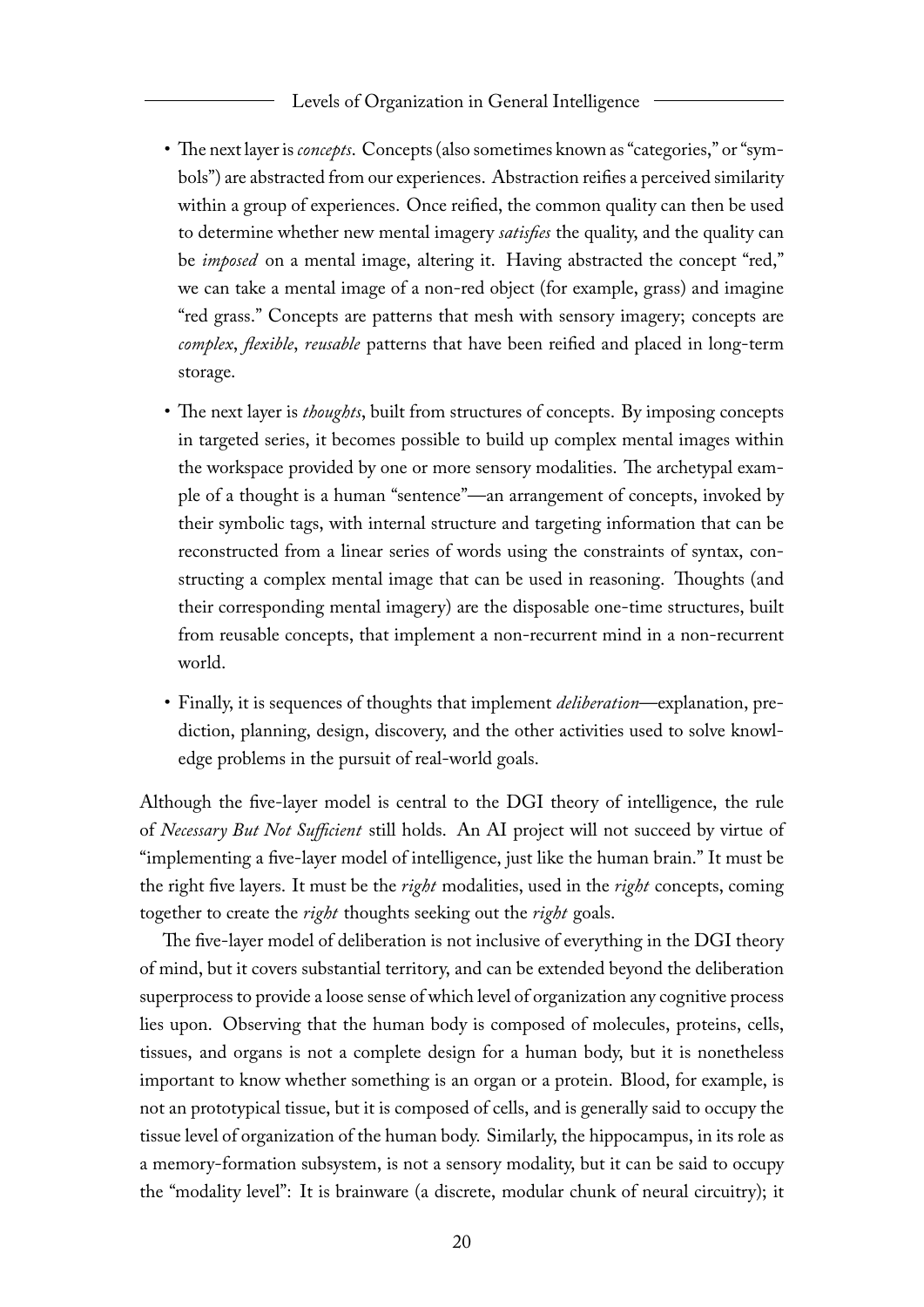lies above the neuron/code level; it has a characteristic tiling/wiring pattern as the result of genetic complexity; it interacts as an equal with the subsystems comprising sensory modalities.

Generalized definitions of the five levels of organization might be as follows:

- **Code-level, hardware-level:** No generalized definition is needed, except that the biological equivalent is the *neural level* or *wetware level*.
- **Modality-level:** Subsystems which, in humans, derive their adaptive complexity from genetic specification—or rather from the genetic specification of an initial tiling pattern and a self-wiring algorithm, and from exposure to invariant environmental complexity.[11](#page-21-0) The AI equivalent is complexity which is known in advance to the programmer and which is directly specified through programmer efforts. Full systems on this level are modular parts of the cognitive supersystem—one of a large but limited number of major parts making up the mind. Where the system in question is a sensory modality or a system which clearly interrelates to the sensory modalities and performs modality-related tasks, the system can be referred to as *modality-level*. Similarly, a subsystem or subprocess of a major modalitylevel system, or a minor function of such a subsystem, may also be referred to as modality-level. Where this term is inappropriate, because a subsystem has little or no relation to sensory modalities, the subsystem may be referred to as *brainware*. [12](#page-21-1)
- **Concept-level:** Concepts are cognitive objects which are placed in long-term storage, and reused as the building blocks of thoughts. The generalization for this level of organization is *learned complexity*: cognitive content which is derived from the environment and placed in long-term storage, and which thereby becomes part of the permanent reservoir of complexity with which the AI challenges future problems. The term *concept-level* might optionally be applied to any learned complexity that resembles categories; i.e., learned complexity that interacts with sensory modalities and acts on sensory modalities. Regardless of whether they are conceptlike (an issue considered later), other examples of learned complexity include declarative beliefs and episodic memories.

<span id="page-21-0"></span><sup>11.</sup> Environmental complexity of this type is reliably present and is thus "known in advance" to the genetic specification, and in some sense can be said to be a constant and reliable part of the genetic design.

<span id="page-21-1"></span><sup>12.</sup> The term "brainware" is not necessarily anthropomorphic, since the term "brain" can be extended to refer to nonbiological minds. The biology-only equivalent is often half-jokingly referred to as *wetware*, but the term "wetware" should denote the human equivalent of the code level, since only neurons and synapses are actually wet.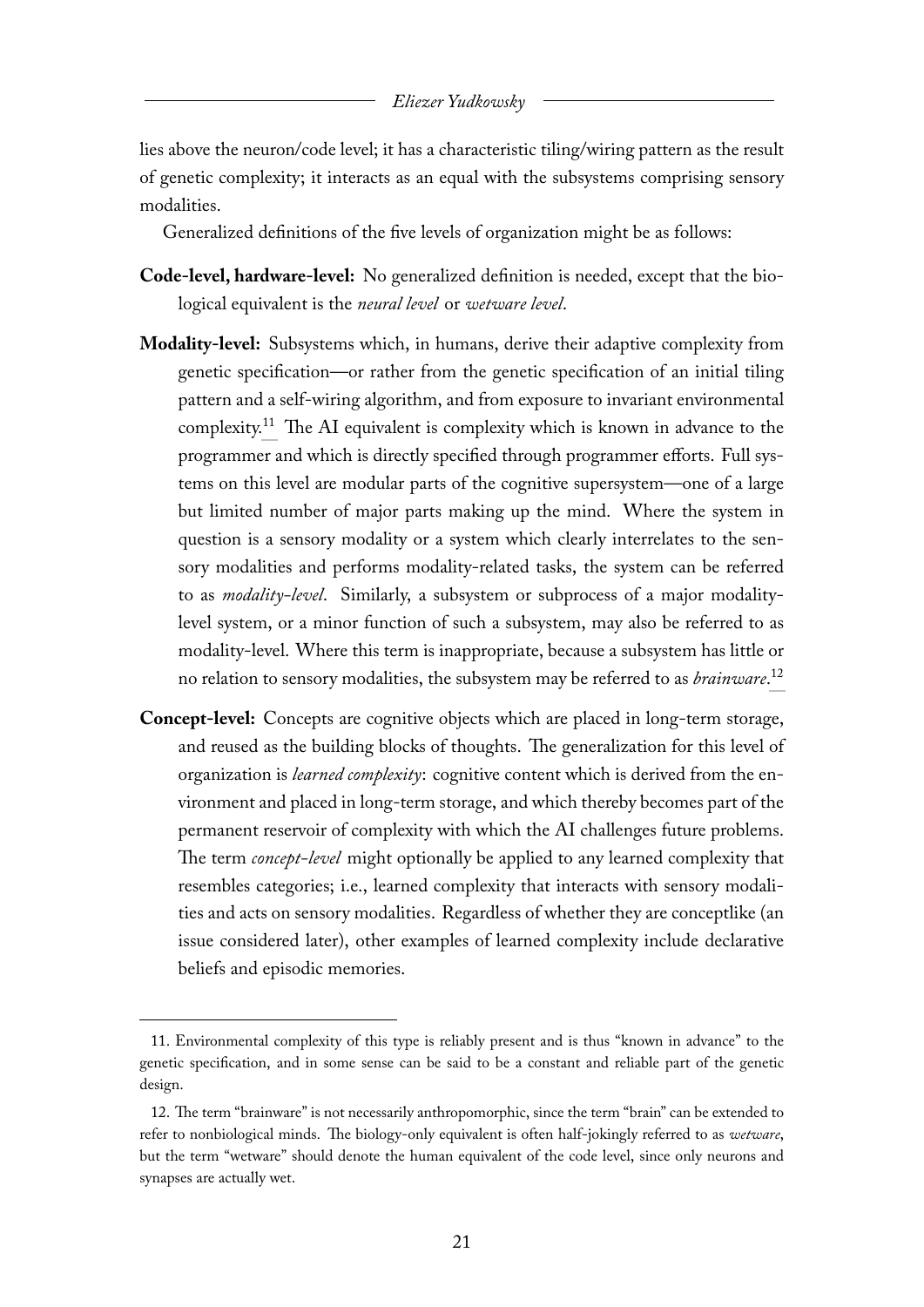- **Thought-level:** A thought is a specific structure of combinatorial symbols which builds or alters mental imagery. The generalizable property of thoughts is their *immediacy*. Thoughts are not evolved/programmed brainware, or a long-term reservoir of learned complexity; thoughts are constructed on a moment-by-moment basis. Thoughts make up the life history of a non-recurrent mind in a non-recurrent universe. The generalized thought level extends beyond the mentally spoken sentences in our stream of consciousness; it includes all the major cognitive events occurring within the world of active mental imagery, especially events that involve structuring the combinatorial complexity of the concept level.
- **Deliberation:** Which, like the code level, needs no generalization. Deliberation describes the activities carried out by patterns of thoughts. The patterns in deliberation are not just epiphenomenal properties of thought sequences; the deliberation level is a complete layer of organization, with complexity specific to that layer. In a deliberative AI, it is patterns of thoughts that plan and design, transforming abstract high-level goal patterns into specific low-level goal patterns; it is patterns of thoughts that reason from current knowledge to predictions about unknown variables or future sensory data; it is patterns of thoughts that reason about unexplained observations to invent hypotheses about possible causes. In general, deliberation uses organized sequences of thoughts to solve knowledge problems in the pursuit of real-world goals.

Even for the generalized levels of organization, not everything fits cleanly into one level or another. While the hardwired-learned-invented trichotomy usually matches the modality-concept-thought trichotomy, the two are conceptually distinct, and sometimes the correspondence is broken. But the levels of organization are almost always useful—even exceptions to the rule are more easily seen as partial departures than as complete special cases.

# **2.3. The Code Level**

The code level is composed of functions, classes, modules, packages; data types, data structures, data repositories; all the purely programmatic challenges of creating AI. Artificial Intelligence has traditionally been much more intertwined with computer programming than it should be, mostly because of attempts to overcompress the levels of organization and implement thought sequences directly as programmatic procedures, or implement concepts directly as LISP atoms or LISP frames. The code level lies directly beneath the modality level or brainware level; bleedover from modality-level challenges may show up as legitimate programmatic problems, but little else—not thoughts, cognitive content, or high-level problem-solving methods.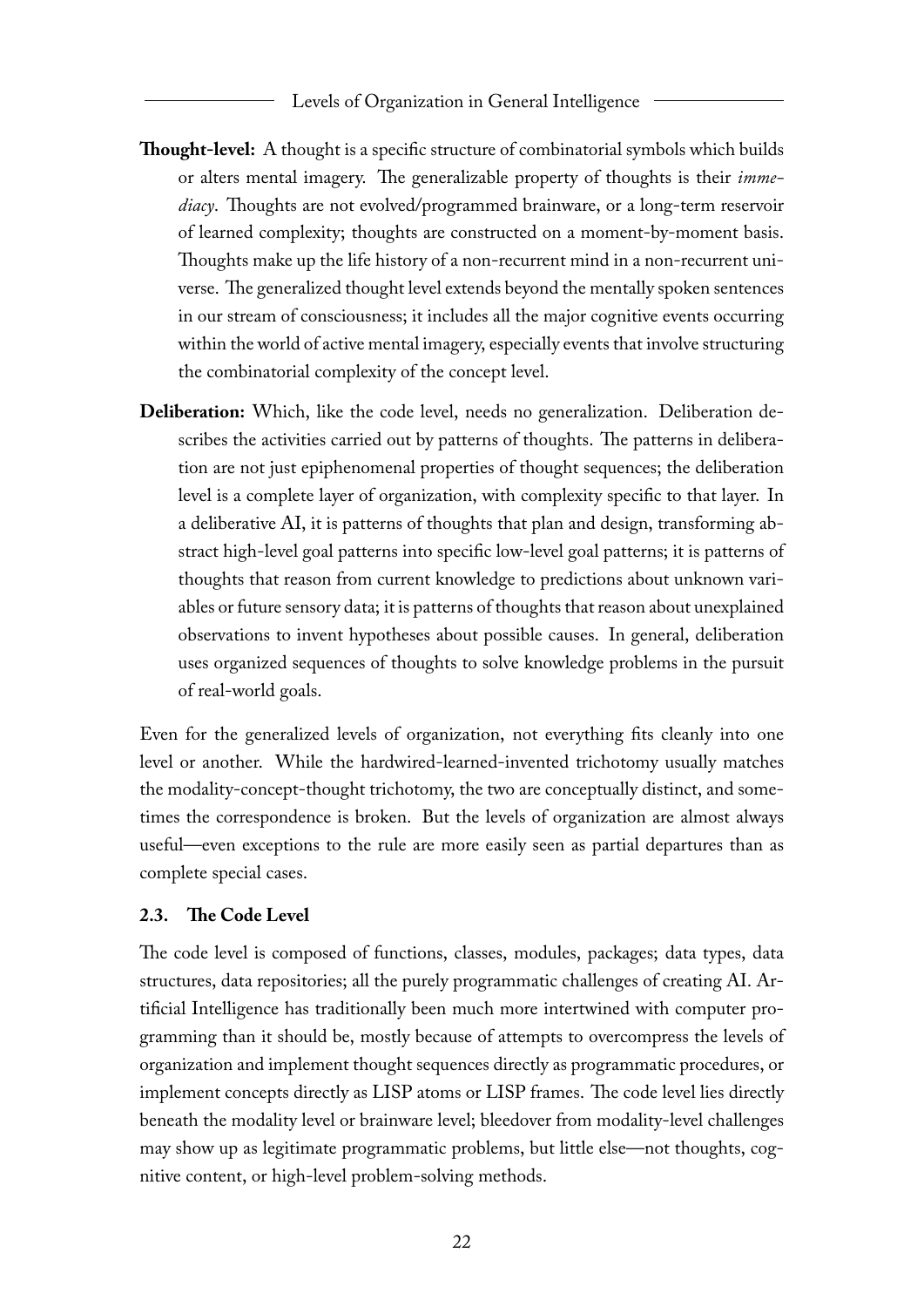Any good programmer—a programmer with a feeling for aesthetics—knows the tedium of solving the same special case, over and over, in slightly different ways; and also the triumph of thinking through the metaproblem and creating a general solution that solves all the special cases simultaneously. As the hacker Jargon File observes, "Real hackers generalize uninteresting problems enough to make them interesting and solve them—thus solving the original problem as a special case (and, it must be admitted, occasionally turning a molehill into a mountain, or a mountain into a tectonic plate)" (Raymond [2004a\)](#page-119-6).

This idiom *does not work* for general AI! A real AI would be the ultimate general solution because it would encapsulate the cognitive processes that human programmers use to write *any* specific piece of code, but this ultimate solution cannot be obtained through the technique of successively generalizing uninteresting problems into interesting ones.

Programming is the art of translating a human's mental model of a problem-solution into a computer program; that is, the art of translating thoughts into code. Programming *inherently* violates the levels of organization; it leads directly into the pitfalls of classical AI. The underlying low-level processes that implement intelligence are of a fundamentally different character than high-level intelligence itself. When we translate our thoughts about a problem into code, we are establishing a correspondence between code and the high-level *content* of our minds, not a correspondence between code and the dynamic process of a human mind. In ordinary programming, the task is to get a computer to solve a specific problem; it may be an "interesting" problem, with a very large domain, but it will still be a specific problem. In ordinary programming the problem is solved by taking the human thought process that would be used to solve an instance of the problem, and translating that thought process into code that can also solve instances of the problem. Programmers are humans who have learned the art of inventing thought processes, called "algorithms," that rely only on capabilities an ordinary computer possesses.

The reflexes learned by a good, artistic programmer represent a fundamental danger when embarking on a general AI project. Programmers are trained to solve problems, and trying to create general AI means solving the programming problem of creating a mind that solves problems. There is the danger of a short-circuit, of misinterpreting the problem task as writing code that directly solves some specific challenge posed to the mind, instead of building a mind that can solve the challenge with general intelligence. Code, when abused, is an excellent tool for creating long-term problems in the guise of short-term solutions.

Having described what we are *forbidden* to do with code, what *legitimate* challenges lie on this level of organization?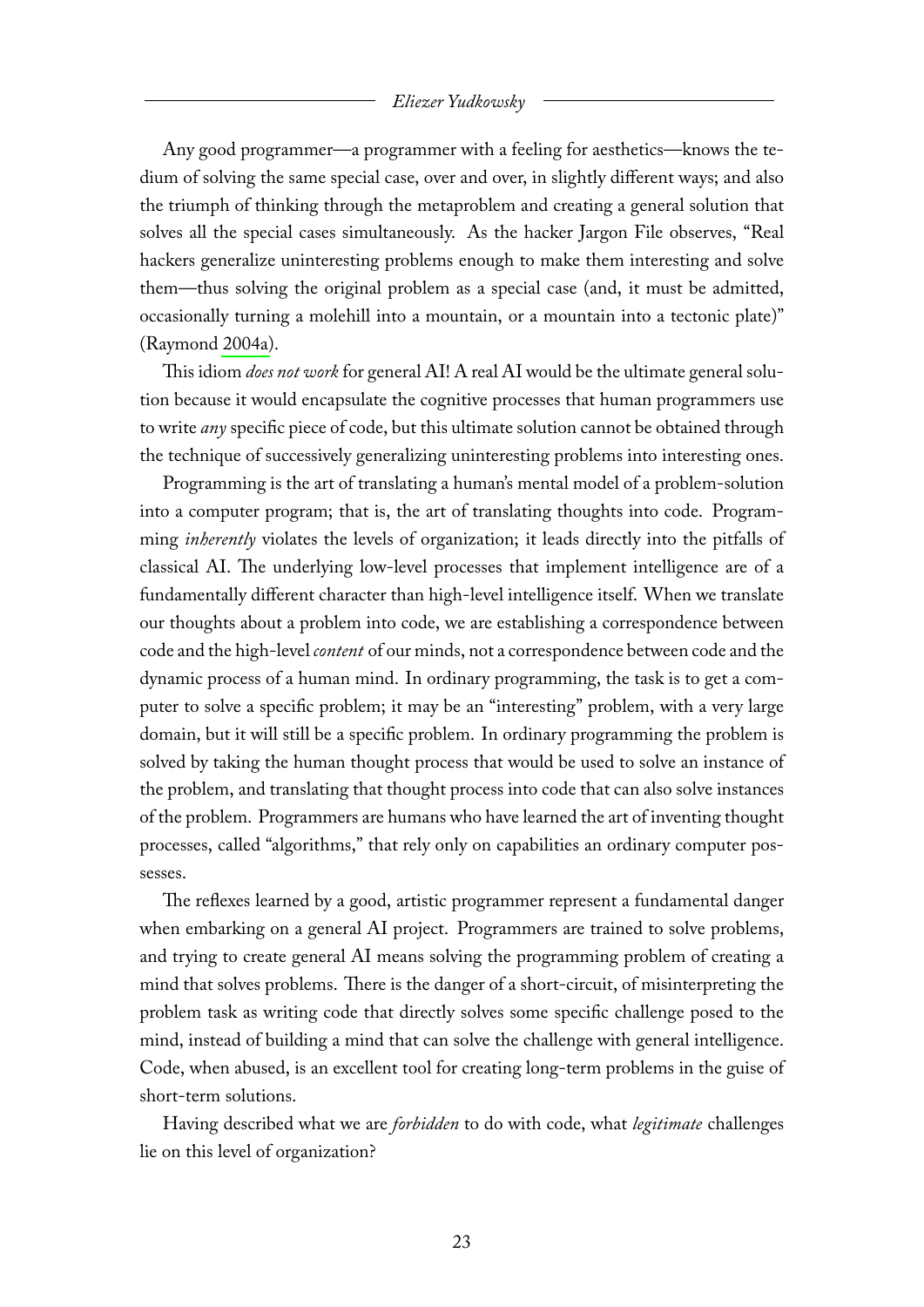Some programming challenges are universal. Any modern programmer should be familiar with the world of compilers, interpreters, debuggers, Integrated Development Environments, multithreaded programming, object orientation, code reuse, code maintenance, and the other tools and traditions of modern-day programming. It is difficult to imagine anyone successfully coding the brainware level of general intelligence in assembly language—at least if the code is being developed for the first time. In that sense object orientation and other features of modern-day languages are "required" for AI development; but they are necessary as productivity tools, not because of any deep similarity between the structure of the programming language and the structure of general intelligence. Good programming tools help with AI *development* but do not help with *AI*.

Some programming challenges, although universal, are likely to be unusually severe in AI development. AI development is *exploratory*, *parallelized*, and *large*. Writing a great deal of exploratory code means that IDEs with refactoring support and version control are important, and that modular code is even more important than it is usually—or at least, code that is as modular as possible given the highly interconnected nature of the cognitive supersystem.

Parallelism on the hardware level is currently supported by symmetric multiprocessing chip architectures (Hwang and Xu [1998\)](#page-117-4), NOW (network-of-workstations) clustering (Anderson, Culler, and Patterson [1995\)](#page-115-3) and Beowulf clustering (Sterling et al. [1995\)](#page-120-3), and message-passing APIs such as PVM (Geist et al. [1994\)](#page-116-7) and MPI (Gropp, Lusk, and Skjellum [1994\)](#page-116-8). However, software-level parallelism is not handled well by present-day languages and is therefore likely to present one of the greatest challenges. Even if software parallelism were well-supported, AI developers will still need to spend time explicitly thinking on how to parallelize cognitive processes—human cognition may be massively parallel on the lower levels, but the overall flow of cognition is still serial.

Finally, there are some programming challenges that are likely to be unique to AI.

We know it is possible to evolve a general intelligence that runs on a hundred trillion synapses with characteristic limiting speeds of approximately 200 spikes per second. An interesting property of human neurobiology is that, at a limiting speed of 150 meters per second for myelinated axons, each neuron is potentially within roughly a single "clock tick" of any other neuron in the brain.<sup>[13](#page-24-0)</sup> Sandberg [\(1999\)](#page-120-4) describes a quantity S that translates to the wait time, in clock cycles, between different parts of a cogni-

<span id="page-24-0"></span><sup>13.</sup> The statement that each neuron is "potentially" within one clock tick of any other neuron is meant as a statement about the genome, not a statement about developmental neurology—that is, it would probably require a genetic change to produce a previously forbidden connection.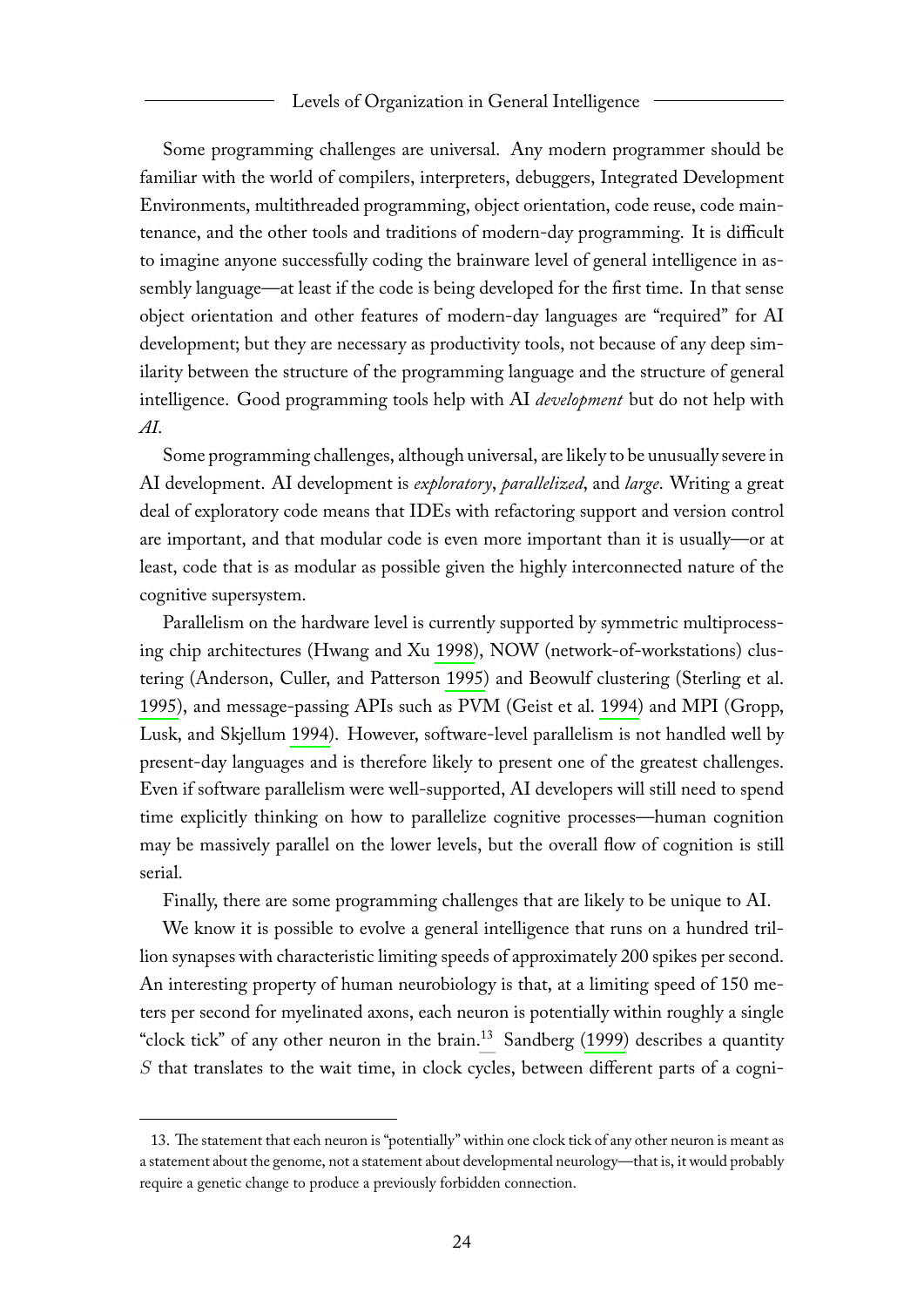tive system—the minimum time it could take for a signal to travel between the most distant parts of the system, measured in the system's clock ticks. For the human brain,  $S$  is on the rough order of 1—in theory, at least. In practice, axons take up space and myelinated axons take up even more space, so the brain uses a highly modular architecture, but there are still long-distance pipes such as the corpus callosum. Currently,  $S$  is much greater than 1 for clustered computing systems.  $S$  is greater than 1 even within a single-processor computer system; Moore's Law for intrasystem communications bandwidth describes a substantially slower doubling time than processor speeds. Increasingly the limiting resource of modern computing systems is not processor speed but memory bandwidth (Wulf and McKee [1995\)](#page-121-0) (and this problem has gotten worse, rather than better, since 1995).

One class of purely programmatic problems that are unique to AI arise from the need to "port" intelligence from massively parallel neurons to clustered computing systems (or other human-programmable substrate). It is conceivable, for example, that the human mind handles the cognitive process of *memory association* by comparing current working imagery to all stored memories, in parallel. We have no particular evidence that the human mind uses a brute force comparison, but it *could* be brute-forced. The human brain acknowledges no distinction between CPU and RAM. If there are enough neurons to store a memory, then the same neurons may presumably be called upon to compare that memory to current experience. (This holds true even if the correspondence between neural groups and stored memories is many-to-many instead of one-to-one.)

Memory association may or may not use a "compare" operation (brute force or otherwise) of current imagery against all stored memories, but it seems likely that the brain uses a massively parallel algorithm at one point or another of its operation; memory association is simply a plausible candidate. Suppose that memory association is a bruteforce task, performed by asking all neurons engaged in memory storage to perform a "compare" against patterns broadcast from current working imagery. Faced with the design requirement of matching the brute force of  $10^{14}$  massively parallel synapses with a mere clustered system, a programmer may be tempted to despair. There is no *a priori* reason why such a task should be possible.

Faced with a problem of this class, there are two courses the programmer can take. The first is to implement an analogous "massive compare" as efficiently as possible on the available hardware—an algorithmic challenge worthy of Hercules, but past programmers have overcome massive computational barriers through heroic efforts and the relentless grinding of Moore's Law. The second road—much scarier, with even less of a guarantee that success is possible—is to *redesign the cognitive process* for different hardware.

The human brain's most fundamental limit is its speed. Anything that happens in less than a second perforce must use less than 200 *sequential* operations, however massively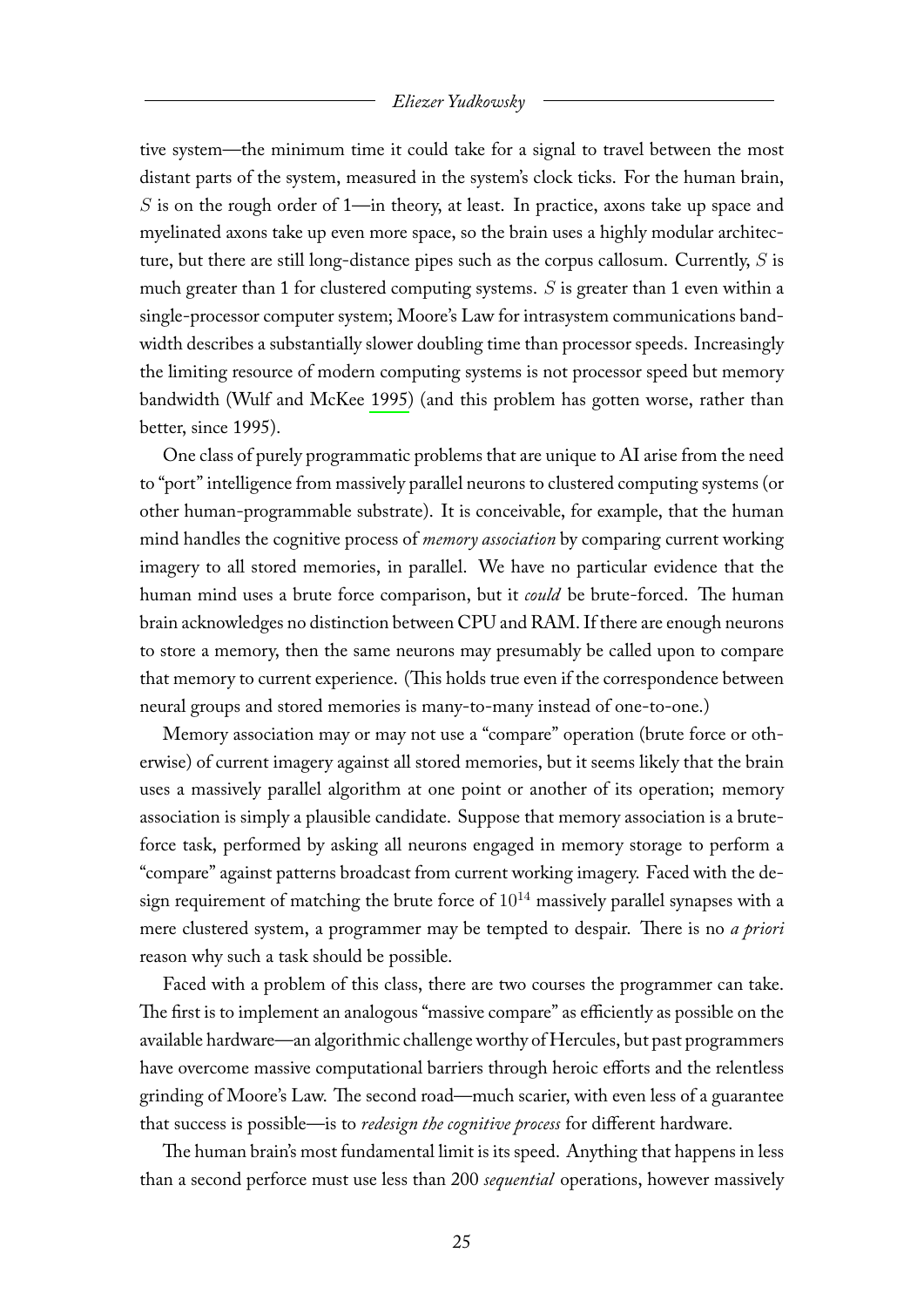parallelized. If the human brain really does use a massively parallel brute-force compare against all stored memories to handle the problem of association, it's probably because there isn't time to do anything else! The human brain is massively parallel because massive parallelism is the only way to do anything in 200 clock ticks. If modern computers ran at 200 Hz instead of 2 GHz, PCs would also need  $10^{14}$  processors to do anything interesting in realtime.

A sufficiently bold general AI developer, instead of trying to reimplement the cognitive process of association as it developed in humans, might instead ask: *What would this cognitive subsystem look like, if it had evolved on hardware instead of wetware?* If we remove the old constraint of needing to complete in a handful of clock ticks, and add the new constraint of not being able to offhandedly "parallelize against all stored memories," what is the *new* best algorithm for memory association? For example, suppose that you find a method of "fuzzy hashing" a memory, such that mostly similar memories automatically collide within a container space, but where the fuzzy hash inherently requires an extended linear series of sequential operations that would have placed "fuzzy hashing" out of reach for realtime neural operations. "Fuzzy hashing" would then be a strong candidate for an alternative implementation of memory association.

A computationally cheaper association subsystem that exploits serial speed instead of parallel speed, whether based around "fuzzy hashing" or something else entirely, might still be qualitatively less intelligent than the corresponding association system within the human brain. For example, memory recognition might be limited to clustered contexts rather than being fully general across all past experience, with the AI often missing "obvious" associations (where "obvious" has the anthropocentric meaning of "computationally easy for a human observer"). In this case, the question would be whether the overall general intelligence could function well enough to get by, perhaps compensating for lack of associational breadth by using longer linear chains of reasoning. The difference between serialism and parallelism, on a low level, would propagate upward to create cognitive differences that compensate for the loss of human advantages or exploit new advantages not shared by humans.

Another class of problem stems from "porting" across the extremely different *programming styles* of evolution versus human coding. Human-written programs typically involve a long series of chained dependencies that intersect at single points of failure— "crystalline" is a good term to describe most human code. Computation in neurons has a different character. Over time our pictures of biological neurons have evolved from simple integrators of synaptic inputs that fire when a threshold input level is reached, to sophisticated biological processors with mixed analog-digital logics, adaptive plasticity, dendritic computing, and functionally relevant dendritic and synaptic morphologies (Koch and Segev [2000\)](#page-117-5). What remains true is that, from an algorithmic perspective,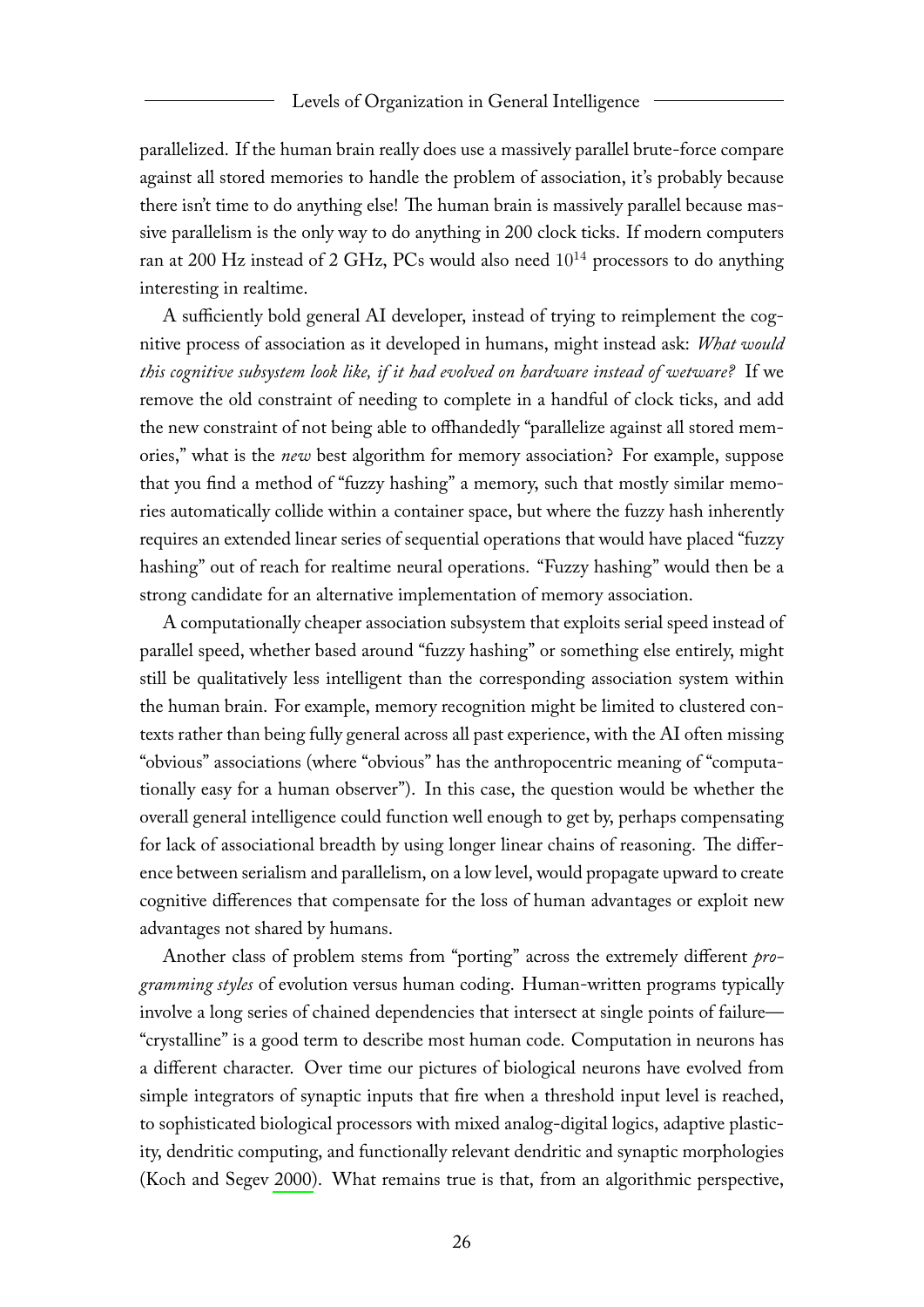neural computing uses roughly arithmetical operations<sup>[14](#page-27-0)</sup> that proceed along multiple intertwining channels in which information is represented redundantly and processed stochastically. Hence, it is easier to "train" neural networks—even nonbiological connectionist networks—than to train a piece of human-written code. Flipping a random bit inside the state of a running program, or flipping a random bit in an assembly-language instruction, has a much greater effect than a similar perturbation of a neural network. For neural networks the *fitness landscapes* are smoother. Why is this? Biological neural networks need to tolerate greater environmental noise (data error) and processor noise (computational error), but this is only the beginning of the explanation.

*Smooth fitness landscapes* are a useful, necessary, and fundamental outcome of evolution. Every evolutionary success starts as a mutation—an error—or as a novel genetic combination. A modern organism, powerfully adaptive with a large reservoir of genetic complexity, necessarily possesses a very long evolutionary history; that is, the genotype has necessarily passed through a very large number of successful mutations and recombinations along the road to its current form. The "evolution of evolvability" is most commonly justified by reference to this historical constraint (Dawkins [1996\)](#page-115-4), but there have also been attempts to demonstrate local selection pressures for the characteristics that give rise to evolvability (Wagner and Altenberg [1996\)](#page-121-1), thus averting the need to invoke the controversial agency of species selection. Either way, smooth fitness landscapes are part of the design signature of evolution.

"Smooth fitness landscapes" imply, among other things, that a small perturbation in the program code (genetic noise), in the input (environmental noise), or in the state of the executing program (processor noise), is likely to produce at most a small degradation in output quality. In most human-written code, a small perturbation of any kind usually causes a crash. Genomes are built by a cumulative series of point mutations and random recombinations. Human-written programs start out as high-level goals which are translated, by an extended serial thought process, into code. A perturbation to human-written code perturbs the code's final form, rather than its first cause, and the code's final form has no history of successful mutation. The thoughts that *gave rise* to the code probably have a smooth fitness metric, in the sense that a slight perturbation to the programmer's state of mind will probably produce code that is at most a little worse, and possibly a little better. Human thoughts, which are the original source of human-written code, are resilient; the code itself is fragile. The dream solution would be a programming language in which human-written, top-down code somehow had the

<span id="page-27-0"></span><sup>14.</sup> Note that biological neurons can easily implement multiplication as well as addition and subtraction (Koch and Poggio [1992\)](#page-117-6), plus low-pass and band-pass filtering, normalization, gain control, saturation, amplification, thresholding, and coincidence detection (Koch [1999\)](#page-117-7).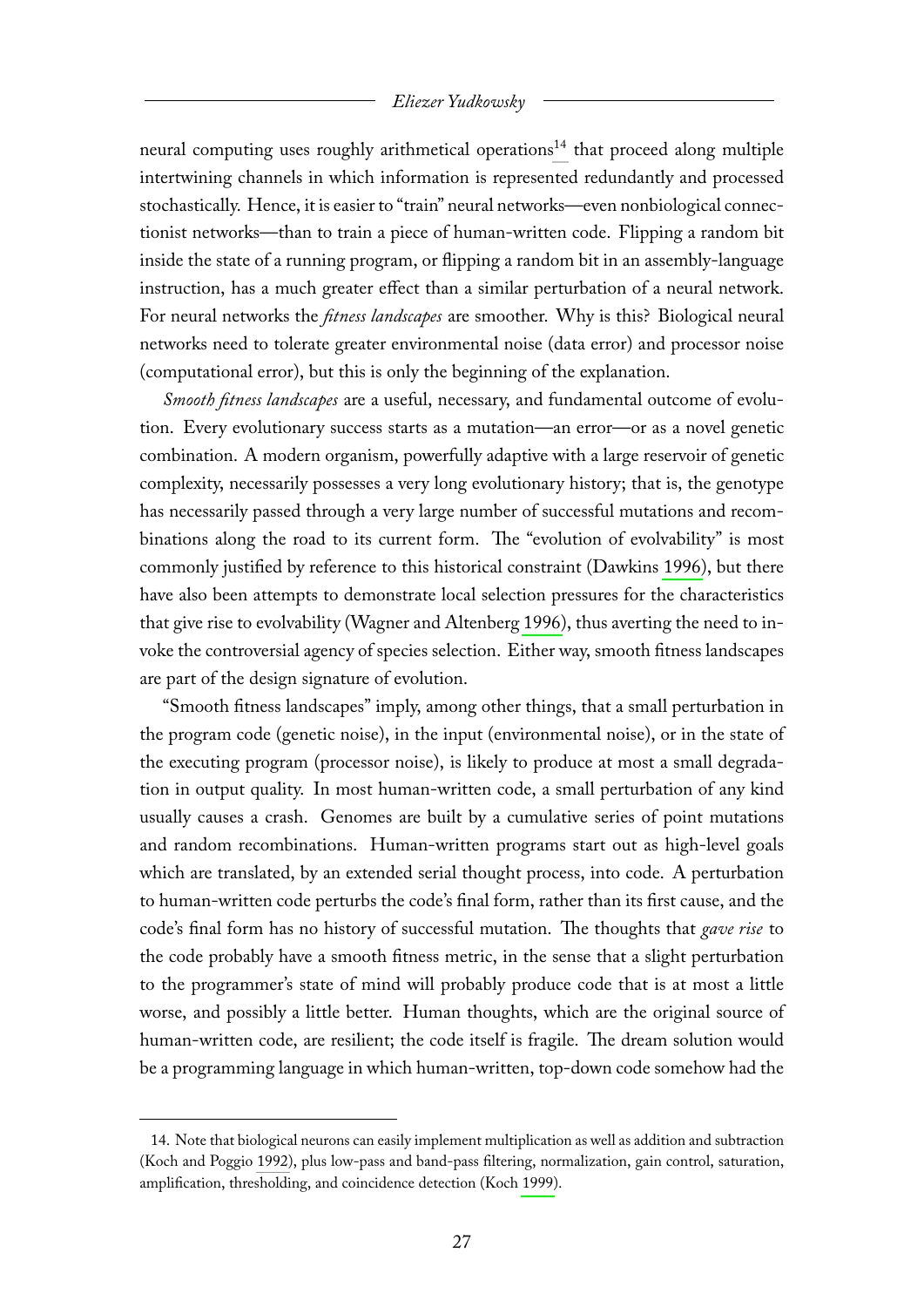smooth fitness landscapes that are characteristic of accreted evolved complexity, but this is probably far too much to ask of a programming language. The difference between evolution and design runs deeper than the difference between stochastic neural circuitry and fragile chip architectures. On the other hand, using fragile building blocks can't possibly *help*, so a language-level solution might solve at least some of the problem.

The importance of smooth fitness landscapes holds true for all levels of organization. Concepts and thoughts should not break as the result of small changes. The code level is being singled out because smoothness on the code level represents a different kind of problem than smoothness on the higher levels. On the higher levels, smoothness is a product of correctly designed cognitive processes; a learned concept will apply to messy new data because it was abstracted from a messy experiential base. Given that AI complexity lying within the concept level requires smooth fitness landscapes, the correct strategy is to duplicate the smoothness on that level—to accept as a high-level design requirement that the AI produce error-tolerant concepts abstracted from messy experiential bases.

On the code level, neural circuitry is smooth and stochastic by the nature of neurons and by the nature of evolutionary design. Human-written programs are sharp and fragile ("crystalline") by the nature of modern chip architectures and by the nature of human programming. The distinction is not likely to be erased by programmer effort or new programming languages. The long-term solution might be an AI with a sensory modality for code (see Section [3\)](#page-93-0), but that is not likely to be attainable in the early stages. The basic code-level "stuff" of the human brain has built-in support for smooth fitness landscapes, and the basic code-level "stuff" of human-written computer programs does not. Where human processes rely on neural circuitry being *automatically* error-tolerant and trainable, it will take additional programmatic work to "port" that cognitive process to a new substrate where the built-in support is absent. The final compromise solution may have error tolerance as one explicit design feature among many, rather than error-tolerance naturally emerging from the code level.

There are other important features that are also supported by biological neural networks—that are "natural" to neural substrate. These features probably include:

- Optimization for recurring problems
- Completion of partial patterns
- Similarity recognition (detection of static pattern repetition)
- Recurrence recognition (detection of temporal repetition)
- Clustering detection, cluster identification, and sorting into identified clusters
- Training for pattern recognition and pattern completion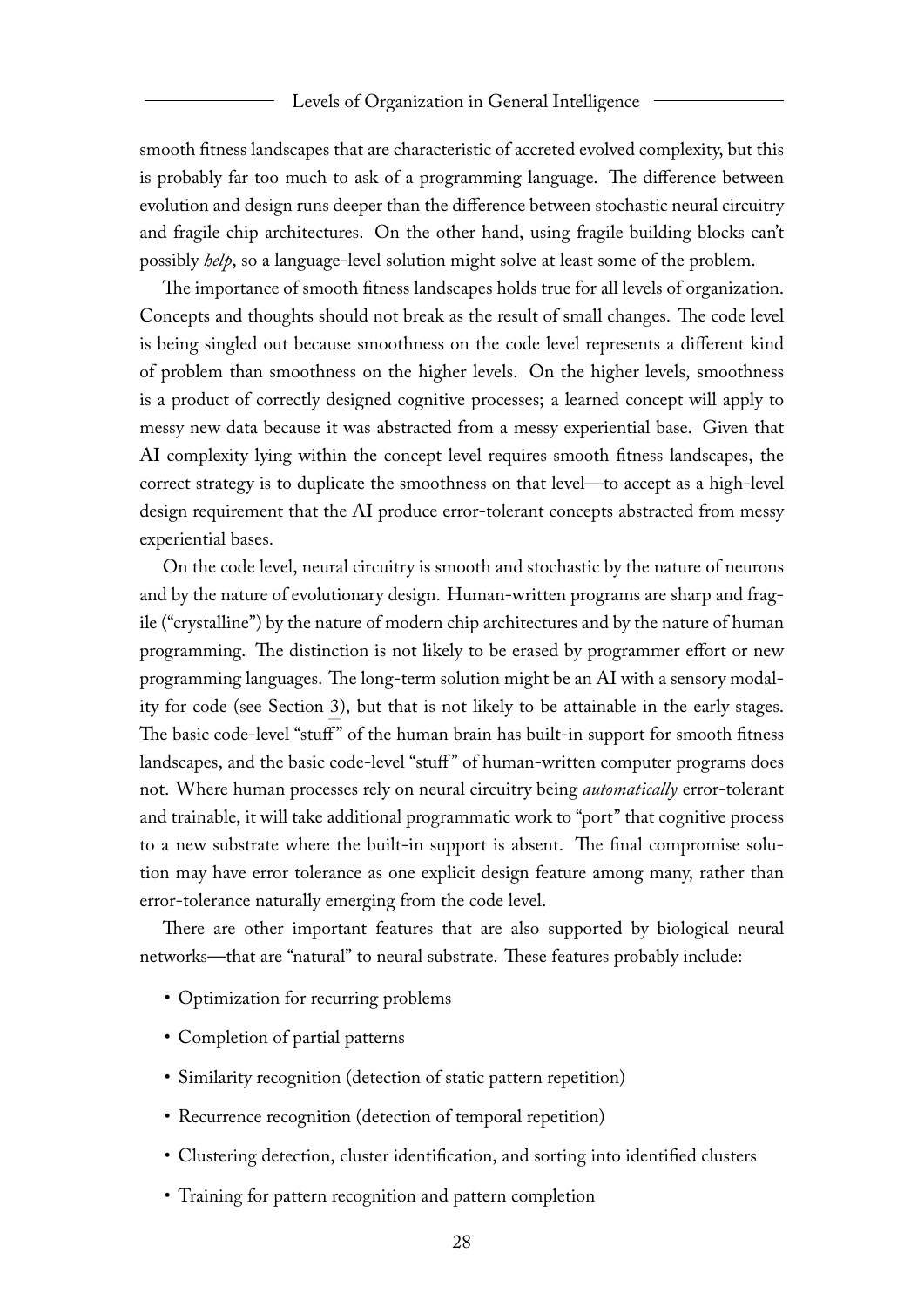• Massive parallelism

Again, this does not imply an unbeatable advantage for biological neural networks. In some cases wetware has very *poor* feature support, relative to contemporary hardware. Contemporary hardware has better support for:

- Reflectivity and execution traces
- Lossless serialization (storage and retrieval) and lossless pattern transformations
- Very-high-precision quantitative calculations
- Low-level algorithms which involve extended iteration, deep recursion, and complex branching
- "Massive serialism"; the ability to execute hundreds of millions of *sequential* steps per second

The challenge is using new advantages to compensate for the loss of old advantages, and replacing substrate-level support with design-level support.

This concludes the account of *exceptional* issues that arise at the code level. An enumeration of *all* issues that arise at the code level—for example, serializing the current contents of a sensory modality for efficient transmission to a duplicate modality on a different node of a distributed network—would constitute at least a third of a complete constructive account of a general AI. But programming is not all the work of AI, perhaps not even most of the work of AI; much of the effort needed to construct an intelligence will go into prodding the AI into forming certain concepts, undergoing certain experiences, discovering certain beliefs, and learning various high-level skills. These tasks cannot be accomplished with an IDE. Coding the wrong thing successfully can mess up an AI project worse than any number of programming failures. I believe that the most important skill an AI developer can have is knowing what *not* to program.

# **2.4. The Modality Level**

# **2.4.1. The Evolutionary Design of Modalities in Humans**

Most students of AI are familiar with the high-level computational processes of at least one human sensory modality, vision, at least to the extent of being acquainted with David Marr's "2 1/2D world" and the concept of layered feature extraction (Marr [1982\)](#page-118-7). Further investigations in computational neuroscience have both confirmed Marr's theory and rendered it enormously more complex. Although many writers, including myself, have been known to use the phrase "visual cortex" when talking about the entire visual modality, this is like talking about the United States by referring to New York. About 50% of the neocortex of nonhuman primates is devoted exclusively to visual processing,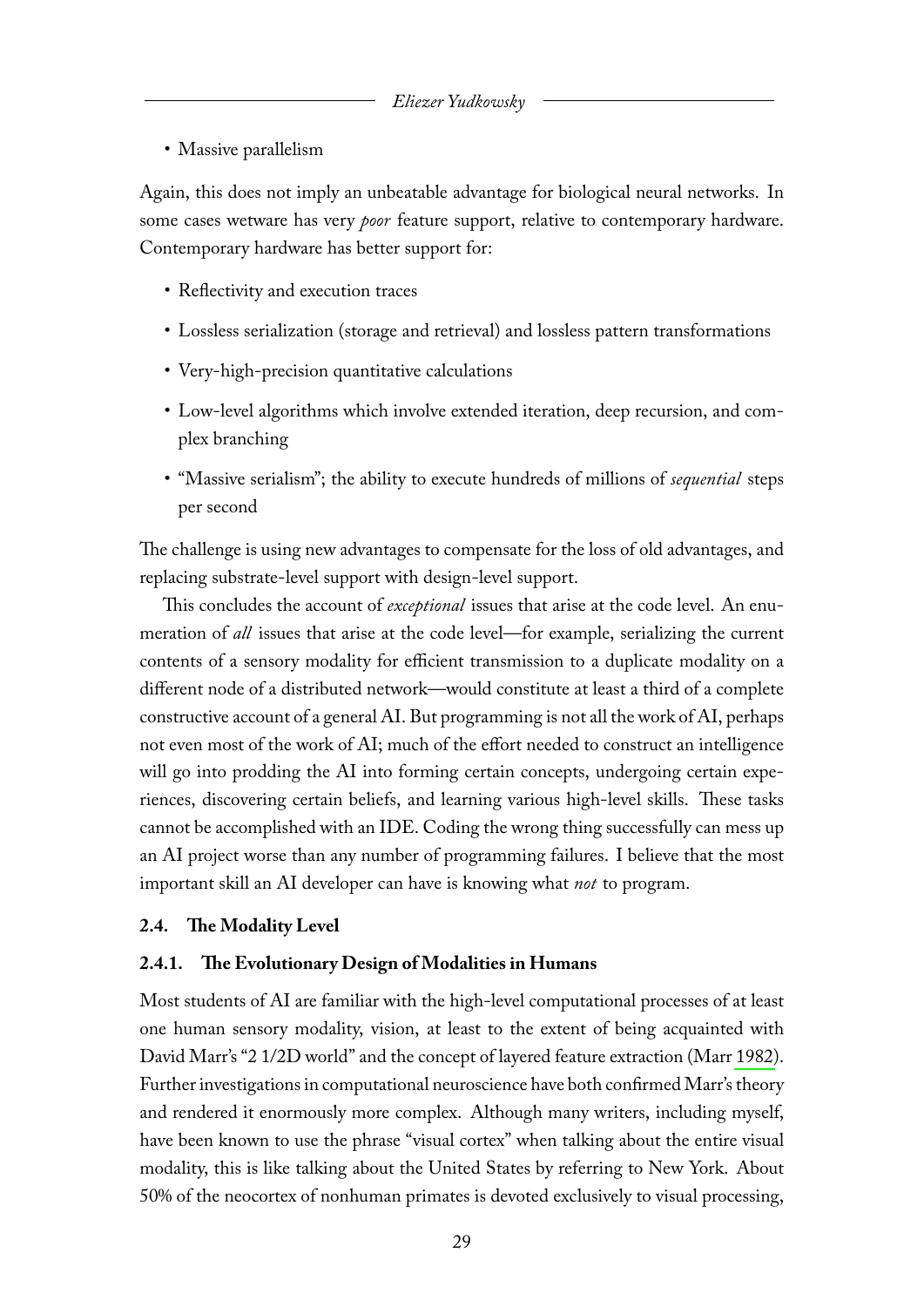## Levels of Organization in General Intelligence

with over 30 distinct visual areas identified in the macaque monkey (Felleman and Van Essen [1991\)](#page-116-9).

The major visual stream is the retinal-geniculate-cortical stream, which goes from the retina to the lateral geniculate nucleus to the striate cortex<sup>[15](#page-30-0)</sup> to the higher visual areas. Beyond the visual cortex, processing splits into two major secondary streams; the ventral stream heading toward the temporal lobe for object recognition, and the dorsal stream heading toward the parietal lobe for spatial processing. The visual stream begins in the retina, which contains around 100 million rods and 5 million cones, but feeds into an optic cable containing only around 1 million axons. Visual preprocessing begins in the first layer of the retina, which converts the raw intensities into center-surround gradients, a representation that forms the basis of all further visual processing. After several further layers of retinal processing, the final retinal layer is composed of a wide variety of ganglion types that include directionally selective motion detectors, slow-moving edge detectors, fast movement detectors, uniformity detectors, and subtractive color channels. The axons of these ganglions form the optic nerve and project to the magnocellular, parvocellular, and koniocellular layers of the lateral geniculate nucleus; currently it appears that each class of ganglion projects to only one of these layers. It is widely assumed that further feature detection takes place in the lateral geniculate nucleus, but the specifics are not currently clear. From the lateral geniculate nucleus, the visual information stream continues to area V1, the primary visual cortex, which begins feature extraction for information about motion, orientation, color and depth. From primary visual cortex the information stream continues, making its way to the higher visual areas, V2 through V6. Beyond the visual cortex, the information stream continues to temporal areas (object recognition) and parietal areas (spatial processing).

As mentioned earlier, primary visual cortex sends massive corticothalamic feedback projections to the lateral geniculate nucleus (Sherman and Koch [1986\)](#page-120-2). Corticocortical connections are also typically accompanied by feedback projections of equal strength (Felleman and Van Essen [1991\)](#page-116-9). There is currently no standard explanation for these feedback connections. DGI[16](#page-30-1) requires sensory modalities with *feature controllers* that are the inverse complements of the *feature detectors*; this fits with the existence of the feedback projections. However, it should be noted that this assertion is not part of contemporary neuroscience. The existence of feature controllers is allowed for, but not asserted, by current theory; their existence is asserted, and required, by DGI. (The hypothesis that feedback projections play a role in mental imagery is not limited to DGI;

<span id="page-30-0"></span><sup>15.</sup> The striate cortex is also known as "primary visual cortex," "area 17," and "V1."

<span id="page-30-1"></span><sup>16.</sup> Deliberative General Intelligence, the theory of mind presented in this chapter.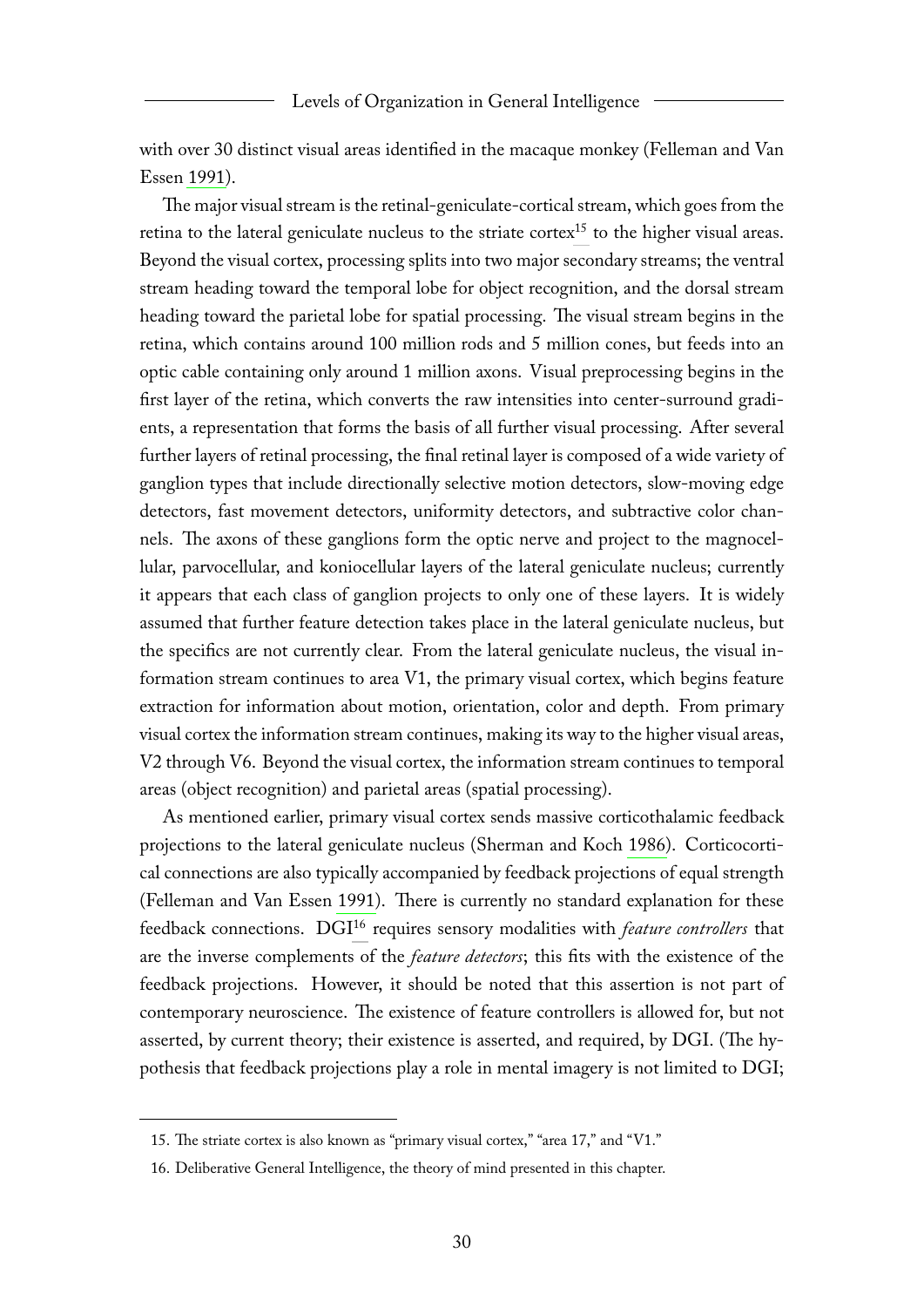for example, Kosslyn [\(1994\)](#page-117-0) cites the existence of corticocortical feedback projections as providing an underlying mechanism for higher-level cognitive functions to control depictive mental imagery.)

The general lesson learned from the human visual modality is that modalities are not microtheories, that modalities are not flat representations of the pixel level, and that modalities are functionally characterized by successive layers of successively more elaborate feature structure. Modalities are one of the best exhibitions of this evolutionary design pattern—ascending layers of adaptive complexity—which also appears, albeit in very different form, in the ascending code-modality-concept-thought-deliberation model of the human mind. Each ascending layer is more elaborate, more complex, more flexible, and more computationally expensive. Each layer requires the complexity of the layer underneath—both functionally within a single organism, and evolutionarily within a genetic population.

The concept layer is evolvable in a series of short steps if, and only if, there already exists substantial complexity within the modality layer. The same design pattern ascending layers of adaptive complexity—also appears *within* an evolved sensory modality. The first features detected are simple, and can evolve in a single step or a small series of adaptive short steps. The ability to detect these first features can be adaptive even in the absence of a complete sensory modality. The eye, which is currently believed to have independently evolved in many different species, may have begun, each time, as a single light-sensitive spot on the organism's skin.

In modalities, each additional layer of feature detectors makes use of the information provided by the first layer of feature detectors. In the absence of the first layer of feature detectors, the "code" for the second layer of feature detectors would be too complex to evolve in one chunk. With the first layer of feature detectors already present, feature detectors in the second layer can evolve in a single step, or in a short series of locally adaptive steps. The successive layers of organization in a sensory modality are a beautiful illustration of evolution's design signature, the functional ontogeny of the information recapitulating the evolutionary phylogeny.

Evolution is a good teacher but a poor role model; is this design a bug or a feature? I would argue that it is generally a feature. There is a deep correspondence between *evolutionarily* smooth fitness landscapes and *computationally* smooth fitness landscapes. There is a deep correspondence between each successive layer of feature detectors being evolvable, and each successive layer of feature detectors being computable in a way that is "smooth" rather than "fragile," as described in the earlier discussion of the code layer. Smooth computations are more evolvable, so evolution, in constructing a system incrementally, tends to construct linear sequences or ascending layers of smooth operations.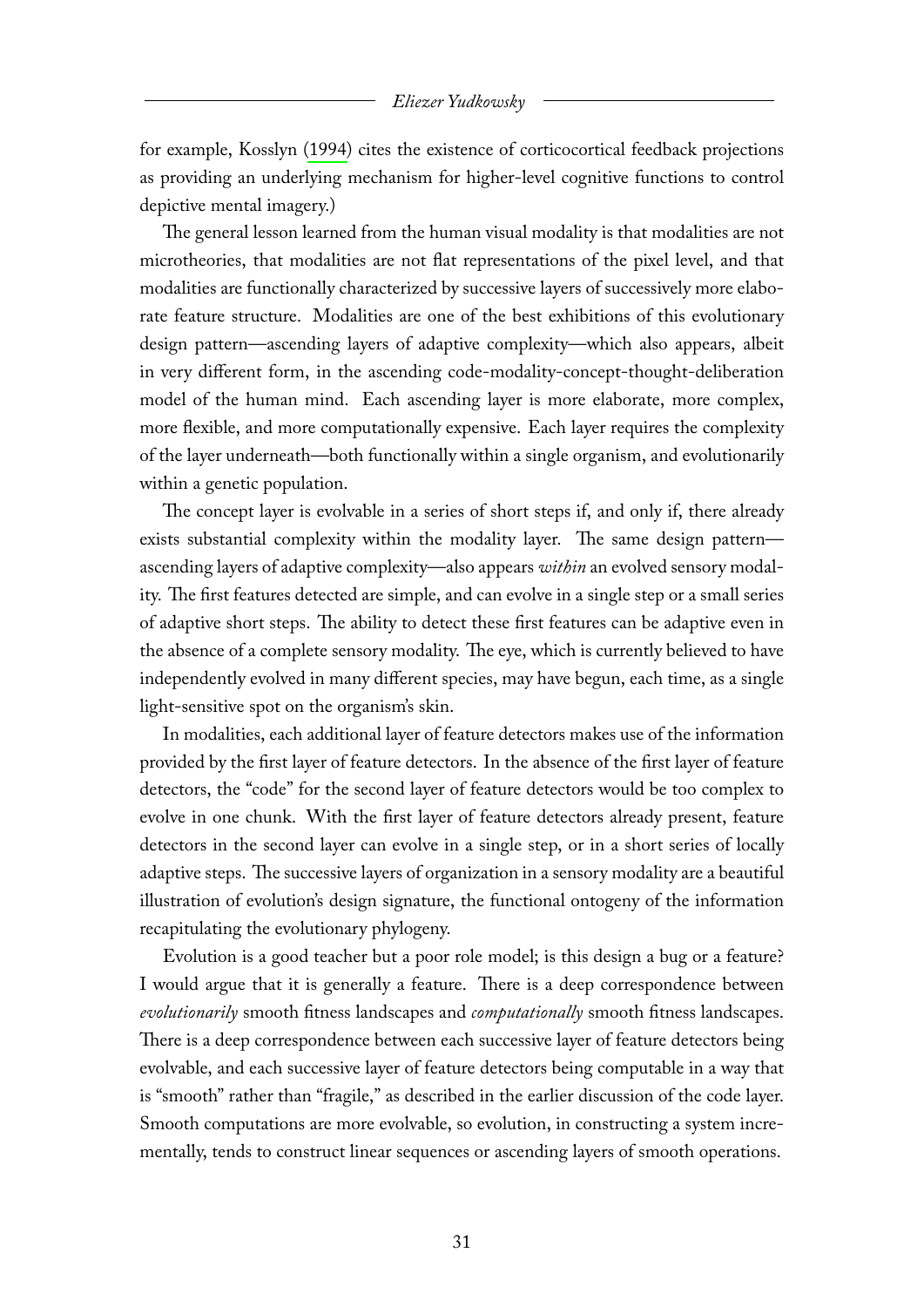An AI designer may conceivably discard the requirement that each ascending layer of feature detection be incrementally useful/adaptive—although this may make the subsystem harder to incrementally develop and test! It is cognitively important, however, that successive layers of feature detectors be computationally "smooth" in one specific sense. DGI concepts interact with inverse feature detectors, "feature controllers," in order to construct mental imagery. For the task of *imposing a concept* and the still more difficult task of *abstracting a concept* to be *simultaneously* tractable, it is necessary that sensory modalities be a continuum of locally smooth layers, rather than consisting of enormous, intractable, opaque chunks. There is a deep correspondence between the smooth design that renders concepts tractable and the smooth architecture emergent from incremental evolution.

The feature controllers used to create mental imagery are evolvable and preadaptive in the absence of mental imagery; feature controllers could begin as top-down constraints in perceptual processing, or even more simply as a perceptual step which happens to be best computed by a recurrent network. In both cases, the easiest (most evolvable) architecture is generally one in which the feedback connection reciprocates the feedforward connection. Thus, the feature controller layers are not a separate system independent from the feature detector layers; rather, I expect that what is locally a feature detector is also locally a feature controller. Again, this smooth reversibility helps render it possible to learn a single concept which can act as a category detector or a category imposer. It is the *simultaneous* solution of *concept imposition*, *concept satisfaction*, *concept faceting*, and *concept abstraction* that requires reversible features—feature controllers which are the local inverses of the feature detectors. I doubt that feature controllers reach all the way down to the first layers of the retina (I have not heard of any feedback connections reaching this far), but direct evidence from neuroimaging shows that mental imagery activates primary visual cortex (Kosslyn et al. [1993\)](#page-117-8); I am not sure whether analogous tests have been performed for the lateral geniculate nucleus, but the feedback connections are there.

#### **2.4.2. The Human Design of Modalities in AI**

An AI needs sensory modalities—but which modalities? How do those modalities contribute materially to general intelligence outside the immediate modality?

Does an AI need a visuospatial system modeled after the grand complexity of the visuospatial system in primates and humans? We know more about the human visual modality than about any other aspect of human neurology, but that doesn't mean we know enough to build a visual modality from scratch. Furthermore, the human visual modality is enormously complex, computationally intensive, and fitted to an environ-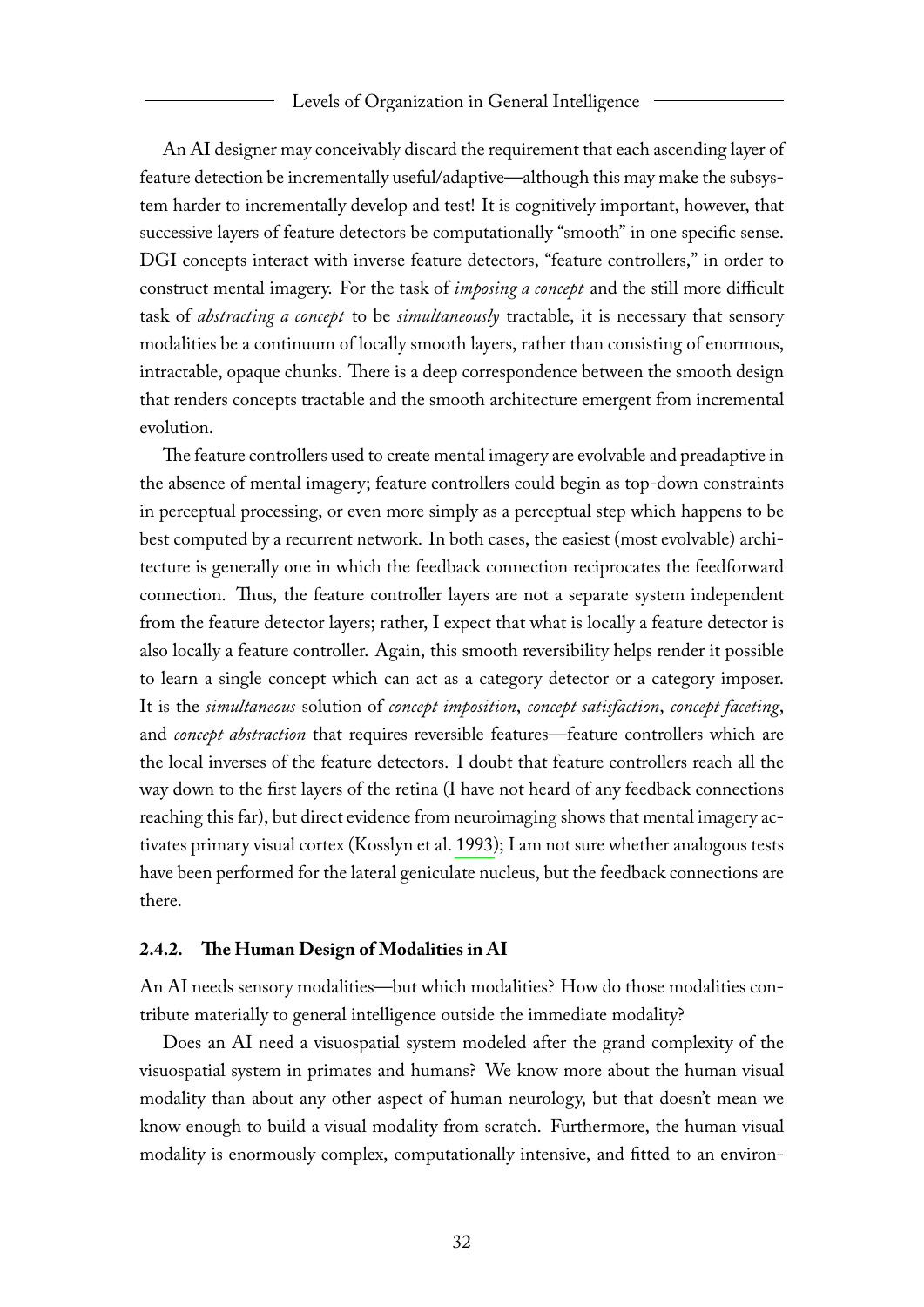ment which an AI does not necessarily have an immediate need to comprehend. Should humanlike 3D vision be one of the *first* modalities attempted?<sup>[17](#page-33-0)</sup>

I believe it will prove best to discard the human modalities or to use them as inspiration only—to use a completely different set of sensory modalities during the AI's early stages. An AI occupies a different environment than a human and direct imitation of human modalities would not be appropriate. For an AI's initial learning experiences, I would advocate placing the AI in complex virtual environments, where the virtual environments are *internal to the computer* but *external to the AI*. The programmers would then attempt to develop sensory modalities corresponding to the virtual environments. Henceforth I may use the term "microenvironment" to indicate a complex virtual environment. The term "microworld" is less unwieldy, but should not be taken as having the Good Old-Fashioned AI connotation of "microworlds" in which all features are directly represented by predicate logic, e.g., SHRDLU's simplified world of blocks and tables (Winograd [1972\)](#page-121-2).

Abandoning the human modalities appears to introduce an additional fragile dependency on the correctness of the AI theory, in that substituting novel sensory modalities for the human ones would appear to require a correct understanding of the nature of sensory modalities and how they contribute to intelligence. This is true, but I would argue that the existence of an *additional* dependency is illusory. An attempt to blindly imitate the human visual modality, without understanding the role of modalities in intelligence, would be unlikely to contribute to general intelligence except by accident. Our modern understanding of the human visual modality is not so perfect that we could rely on the functional completeness of a neurologically inspired design; for example, a design based only on consensus contemporary theory might omit feature controllers! However, shifting to microworlds does require that experience in the microworlds reproduce functionally relevant aspects of experience in real life, including unpredictability, uncertainty, real-time process control, holonic (part-whole) organization, et cetera. I do not believe that this introduces an *additional* dependency on theoretic understanding, over and above the theoretic understanding that would be required to build an AI that absorbed complexity from these aspects of real-world environments, but it nonetheless represents a strong dependency on theoretic understanding.

Suppose we are designing, *de novo*, a sensory modality and virtual environment. Three possible modalities that come to mind as reasonable for a *very primitive and early-stage AI*, in ascending order of implementational difficulty, would be:

<span id="page-33-0"></span><sup>17.</sup> I say "human-like" and not "primate-like" or "mammal-like" because of the possibility that the human visual modality has further adaptations that support the use of mental imagery in deliberation.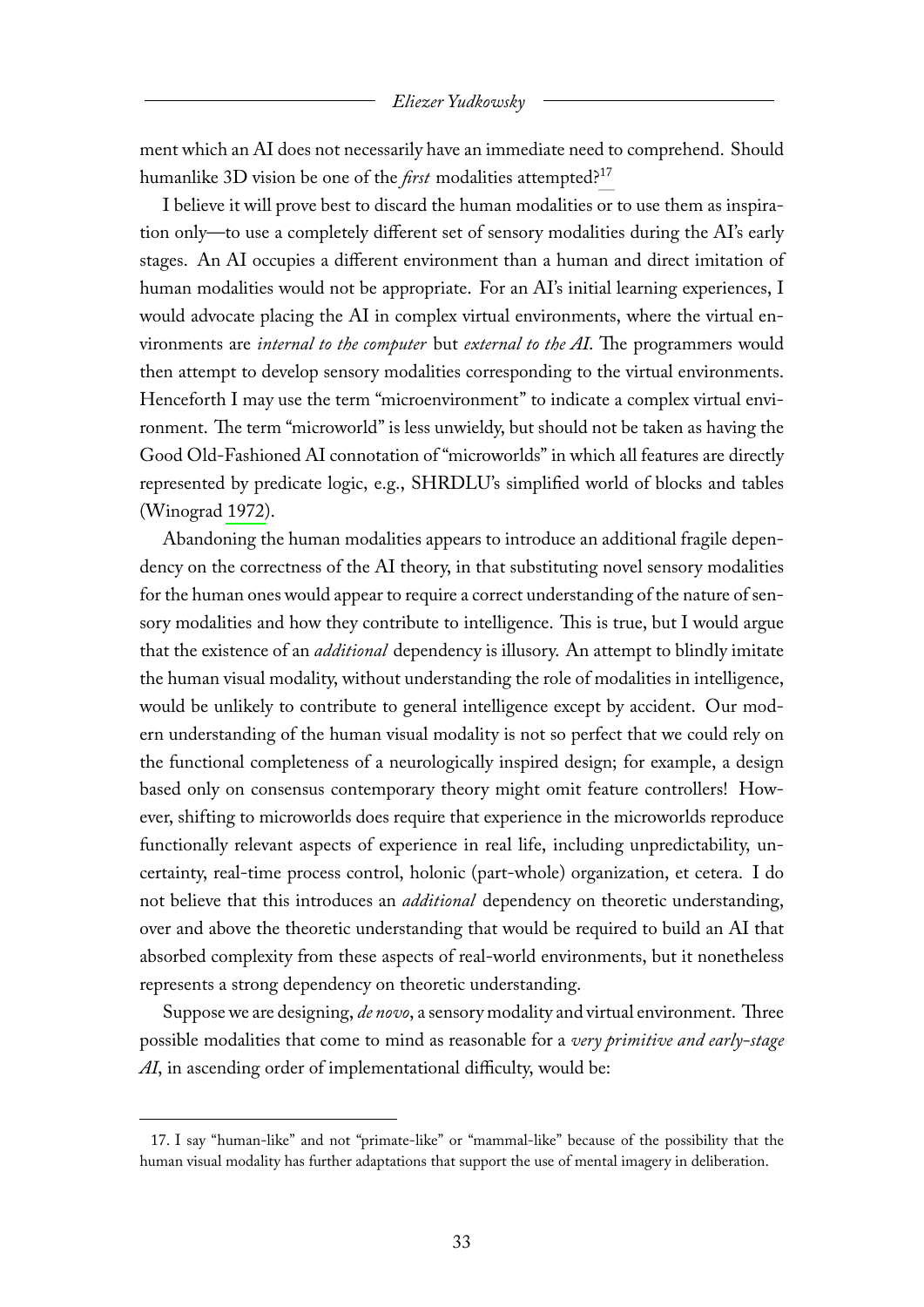- 1. A modality for Newtonian billiard balls
- 2. A modality for a 100x100 "Go" board
- 3. A modality for some type of interpreted code (a metaphorical "codic cortex")

In human vision, the very first visual neurons are the "rods and cones" which transduce impinging environmental photons to a neural representation as sensory information. For each of the three modalities above, the "rods and cones" level would probably use essentially the same representation as the data structures used to create the microworld, or virtual environment, in which the AI is embodied. This is a major departure from the design of naturally evolved modalities, in which the basic level—the quark level, as far as we know—is many layers removed from the high-level objects that give rise to the indirect information that reaches the senses. Evolved sensory modalities devote most of their complexity to *reconstructing* the world that gives rise to the incoming sensory impressions—to reconstructing the 3D moving objects that give rise to the photons impinging on the rods-and-cones layer of the retina. Of course, choosing vision as an example is arguably a biased selection; sound is not as complex as vision, and smell and taste are not as complex as sound. Nonetheless, eliminating the uncertainty and intervening layers between the true environment and the organism's sensory data is a major step. It should significantly reduce the challenges of early AI development, but is a dangerous step nonetheless because of its distance from the biological paradigm and its elimination of a significant complexity source.

I recommend eliminating environmental reconstruction as a complexity source in *early* AI development. Visualizing the prospect of deliberately degrading the quality of the AI's environmental information on one end, and elaborating the AI's sensory modality on the other end, I find it likely that the entire operation will cancel out, contributing nothing. An AI that had to learn to reconstruct the environment, in the same way that evolution learned to construct sensory modalities, might produce interesting complexity as a result; but if the same programmer is creating environmental complexity and modality complexity, I would expect the two operations to cancel out. While environmental reconstruction is a nontrivial complexity source within the human brain, I consider the *ratio* between the difficulty of programmer development of the complexity, and the contribution of that complexity to general intelligence, to be relatively small. Adding complexity for environmental reconstruction, by introducing additional layers of complexity in the microworld and deliberately introducing information losses between the topmost layer of the microworld and the AI's sensory receptors, and then attempting to create an AI modality which could reconstruct the original microworld content from the final sensory signal, would require a relatively great investment of effort in return for what I suspect would be a relatively small boost to general intelligence.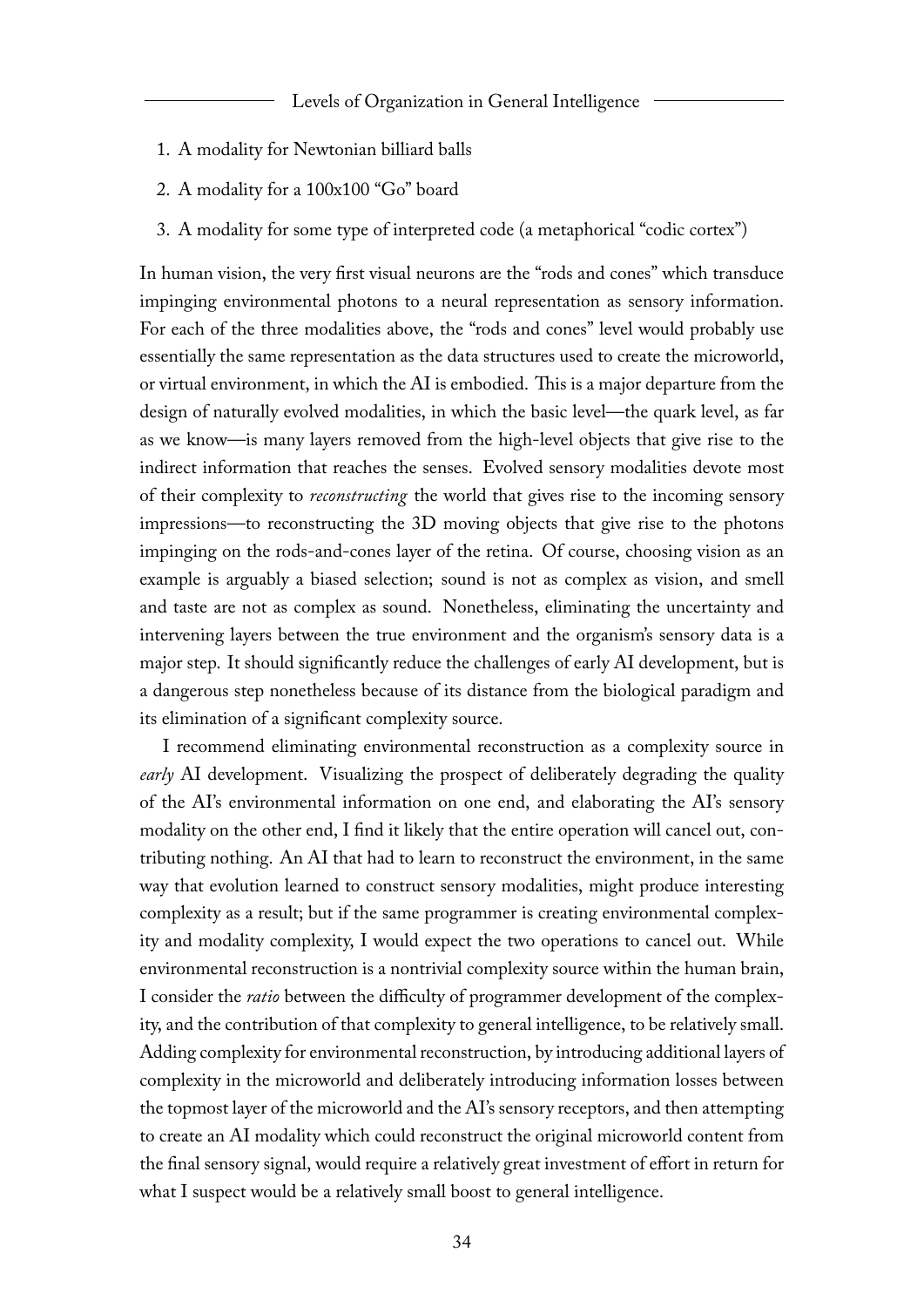Suppose that for each of the three modalities—billiards, Go, code—the "pre-retinal" level consists of true and accurate information about the quark level of the virtual microworld, although perhaps not complete information, and that the essential complexity which renders the model a "sensory modality" rests in the feature structure, the ascending layers of feature detectors and descending layers of feature controllers. Which features, then, are appropriate? And how do they contribute materially to general intelligence?

The usual statement is that the complexity in a sensory modality reflects regularities of the environment, but I wish to offer a slightly different viewpoint. To illustrate this view, I must borrow and severely simplify the punchline of a truly elegant paper, "The Perceptual Organization of Colors" by Roger Shepard [\(1992\)](#page-120-5). Among other questions, this paper seeks to answer the question of trichromancy: Why are there three kinds of cones in the human retina, and not two, or four? Why is human visual perception organized into a three-dimensional color space? Historically, it was often theorized that trichromancy represented an arbitrary compromise between chromatic resolution and spatial resolution; that is, between the number of colors perceived and the grain size of visual resolution. As it turns out, there is a more fundamental reason why three color channels are needed.

To clarify the question, consider that surfaces possess a potentially infinite number of spectral reflectance distributions. We will focus on spectral reflectance distributions, rather than spectral power distributions, because adaptively relevant objects that emit their own light are environmentally rare. Hence the physically constant property of most objects is the spectral reflectance distribution, which combines with the spectral power distribution of light impinging on the object to give rise to the spectral power distribution received by the human eye. The spectral reflectance distribution is defined over the wavelengths from 400 nm to 700 nm (the visible range), and since wavelength is a continuum, the spectral reflectance distribution can theoretically require an unlimited number of quantities to specify. Hence, it is not possible to exactly constrain a spectral reflectance distribution using only three quantities, which is the amount of information transduced by human cones.

The human eye is not capable of discriminating among all physically possible reflecting surfaces. However, it is possible that for "natural" surfaces—surfaces of the kind commonly encountered in the ancestral environment—reflectance for each pure frequency does not vary independently of reflectance for all other frequencies. For example, there might exist some set of *basis reflectance functions*, such that the reflectance distributions of almost all natural surfaces could be expressed as a weighted sum of the basis vectors. If so, one possible explanation for the trichromancy of human vision would be that three color channels are just enough to perform adequate discrimination in a "natural" color space of limited dimensionality.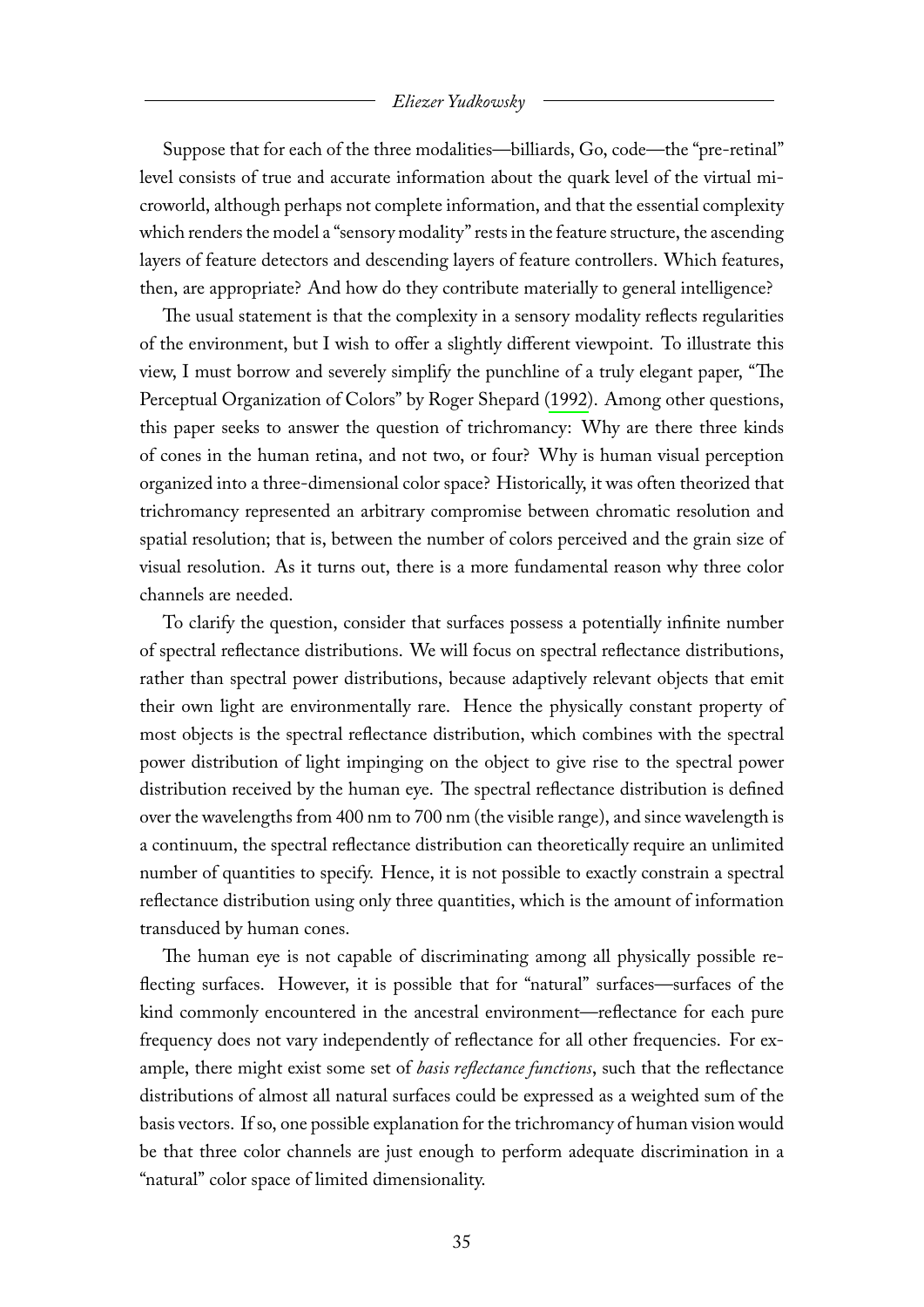The ability to discriminate between all natural surfaces would be the design recommended by the "environmental regularity" philosophy of sensory modalities. The dimensionality of the internal model would mirror the dimensionality of the environment.

As it turns out, natural surfaces have spectral reflectance distributions that vary along roughly five to seven dimensions (Maloney [1986\)](#page-118-0). There thus exist natural surfaces that, although appearing to trichromatic viewers as "the same color," nonetheless possess different spectral reflectance distributions.

Shepard [\(1992\)](#page-120-0) instead asks how many color channels are needed to ensure that the color we perceive is the *same* color each time the surface is viewed under different lighting conditions. The amount of ambient light can also potentially vary along an unlimited number of dimensions, and the actual light reaching the eye is the product of the spectral power distribution and the spectral reflectance distribution. A reddish object in bluish light may reflect the same number of photons of each wavelength as a bluish object in reddish light. Similarly, a white object in reddish light may reflect mostly red photons, while the same white object in bluish light may reflect mostly blue photons. And yet the human visual system manages to maintain the property of *color constancy*; the same object will appear to be the same color under different lighting conditions.

Judd et al. [\(1964\)](#page-117-0) measured 622 spectral power distributions for natural lighting, under 622 widely varying natural conditions of weather and times of day, and found that variations in natural lighting reduce to three degrees of freedom. Furthermore, these three degrees of freedom bear a close correspondence to the three dimensions of color opponency that were proposed for the human visual system based on experimental examination (Hurvich and Jameson [1957\)](#page-117-1). The three degrees of freedom are:

- 1. The *light-dark* variation, which depends on the total light reaching the object.
- 2. The *yellow-blue* variation, which depends on whether a surface is illuminated by direct sunlight or is in shade. In shade the surface is illuminated by the Raleighscattered blue light of the sky, but is not directly illuminated by the sun. The corresponding yellow extreme occurs when an object is illuminated only by direct sunlight; e.g., if sunlight enters through a small channel and skylight is cut off.
- 3. The *red-green* variation, which depends on both the elevation of the sun (how much atmosphere the sun travels through), and the amount of atmospheric water vapor. E.g., illumination by a red sunset versus illumination at midday. Red wavelengths are the wavelengths least scattered by dust and most absorbed by water.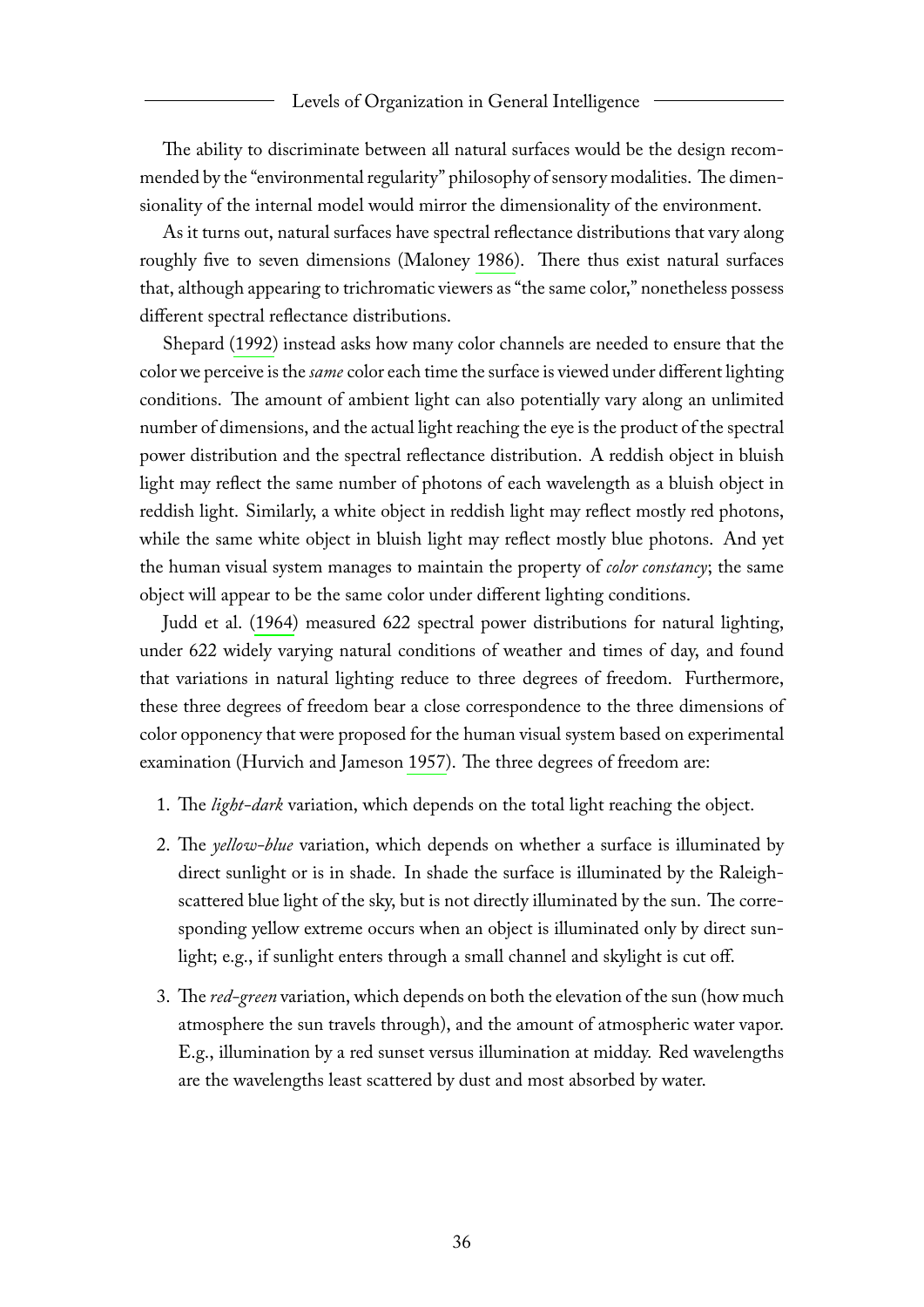The three color channels of the human visual system are precisely the number of channels needed in order to maintain color constancy under natural lighting conditions.<sup>[18](#page-37-0)</sup> Three color channels are not enough to discriminate between all natural surface reflectances, but three color channels are the exact number required to compensate for ambient natural lighting and thereby ensure that the same surface is perceptually the "same color" on any two occasions. This simplifies the adaptively important task of recognizing a previously experienced object on future encounters.

The lesson I would learn out from this morality tale of color constancy is that sensory modalities are about *invariants* and not just *regularities*. Consider the task of designing a sensory modality for some form of interpreted code. (This is a very challenging task because human programming languages tend toward non-smooth fitness landscapes, as previously discussed.) When considering which features to extract, the question I would ask is not "What regularities are found in code?" but rather "What feature structure is needed for the AI to perceive two identical algorithms with slightly different implementations as 'the same piece of code'?" Or more concretely: "What features does this modality need to extract to perceive the recursive algorithm for the Fibonacci sequence and the iterative algorithm for the Fibonacci sequence as 'the same piece of code'?"

Tip your head slightly to the left, then slightly to the right. Every retinal receptor may receive a different signal, but the experienced visual field remains almost exactly the "same." Hold up a chess pawn, and tip it slightly to the left or slightly to the right. Despite the changes in retinal reception, we see the "same" pawn with a slightly different orientation. Could a sensory modality for code look at two sets of interpreted bytecodes (or other program listing), completely different on a byte-by-byte basis, and see these two listings as the "same" algorithm in two slightly different "orientations"?

The modality level of organization, like the code level, has a characteristic kind of work that it performs. Formulating a *butterfly* concept and seeing two butterflies as members of the same category is the work of the concept level, but seeing a chess pawn in two orientations as the same pawn is the work of the modality level. There is overlap between the modality level and the concept level, just as there is overlap between the code level and the modality level. But on the whole, the modality level is about *invariants* rather than *regularities* and *identities* rather than *categories*.

Similarly, the understanding conferred by the modality level should not be confused with the analytic understanding characteristic of thoughts and deliberation. Returning to the example of a codic modality, one possible indication of a serious design error

<span id="page-37-0"></span><sup>18.</sup> Artificial lighting, which has an "unnatural" spectral power distribution (one that is not the weighted sum of the natural basis vectors), can cause objects to appear as a different color to the human visual system. Hence the manufacture and sale of "natural lighting" or "full spectrum" light sources.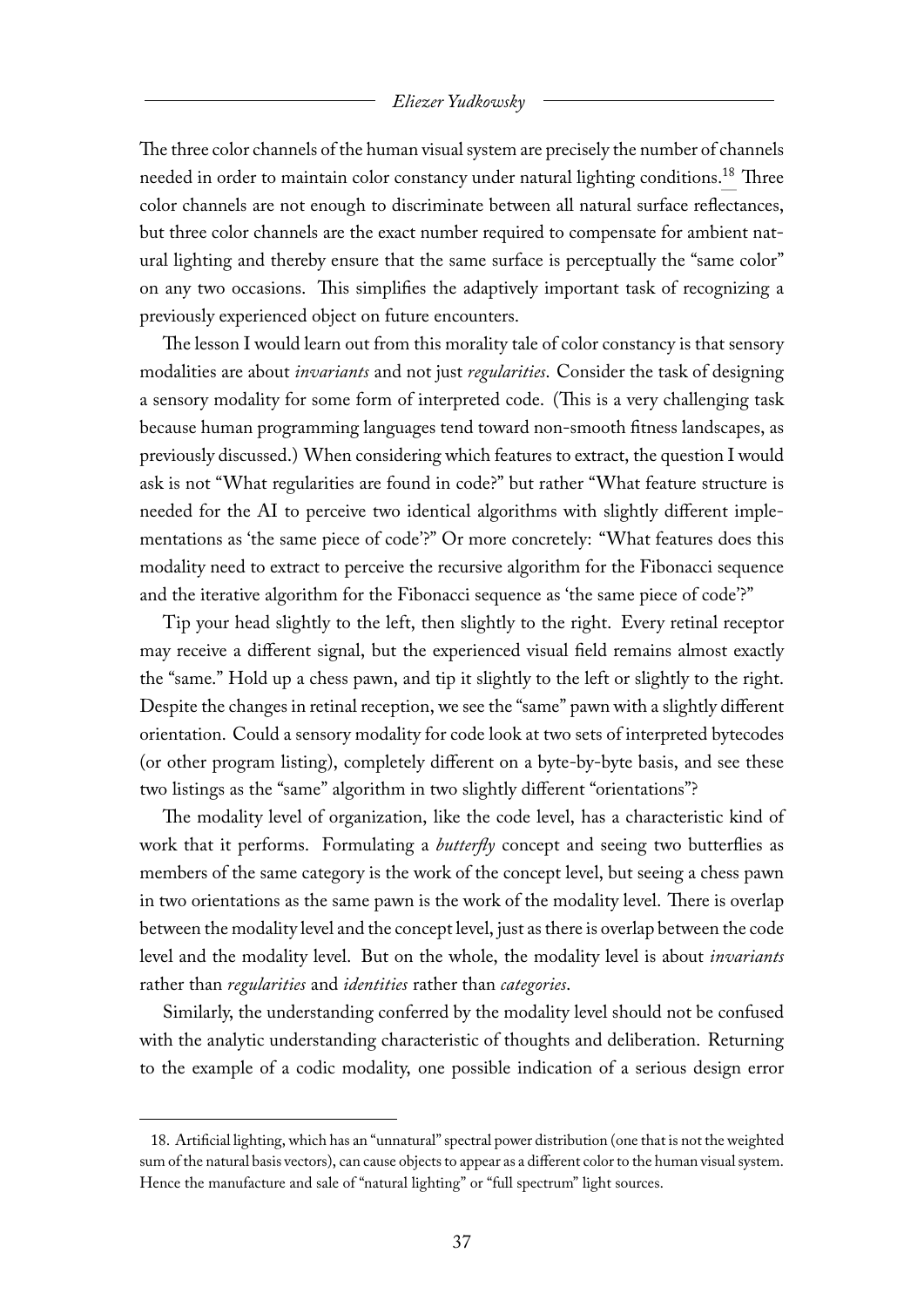would be constructing a modality that could analyze *any possible* piece of code equally well. The very first layer of the retina—rods and cones—is the *only* part of the human visual system that will work on all possible pixel fields. The rest of the visual system will only work for the low-entropy pixel fields experienced by a low-entropy organism in a low-entropy environment. The very next layer, after rods and cones, already relies on center-surround organization being a useful way to compress visual information; this only holds true in a low-entropy visual environment.

Designing a modality that worked equally well for any possible computer program would probably be an indication that the modality was extracting the wrong kind of information. Thus, one should be wary of an alleged "feature structure" that looks as if it would work equally well for all possible pieces of code. It may be a valid analytical method but it probably belongs on the deliberation level, not the modality level. (Admittedly not *every* local step of a modality *must* be dependent on low-entropy input; some local stages of processing may have the mathematical nature of a lossless transform that works equally well on any possible input. Also, hardware may be better suited than wetware to lossless transforms.)

The human brain is constrained by a characteristic serial speed of 200 sequential steps per second, and by the ubiquitous internal use of the synchronous arrival of associated information, to arrange processing stages that flow smoothly forward. High-level "if-then" or "switch-case" logic is harder to arrive at neurally, and extended complex "ifthen" or "switch-case" logic is probably almost impossible unless implemented through branching *parallel* circuitry that remains synchronized. Probably an exceptional condition must be ignored, averaged out, or otherwise handled using the same algorithms that would apply to any other modality content. Can an AI modality use an architecture that applies different algorithms to different pieces of modality content? Can an AI modality handle exceptional conditions through special-case code? I would advise caution, for several reasons. First, major "if-then" branches are characteristic of deliberative processes, and being tempted to use such a branch may indicate a level confusion. Second, making exceptions to the smooth flow of processing will probably complicate the meshing of concepts and modalities. Third, modalities are imperfect but fault-tolerant processes, and the fault tolerance plays a role in smoothing out the fitness landscapes and letting the higher levels of organization be built on top; thus, trying to handle *all* the data by detecting exceptional conditions and correcting them, a standard pattern in human programming, may indicate that the modality is insufficiently fault-tolerant. Fourth, handling all exceptions is characteristic of trying to handle all inputs and not just low-entropy inputs. Hence, on the whole, sensory modalities are characterized by the smooth flow of information through ascending layers of feature detectors. Of course, detecting an exceptional condition *as a feature* may turn out to be entirely appropriate!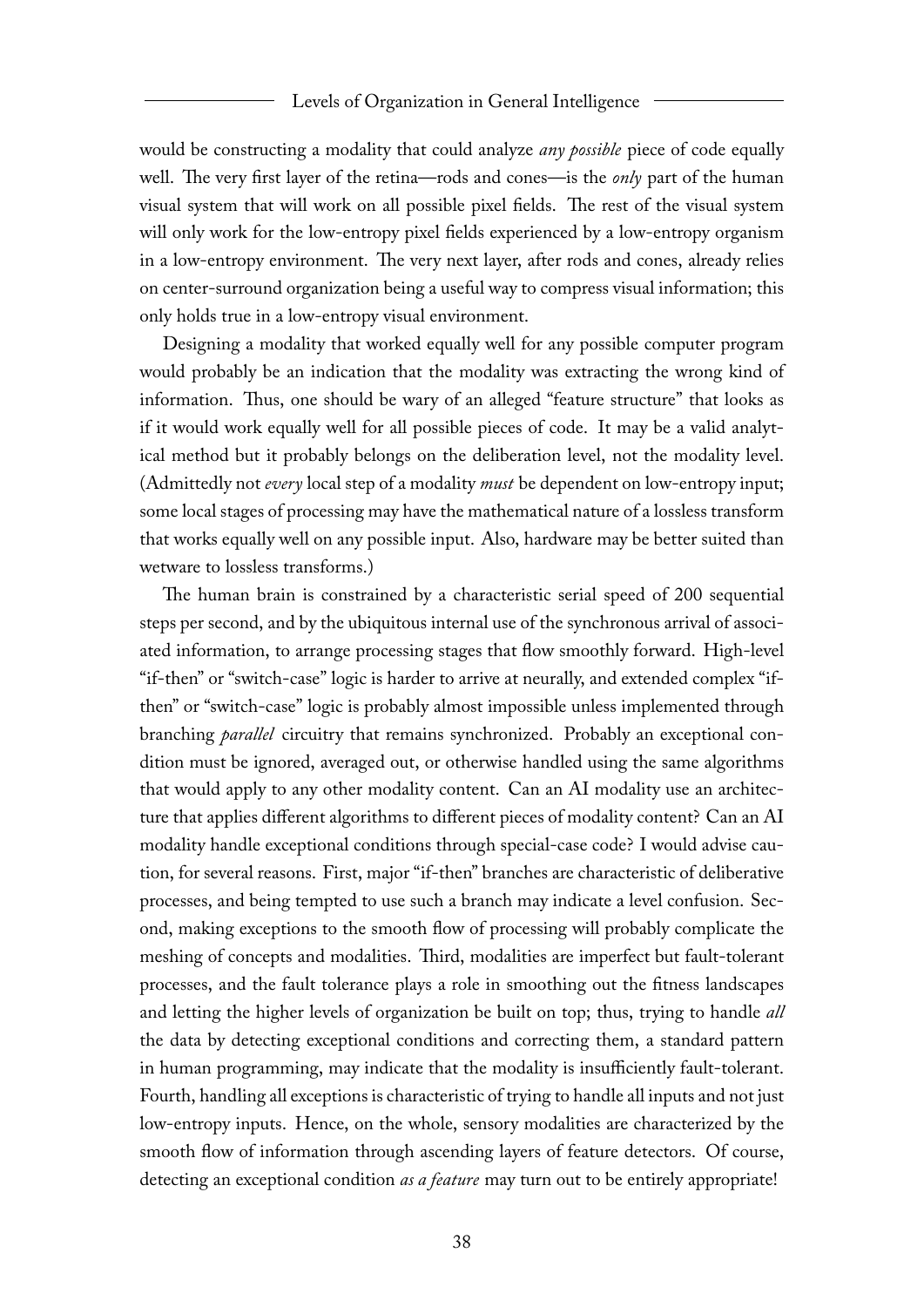Another issue which may arise in artificial sensory modalities is that unsophisticated artificial modalities may turn out to be significantly more expensive, computationally, for the effective intelligence they deliver. Sophisticated evolved modalities conserve computing power in ways that might be very difficult for a human programmer to duplicate. An example would be the use of partial imagery, modeling only the features that are needed for a high-level task (Hayhoe, Bensinger, and Ballard [1998\)](#page-116-0); a simplified modality that does not support partial imagery may consume more computing power. Another example would be the human visual system's selective concentration on the center of the visual field—the "foveal architecture," in which areas of the visual field closer to the center are allocated a greater number of neurons. The cortical magnification factor for primates is inverse-linear (Tootell et al. [1982\)](#page-120-1); the complex logarithm is the only two-dimensional map function that has this property (Schwartz [1977\)](#page-120-2), as confirmed experimentally by Schwartz, Munsif, and Albright [\(1989\)](#page-120-3). A constant-resolution version of the visual cortex, with the maximum human visual resolution across the full human visual field, would require 10,000 times as many cells as our actual cortex (Schwartz [1990\)](#page-120-4).

But consider the programmatic problems introduced by the use of a logarithmic map. Depending on where an object lies in the visual field, its internal representation on a retinotopic map will be completely different; no direct comparison of the data structures would show the identity or even hint at the identity. That an off-center object in our visual field can rotate without *perceptually* distorting, as its image distorts wildly within the physical retinotopic map, presents a nontrivial computational problem.<sup>[19](#page-39-0)</sup>

Evolution conserves computing power by complicating the algorithm. Evolution, considered as a *design pressure*, exerts a steady equipotential design pressure across all existing complexity; a human programmer wields general intelligence like a scalpel. It is not much harder for evolution to "design" and "debug" a logarithmic visual map because of this steady "design pressure"; further adaptations can build on top of a logarithmic visual map almost as easily as a constant-resolution map. A human programmer's general intelligence would run into difficulty keeping track of all the simultaneous design complications created by a logarithmic map. It might be possible, but it would be difficult, especially in the context of exploratory research; the logarithmic map transforms simple design problems into complex design problems and hence transforms complex design problems into nightmares.

I would suggest using constant-resolution sensory modalities during the early stages of an AI—as implied above by suggesting a sensory modality modeled around a 100x100

<span id="page-39-0"></span><sup>19.</sup> For one suggested solution, see Bonmassar and Schwartz [\(1997\)](#page-115-0).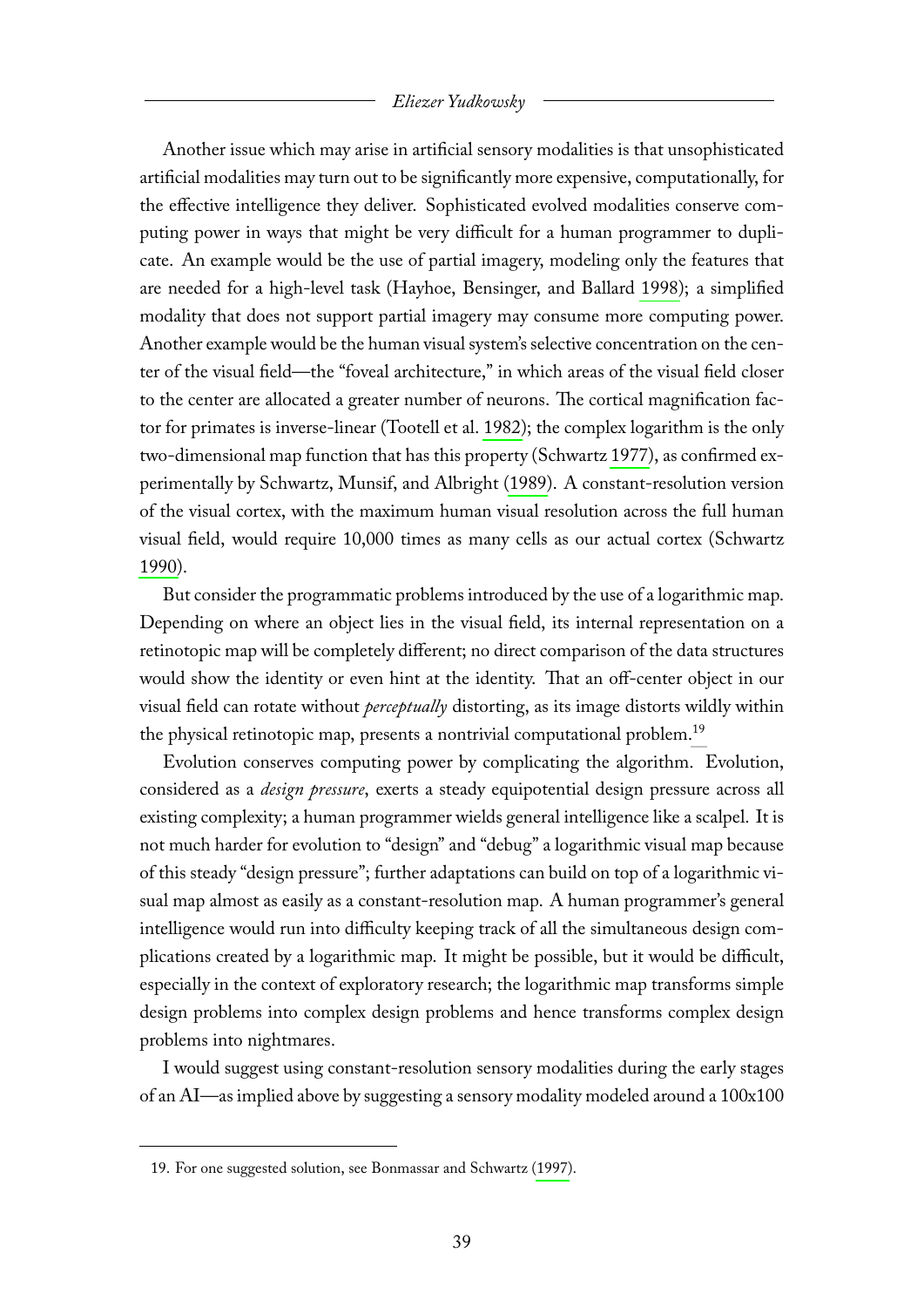Go board—but the implication is that these early modalities will be lower-resolution, will have a smaller field, and will be less efficient computationally. An opposing theoretic view would be that complex but efficient modalities introduce necessary issues for intelligence. An opposing pragmatic view would be that complex but efficient modalities are easier to accommodate in a mature AI if they have been included in the architecture from the beginning, so as to avoid metaphorical "Y2K" issues (ubiquitous dependencies on a simplifying assumption which is later invalidated).

# **2.5. The Concept Level**

DGI uses the term *concept* to refer to the mental stuffs underlying the words that we combine into sentences; concepts are the combinatorial building blocks of thoughts and mental imagery. These building blocks are learned complexity, rather than innate complexity; they are abstracted from experience. Concept structure is absorbed from recurring regularities in perceived reality.

A concept is *abstracted* from experiences that exist as sensory patterns in one or more modalities. Once abstracted, a concept can be compared to a new sensory experience to determine whether the new experience *satisfies* the concept, or equivalently, whether the concept *describes* a facet of the experience. Concepts can describe both environmental sensory experience and internally generated mental imagery. Concepts can also be *imposed* on current working imagery. In the simplest case, an exemplar associated with the concept can be loaded into the working imagery, but constructing complex mental imagery requires that a concept target a piece of existing mental imagery, which the concept then transforms. Concepts are faceted; they have internal structure and associational structure which comes into play when imposition or description encounters a bump in the road. Faceting can also be invoked purposefully; for example, "tastes like chocolate" versus "looks like chocolate." To solve any one of these problems alone, at a sufficient degree of generality and in a computationally tractable way, would be a serious challenge; to solve all three problems simultaneously constitutes the fundamental challenge of building a system that learns complexity in combinatorial chunks.

A "concept kernel" is the pseudo-sensory pattern produced by abstracting from sensory experience. During concept satisfaction, this kernel interacts with the layered feature detectors to determine whether the reported imagery matches the kernel; during concept imposition, the kernel interacts with the layered feature controllers to produce new imagery or alter existing imagery. A programmer seeking a good representation for concept kernels must find a representation that *simultaneously* fulfills these requirements:

1. The kernel representation can be *satisfied by* and *imposed on* referents in a sensory modality.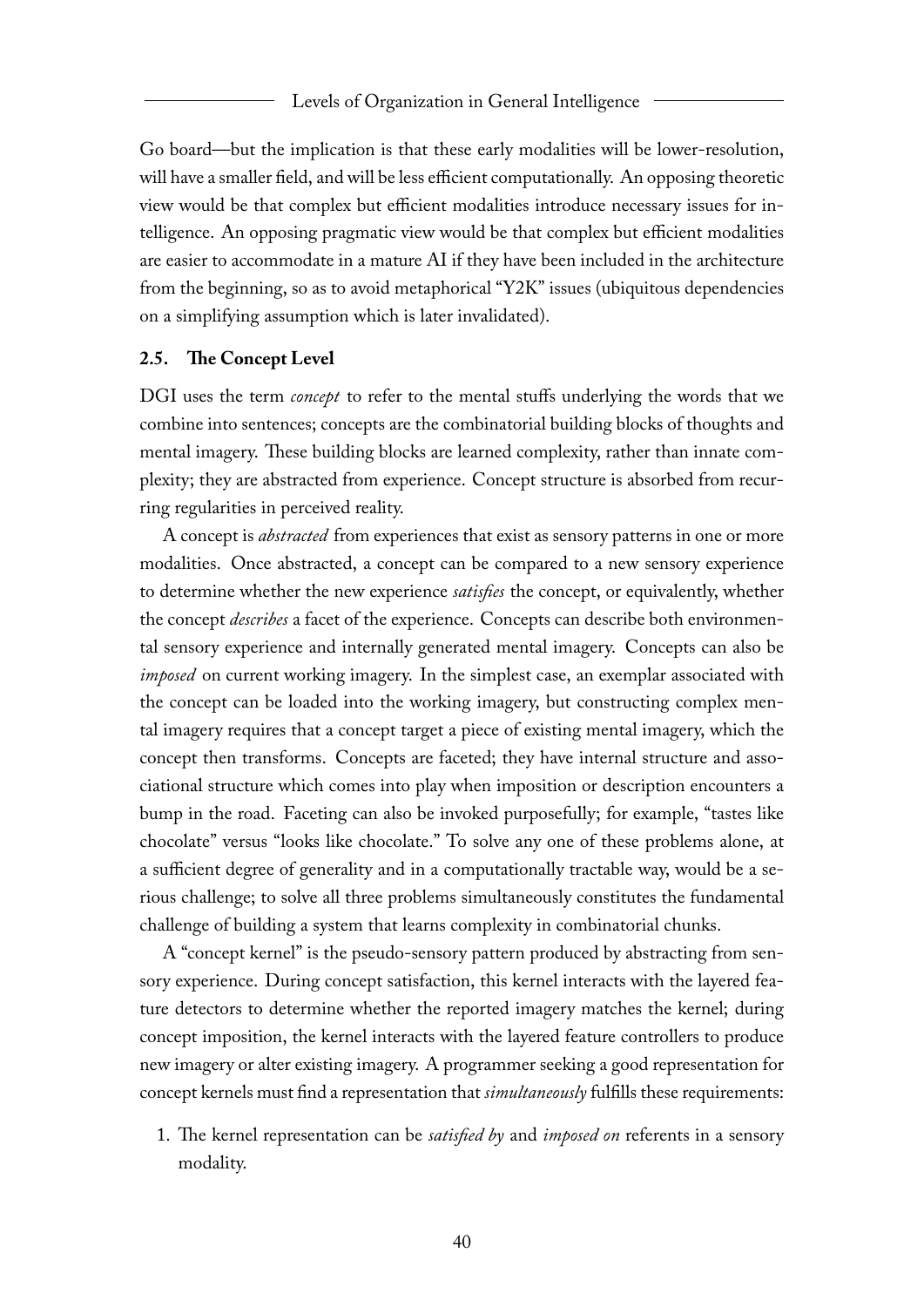- 2. The kernel representation or concept representation contains the internal structure needed for faceted concept combination, as in "triangular lightbulb" previously given as an example.
- 3. It is computationally tractable to *abstract* new kernel representations using sensory experience as raw material.

Concepts have other properties besides their complex kernels. Kernels relate concepts to sensory imagery and hence the modality level. Concepts also have complexity that relates to the concept level; i.e., concepts have complexity that derives from their relation to other concepts. In Good Old-Fashioned AI this aspect of concepts has been emphasized at the expense of all others, $20$  but that is no excuse for ignoring concept-concept relations in a new theory. Concepts are supercategories and subcategories of each other; there are concepts that describe concepts and concepts that describe relations between concepts.

In formal logic, the traditional idea of concepts is that concepts are categories defined by a set of individually necessary and together sufficient requisites; that a category's extensional referent is the set of events or objects that are members of the category; and that the combination of two categories is the sum of their requisites and hence the intersection of their sets of referents. This formulation is inadequate to the complex, messy, overlapping category structure of reality and is incompatible with a wide range of established cognitive effects (Lakoff [1987\)](#page-118-1). Properties such as *usually* necessary and *usually* sufficient requisites, and concept combinations that are *sometimes* the sum of their requisites or the intersection of their extensional classes, are emergent from the underlying representation of concepts—along with other important properties, such as prototype effects in which different category members are assigned different degrees of typicality (Rosch [1978\)](#page-119-0).

Concepts relate to the thought level primarily in that they are the building blocks of thoughts, but there are other level-crossings as well. Introspective concepts can describe beliefs and thoughts and even deliberation; the concept "thought" is an example. Inductive generalizations are often "about" concepts in the sense that they apply to the referents of a concept; for example, "Triangular lightbulbs are red." Deliberation may focus on a concept in order to arrive at conclusions about the extensional category, and introspective deliberation may focus on a concept in its role as a cognitive object. Concept structure is ubiquitously invoked within perceptual and cognitive processes because

<span id="page-41-0"></span><sup>20.</sup> This does not imply that GOFAI handles concept-concept relations correctly. The links in a classical "semantic net" are as oversimplified as the nodes.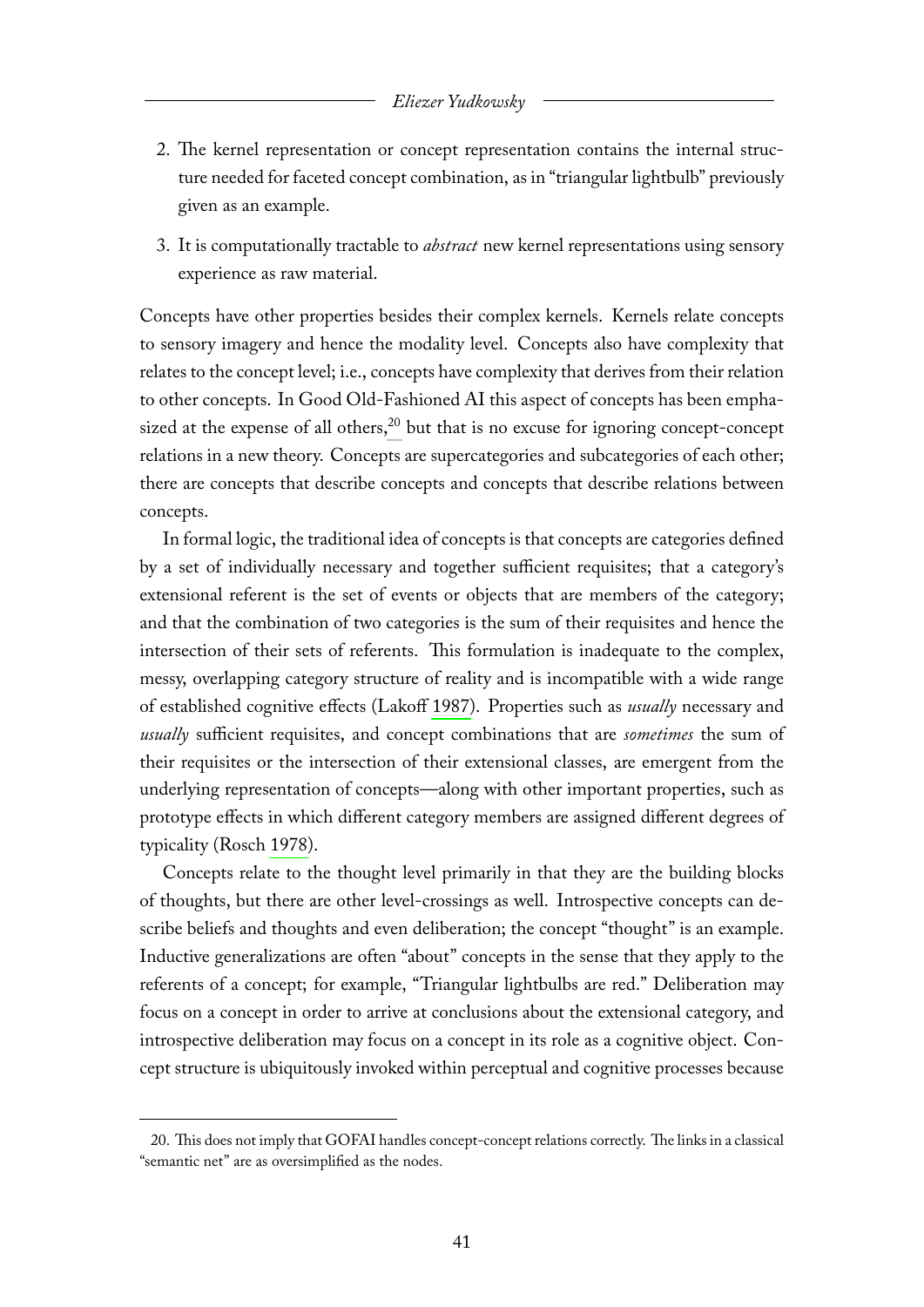category structure is ubiquitous in the low-entropy processes of our low-entropy universe.

### **2.5.1. The Substance of Concepts**

One of the meanings of "abstraction" is "removal"; in chemistry, to *abstract* an atom means subtracting it from a molecular group. Using the term "abstraction" to describe the process of creating concepts could be taken as implying two views: First, that to create a concept is to generalize; second, that to generalize is to lose information. Abstraction as information loss is the classical view of concepts (that is, the view of concepts under GOFAI and formal logic). Forming the concept "red" is taken to consist of focusing only on color, at the expense of other features such as size and shape; all concept usage is held to consist of purposeful information-loss.

The problem with the classical view is that it allows only a limited repertoire of concepts. True, some concepts apparently work out to straightforward information-loss. The task of arriving at a concept kernel for the concept "red"—a kernel capable of interacting with visual imagery to distinguish between red objects and non-red objects—is relatively trivial. Even simultaneously satisfying the abstraction and satisfaction problems for "red" is relatively trivial. Well-known, fully general tools such as neural nets or evolutionary computation would suffice. To learn to solve the satisfaction problem, a neural net need only to learn to fire when the modality-level feature detectors for "color" report a certain color—a point falling within a specific volume of color space—across a broad area, and not to fire otherwise. A piece of code need only evolve to test for the same characteristic. (The neural net would probably train faster for this task.)

A sufficiently sophisticated modality would simplify the task even further, doing most of the work of grouping visual imagery into objects and detecting solid-color or samehue or mostly-the-same-hue surfaces. The human visual modality goes still farther and precategorizes colors, dividing them up into a complex color space (Boynton and Olson [1987\)](#page-115-1), said color space having eleven culturally universal focal volumes (Berlin and Kay [1969\)](#page-115-2), said focal volumes having comparatively sharp internal boundaries relative to physically continuous variations in wavelength (see Shepard [\[1992\]](#page-120-0), or just look at the *bands* in a rainbow). Distinguishing across innate color boundaries is easy; distinguishing within color boundaries is hard (Mervis, Catlin, and Rosch [1975\)](#page-118-2). Thus, the human visual modality provides very strong suggestions as to where the boundaries lie in color space, although the final step of categorization is still required (Dedrick [1998\)](#page-116-1).

Given a visual modality, the concept of *red* lies very close to the metaphorical "surface" of the modality. In humans *red* is probably at the surface, a direct output of the modality's feature-detectors. In AIs with less sophisticated visual modalities, "redness" as a category would need to be abstracted as a fuzzy volume within a smooth color space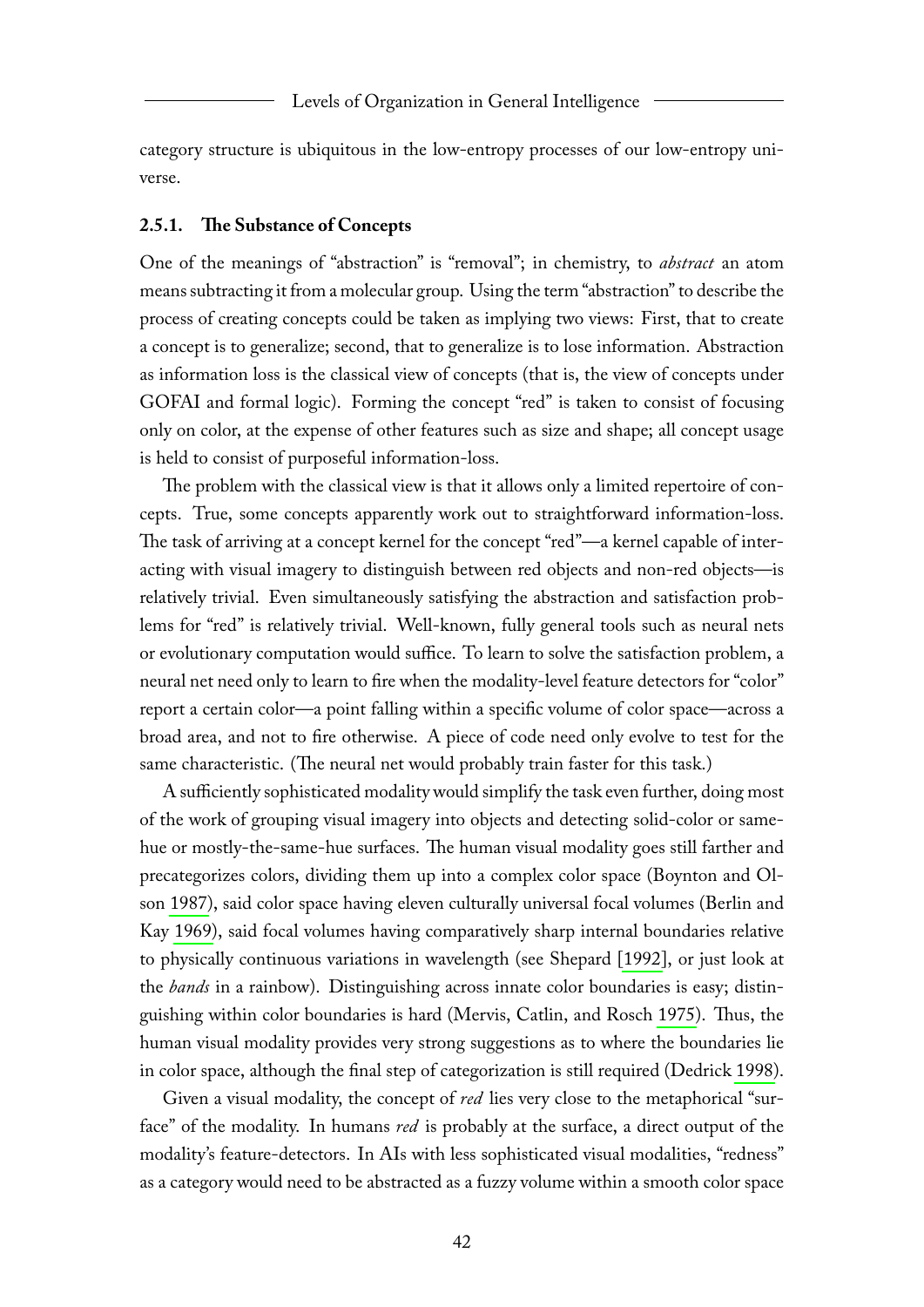lacking the human boundaries. The *red* concept kernel (in humans and AIs) needs to be more complex than a simple binary test or fuzzy color clustering test, since "redness" as we understand it describes visual areas and not single pixels (although red can describe a "visual area" consisting of a small point). Even so, the complexity involved in the redness concept lies almost entirely within the sensory modality, rather than the concept kernel. We might call such concepts *surface concepts*.

Even for surface concepts, simultaneously solving abstraction, satisfaction, and imposition would probably be far more tractable with a special representation for concept kernels, rather than generically trained neural nets or evolutionary programs. Imposition requires a concept kernel which can be selectively applied to imagery within a visual modality, transforming that imagery such that the final result satisfies the concept. In the case of the concept "red," the concept kernel would interact with the feature controllers for color, and the targeted mental imagery would become red. This cannot be done by painting each individual pixel the same shade of red; such a transformation would obliterate edges, surfaces, textures, and many other high-level features that intuitively ought to be preserved. Visualizing a "red lemon" does not cause the mind to picture a bright red patch with the outline of a lemon. The concept kernel does not send separate color commands to the low-level feature controller of each individual visual element; rather the concept kernel imposes *red* in combination with other currently activated features, to depict a *red lemon* that retains the edge, shape, surface curvature, texture, and other visualized features of the starting *lemon* image. Probably this occurs because perceived coloration is a property of surfaces and visual objects rather than, or as well as, individual visual elements, and our redness concept kernel interacts with this high-level feature, which then ripples down in coherent combination with other features.

Abstracting an impose-able concept kernel for "red" is a problem of different scope than abstracting a satisfy-able kernel for "red." There is an immediately obvious way to train a neural net to detect satisfaction of "red," given a training set of known "red" and non-"red" experiences, but there is no equally obvious teaching procedure for the problem of *imposing* "red." The most straightforward success metric is the degree to which the transformed imagery satisfies a neural network already trained to detect "red," but a bright red lemon-shaped patch is likely to be more "red" than a visualized red lemon. How does the kernel arrive at a transformation which makes a coherent change in object coloration, rather than a transformation which paints all visual elements an indiscriminate shade of red, or a transformation which loads a random red object into memory? Any of these transformations would satisfy the "red" concept.

Conceivably, fully general neural nets could be trained to impose *minimal* transformations, although I am not sure that "minimal transformation" is the rule which should govern concept imposition. Regardless of the real tractability of this problem, I strongly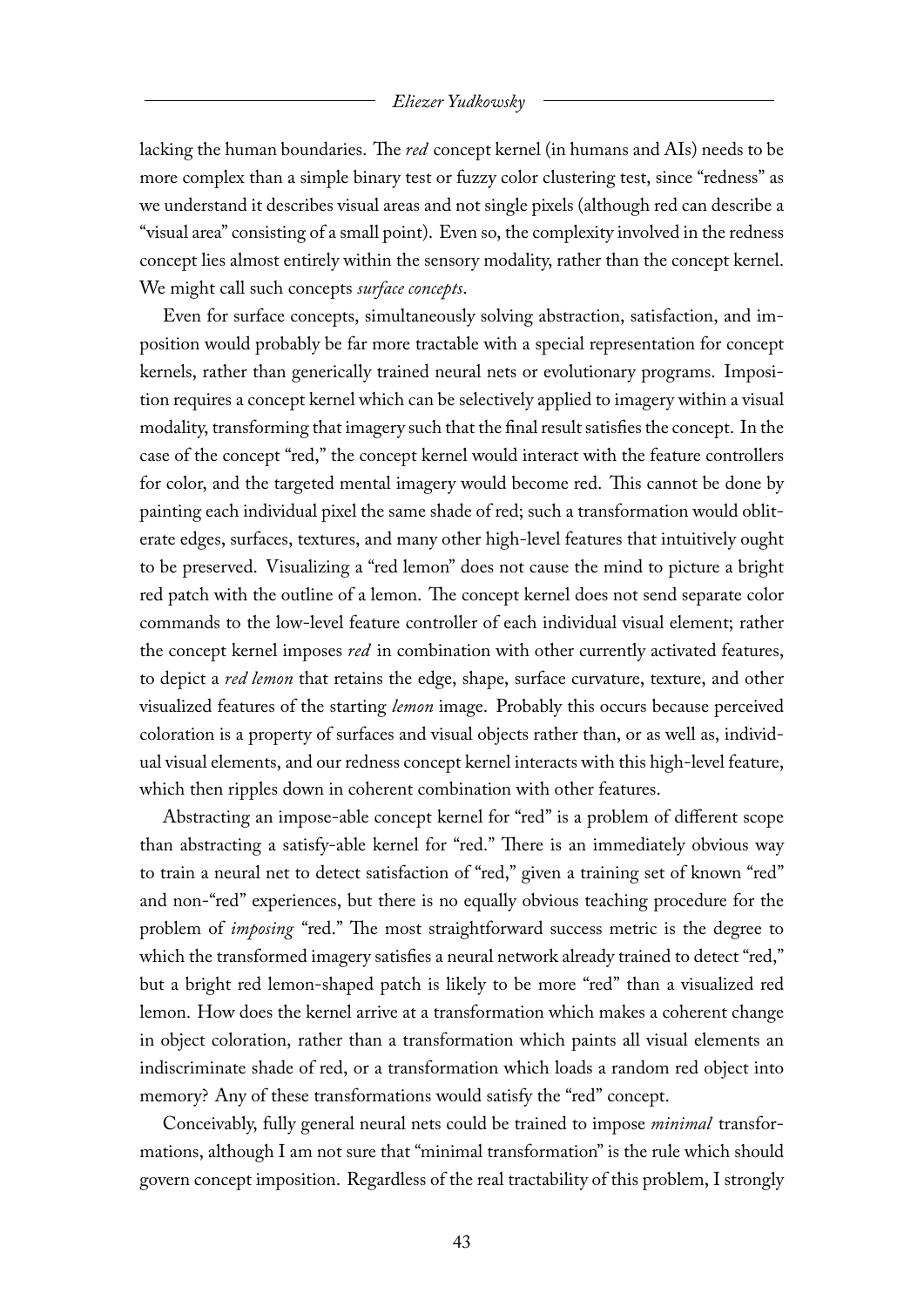### Levels of Organization in General Intelligence

doubt that human cognitive systems create concepts by training generic neural nets on satisfaction and imposition. I suspect that concepts do not have independent procedures for satisfaction and imposition; I also suspect that neither satisfaction nor imposition are the product of reinforcement learning on a fully general procedure. Rather, I suspect that a concept kernel consists of a pattern in a representation related to (but not identical with) the representation of sensory imagery, that this pattern is produced by transforming the experiences from which the concept is abstracted, and that this pattern interacts with the modality to implement both concept satisfaction and concept imposition.

A very simple example of a non-procedural, pattern-based concept kernel would be "clustering on a single feature." *Red* might be abstracted from an experiential base by observing an unusual clustering of point values for the *color* feature. Suppose that the AI is challenged with a virtual game in which the goal is to find the "keys" to a "lock" by selecting objects from a large sample set. When the AI successfully passes five trials by selecting the correct object on the first try, the AI is assumed to have learned the rule. Let us suppose that the game rule is that "red" objects open the lock, and that the AI has already accumulated an experiential base from its past failures and successes on individual trials.

Assuming the use of a three-dimensional color space, the *color* values of the correct keys would represent a tight cluster relative to the distribution among all potential keys. Hence the abstracted concept kernel might take the form of a feature-cluster pair, where the feature is *color* and the cluster is a central point plus some measure of standard deviation. This creates a concept kernel with a prototype and quantitative satisfiability; the concept has a central point and fuzzy but real boundaries. The same concept kernel can also be imposed on a selected piece of mental imagery by loading the central color point into the *color* feature controller—that is, loading the clustered value into the feature controller corresponding to the feature detector clustered upon.

Clustering of this type also has indirect implications for concept-concept relations: The *red* concept's "color volume" might overlap a nearby concept such as *burgundy*, or might turn out to enclose that concept; a modality-level fact which over time might naturally give rise to an association relationship, or a supercategory relationship, on the concept level. This would not humanly occur through direct comparison of the representations of the concept kernels, but through the observation of overlap or inclusion within the categories of extensional referents. A more strongly introspective AI might occasionally benefit from inspecting kernel representations, but this should be an adjunct to experiential detection of category relationships, not a substitute for it.

Clustering on a single feature is definitely not a complete conceptual system. Singlefeature clustering cannot notice a correlation between two features where neither feature is clustered alone; single-feature clustering cannot cross-correlate two features in any way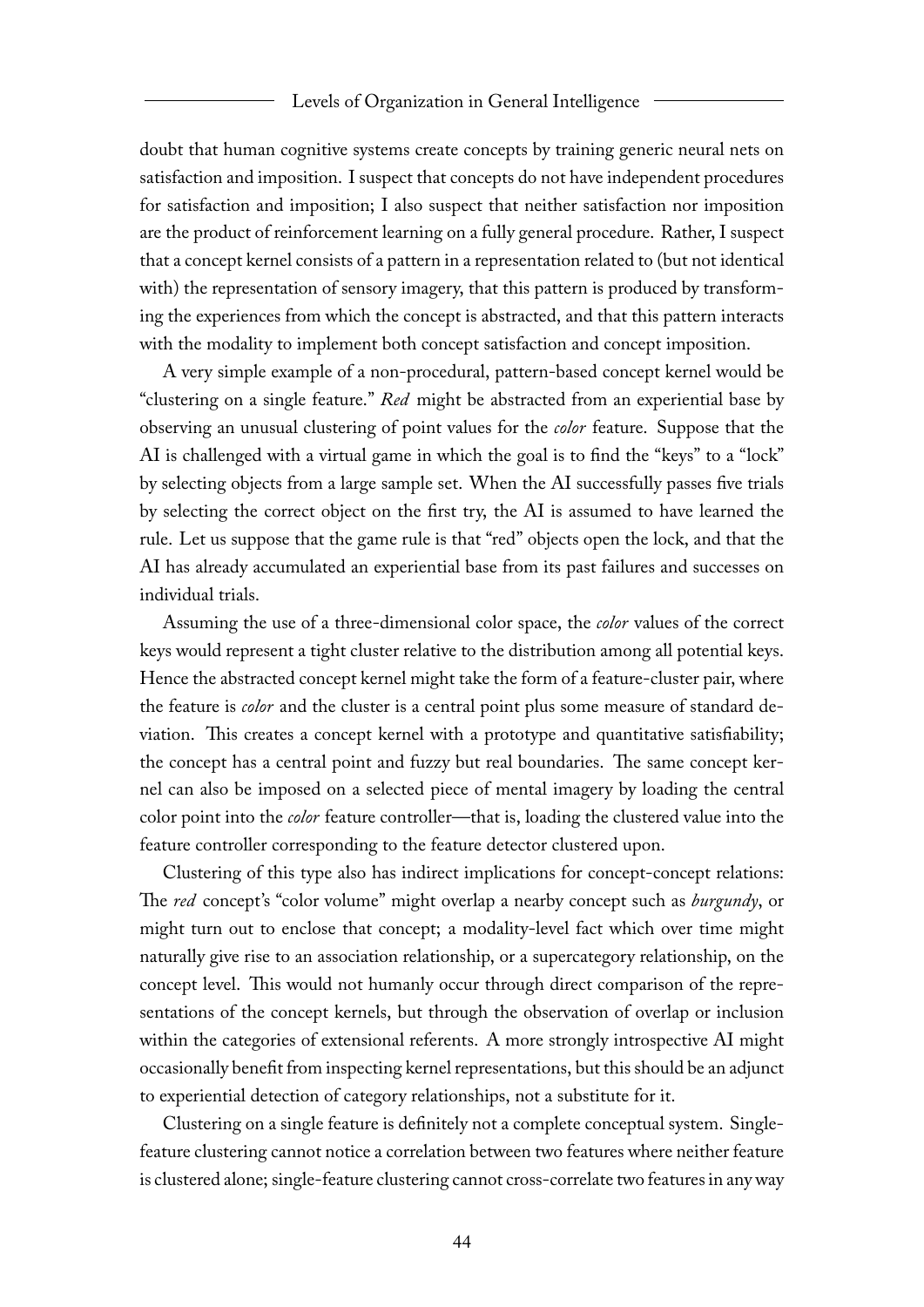at all. Concepts which are limited to clustering on a single feature will always be limited to concepts at the immediate surface of a given sensory modality.

At the same time, a concept system is not a general intelligence and need not be capable of representing *every possible* relation. Suppose a human were challenged with a game in which the "correct key" always had a color that lay on the exact surface of a sphere in color space; could the human concept-formation system *directly* abstract this property? I would guess not; I would guess that, at most, a human might notice that the key tended to belong to a certain group of colors; i.e., might slice up the surface of this color sphere into separate regions, and postulate that solution keys belong to one of several color regions. Thus, even though in this case the underlying "rule" is *computationally* very simple, it is unlikely that a human will create a concept that directly incorporates the rule; it may even be impossible for a human to abstract a kernel that performs this simple computation. A concept-formation system need not be generally intelligent in itself; need not represent all possible perceptual regularities; just enough for the overall mind to work.

I suspect that the system design used by humans, and a good design for AIs, will turn out to be a repertoire of different concept-formation methods. ("Clustering on a single feature" could be one such method, or could be a special case of a more general method.) Concept faceting could then result either from concepts with multiple kernels, so that a concept employs more than one categorization method against its perceptual referents, or from internal structure in a single kernel, or both. If some aspects of perceptual referents are more salient, then kernels which match those aspects are likely to have greater weight within the concept. Faceting within a concept, arising out of multiple unequal kernels or faceting within a single complex kernel, seems like the most probable source of prototype effects within a category.

# **2.5.2. Stages in Concept Processes**

Concept formation is a multi-stage process. For an AI to form a new concept, the AI must have the relevant experiences, perceptually group the experiences, notice possible underlying similarities within members of a group (this may be the same perceived similarity that led to the original experiential grouping), verify the generalization, initiate the new concept as distinguished cognitive content, create the concept kernel(s) by abstraction from the experiential base, and integrate the new concept into the system. (This checklist is intended as an interim approximation; actual mind designs may differ, but presumably a temporal sequence will still be involved.)

In the example given earlier, an AI abstracts *redness* starting with a bottom-up, experience-driven event: noticing the possible clustering of the *color* feature within the pre-existing category *keys*. Conceivably the act of checking for color clustering could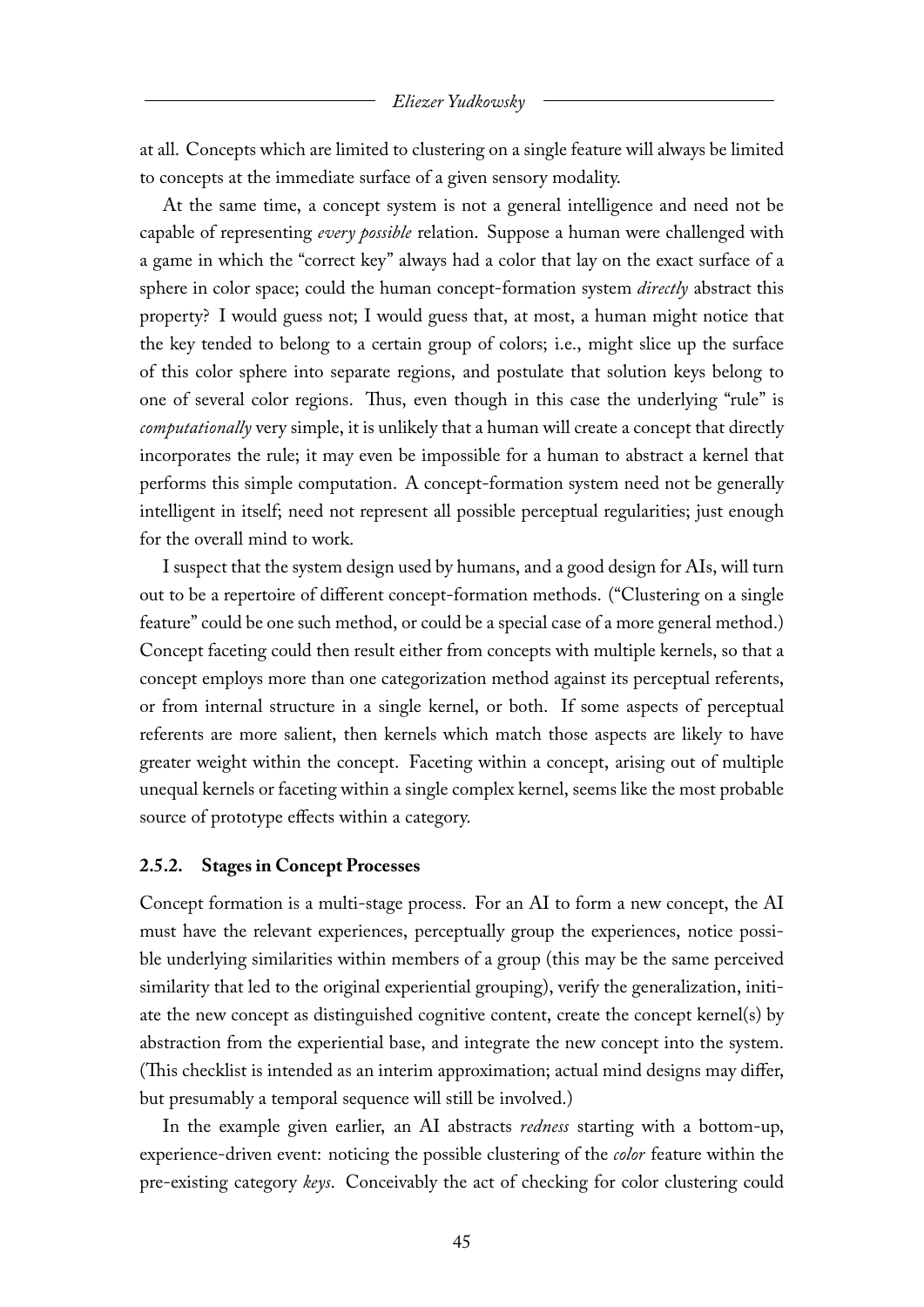have been suggested top-down, for example by some heuristic belief, but in this example we will assume the seminal perception of similar coloration was an unexpected, bottom-up event; the product of continuous and automatic checks for clustering on a single feature across all high-level features in currently salient experiential categories. Rather than being part of an existing train of thought, the detection of clustering creates an "Aha!" event, a new cognitive event with high salience that becomes the focus of attention, temporarily shunting aside the previous train of thought. (See the discussion of the thought level.)

If the scan for clustering and other categorizable similarities is a continuous background task, it may imply a major expenditure of computational resources—perhaps a major percentage of the computing power used by the AI. This is probably the price of having a cognitive process that can be driven by bottom-up interrupts as well as topdown sequences, and the price of having a cognitive process that can occasionally notice the unexpected. Hence, the efficiency, optimization, and scalability of algorithms for such continuous background tasks may play a major role in determining the AI's performance. If imagery stays in place long enough, I would speculate that it may be possible to farm out the task of *noticing* a possible clustering to distant parts of a distributed network, while keeping the task of *verifying* the clustering, and all subsequent cognitive actions, within the local process. Most of the computing power is required to find the hint, not to verify the match, and a false hint does no damage (assuming the false hints are not malicious attacks from untrusted nodes).

Once the suspicion of similarity is triggered by a cue picked up by a continuous background process, and the actual degree of similarity is verified, the AI would be able to create the concept as cognitive content. Within the above example, the process that notices the possible clustering is essentially the same process that would verify the clustering and compute the degree of clustering, center of clustering, and variance within the cluster. Thus, clustering on a single feature may compress into a single stage the cueing, description, and abstraction of the underlying similarity. Given the expense of a continuous background process, however, I suspect it will usually be best to separate out a less expensive cueing mechanism as the background process, and use this cueing mechanism to suggest more detailed and expensive scans. (Note that this is a "parallel terraced scan"; see Rehling and Hofstadter [\[1997\]](#page-119-1) and Hofstadter [\[1995\]](#page-116-2).)

After the creation of the concept and the concept kernel(s), it would then be possible for the AI to notice concept-concept relations, such as supercategory and subcategory relations. I do not believe that concept-concept relations are computed by directly comparing kernel representations; I think that concept-concept relations are learned by generalizing across the concept's usage. It may be a good heuristic to look for concept-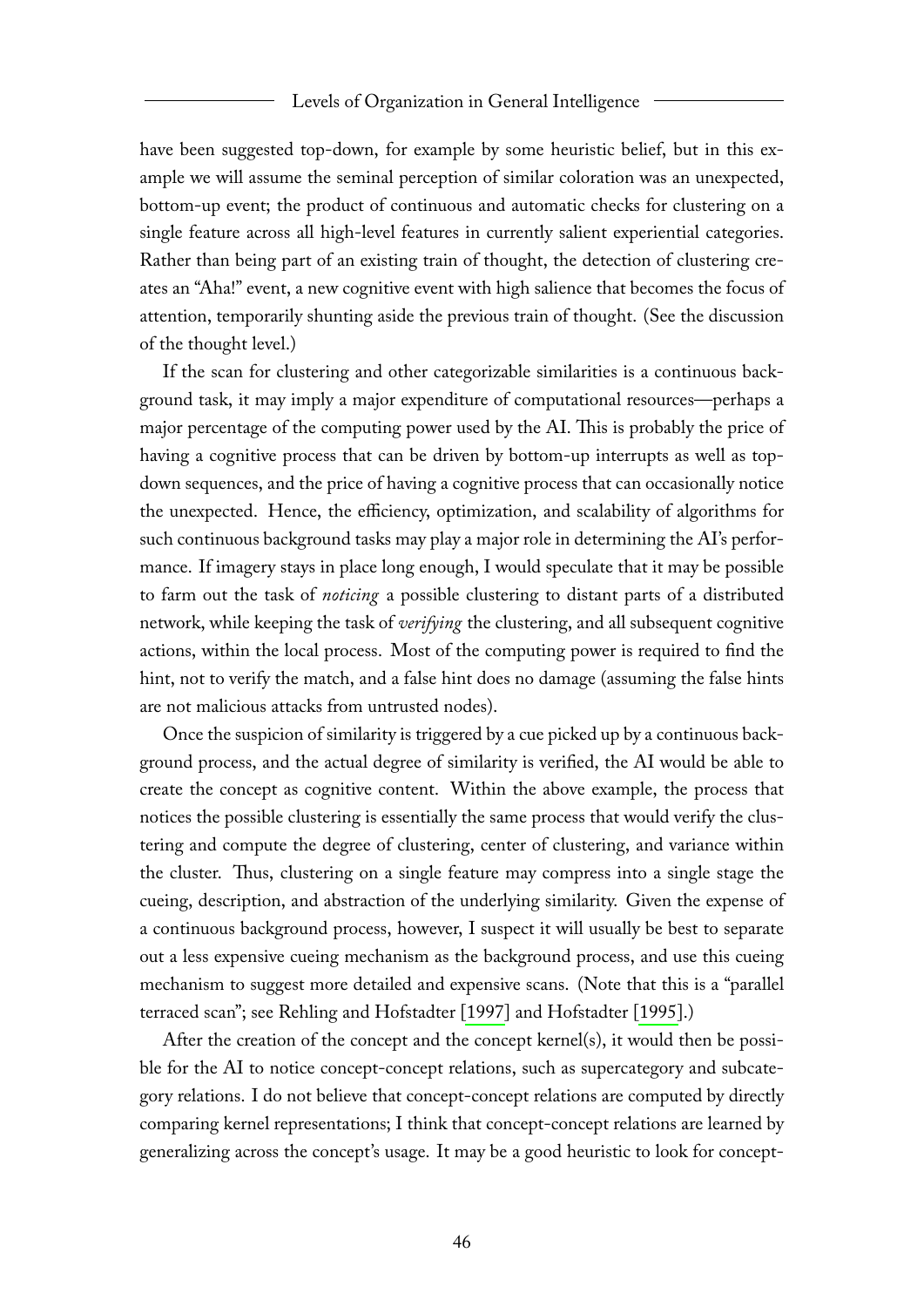concept relations immediately after forming a new concept, but that would be a separate track within deliberation, not an automatic part of concept formation.

After a concept has been formed, the new concept must be integrated into the system. For us to concede that a concept has really been "integrated into the system" and is now contributing to intelligence, the concept must be used. Scanning across the stored base of concepts in order to find which concepts are satisfied by current mental imagery promises to be an even more computationally expensive process than continuous background checks for clustering. An individual satisfaction check is probably less computationally intensive than carrying out a concept imposition—but satisfaction checks seem likely to be a continuous background operation, at least in humans.

As discussed earlier, humans and AIs have different computational substrates: Humans are slow but hugely parallel; AIs are fast, but resource-poor. If humans turn out routinely parallelize against all learned concepts, an AI may simply be unable to afford it. The AI optimum may involve comparing working imagery against a smaller subset of learned complexity—only a few concepts, beliefs, or memories would be scanned against working imagery at any given point. Alternatively, an AI may be able to use ter-raced scanning,<sup>[21](#page-47-0)</sup> fuzzy hashing,<sup>[22](#page-47-1)</sup> or branched sorting<sup>[23](#page-47-2)</sup> to render the problem tractable. One hopeful sign is the phenomenon of cognitive priming on related concepts (Meyer and Schvaneveldt [1971\)](#page-118-3), which suggests that humans, despite their parallelism, are not using pure brute force. Regardless, I conjecture that matching imagery against large concept sets will be one of the most computationally intensive subprocesses in AI, perhaps *the* most expensive subprocess. Concept matching is hence another good candidate for distribution under "notice distantly, verify locally"; note also that the concept base could be sliced up among distributed processors, although this might prevent matching algorithms from exploiting regularities within the concept base and matching process.

# **2.5.3. Complex Concepts and the Structure of "Five"**

Under the classical philosophy of category abstraction, abstraction consists solely of selective focus on information which is already known; focusing on the "color" or "redness"

<span id="page-47-0"></span><sup>21.</sup> The use of computationally inexpensive cues to determine when more expensive checks should be performed.

<span id="page-47-1"></span><sup>22.</sup> An algorithm which reduces complex representations to a form that can be more easily compared or scanned.

<span id="page-47-2"></span><sup>23.</sup> Rather than comparing against each potential match in turn, an algorithm would be used which eliminates half the potential matches by asking a question, then eliminates half the remaining potential matches by asking a new question pre-optimized against that set, and so on until the remaining potential matches are computationally tractable. Branched sorting of this kind could conceivably be implemented by spatial properties of a parallel neural network as well.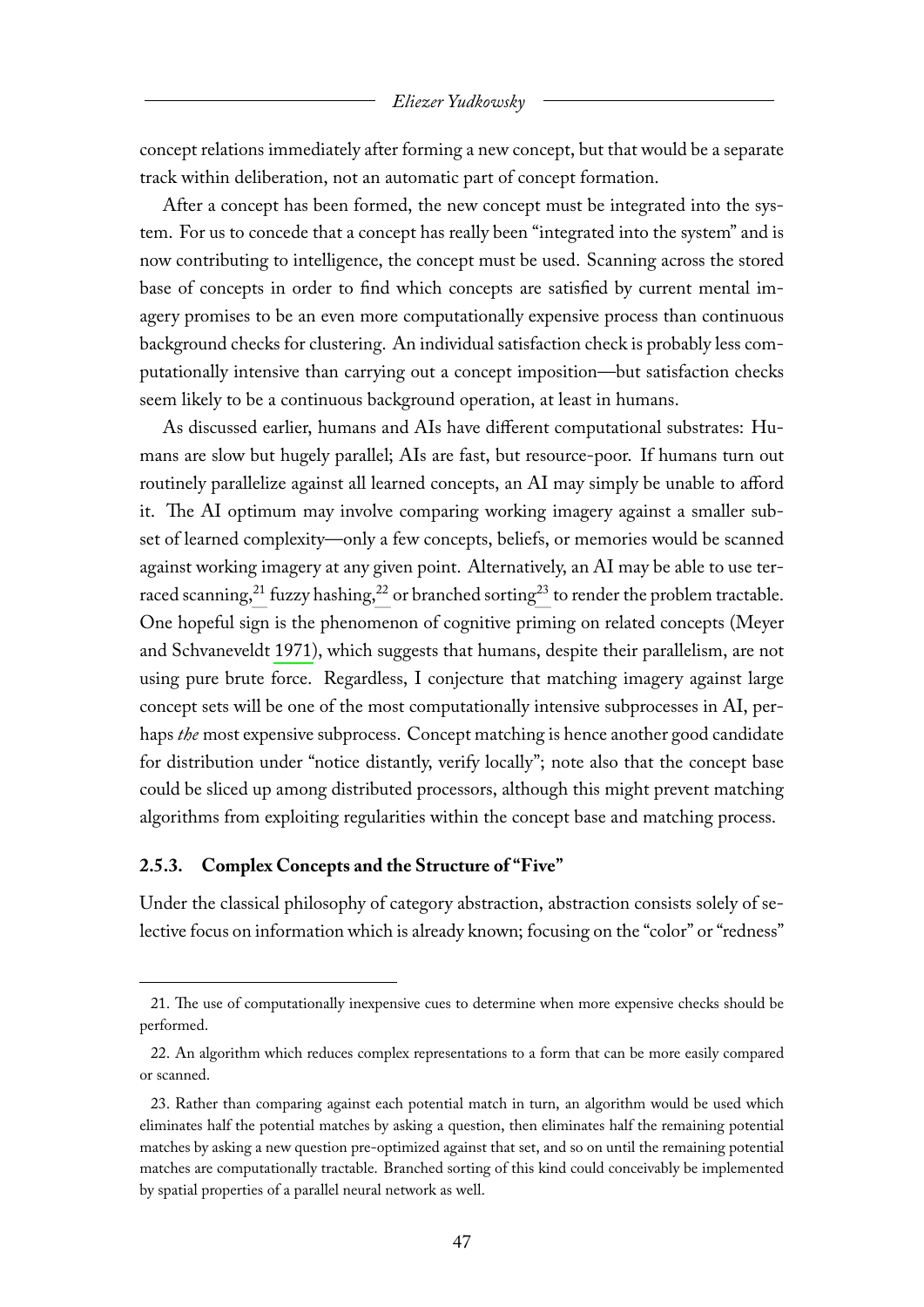of an object as opposed to its shape, position, or velocity. In DGI's "concept kernels," the internal representation of a concept has complexity extending beyond information loss—even for the case of "redness" and other concepts which lie almost directly on the surface of a sensory modality. The only concept that is pure information-loss is a concept that lies *entirely* on the surface of a modality; a concept whose satisfaction exactly equals the satisfaction of some single feature detector.

The concept for "red," described earlier, is actually a fuzzy percept for degrees of redness. Given that the AI has a flat color space, rather than a human color space with innate focal volumes and color boundaries, the "redness" percept would contain at least as much additional complexity—over and above the modality-level complexity—as is used to describe the clustering. For example, "clustering on a single feature" might take the form of describing a Gaussian distribution around a central point. The specific use of a Gaussian distribution does not contribute to useful intelligence unless the environment also exhibits Gaussian clustering, but a Gaussian distribution is probably useful for allowing an AI to notice a wide class of clusterings around a central point, even clusterings that do not actually follow a Gaussian distribution.

Even in the absence of an immediate environmental regularity, a concept can contribute to effective intelligence by enabling the perception of more complex regularities. For example, an alternating sequence of "red" and "green" key objects may fail the modality-level tests for clustering because no Gaussian cluster contains (almost) all successes and excludes (almost) all failures. However, if the AI has already previously developed concepts for "red" and "green," the alternating repetition of the satisfaction of the "red" and "green" concepts is potentially detectable by higher-level repetition detectors. Slicing up the color space with surface-level concepts renders computationally tractable the detection of higher-order alternation. Even the formation of simple concepts concepts lying on the surface of a modality—expands the perceptual capabilities of the AI and the range of problems the AI can solve.

Concepts can also embody regularities which are not directly represented in any sensory modality, and which are not any covariance or clustering of feature detectors already in a sensory modality.

Melanie Mitchell and Douglas Hofstadter's "Copycat" program works in the domain of letter-strings, such as "abc", "xyz", "onml", "ddd", "cwj", etc. The function of Copycat is to complete analogy problems such as "abc:abd::ace:?" (Hofstadter and Mitchell [1988\)](#page-117-2). Since Copycat is a model of perceptual analogy-making, rather than a model of category formation, Copycat has a limited store of preprogrammed concepts and does not learn further concepts through experience. (This should *not* be taken as criticism of the Copycat project; the researchers explicitly noted that concept formation was not being studied.)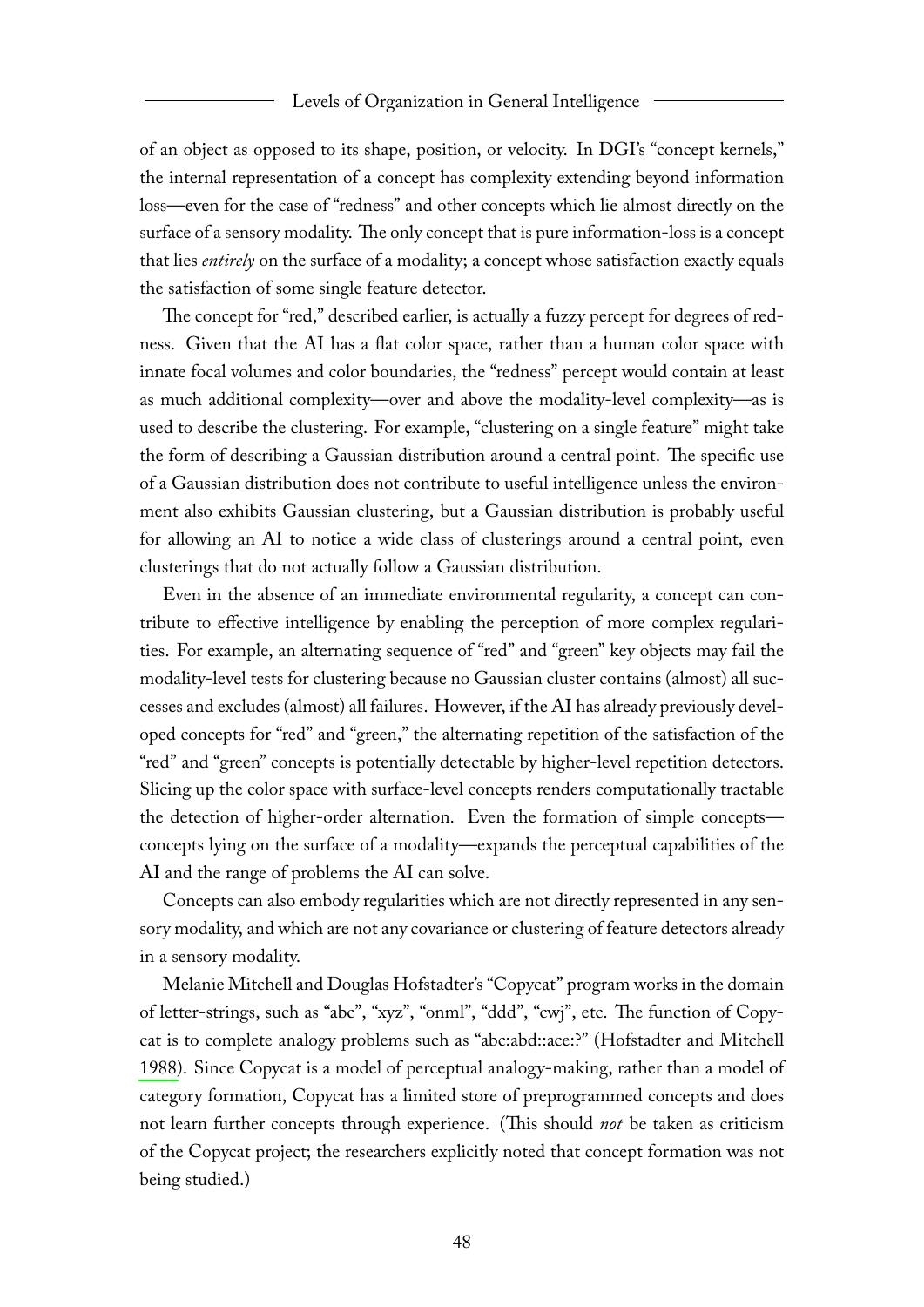Suppose that a general AI (not Copycat), working in the toy domain of letter strings, encounters a problem that can only be solved by discovering what makes the letterstrings "hcfrb", "yhumd", "exbvb", and "gxqrc" similar to each other but dissimilar to the strings "ndaxfw", "qiqa', "r", "rvm", and "zinw". Copycat has the built-in ability to count the letters in a string or group; in DGI's terms Copycat might be said to extract *number* as a modality-level feature. There is extensive evidence that humans also have brainware support for subitizing (directly perceiving) small numbers, and brainware support for perceiving the approximate quantities of large numbers (see Dehaene [\[1997\]](#page-116-3) for a review). Suppose, however, that a general AI does *not* possess a modality-level counting ability. How would the AI go about forming the category of "five," or even "groups-offive-letters"?

This challenge points up the inherent deficit of the "information loss" viewpoint of abstraction. For an AI with no subitization support—or for a human challenged with a number like "nine," which is out-of-range for human subitization—the distinguishing feature, cardinality, is not represented by the modality (or in humans, represented only approximately). For both humans and AIs, the ability to form concepts for nonsubitizable exact numbers requires more than the ability to selectively focus on the facet of "number" rather than the facet of "location" or "letter" (or "color," "shape," or "pitch"). The fundamental challenge is not *focusing* on the numerical facet but rather *perceiving* a "numerical facet" in the first place. For the purposes of this discussion, we are not speaking of the ability to understand numbers, arithmetic, or mathematics, only an AI's ability to form the category "five." Possession of the category "five" does not even imply the possession of the categories "four" or "six," much less the formulation of the abstract supercategory "number."

Similarly, the "discovery" of fiveness is not being alleged as mathematically significant. In mathematical terms almost any set of cognitive building blocks will suffice to discover numbers; numbers are fundamental and can be constructed through a wide variety of different surface procedures. The significant accomplishment is not "squeezing" numbers out of a system so sparse that it apparently lacks the usual precursors of number. Rather, the challenge is to give an account of the discovery of "fiveness" in a way that generalizes to the discovery of other complex concepts as well. The hypothesized building blocks of the concept should be general (useful in building other, non-numerical concepts), and the hypothesized relations between building blocks should be general. It is acceptable for the discovery of "fiveness" to be straightforward, but the discovery method must be general.

A working but primitive procedure for satisfying the "five" concept, *after* the discovery of fiveness, might look something like this: Focus on a target group (the group which may or may not satisfy "five"). Retrieve from memory an exemplar for "five" (that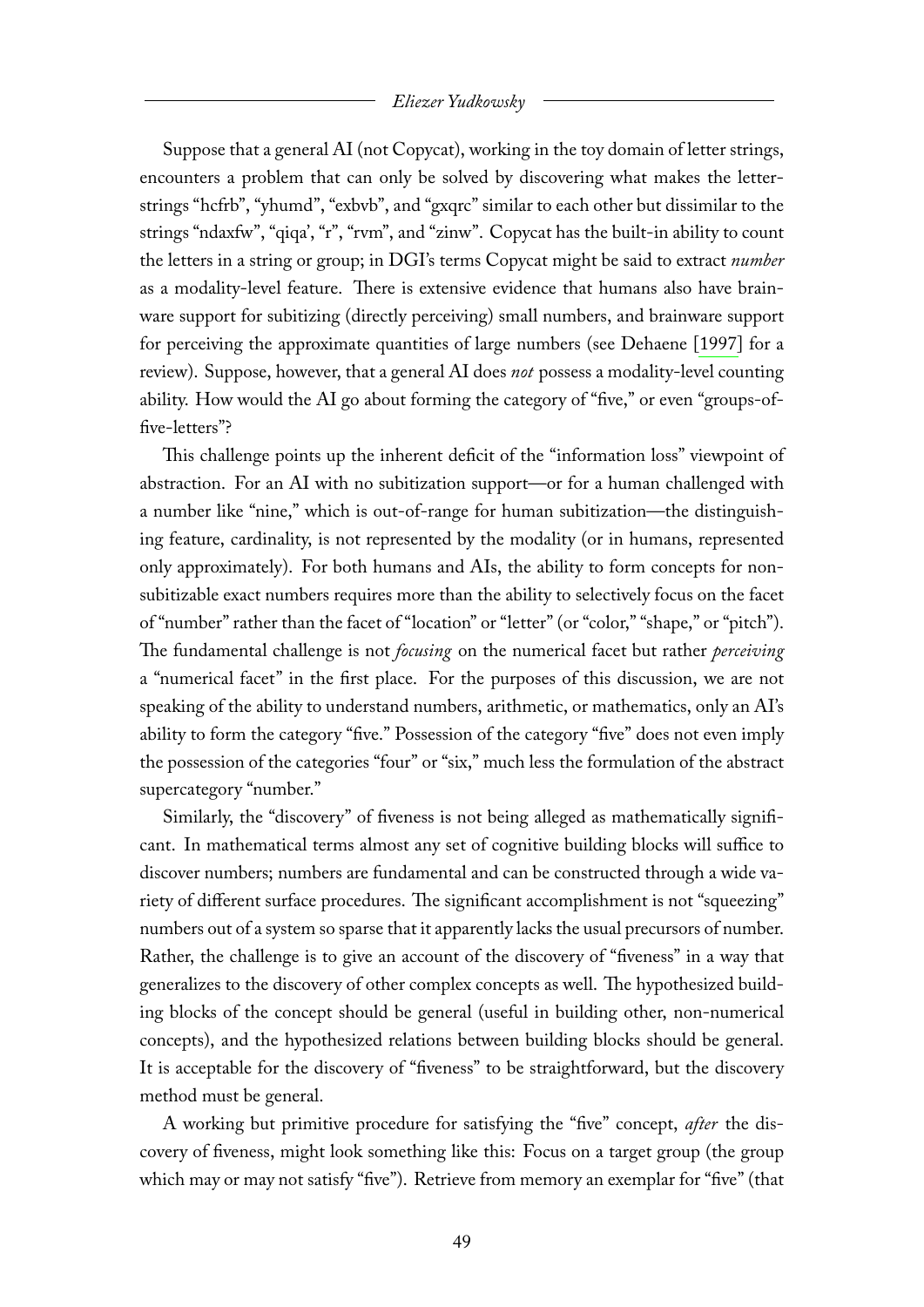is, some specific past experience that has become an exemplar for the "five" concept). Picture the "five" exemplar in a separate mental workspace. Draw a correspondence from an object within the group that is the five exemplar to an object within the group that is the target. Repeat this procedure until there are no objects remaining in the exemplar imagery or there are no objects remaining in the target imagery. Do not draw a correspondence from one object to another if a correspondence already exists. If, when this procedure completes, there are no dangling objects in the exemplar or in the target group, label the target group as satisfying the "five" concept.

In this example, the "five" property translates to the property: "I can construct a complete mapping, with no dangling elements, using unique correspondences, between this target group of objects, and a certain group of objects whose mental image I retrieved from memory."

This is mathematically straightforward, but cognitively general. In support of the proposition that "correspondence," "unique correspondence," and "complete mapping with no dangling elements" are all general conceptual primitives, rather than constructs useful solely for discovering numbers, please note that Copycat incorporates correspondences, unique correspondences, and a perceptual drive toward complete mappings (Mitchell [1993\)](#page-118-4). Copycat has a direct procedural implementation of number sense and does not use these mapping constructs to build numerical concepts. The mapping constructs I have invoked for number are *independently* necessary for Copycat's theory of analogy-making as perception.

Once the procedure ends by labeling imagery with the "five" concept, that imagery becomes an experiential instance of the "five" concept. If the examples associated with a procedurally defined concept have any universal features or frequent features that are perceptually noticeable, the concept can acquire kernels after the fact, although the kernel may express itself as a hint or as an expectation, rather than being a necessary and sufficient condition for concept satisfaction. Concepts with procedural definitions are regular concepts and may possess kernels, exemplars, associated memories, and so on.

What is the benefit of decomposing "fiveness" into a complex procedure, rather than simply writing a codelet, or a modality-level feature detector, which directly counts (subitizes) the members of a group? The fundamental reason for preferring a nonmodality solution in this example is to demonstrate that an AI must be capable of solving problems that were not anticipated during design. From this perspective "fiveness" is a bad example to use, since it would be very unlikely for an AI developer to not anticipate numericity during the design phase.

However, a decomposable concept for "five," and a modality-level feature detector which subitizes all numbers up to  $(2^{32} - 1)$ , can also be compared in terms of how well they support general intelligence. Despite its far greater computational overhead,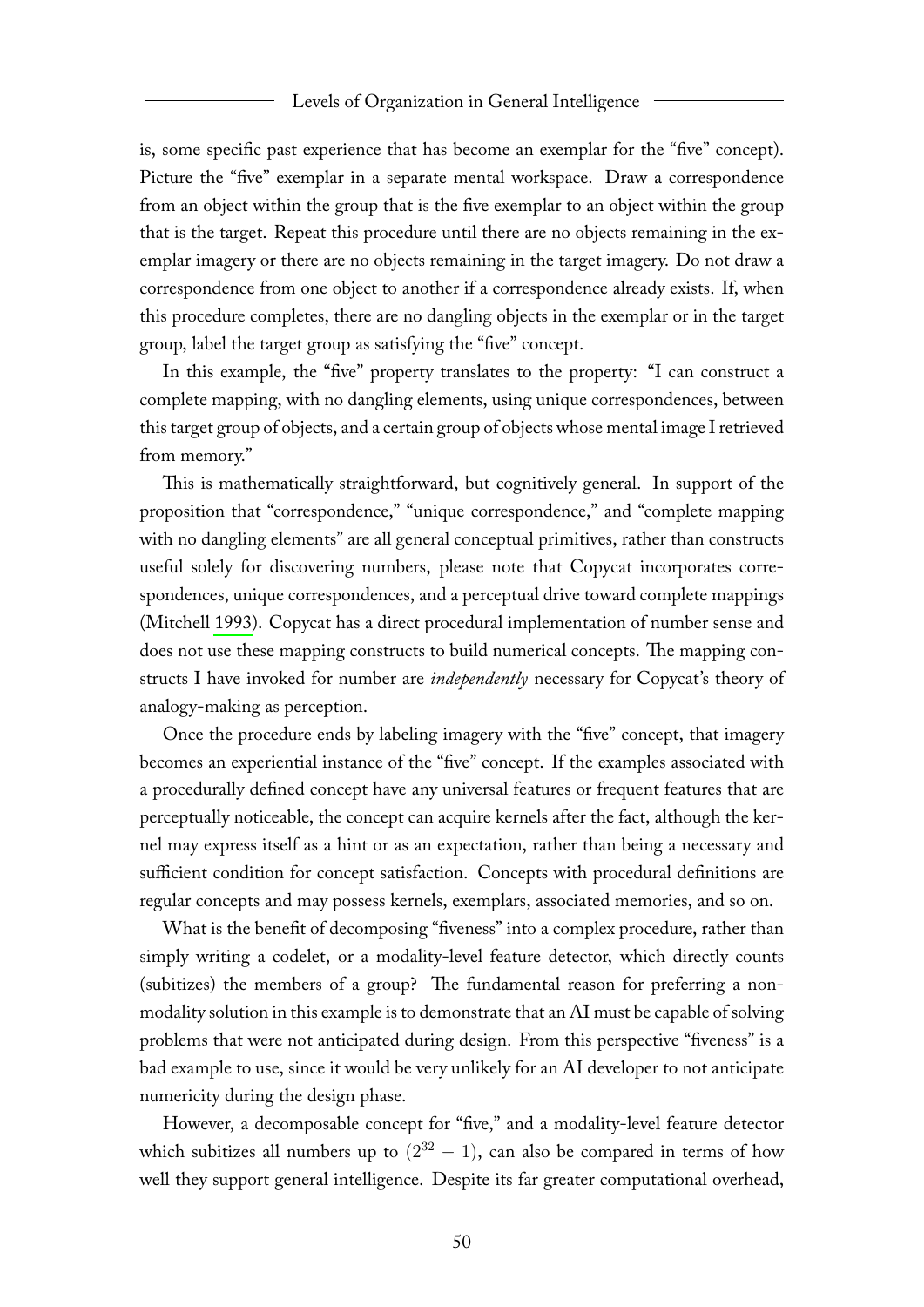I would argue that the decomposable concept is superior to a modality-level feature detector.

A billiards modality with a feature detector that subitizes all the billiard balls in a perceptual grouping and outputs a perceptually distinct label—a "numeron detector" will suffice to solve many immediate problems that require a number sense. However, an AI that uses this feature detector to form a *surface* concept for "five" will not be able to subitize "five" groups of billiards within a supergroup, unless the programmer also had the foresight to extend the subitizing feature detector to count groups as well as specific objects.[24](#page-51-0) Similarly, this universal subitizing ability will not extend across multiple modalities, unless the programmer had the foresight to extend the feature detector there as well.[25](#page-51-1) Brainware is limited to what the programmer was thinking about at the time. Does an AI understand "fiveness" when it becomes able to count five apples? Or when the AI can also count five events in two different modalities? Or when the AI can count five of its own thoughts? It is programmatically trivial to extend the feature detector to handle any of these as a special case, but that is a path which ends in requiring an infinite amount of tinkering to implement routine thought processes (i.e., non-decomposability causes a "commonsense problem").

The *most* important reason for decomposability is that concepts with organized internal structures are more mutable. A human-programmed numeron detector, mutated on the code level, would probably simply break. A concept with internal structure or procedural structure, created by the AI's own thought processes in response to experience, is mutable by the AI's thought processes in response to further experience. For example, Douglas Lenat attests (see Lenat [\[1983\]](#page-118-5) and Lenat and Brown [\[1984\]](#page-118-6)) that the most difficult part of building  $E \nu RISKO^{26}$  $E \nu RISKO^{26}$  $E \nu RISKO^{26}$  was inventing a decomposable representation for heuristics, so that the class of transformations accessible to Eurisko would occasionally result in improvements rather than broken code fragments and LISP er-

<span id="page-51-0"></span><sup>24.</sup> There is some indication that young humans possess a tendency to count discrete physical objects and that this indeed interferes with the ability of human children to count groups of groups or count abstract properties (Shipley and Shepperson [1990\)](#page-120-5).

<span id="page-51-1"></span><sup>25.</sup> In animals, experiments with cross-modality numeracy sometimes exhibit surprisingly positive results. For example, rats trained to press lever A on hearing two tones *or* seeing two flashes, and to press lever B on hearing four tones *or* seeing four flashes, spontaneously press lever B on hearing two tones *and* seeing two flashes (Church and Meck [1984\)](#page-115-3). This may indicate that rats categorize on (approximate) quantities by categorizing on an internal accumulator which is cross-modality. Evolution, however, tends to write much smoother code than human programmers; I am speaking now of the likely consequence of a "naive" AI programmer setting out to create a numeron-detector feature.

<span id="page-51-2"></span><sup>26.</sup> Eurisko was a self-modifying AI that used heuristics to modify heuristics, including modification of the heuristics modifying the heuristics.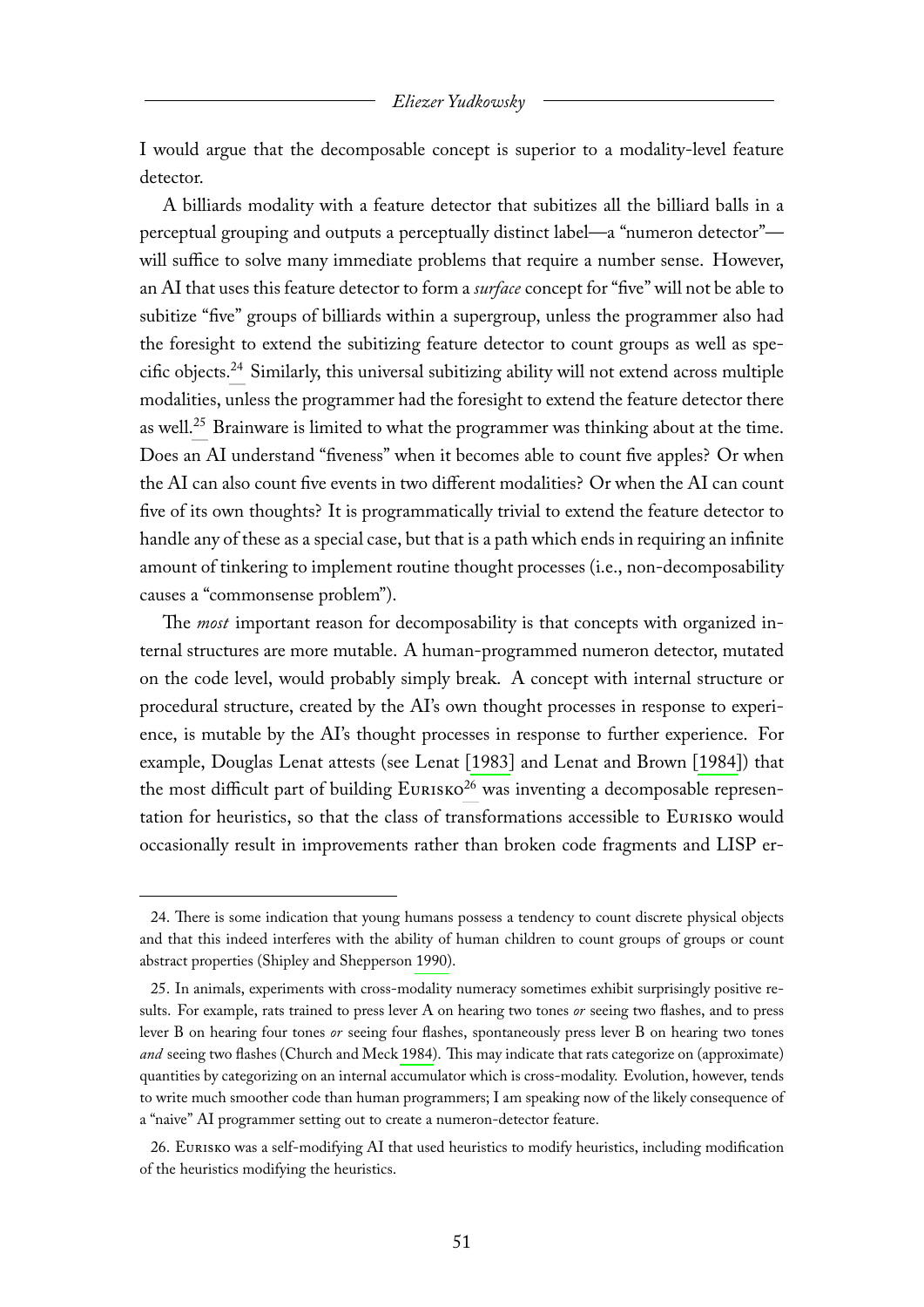rors. To describe this as *smooth fitness landscapes* is probably stretching the metaphor too much, but "smoothing" in some form is definitely involved. Raw code has only a single level of organization, and changing a random instruction on this level usually simply breaks the overall function. A Eurisko heuristic was broken up into chunks, and could be manipulated (by EURISKO's heuristics) on the chunk level.

Local shifts in the chunks of the "five"-ness procedure yield many useful offspring. By selectively relaxing the requirement of "no dangling objects" in the target image, we get the concept "less than or equal to five"-ness. By relaxing the requirement of "no dangling objects" in the exemplar image, we get the concept "greater than or equal to five"-ness. By requiring one or more dangling objects in the target image, we get the concept "more than five"-ness. By comparing two target images, instead of an exemplar and an image, we get the concept "one-to-one correspondence between group members" (what we would call "same-number-as" under a different procedure), and from there "less than" or "less than or equal to," and so on.

One of these concepts, the one-to-one correspondence between two mental images, is not just a useful offspring of the "fiveness" concept, but a *simpler* offspring. Thus it is probably not an "offspring" at all, but a *prerequisite* concept that suggests a real-world path to the apprehension of fiveness. Many physical tasks in our world require equal numbers (corresponding sets) for some group; four pegs for four holes, two shoes for two feet.

# **2.5.4. Experiential Pathways to Complex Concepts**

Consider the real-world task of placing four pegs in four holes. A peg cannot fill two holes; two pegs will not fit in one hole. Solid objects cannot occupy the same location, cannot appear in multiple locations simultaneously, and do not appear or disappear spontaneously. These rules of the physical environment are reflected in the default behaviors of our own visuospatial modality; even early infants represent objects as continuous and will look longer at scenes which imply continuity violations (Spelke [1990\)](#page-120-6).

From real-world problems such as pegs and holes, or their microworld analogues, an AI can develop concepts such as *unique correspondence*: a peg cannot fill multiple holes, multiple pegs will not fit in one hole. The AI can learn rules for drawing a *unique correspondence*, and test the rules against experience, before encountering the need to form the more complex concept for "fiveness." The presence of an immediate, local test of utility means that observed failures and successes can contribute unambiguously to forming a concept that is "simple" relative to the already-trained base of concepts. If a new concept contains many new untested parts, and a mistake occurs, then it may be unclear to the AI which local error caused the global failure. If the AI tries to chunk "fiveness" all in a single step, and the current procedure for "fiveness" satisfaction fails—is positively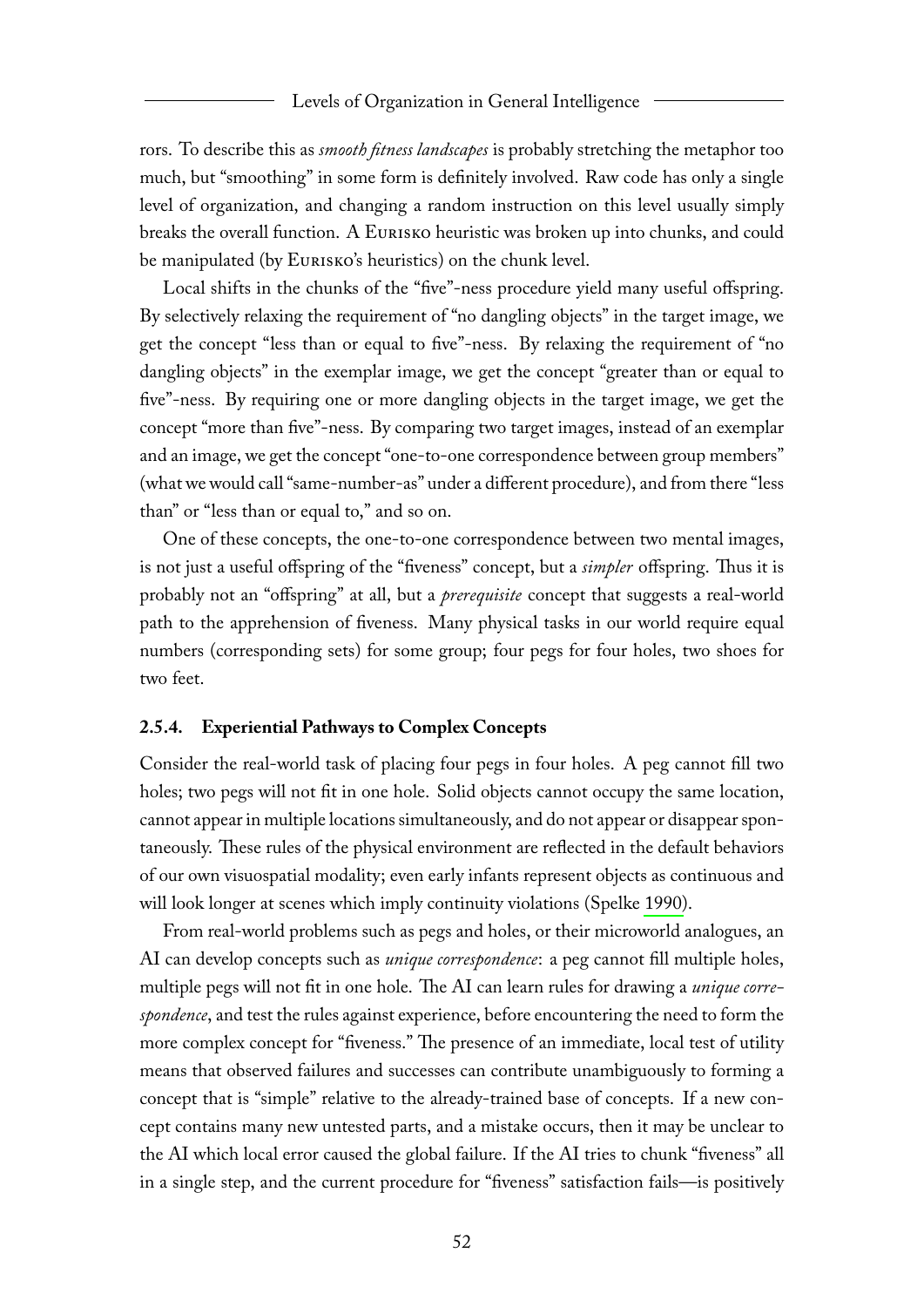satisfied by a non-five-group, or unsatisfied by a five-group—it may be unclear to the AI that the global failure resulted from the local error of a nonunique correspondence.

The full path to fiveness would probably involve:

- 1. Learning *physical continuity*; acquiring expectations in which objects do not spontaneously disappear or reappear. In humans, this viewpoint is likely very strongly supported by modality-level visuospatial intuitions in which continuity is the default, and the same should hold true of AIs.
- 2. Learning *unique correspondence*. Unique correspondence, as a mental skill, tends to be reinforced by any goal-oriented challenge in which a useful object cannot be in two places at once.
- 3. Learning *complete mapping*. Completeness, along with symmetry, is one of the chief cognitive pressures implemented by Copycat in its model of analogy-making as a *perceptual* operation (Mitchell [1993\)](#page-118-4). A drive toward completeness implies that dangling, unmapped objects detract from the perceived "goodness" of a perceptual mapping. Thus, there may be modality-level support for noticing dangling, unmapped objects within an image.
- 4. With these three underlying concepts present, it is possible to abstract the concept of *complete mapping using the unique-correspondence relation*, also known as *one-toone mapping*. We, using an entirely different procedure, would call this relation *same-number-as* ("identity of numeron produced by counting").
- 5. With *one-to-one mapping*, it is possible for an AI to notice that all the answers on a challenge task are related to a common prototype by the *one-to-one mapping relation*. The AI could then abstract the "five" concept using the prototype as the exemplar and the relation as a test.
- 6. Where do we go from here? Carl Feynman (personal communication) observes at this point that the *one-to-one mapping* relation is commutative and transitive, and therefore defines a set of equivalence classes; these equivalence classes turn out to be the natural numbers. At first, using "equivalence class detection" as a cognitive method sounded like cheating, but on reflection it's hard to see why a general intelligence should not notice when objects with a common relation to a prototype are similarly related to each other. "Equivalence class" may be a mathematical concept that happens to roughly (or even exactly) correspond to a perceptual property.
- 7. Forming the superclass concept of *number* is not dealt with in this paper, due to space constraints.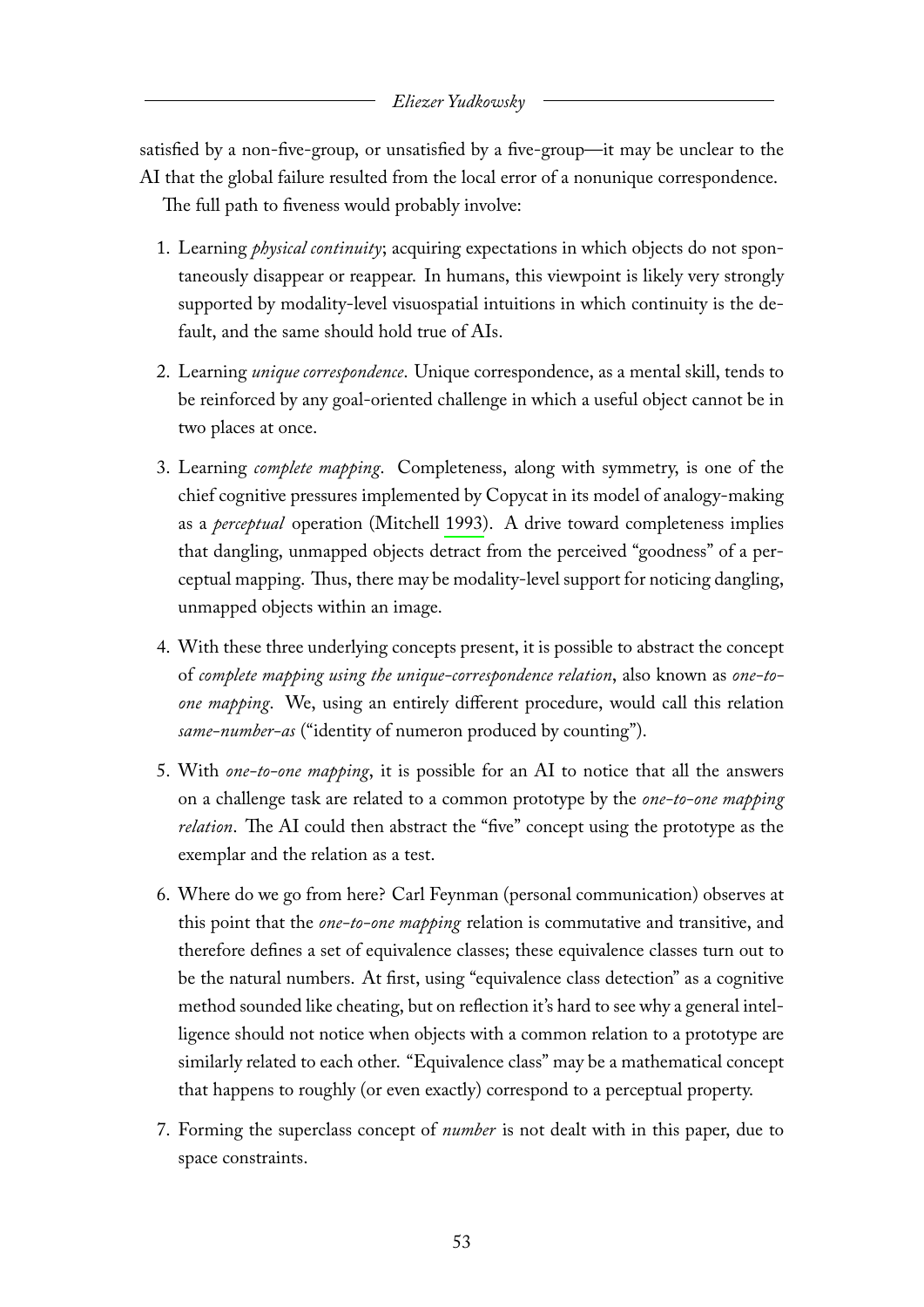A deliberative intelligence must build up complex concepts from simple concepts, in the same way that evolution builds high-level feature detectors above low-level feature detectors, or builds organs using tissues, or builds thoughts over concepts or modalities. There are holonic<sup>[27](#page-54-0)</sup> ecologies within the learned complexity of concepts, in the same way and for roughly the same reason that there is genetically specified holonic structure in modality-level feature detection. Categories describe regularities in perception, and in doing so, become part of the perceptual structure in which further regularities are detected.

If the programmer hardwires a subitizer that outputs numerons (unique number tags) as detected features, the AI may be able to chunk "five" very rapidly, but the resulting concept will suffer from *opacity* and *isolation*. The concept will not have the lower levels of organization that would enable the AI's native cognitive abilities to disassemble and reassemble the concept in useful new shapes; the inability of the AI to decompose the concept is *opacity*. The concept will not have a surrounding ecology of similar concepts and prerequisite concepts, such as would result from natural knowledge acquisition by the AI. Cognitive processes that require well-populated concept ecologies will be unable to operate; an AI that has "triangle" but not "pyramid" is less likely to successfully visualize "triangular lightbulb." This is *isolation*.

# **2.5.5. Microtasks**

In the DGI model of AI development, concepts are abstracted from an experiential base; experiences are cognitive content within sensory modalities; and sensory modalities are targeted on a complex virtual microenvironment. Having experiences from which a concept can be abstracted is a (necessary, but not sufficient) requirement for learning the concept. How does an AI obtain these experiences? It would be possible to teach the AI about "fiveness" simply by presenting the AI with a series of sensory images (programmatically manipulating the AI's microenvironment) and prompting the AI's perceptual processes to generalize them, but this severs the task of concept formation from its ecological validity (metaphorically speaking). Knowledge goals (discussed in later sections) are not arbitrary; they derive from real-world goals or higher-level knowledge goals. Knowledge goals exist in a holonic goal ecology; the goal ecology shapes our knowledge goals and thereby often shapes the knowledge itself.

A first approximation to ecological validity is presenting the AI with a "challenge" in one of the virtual microenvironments previously advocated—for example, the billiards microenvironment. Henceforth, I will shorten "microenvironmental challenge" to "mi-

<span id="page-54-0"></span><sup>27.</sup> As described earlier, "holonic" describes the simultaneous application of reductionism and holism, in which a single quality is simultaneously a combination of parts and a part of a greater whole.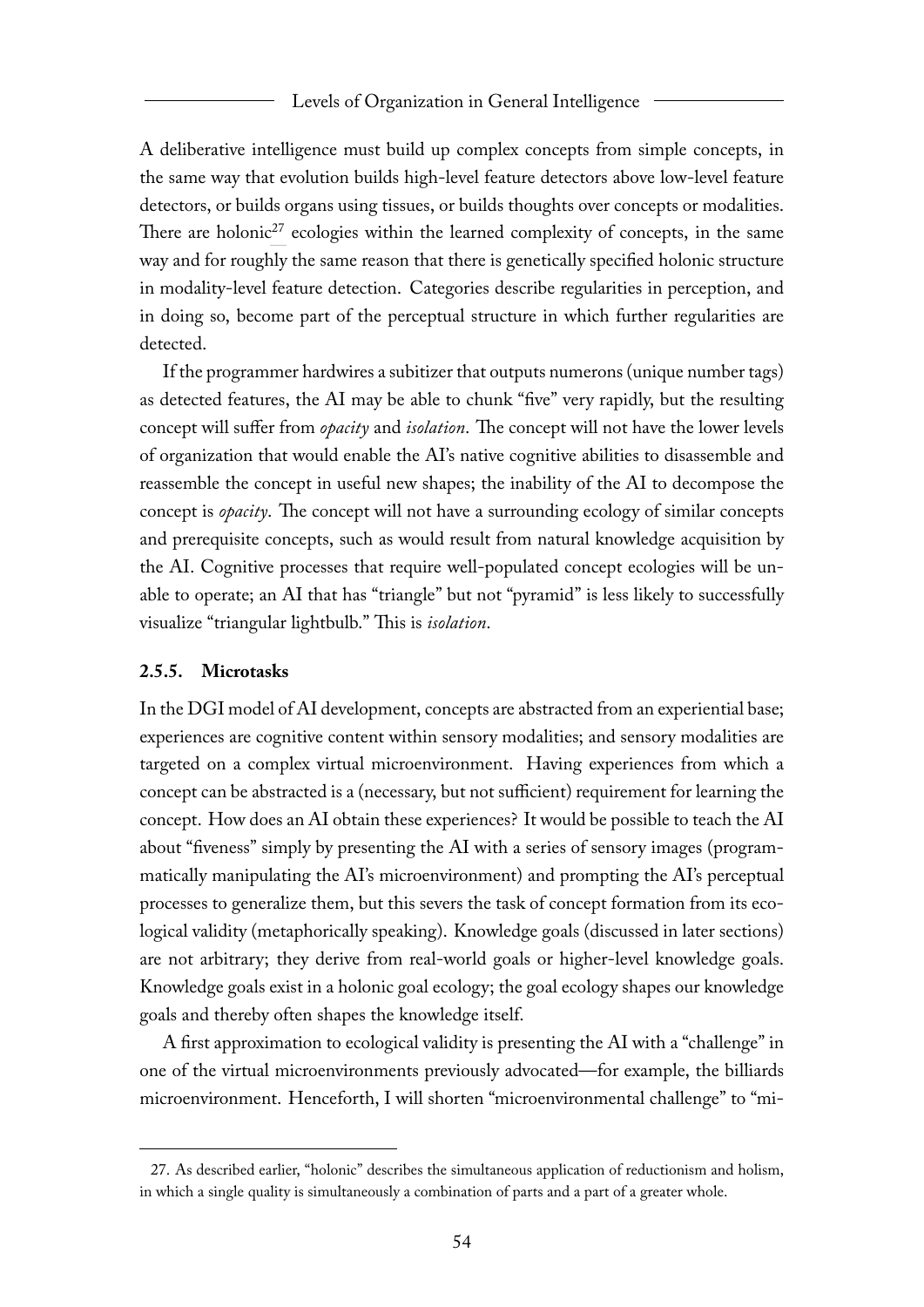crotask." Microtasks can tutor concepts by presenting the AI with a challenge that must be solved using the concept the programmer wishes to tutor. For scrupulous ecological validity the key concept should be part of a larger problem, but even playing "one of these things is not like the others" would still be better than manipulating the AI's perceptual processes directly.

Tutoring a concept as the key to a microtask ensures that the concept's basic "shape," and associated experiences, are those required to solve problems, and that the AI has an experience of the concept being necessary, the experience of discovering the concept, and the experience of using the concept successfully. Effective intelligence is produced not by *having* concepts but by *using* concepts; one learns to use concepts by using them. The AI needs to possess the experiences of discovering and using the concept, just as the AI needs to possess the actual experiential referents that the concept generalizes; the AI needs experience of the contexts in which the concept is useful.

Forming a complex concept requires an incremental path to that complex concept—a series of building-block concepts and precursor concepts so that the final step is a leap of manageable size. Under the microtask developmental model, this would be implemented by a series of microtasks of ascending difficulty and complexity, in order to coax the AI into forming the precursor concepts leading up to the formation of complex concepts and abstract concepts. This is a major expense in programmer effort, but I would argue that it is a necessary expense for the creation of rich concepts with goal-oriented experiential bases.

The experiential path to "fiveness" would culminate with a microtask that could only be solved by abstracting and using the fiveness concept, and would lead up to that challenge through microtasks that could only be solved by abstracting and using concepts such as "object continuity," "unique correspondence," "mapping," "dangling group members," and the penultimate concept of "one-to-one mapping."

With respect to the specific microtask protocol for presenting a "challenge" to the AI, there are many possible strategies. Personally, I visualize a simple microtask protocol (on the level of "one of these things is not like the others") as consisting of a number of "gates," each of which must be "passed" by taking one of a set of possible actions, depending on what the AI believes to be the rule indicating the correct action. Passing ten successive gates *on the first try* is the indicator of success. (For a binary choice, the chance of this happening accidentally is 1024:1. If the AI thinks fast enough that this may happen randomly (which seems rather unlikely), the number of successive gates required can be raised to twenty or higher.) This way, the AI can succeed or fail on individual gates, gathering data about individual examples of the common rule, but will not be able to win through the entire microtask until the common rule is successfully formulated. This requires a microenvironment programmed to provide an infinite (or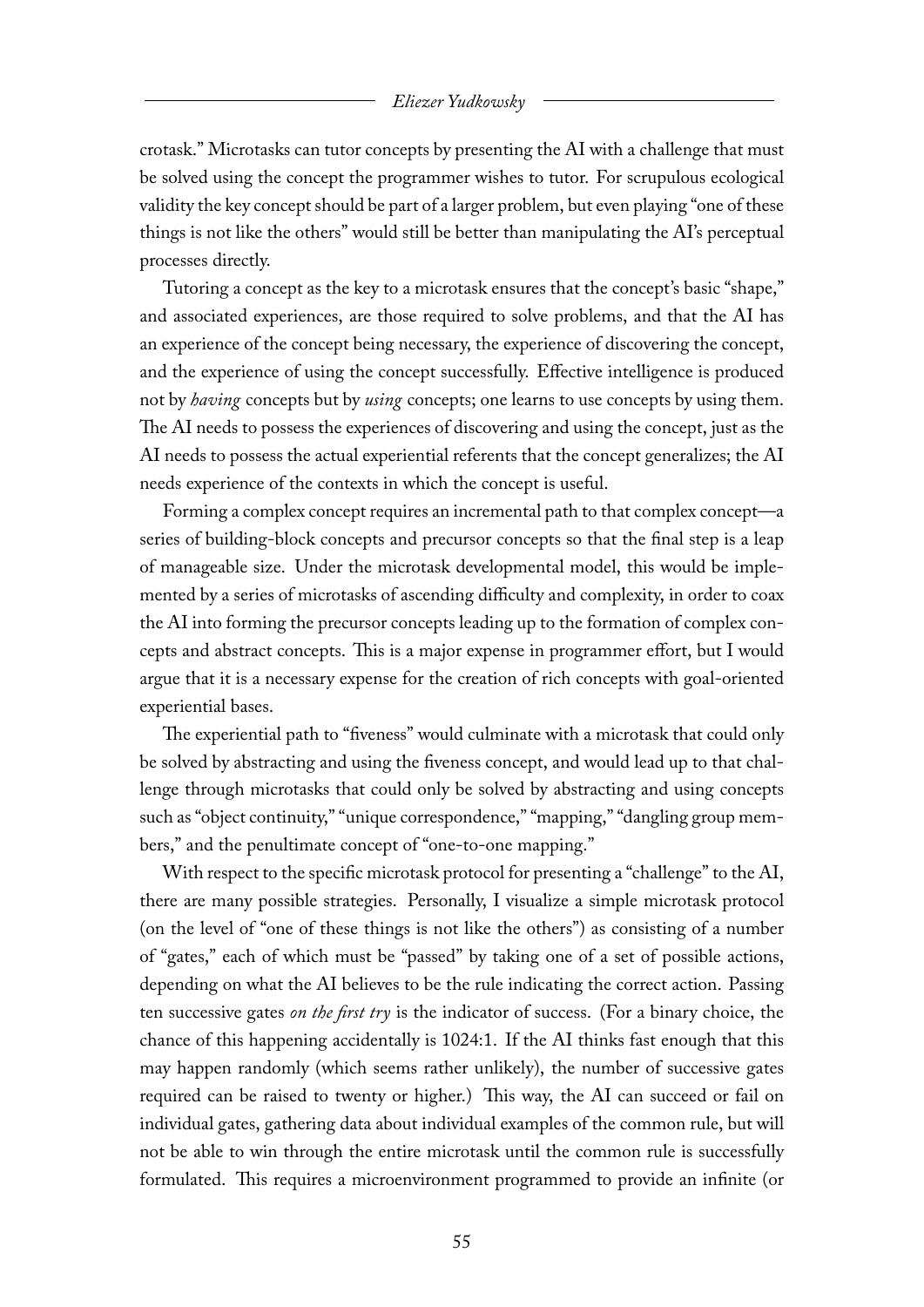# Levels of Organization in General Intelligence

merely "relatively large") number of variations on the underlying challenge—enough variations to prevent the AI from solving the problem through simple memory.

The sensory appearance of a microtask would vary depending on the modality. For a Newtonian billiards modality, an individual "gate" (subtask) might consist of four "option systems," each option system grouped into an "option" and a "button." Spatial separations in the Newtonian modality would be used to signal grouping; the distance between option systems would be large relative to the distance within option systems, and the distance between an option and a button would be large relative to the distance between subelements of an option. Each option would have a different configuration; the AI would choose one of the four options based on its current hypothesis about the governing rule. For example, the AI might select an option that consists of *four* billiards, or an option with *two large* billiards and *one small* billiard, or an option with *moving* billiards. Having chosen an option, the AI would manipulate a motor effector billiard—the AI's embodiment in that environment—into contact with the button *belonging to* (grouped with) the selected option. The AI would then receive a signal perhaps a movement on the part of some billiard acting as a "flag"—which symbolized success or failure. The environment would then shift to the next "gate," causing a corresponding shift in the sensory input to the AI's billiards modality.

Since the format of the microtask is complex and requires the AI to *start out* with an understanding of notions like "button" or "the button which belongs to the chosen option," there is an obvious chicken-and-egg problem with teaching the AI the format of the microtask before microtasks can be used to tutor other concepts. For the moment we will assume the bootstrapping of a small concept base, perhaps by "cheating" and using programmer-created cognitive content as *temporary* scaffolding.

Given this challenge format, a simple microtask for "fiveness" seems straightforward: The option containing five billiards, regardless of their size or relative positions or movement patterns, is the key to the gate. In practice, setting up the fiveness microtask may prove more difficult because of the need to eliminate various false ways of arriving at a solution. In particular, if the AI has a sufficiently wide variety of quantitative feature detectors, then the AI will almost certainly possess an emergent Accumulator Model (see Meck and Church [\[1983\]](#page-118-7)) of numeracy. If the AI takes a relatively fixed amount of time to mentally process each object, then single-feature clustering on the subjectively perceived time to mentally process a group could yield the microtask solution without a complex concept of fiveness. Rather than fiveness, the AI would have formed the concept "things-it-takes-about-20-milliseconds-to-understand." The real-world analogue of this situation has already occurred when an experiment formerly thought to show evidence for infant numeracy on small visual sets was demonstrated to show sensitivity to the contour length (perimeter) of the visual set, but not to the cardinality of the visual set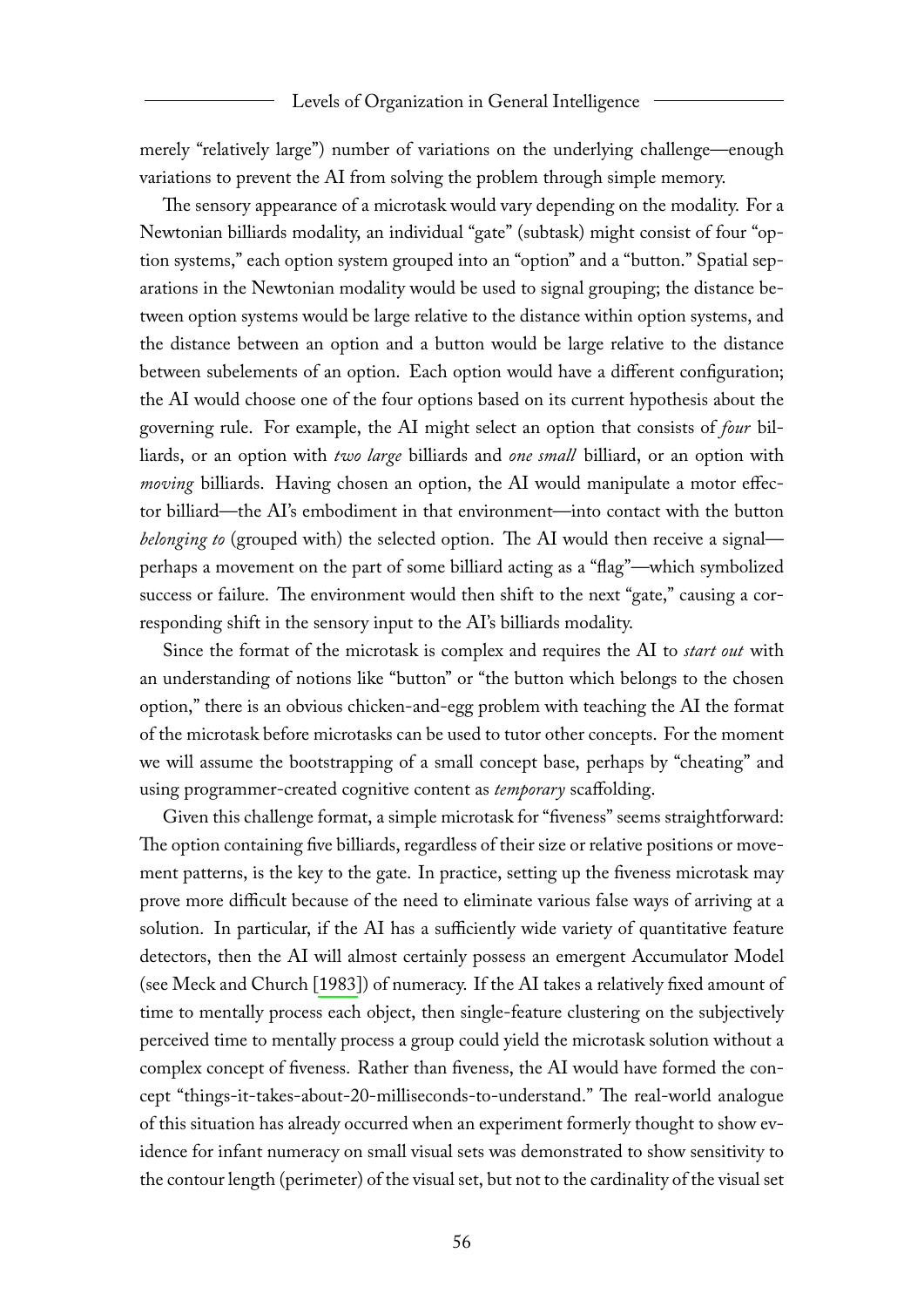(Clearfield and Mix [1999\)](#page-115-4). Even with all precursor concepts already present, a complex microtask might be necessary to make fiveness the *simplest* correct answer.

Also, the microtasks for the earlier concepts leading up to fiveness might inherently require greater complexity than the "option set" protocol described above. The concept of unique correspondence derives its behavior from physical properties. Choosing the right option set is a perceptual *decision* task rather than a physical *manipulation* task; in a decision microtask, the only manipulative subtask is maneuvering an effector billiard to touch a selected button. Concepts such as "dangling objects" or "one-to-one mapping" might require manipulation subtasks rather than decision subtasks, in order to incorporate feedback about physical (microenvironmental) outcomes into the concept.

For example, the microtask for teaching "one-to-one mapping" might incorporate the microworlds equivalent of a peg-and-hole problem. The microtask might be to divide up 9 "pegs" among 9 "holes"—where the 9 "holes" are divided into three subgroups of 4, 3, and 2, and the AI must allocate the peg supply among these subgroups in advance. For example, in the first stage of the microtask, the AI might be permitted to move pegs between three "rooms," but not permitted to place pegs in holes. In the second stage of the microtask the AI would attempt to place pegs in holes, and would then succeed or fail depending on whether the initial allocation between rooms was correct. Because of the complexity of this microtask, it might require other microtasks simply to explain the problem format—to teach the AI about pegs and holes and rooms. ("Pegs and holes" are universal and translate easily to a billiards modality; "holes," for example, might be immobile billiards, and "pegs" moveable billiards to be placed in contact with the "holes.")

Placing virtual pegs in virtual holes is admittedly not an inherently impressive result. In this case the AI is being taught to solve a simple problem so that the learned complexity will carry over into solving complex problems. If the learned complexity does carry over, and the AI later goes on to solve more difficult challenges, then, *in retrospect*, getting the AI to think coherently enough to navigate a microtask will "have been" an impressive result.

# **2.5.6. Interactions on the Concept Level**

Concept-concept interactions are more readily accessible to introspection and to experimental techniques, and are relatively well-known in AI and in cognitive psychology. To summarize some of the complexity bound up in concept-concept interactions:

• Concepts are associated with other concepts. Activating a concept can "prime" a nearby concept, where "priming" is usually experimentally measured in terms of decreased reaction times (Meyer and Schvaneveldt [1971\)](#page-118-3). This suggests that more computational resources should be devoted to scanning for primed concepts, or that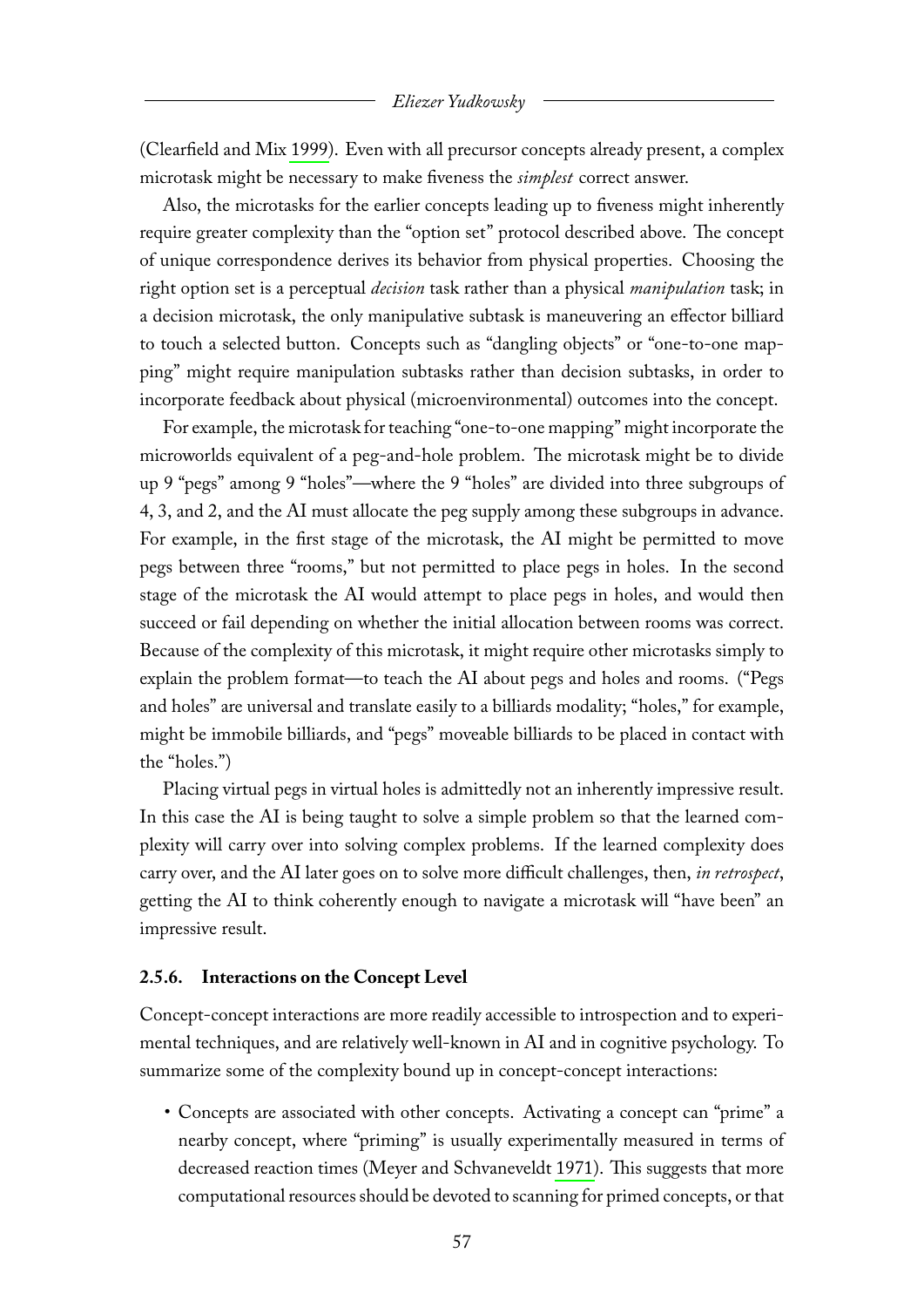# Levels of Organization in General Intelligence

primed concepts should be scanned first. (This viewpoint is too mechanomorphic to be considered as an explanation of priming in humans. Preactivation or advance binding of a neural network would be more realistic.)

- Nearby concepts may sometimes "slip" under cognitive pressures; for example, "triangle" to "pyramid." Such slippages play a major role in analogies under the Copycat system (Mitchell [1993\)](#page-118-4). Slippages occurring in complex design and planning problems probably incorporate context sensitivity and even goal orientation; see the later discussion of conflict and resonance in mental imagery.
- Concepts, in their role as categories, share territory. An individual sparrow, as an object, is described by the concepts "sparrow" and "bird." All objects that can be described as "sparrow" will also be described by "bird." Thus, information arriving through "bird" will usually, though not always, affect the entire territory of "sparrow." This form of inheritance can take place without an explicit "is-a" rule connecting "sparrow" to "bird"; it is enough that "bird" happens to describe all referents of "sparrow."
- Concepts, in their role as categories, have supercategory and subcategory relationships. Declarative beliefs targeted on concepts can sometimes be inherited through such links. For example, "At least one  $X$  is an  $A$ " is inherited by the supercategory Y of X: If all referents of X are referents of Y, then "At least one referent of X is an  $A$ " implies that "At least one referent of Y is an  $A$ ." Conversely, rules such as "All X are  $A$ " are inherited by subcategories of X but not supercategories of X. Inheritance that occurs on the concept level, through an "is-a" rule, should be distinguished from pseudo-inheritance that occurs through shared territory in specific mental imagery. Mental quantifiers such as "all  $X$  are  $Y$ " usually translate to "most X are Y" or "X, by default, are Y"; all beliefs are subject to controlled exception. It is possible to reason about category hierarchies deliberatively rather than perceptually, but our speed in doing so suggests a perceptual shortcut.
- Concepts possess transformation relations, which are again illustrated in Copycat. For example, in Copycat, "a" is the "predecessor" of "b", and "1" is the "predecessor" of "2". In a general intelligence these concept-concept relations would refer to, and would be generalized from, observation of transformational processes acting on experiential referents which causes the same continuous object to move from one category to another. Often categories related by transformational processes are subcategories of the same supercategory.
- Concepts act as verbs, adjectives, and adverbs as well as nouns. In humans, concepts act as one-place, two-place, and three-place predicates, as illustrated by the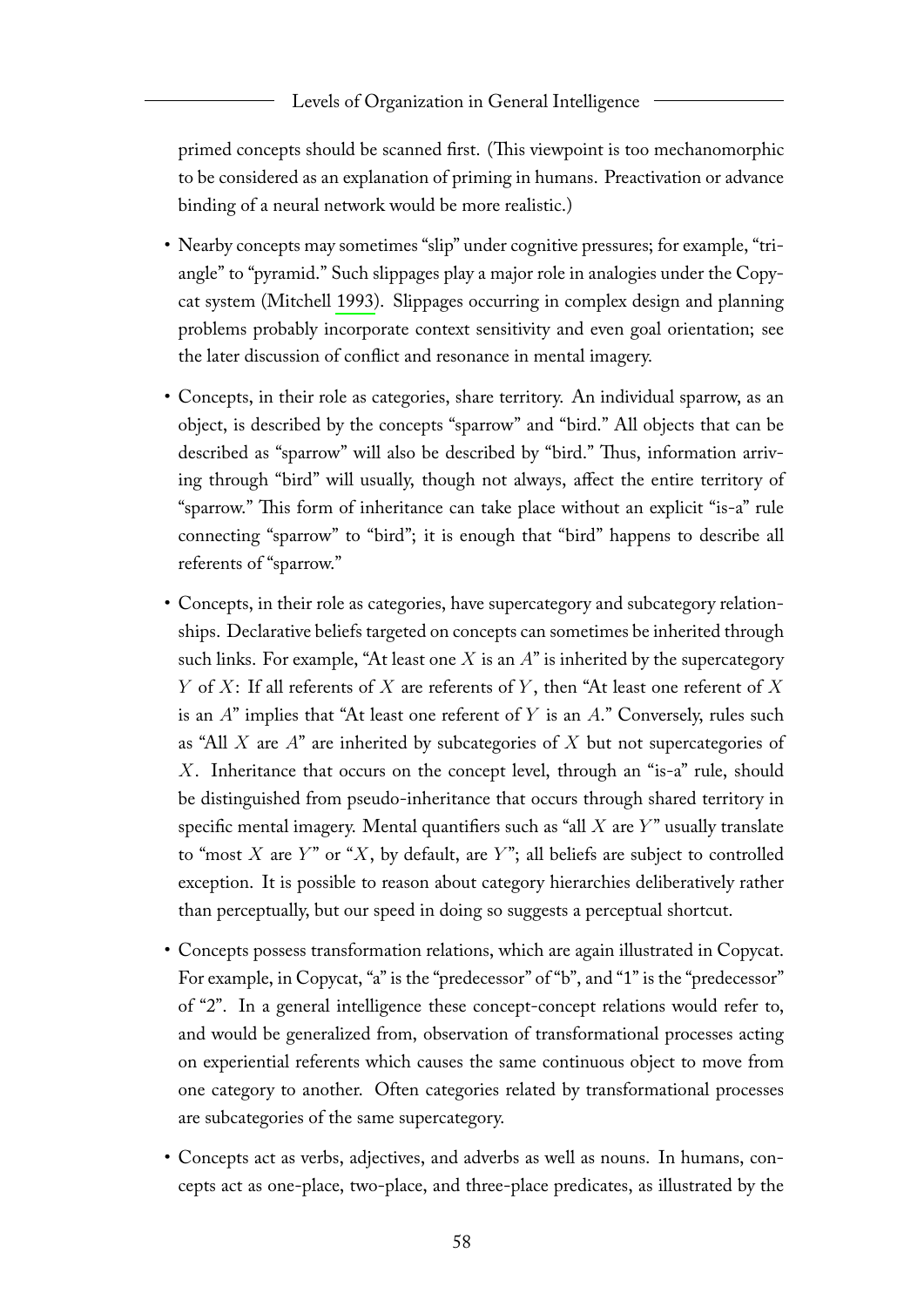"subject," "direct object," and "indirect object" in the human parts of speech; " $X$ gives Y to Z." For humans, four-place and higher predicates are probably represented through procedural rules rather than perceptually; spontaneously noticing a four-place predicate could be very computationally expensive. Discovering a predicate relation is assisted by categorizing the predicate's subjects, factoring out the complexity not germane to the predicate.

• Concepts, in their role as symbols with auditory, visual, or gestural tags, play a fundamental role in both human communication and internal human conceptualization. The short, snappy auditory tag "five" can stand in for the complexity bound up in the fiveness concept. Two humans that share a common lexical base can communicate a complex mental image by interpreting the image using concepts, describing the image with a concept structure, translating the concepts within the structure into socially shared auditory tags, transforming the concept structure into a linear sequence using shared syntax, and emitting the auditory tags in that linear sequence. (To translate the previous sentence into English: We communicate with sentences that use words and syntax from a shared language.) The same base of complexity is apparently also used to summarize and compactly manipulate thoughts internally; see the next section.

I also recommend *Women, Fire, and Dangerous Things: What Categories Reveal about the Mind* by George Lakoff [\(1987\)](#page-118-1) for descriptions of many concept-level phenomena.

# **2.6. The Thought Level**

Concepts are *combinatorial* learned complexity. Concepts represent regularities that recur, not in isolation, but in combination and interaction with other such regularities. Regularities are not isolated and independent, but are similar to other regularities, and there are simpler regularities and more complex regularities, forming a metaphorical "ecology" of regularities. This essential fact about the structure of our low-entropy universe is what makes intelligence possible, computationally tractable, evolvable within a genotype, and learnable within a phenotype.

The thought level lies above the learned complexity of the concept level. Thoughts are structures of combinatorial concepts that alter imagery within the workspace of sensory modalities. Thoughts are the disposable one-time structures implementing a nonrecurrent mind in a non-recurrent world. Modalities are wired; concepts are learned; thoughts are invented.

Where concepts are building blocks, thoughts are immediate. Sometimes the distance between a concept and a thought is very short; *bird* is a concept, but with little effort it can become a thought that retrieves a bird exemplar as specific mental imagery.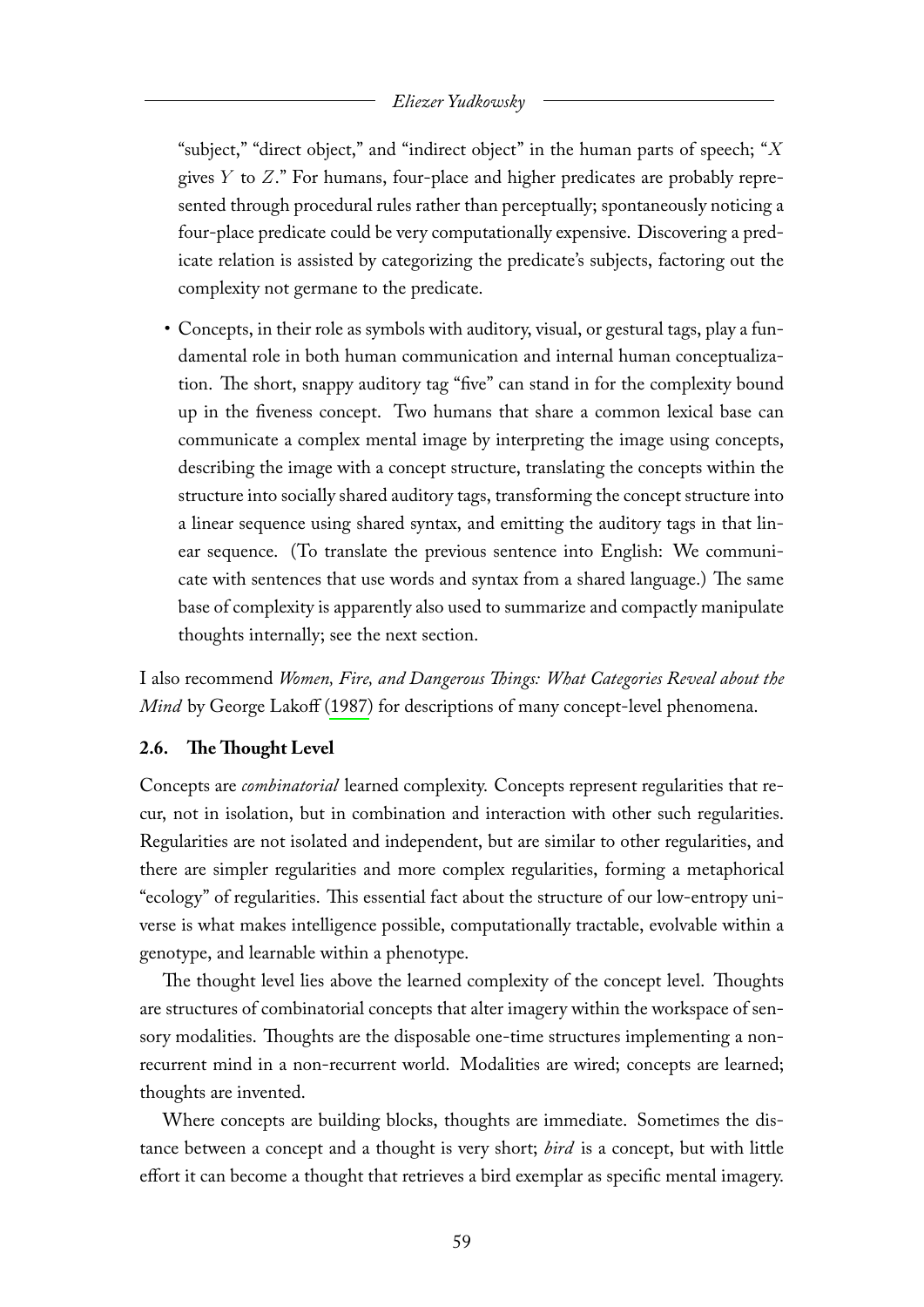|                      | <b>Modalities</b> | Concepts      | <b>Thoughts</b> |
|----------------------|-------------------|---------------|-----------------|
| Source               | Wired             | Learned       | Invented        |
| Degrees of freedom   | Representing      | Combinatorial | Specific        |
| Cognitive immediacy  | (not applicable)  | Stored        | Instantiated    |
| Regularity           | Invariant         | Recurrent     | Nonrecurrent    |
| Amount of complexity | Bounded           | Open-ended    | Open-ended      |

Levels of Organization in General Intelligence

Nonetheless, there is still a conceptual difference between a brick and a house that happens to be built from one brick. Concepts, considered as concepts, are building blocks with ready-to-use concept kernels. A thought fills in all the blanks and translates combinatorial concepts into specific mental imagery, even if the thought is built from a single concept. Concepts reside in long-term storage; thoughts affect specific imagery.

The spectra for "learned vs. invented," "combinatorial vs. specific," "stored vs. instantiated," and "recurrent vs. nonrecurrent" are conceptually separate, although deeply interrelated and usually correlated. Some cognitive content straddles the concept and thought levels. "Beliefs" (declarative knowledge) are learned, specific, stored, and recurrent. An episodic memory in storage is learned, specific, stored, and nonrecurrent. Even finer gradations are possible: A retrieved episodic memory is learned, specific, and immediate; the memory may recur as mental content, but its external referent is nonrecurrent. Similarly, a concept which refers to a specific external object is learned, specific, stored, and "semi-recurrent" in the sense that it may apply to more than one sensory image, since the object may be encountered more than once, but still referring to only one object and not a general category.

# **2.6.1. Thoughts and Language**

The archetypal examples of "thoughts" (invented, specific, instantiated, non-recurrent) are the sentences mentally "spoken" and mentally "heard" within the human stream of consciousness. We use the same kind of sentences, spoken aloud, to communicate thoughts between humans.

Words are the phonemic tags (speech), visual tags (writing), gestural tags (sign language), or haptic tags (Braille) used to invoke concepts. Henceforth, I will use speech to stand for all language modalities; "auditory tag" or "phonemic tag" should be understood as standing for a tag in any modality.

When roughly the same concept shares roughly the same phonemic tag within a group of humans, words can be used to communicate concepts between humans, and sentences can be used to communicate complex imagery. The phonemes of a word can evoke all the functionality of the real concept associated with the auditory tag. A spoken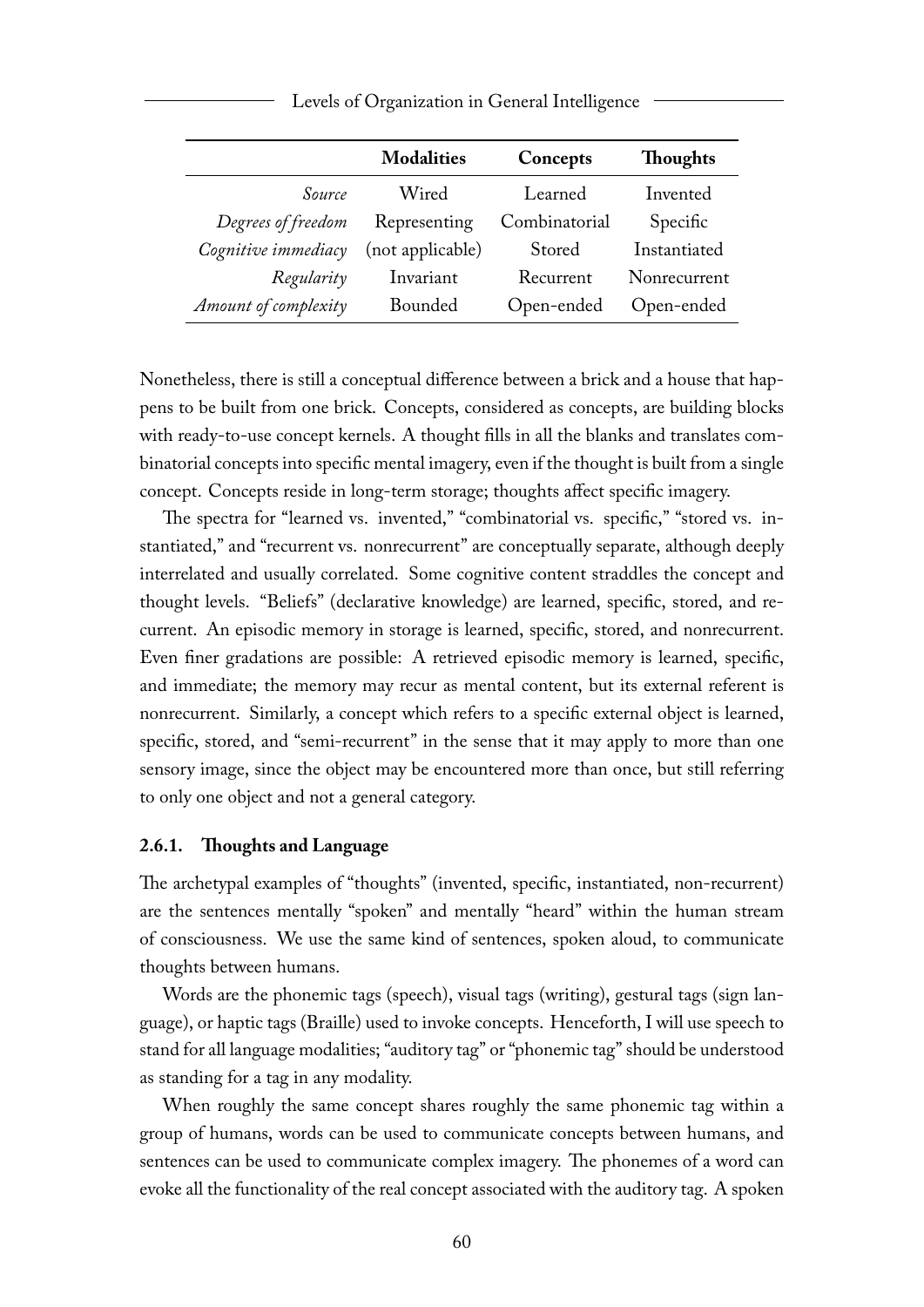sentence is a linear sequence of words; the human brain uses grammatical and syntactical rules to assemble the linear sequence into a structure of concepts, complete with internal and external targeting information. "Triangular lightbulb," an adjective followed by a noun, becomes "triangular" targeting "light bulb." "That is a telephone," anaphor-verbarticle-noun, becomes a statement about the telephone-ness of a previously referred-to object. "That" is a backreference to a previously invoked mental target, so the accompanying cognitive description ("is a telephone") is imposed on the cognitive imagery representing the referent of "that."

The cognitive process that builds a concept structure from a word sequence combines syntactic constraints and semantic constraints; pure syntax is faster and races ahead of semantics, but semantic disharmonies can break up syntactically produced cognitive structures. Semantic guides to interpretation also reach to the word level, affecting the interpretation of homophones and ambiguous phonemes.

For the moment I will leave open the question of why we hear "mental sentences" *internally*—that is, the reason why the transformation of concept structures into linear word sequences, obviously necessary for spoken communication, also occurs internally within the stream of consciousness. I later attempt to explain this as arising from the coevolution of thoughts and language. For the moment, let it stand that the combinatorial structure of words and sentences in our internal narrative reflects the combinatorial structure of concepts and thoughts.

## **2.6.2. Mental Imagery**

The complexity of the thought level of organization arises from the cyclic interaction of thoughts and mental imagery. Thoughts modify mental imagery, and in turn, mental imagery gives rise to thoughts.

Mental imagery exists within the representational workspace of sensory modalities. Sensory imagery arises from environmental information (whether the environment is "real" or "virtual"); imaginative imagery arises from the manipulation of modality workspace through concept imposition and memory retrieval.

Mental imagery, whether sensory or imaginative, exhibits holonic organization: from the "pixel" level into objects and chunks; from objects and chunks into groups and superobjects; from groups and superobjects into mental scenes. In human vision, examples of specific principles governing grouping are proximity, similarity of color, similarity of size, common fate, and closure (Wertheimer [1938\)](#page-121-0); continuation (Moore, Yantis, and Vaughan [1998\)](#page-119-2); common region and connectedness (Palmer and Rock [1994\)](#page-119-3); and collinearity (Lavie and Driver [1996\)](#page-118-8). Some of the paradigms that have been proposed for resolving the positive inputs from grouping principles, and the negative inputs from detected conflicts, into a consistent global organization, include: Holonic conflict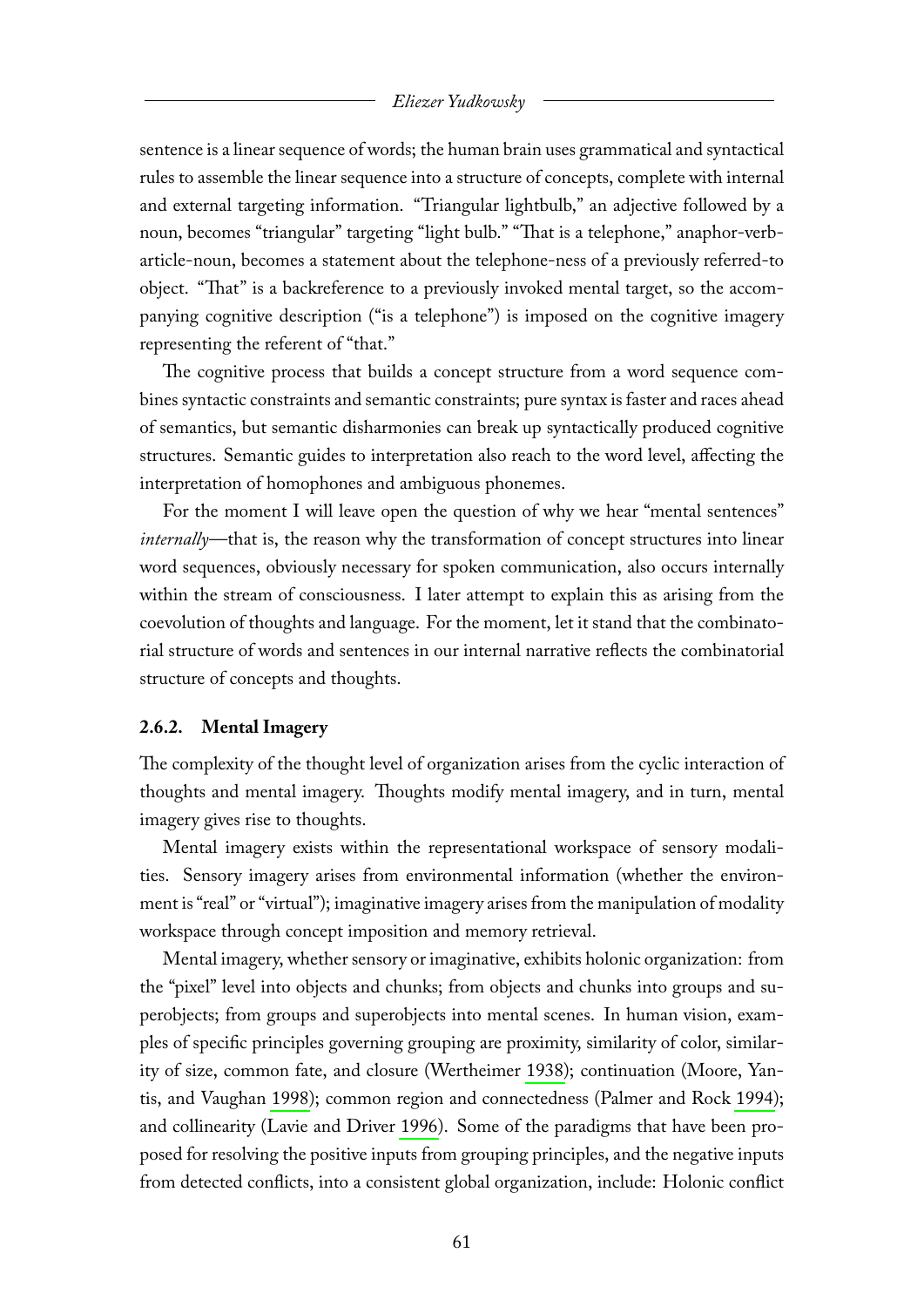resolution (described earlier), computational temperature (Mitchell [1993\)](#page-118-4), Prägnanz (Koffka [1935\)](#page-117-3), Hopfield networks (Hopfield and Tank [1985\)](#page-117-4), the likelihood principle (Helmholtz [1924;](#page-116-4) Lowe [1985\)](#page-118-9), minimum description length (Hochberg [1957\)](#page-116-5), and constraint propagation (Kumar [1992\)](#page-118-10).

Mental imagery provides a workspace for specific perceptions of concepts and concept structures. A chunk of sensory imagery may be mentally labeled with the concept structure "yellow box," and that description will remain bound to the object—a part of the perception of the object—even beyond the scope of the immediate thought. Learned categories and learned expectations also affect the gestalt organization of mental imagery (Zemel et al. [2002\)](#page-121-1).

Mental imagery is the active canvas on which deliberative thought is painted—"active canvas" implying a dynamic process and not just a static representation. The gestalt of mental imagery is the product of many local relations between elements. Because automatic cognitive processes maintain the gestalt, a local change in imagery can have consequences for connected elements in working imagery, without those changes needing to be specified within the proximate thought that caused the modification. The gestalt coherence of imagery also provides feedback on which possible changes will cohere well, and is therefore one of the verifying factors affecting which potential thoughts rise to the status of actuality (see below).

Imagery supports *abstract* percepts. It is possible for a human to reason about an object which is known to cost \$1000, but for which no other mental information is available. Abstract reasoning about this object requires a means of representing mental objects that occupy no *a priori* modality; however, this does not mean that abstract reasoning operates independently of all modalities. Abstract reasoning might operate through a modality-level "object tracker" which can operate independently of the modalities it tracks; or by borrowing an existing modality using metaphor (see below); or the first option could be used routinely, and the second option when necessary. Given an abstract "object which costs \$1000," it is then possible to attach concept structures that describe the object without having any specific sensory imagery to describe. If I impose the concept "red" on the existing abstract imagery for "an object which costs \$1000," to yield "a red object which costs \$1000," the "red" concept hangs there, ready to activate when it can, but not yielding specific visual imagery as yet.

Similarly, knowledge generalized from experience with concept-concept relations can be used to detect abstract conflicts. If I know that all penguins are green, I can deduce that "a red object which costs \$1000" is not a penguin. It is possible to detect the conflict between "red" and "green" by a concept-level comparison of the two abstract descriptions, even in the absence of visualized mental imagery. However, this does *not* mean that it is possible for AI development to implement only "abstract reasoning" and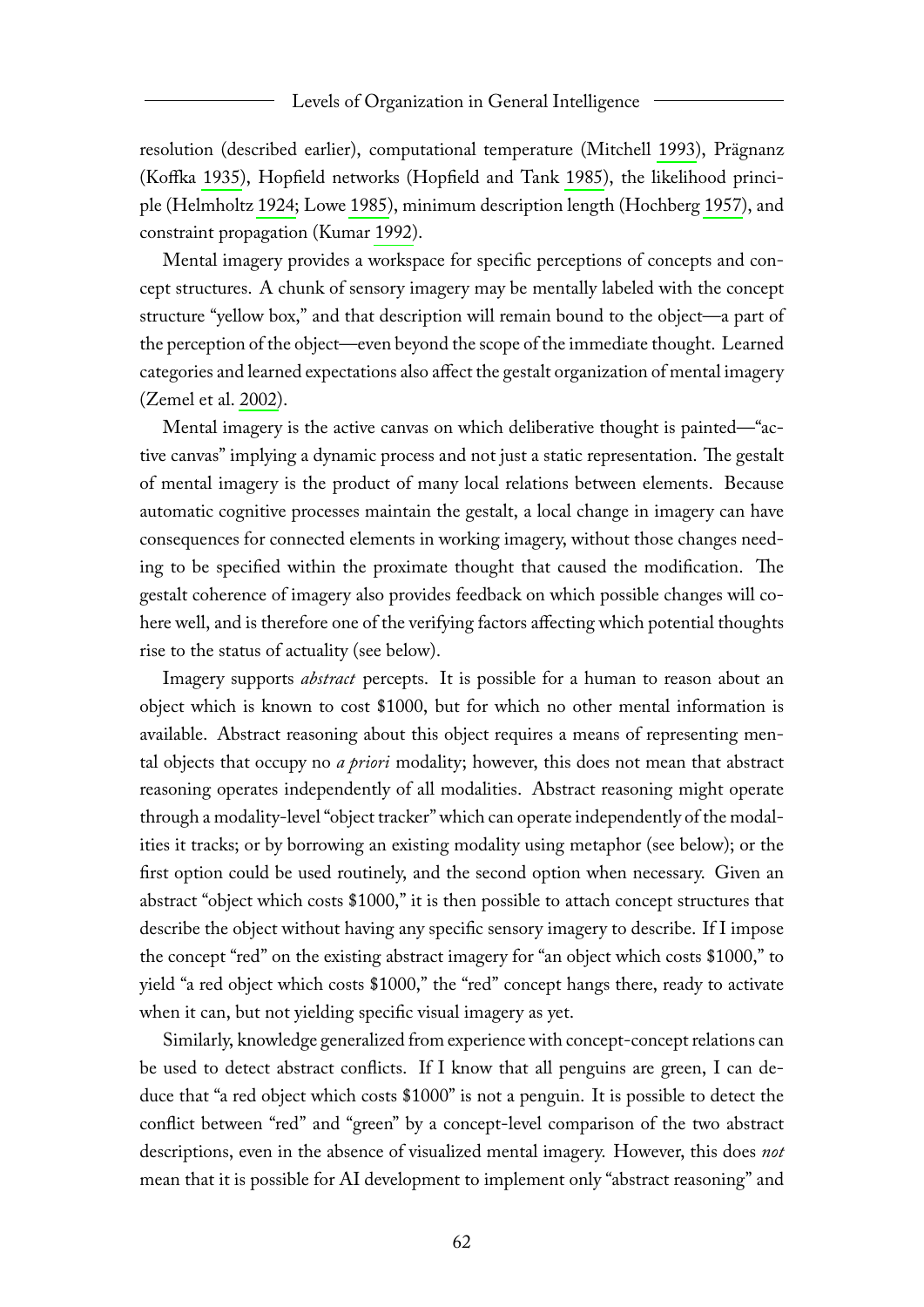leave out the sensory modalities. First, a real mind uses the rich concept-level complexity acquired from sensory experience, and from experience with reasoning that uses fully visualized imaginative imagery, to support abstract reasoning; we know that "red" conflicts with "green" because of prior sensory experience with *red* and *green*. Second, merely because some steps in reasoning appear as if they could theoretically be carried out purely on the concept level does not mean that a complete deliberative process can be carried out purely on the concept level.

Third, abstract reasoning often employs metaphor to contribute modality behaviors to an abstract reasoning process.

The idea of "pure" abstract reasoning has historically given rise to AI pathologies and should be considered harmful. With that caution in mind, it is nonetheless possible that human minds visualize concepts only to the extent required by the current train of thought, thus conserving mental resources. An early-stage AI is likely to be less adept at this trick, meaning that early AIs may need to use full visualizations where a human could use abstract reasoning.

Abstract reasoning is a means by which inductively acquired generalizations can be used in deductive reasoning. If empirical induction from an experiential base in which all observed penguins are green leads to the formation of the belief "penguins are green," then this belief may apply abstractly to "a red object which costs \$1000" to conclude that this object is probably not a penguin. In this example, an abstract belief is combined with abstract imagery about a specific object to lead to a further abstract conclusion about that specific object. Humans go beyond this, employing the very powerful technique of "deductive reasoning." We use abstract beliefs to reason about abstract mental imagery that describes classes and not just specific objects, and arrive at conclusions which then become new abstract beliefs; we can use deductive reasoning, as well as inductive reasoning, to acquire new beliefs. "Pure" deductive reasoning, like "pure" abstract reasoning, should be considered harmful; deductive reasoning is usually grounded in our ability to visualize specific test cases and by the intersection of inductive confirmation with the deductive conclusions.

Imagery supports tracking of reliances, a cognitive function which is conceptually separate from the perception of event causation. Another way of thinking about this is that perceived *cognitive* causation should not be confused with perceived causation in real-world referents. I may believe that the sun will rise soon; the cause of this belief may be that I heard a rooster crow; I may know that my confidence in sunrise's nearness relies on my confidence in the rooster's accuracy; but I do not believe that the rooster crowing causes the sun to rise.

Imagery supports complex percepts for "confidence" by tracking reliances on uncertainty sources. Given an assertion  $A$  with 50% confidence that "object  $X$  is blue," and a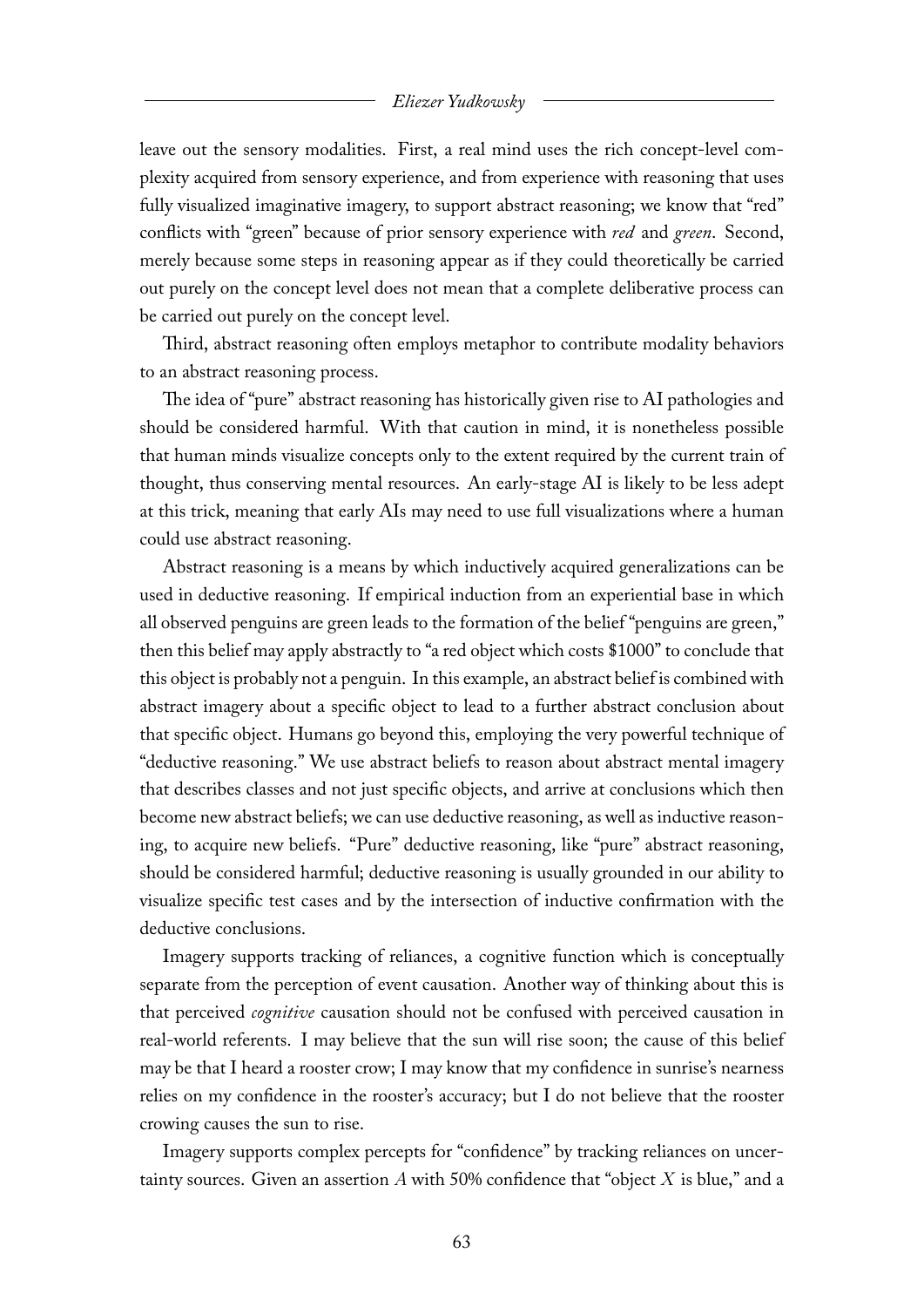belief B with 50% confidence that "blue objects are large," the classical deduction would be the assertion "object  $X$  is large" with 25% confidence. However, this simple arithmetical method omits the possibility, important even under classical logic, that A and  $B$  are both mutually dependent on a third uncertainty  $C$ —in which case the combined confidence can be greater than 25%. For example, in the case where "object  $X$  is blue" and "blue objects are large" are both straightforward deductions from a third assertion C with 50% confidence, and neither A nor B have any inherent uncertainty of their own, then "object X is large" is also a straightforward deduction from  $C$ , and has confidence 50% rather than 25%.

*Confidence* should not be thought of as a single quantitative probability; *confidence* is a percept that sums up a network of reliances on uncertainty sources. Straightforward links—that is, links whose local uncertainty is so low as to be unsalient—may be eliminated from the perceived reliances of forward deductions: "object  $X$  is large" is seen as a deduction assertion  $C$ , not a deduction from  $C$  plus "object  $X$  is blue" plus "blue objects are large." If, however, the assertion "object  $X$  is blue" is contradicted by independent evidence supporting the inconsistent assertion "object  $X$  is red," then the reliance on "object  $X$  is blue" is an independent source of uncertainty, over and above the derived reliance on C. That is, the confidence of an assertion may be evaluated by weighing it against the support for the negation of the assertion (Tversky and Koehler [1994\)](#page-120-7). Although the global structure of reliances is that of a network, the local percept of confidence is more likely derived from a set of reliances on supporting and contradicting assertions whose uncertainty is salient. That the *local* percept of confidence is a set, and not a bag or a directed network, accounts for the elimination of common reliances in further derived propositions and the preservation of the global network structure. In humans, the percept of confidence happens to exhibit a roughly quantitative strength, and this quantity behaves in some ways like the mathematical formalism we call "probability."

Confidence and probability are not identical; for humans, this is both an advantage and a disadvantage. Seeing an assertion relying on four independent assertions of 80% confidence as psychologically different from an assertion relying on a single assertion of 40% confidence may contribute to useful intelligence. On the other hand, the human inability to use an arithmetically precise handling of probabilities may contribute to known cases of non-normative reasoning, such as not taking into account Bayesian priors, overestimating conjunctive probabilities and underestimating disjunctive probabilities, and the other classical errors described in Tversky and Kahneman [\(1974\)](#page-120-8). See however Cosmides and Tooby [\(1996\)](#page-115-5) for some cautions against underestimating the ecological validity of human reasoning; an AI might best begin with separate percepts for "humanlike" confidence and "arithmetical" confidence.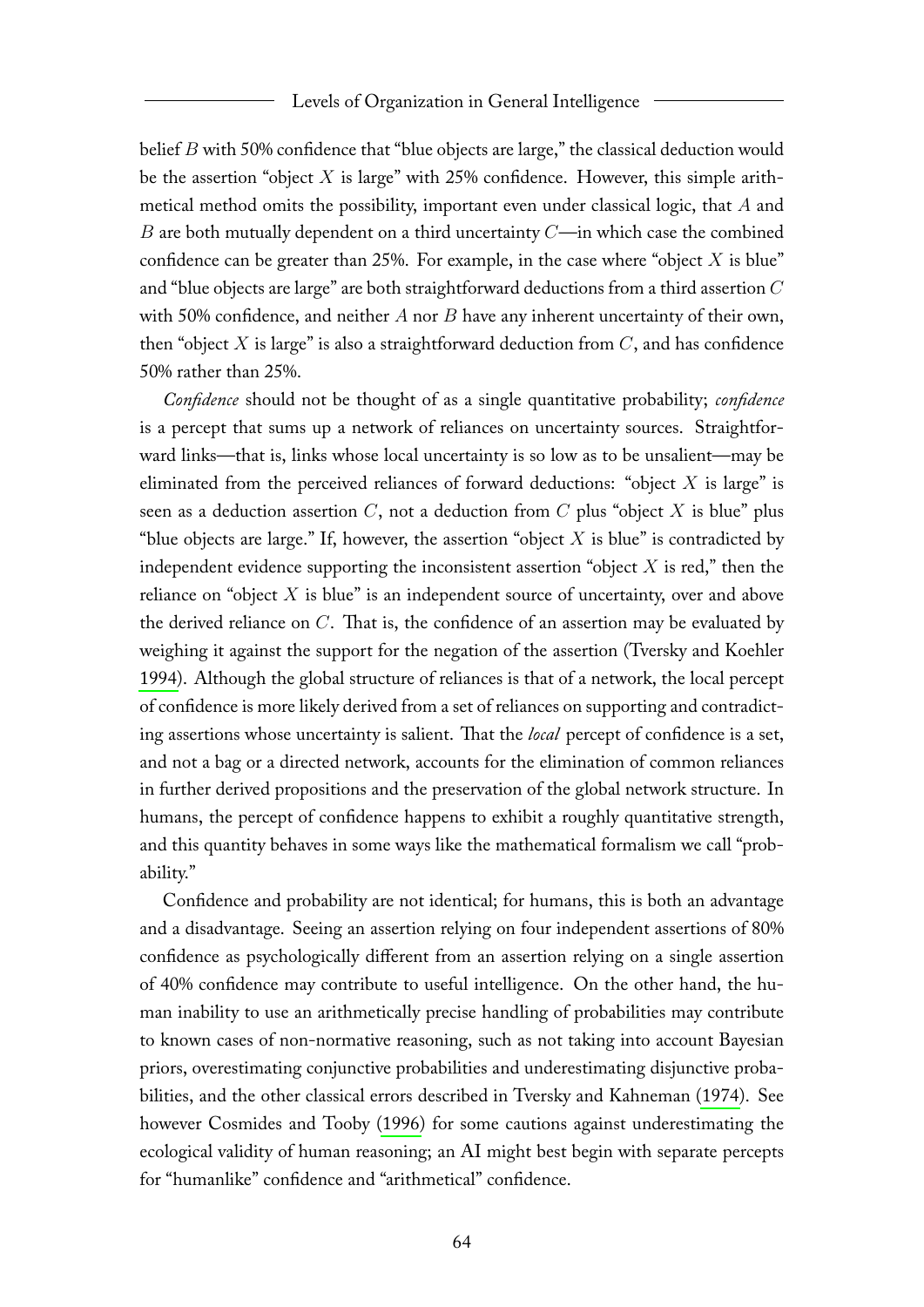Imagery interacts with sensory information about its referent. Expectational imagery is confirmed or violated by the actual event. Abstract imagery created and left hanging binds to the sensory percept of its referent when and if a sensory percept becomes available. Imagery interacts with Bayesian information about its referent: assertions that make predictions about future sensory information are confirmed or disconfirmed when sensory information arrives to satisfy or contradict the prediction. Confirmation or disconfirmation of a belief may backpropagate to act as Bayesian confirmation or disconfirmation on its sources of support. (Normative reasoning in these cases is generally said to be governed by the Bayesian Probability Theorem.) The ability of imagery to bind to its referent is determined by the "matching" ability of the imagery—its ability to distinguish a sensory percept as belonging to itself—which in turn is a property of the way that abstract imagery interacts with incoming sensory imagery on the active canvas of working memory. A classical AI with a symbol for "hamburger" may be able to distinguish correctly spelled keystrokes typing out "hamburger," but lacks the matching ability to bind to hamburgers in any other way, such as visually or olfactorily. In humans, the abstract imagery for "a red object" may not involve a specific red image, but the "red" concept is still bound to the abstract imagery, and the abstract imagery can use the "red" kernel to match a referent in sensory imagery.

Imagery may bind to its referent in different ways. A mental image may be an immediate, environmental sensory experience; it may be a recalled memory; it may be a prediction of future events; it may refer to the world's present or past; it may be a subjunctive or counterfactual scenario. We can fork off a subjunctive scenario from a descriptive scene by thinking "What if?" and extrapolating, and we can fork off a separate subjunctive scenario from the first by thinking "What if?" again. Humans cannot continue the process indefinitely, because we run out of short-term memory to track all the reliances, but we have the native tracking ability. Note that mental imagery does not have an opaque tag selected from the finite set "subjunctive," "counterfactual," and so on. This would constitute code abuse: directly programming, as a special case, that which should result from general behaviors or emerge from a lower level of organization. An assertion within counterfactual imagery is not necessarily marked with the special tag "counterfactual"; rather, "counterfactual" may be the name we give to a set of internally consistent assertions with a common dependency on an assertion that is strongly disconfirmed. Similarly, a prediction is not necessarily an assertion tagged with the opaque marker "prediction"; a prediction is better regarded as an assertion with deductive support whose referent is a future event or other referent for which no sensory information has yet arrived; the prediction imagery then binds to sensory information when it arrives, permitting the detection of confirmation or disconfirmation. The distinction between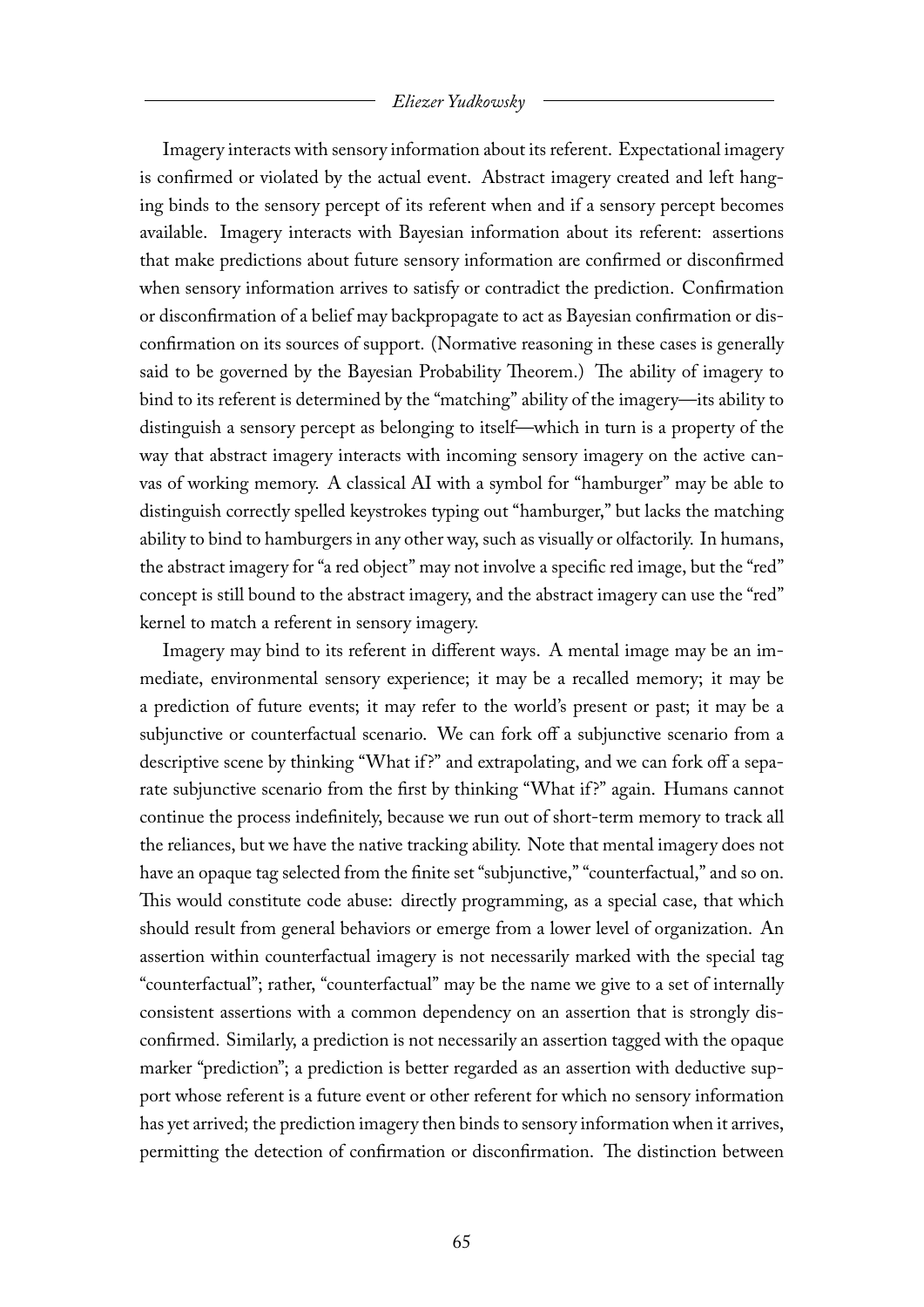"prediction," "counterfactual," and "subjunctive scenario" can arise out of more general behaviors for confidence, reliance, and reference.

Mental imagery supports the perception of similarity and other comparative relations, organized into complex mappings, correspondences, and analogies (with Copycat being the best existing example of an AI implementation; see Mitchell [\[1993\]](#page-118-4)). Mental imagery supports expectations and the detection of violated expectations (where "prediction," above, refers to a product of deliberation, "expectations" are created by concept applications, modality behaviors, or gestalt interactions). Mental imagery supports temporal imagery and the active imagination of temporal processes. Mental imagery supports the description of causal relations between events and between assertions, forming complex causal networks which distinguish between implication and direct causation (Pearl [2000\)](#page-119-4). Mental imagery supports the binding relation of "metaphor" to allow extended reasoning by analogy, so that, e.g., the visuospatial percept of a forking path can be used to represent and reason about the behavior of if-then-else branches, with conclusions drawn from the metaphor (tentatively) applied to the referent (Lakoff and Johnson [1999\)](#page-118-11). Imagery supports annotation of arbitrary objects with arbitrary percepts; if I wish to mentally label my watch as "X," then "X" it shall be, and if I also label my headphones and remote control as "X," then "X" will form a new (though arbitrary) category.

This subsection obviously has not been a fully constructive account of mental imagery. Rather this has been a very brief description of some of the major properties needed for mental imagery to support the thought level of organization. I apologize, but to write up a theory of general intelligence in a single chapter, it is often necessary to compress a tremendous amount of complexity into one sentence and a bibliographic reference.

# **2.6.3. The Origin of Thoughts**

Thoughts are the cognitive events that change mental imagery. In turn, thoughts are created by processes that relate to mental imagery, so that deliberation is implemented by the cyclic interaction of thoughts modifying mental imagery which gives rise to further thoughts. This does not mean that the deliberation level is "naturally emergent" from thought. The thought level has specific features allowing thought in paragraphs and not just sentences—"trains of thought" with internal momentum, although not so much momentum that interruption is impossible.

At any one moment, out of the vast space of possible thoughts, a single thought ends up being "spoken" within deliberation. Actually, "one thought at a time" is just the human way of doing things, and a sufficiently advanced AI might multiplex or multithread deliberation, but this doesn't change the basic question: Where do thoughts come from? I suggest that it is best to split our conceptual view of this process into two parts; first,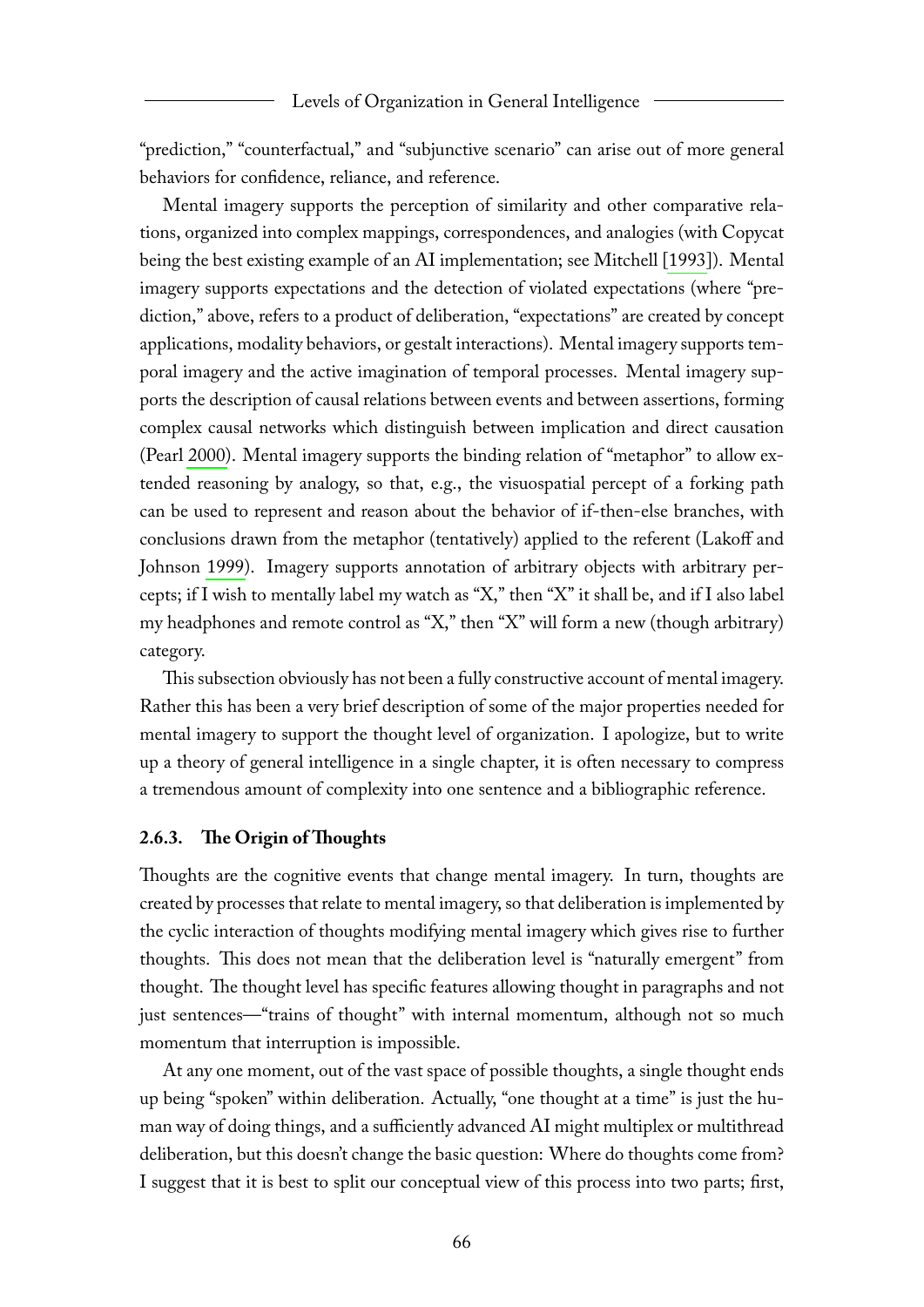the production of suggested thoughts, and second, the selection of thoughts that appear "useful" or "possibly useful" or "important" or otherwise interesting. In some cases, the process that invents or suggests thoughts may do most of the work, with winnowing relatively unimportant; when you accidentally rest your hand on a hot stove, the resulting bottom-up event immediately hijacks deliberation. In other cases, the selection process may comprise most of the useful intelligence, with a large number of possible thoughts being tested in parallel. In addition to being conceptually useful, distinguishing between *suggestion* and *verification* is useful on a design level if "verifiers" and "suggesters" can take advantage of modular organization. Multiple suggesters can be judged by one verifier and multiple verifiers can summate the goodness of a suggestion. This does not necessarily imply hard-bounded processing stages in which "suggestion" runs, terminates and is strictly followed by "verification," but it implies a common ground in which repertoires of suggestion processes and verification processes interact.

I use the term *sequitur* to refer to a cognitive process which suggests thoughts. "Sequitur" refers, not to the way that two thoughts follow each other—that is the realm of deliberation—but rather to the source from which a *single* thought arises, following from mental imagery. Even before a suggested thought rises to the surface, the suggestion may interact with mental imagery to determine whether the thought is interesting and possibly to influence the thought's final form. I refer to specific interactions as *resonances*; a suggested thought resonates with mental imagery during verification. Both positive resonances and negative resonances (conflicts) can make a thought more interesting, but a thought with no resonances at all is unlikely to be interesting.

An example of a sequitur might be noticing that a piece of mental imagery satisfies a concept; for a human, this would translate to the thought " $X$  is a  $Y$ !" In this example, the concept is cued and satisfied by a continuous background process, rather than being suggested by top-down deliberation; thus, noticing that  $X$  is a  $Y$  comes as a surprise which may shift the current train of thought. How *much* of a surprise—how salient the discovery becomes—will depend on an array of surrounding factors, most of which are probably the same resonances that promoted the candidate suggestion "concept Y matches  $X''$  to the real thought "X is a Y!" (The difference between the suggestion and the thought is that the real thought persistently changes current mental imagery by binding the  $Y$  concept to  $X$ , and shifts the focus of attention.)

What are the factors that determine the resonance of the suggestion "concept Y matches X" or "concept Y may match X" and the salience of the thought "X is a Y"? Some of these factors will be inherent properties of the concept  $Y$ , such as  $Y$ 's past value, the rarity of  $Y$ , the complexity of  $Y$ , et cetera; in AI, these are already-known methods for ranking the relative value of heuristics and the relative salience of categories. Other factors are inherent in X, such as the degree to which X is the focus of attention.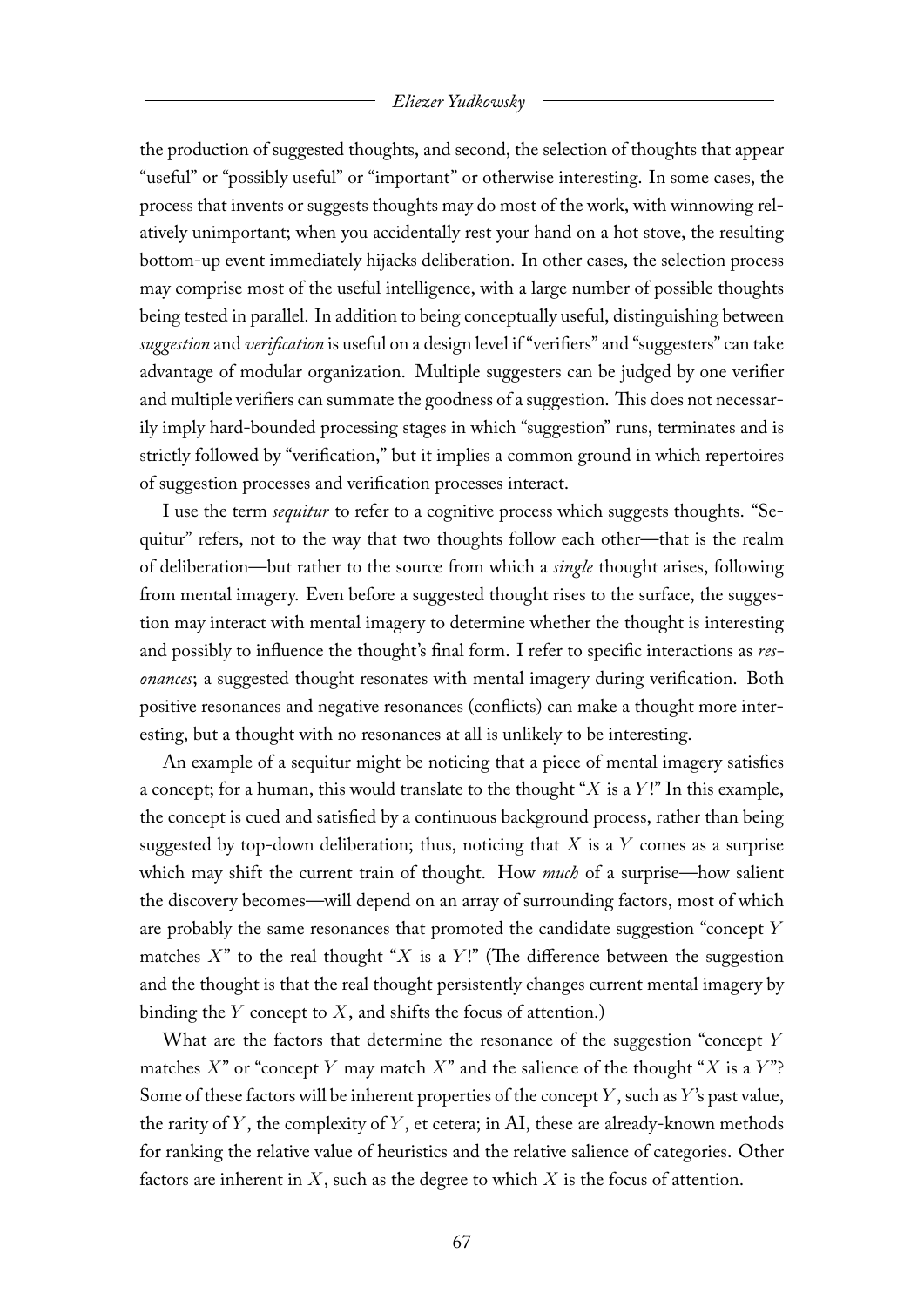Trickier factors emerge from the interaction of  $X$  (the targeted imagery),  $Y$  (the stored concept that potentially matches  $X$ ), the suggested mental imagery for Y describing X, the surrounding imagery, and the task context. A human programmer examining this design problem naturally sees an unlimited range of potential correlations. To avoid panic, it should be remembered that evolution did not begin by contemplating the entire search space and attempting to constrain it; evolution would have incrementally developed a repertoire of correlations in which adequate thoughts resonated some of the time. Just as concept kernels are not AI-complete, sequiturs and resonances are not AI-complete. Sequiturs and resonances also may not need to be human-equivalent to minimally support deliberation; it is acceptable for an early AI to miss out on many humanly obvious thoughts, so long as those thoughts which are successfully generated sum to fully general deliberation.

Specific sequiturs and resonances often seem reminiscent of general heuristics in Eurisko (Lenat [1983\)](#page-118-5) or other AI programs intended to search for interesting concepts and conjectures (Colton, Bundy, and Walsh [2000\)](#page-115-6). The resemblance is further heightened by the idea of adding learned associations to the mix; for example, correlating which concepts  $Y$  are frequently useful when dealing with imagery described by concepts  $X$ , or correlating concepts found useful against categorizations of the current task domain, bears some resemblance to Eurisko trying to learn specific heuristics about when specific concepts are useful. Similarly, the general sequitur that searches among associated concepts to match them against working imagery bears some resemblance to Eurisko applying a heuristic. Despite the structural resemblance, sequiturs are not heuristics. Sequiturs are general cognitive subprocesses lying on the brainware level of organization. The subprocess is the sequitur that handles thoughts of the general form " $X$  is a  $Y$ "; any cognitive content relating to specific  $X$ s and  $Y$ s is learned complexity, whether it takes the form of heuristic beliefs or correlative associations. Since our internal narrative is open to introspection, it is not surprising if sequiturs produce some thoughts resembling the application of heuristics; the mental sentences produced by sequiturs are open to introspection, and AI researchers were looking at these mental sentences when heuristics were invented.

Some thoughts that might follow from " $X$  is a  $Y$ !" (unexpected concept satisfaction) are: "Why is X a Y?" (searching for explanation); or "Z means X can't be a Y!" (detection of belief violation); or "X is not a  $Y$ " (rechecking of a tentative conclusion). Any sequence of two or more thoughts is technically the realm of deliberation, but connected deliberation is supported by properties of the thought level such as focus of attention. The reason that "Why is X a Y?" is likely to follow from "X is a Y!" is that the thought "X is a Y" shifts the focus of attention to the Y-ness of X (the mental imagery for the Y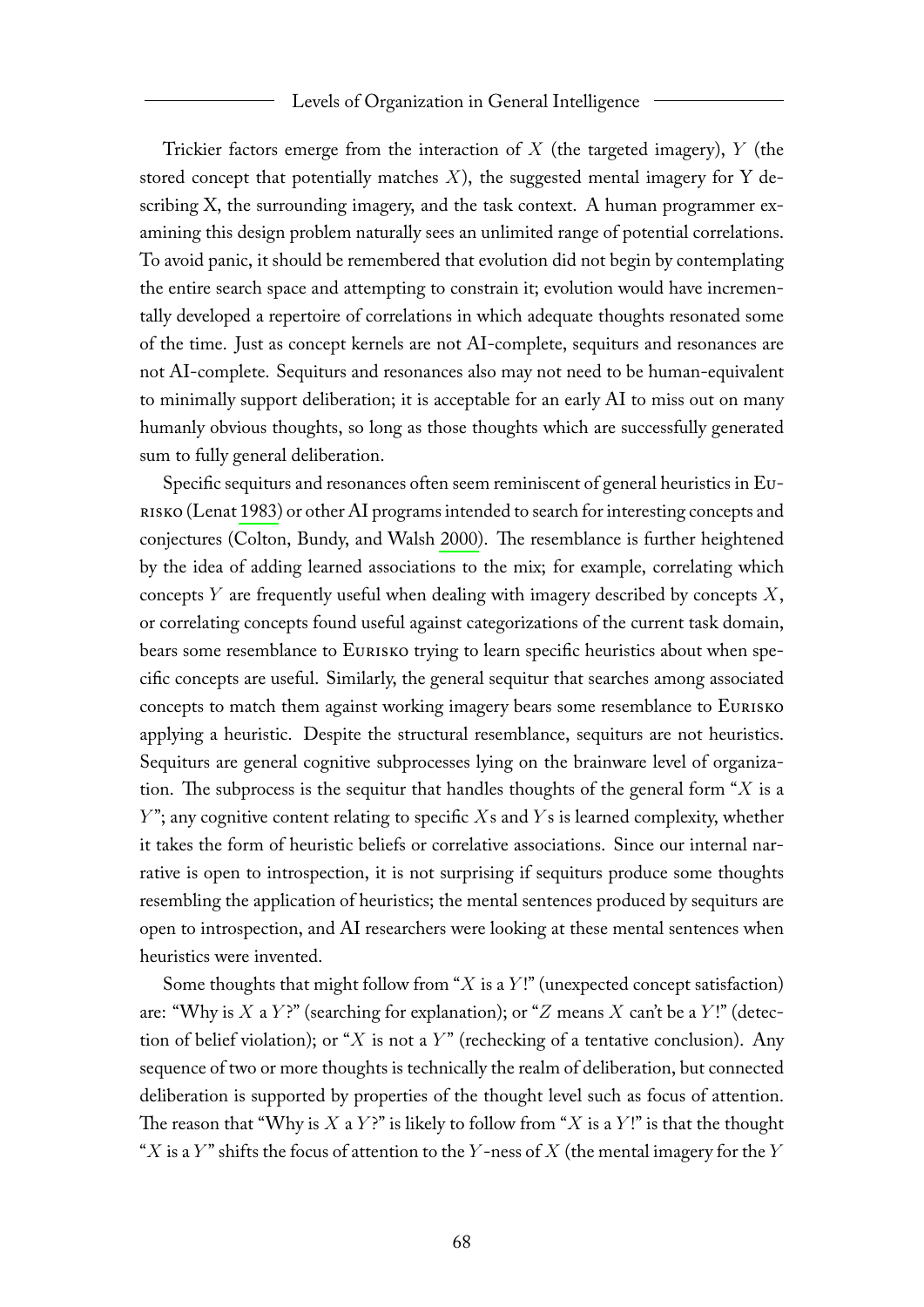concept binding to  $X$ ), so that sequitur processes tend to focus selectively on this piece of mental imagery and try to discover thoughts that involve it.

The interplay of thoughts and imagery has further properties that support deliberation. "Why is X a Y?" is a thought that creates, or focuses attention on, a question—a thought magnet that attracts possible answers. *Question imagery* is both like and unlike *goal imagery*. (More about goals later; currently what matters is how the thought level interacts with goals, and the intuitive definition of goals should suffice for that.) A goal in the classic sense might be defined as abstract imagery that "wants to be true," which affects cognition by affecting the AI's decisions and actions; the AI makes decisions and takes actions based on whether the AI predicts those decisions and actions will lead to the goal referent. *Questions* primarily affect which thoughts arise, rather than which decisions are made. Questions are thought-level complexity, a property of mental imagery, and should not be confused with *reflective goals* asserting that a piece of knowledge is desirable; the two interrelate very strongly but are conceptually distinct. A question is a thought magnet and a goal is an action magnet. Since stray thoughts are (hopefully!) less dangerous than stray actions, questionness (*inquiry*) can spread in much more unstructured ways than goalness (*desirability*).

Goal imagery is abstract imagery whose referent is brought into correspondence with the goal description by the AI's actions. Question imagery is also abstract imagery, since the answer is not yet known, but question imagery has a more open-ended satisfaction criterion. Goal imagery tends to want its referent to take on a *specific* value; question imagery tends to want its referent to take on *any* value. Question imagery for "the outcome of event  $E$ " attracts any thoughts about the outcome of event  $E$ ; it is the agnostic question "What, if anything, is the predicted outcome of E?" Goal imagery for "the outcome of event E" tends to require some *specific* outcome for E.

The creation of question imagery is one of the major contributing factors to the continuity of thought sequences, and therefore necessary for deliberation. However, just as goal imagery must affect actual decisions and actual actions before we concede that the AI has something which deserves to be called a "goal," question imagery must affect actual thoughts—actual sequiturs and actual verifiers—to be considered a cognitively real question. If there is salient question imagery for "the outcome of event  $E$ ," it becomes the target of sequiturs that search for beliefs about implication or causation whose antecedents are satisfied by aspects of  $E$ ; in other words, sequiturs searching for beliefs of the form "E usually leads to  $F$ " or "E causes F"." If there is open question imagery for "the cause of the Y-ness of X," and a thought suggested for some other reason happens to intersect with "the cause of the  $Y$ -ness of  $X$ ," the thought resonates strongly and will rise to the surface of cognition.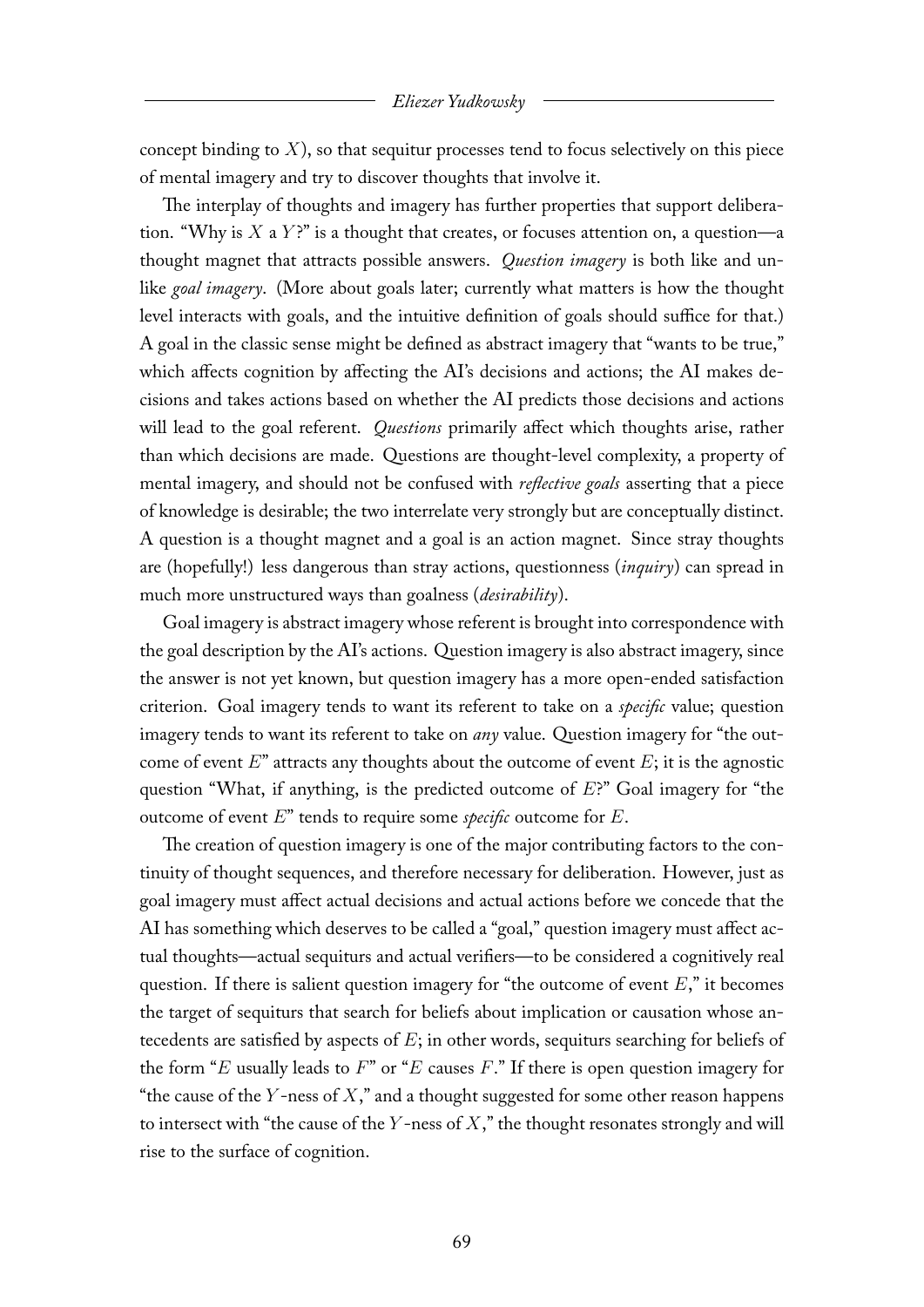# Levels of Organization in General Intelligence

A similar and especially famous sequitur is the search for a causal belief whose consequent matches goal imagery, and whose antecedent is then visualized as imagery describing an event which is predicted to lead to the goal. The event imagery created may become new goal imagery—a subgoal—if the predictive link is confirmed and no obnoxious side effects are separately predicted (see the discussion of the deliberation level for more about goals and subgoals). Many classical theories of AI, in particular "theorem proving" and "planning" (Newell and Simon [1963\)](#page-119-5), hold up a simplified form of the "subgoal seeker" sequitur as the core algorithm of human thought. However, this sequitur does not in itself implement planning. The process of seeking subgoals is more than the one cognitive process of searching for belief consequents that match existing goals. There are other roads to finding subgoal candidates aside from backward chaining on existing goals; for example, forward reasoning from available actions. There may be several different real sequiturs (cognitive processes) that search for relevant beliefs; evolution's design approach would have been "find cognitive processes that make useful suggestions," not "constrain an exhaustive search through all beliefs to make it computationally efficient," and this means there may be several sequiturs in the repertoire that selectively search on different kinds of causal beliefs. Finding a belief whose consequent matches goal imagery is not the same as finding an event which is predicted to lead to the goal event; and even finding an action predicted to lead to at least one goal event is not the same as verifying the net desirability of that action.

The sequitur that seeks beliefs whose consequents match goal imagery is only one component of the thought level of organization. But it is a component that looks like the "exclamation mark of thought" from the perspective of many traditional theories, so it is worthwhile to review how the other levels of organization contribute to the effective intelligence of the "subgoal seeker" sequitur.

A goal is descriptive mental imagery, probably taking the form of a concept or concept structure describing an event; goal-oriented thinking uses the combinatorial regularities of the concept layer to describe regularities in the structure of goal-relevant events. The search for a belief whose consequent matches a goal description is organized using the category structure of the concept layer; concepts match against concepts, rather than unparsed sensory imagery matching against unparsed sensory imagery. Searching through beliefs is computationally tractable because of learned resonances and learned associations which are "learned complexity" in themselves, and moreover represent regularities in a conceptually described model rather than a raw sensory imagery. Goal-oriented thinking as used by humans is often abstract, which requires support from properties of mental imagery; it requires that the mind maintain descriptive imagery which is not fully visualized or completely satisfied by a sensory referent, but which binds to specific referents when these become available. Sensory modalities provide a space in which all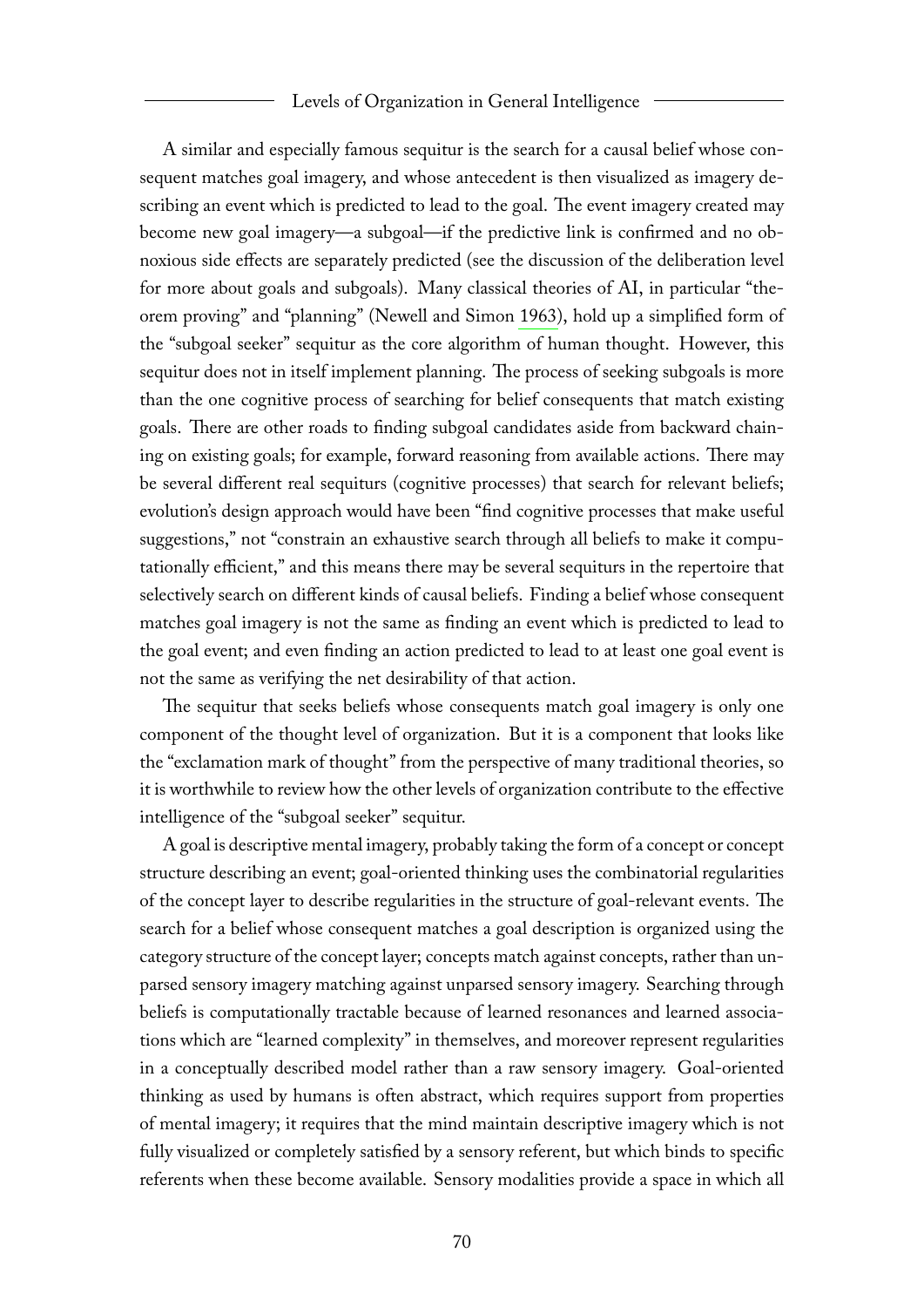this imagery can exist and interprets the environment from which learned complexity is learned. The feature structure of modalities renders learning computationally tractable. Without feature structure, concepts are computationally intractable; without category structure, thoughts are computationally intractable. Without modalities there are no experiences and no mental imagery; without learned complexity there are no concepts to structure experience and no beliefs generalized from experience. In addition to supporting basic requirements, modalities contribute directly to intelligence in any case where referent behaviors coincide with modality behaviors, and indirectly in cases where there are valid metaphors between modality behaviors and referent behaviors.

Even if inventing a new subgoal is the "exclamation mark of thought" from the perspective of many traditional theories, it is an exclamation mark at the end of a very long sentence. The rise of a single thought is an event that occurs within a whole mind—an intact reasoning process with a past history.

### **2.6.4. Beliefs**

Beliefs—declarative knowledge—straddle the division between the concept level and the thought level. In terms of the level characteristics noted earlier, beliefs are learned, specific, stored, and recurrent. From this perspective beliefs should be classified as learned complexity and therefore a part of the generalized concept level. However, beliefs bear a greater surface resemblance to mental sentences than to individual words. Their internal structure appears to resemble concept structures more than concepts; and beliefs possess characteristics, such as structured antecedents and consequents, which are difficult to describe except in the context of the thought level of organization. I have thus chosen to discuss beliefs within the thought level.<sup>[28](#page-71-0)</sup>

Beliefs are acquired through two major sources, *induction* and *deduction*, respectively referring to generalization over experience, and reasoning from previous beliefs. The strongest beliefs have both inductive and deductive support: deductive conclusions with experiential confirmation, or inductive generalizations with causal explanations.

Induction and deduction can intersect because both involve abstraction. Inductive generalization produces a description containing categories that act as variables abstract imagery that varies over the experiential base and describes it. Abstract deduction takes several inductively or deductively acquired generalizations, and chains together their abstract antecedents and abstract consequents to produce an abstract conclusion, as illustrated in the earlier discussion of abstract mental imagery. Even completely

<span id="page-71-0"></span><sup>28.</sup> Whether a belief is *really* more like a concept or more like a thought is a "wrong question." The specific similarities and differences say all there is to say. The levels of organization are aids to understanding, not Aristotelian straitjackets.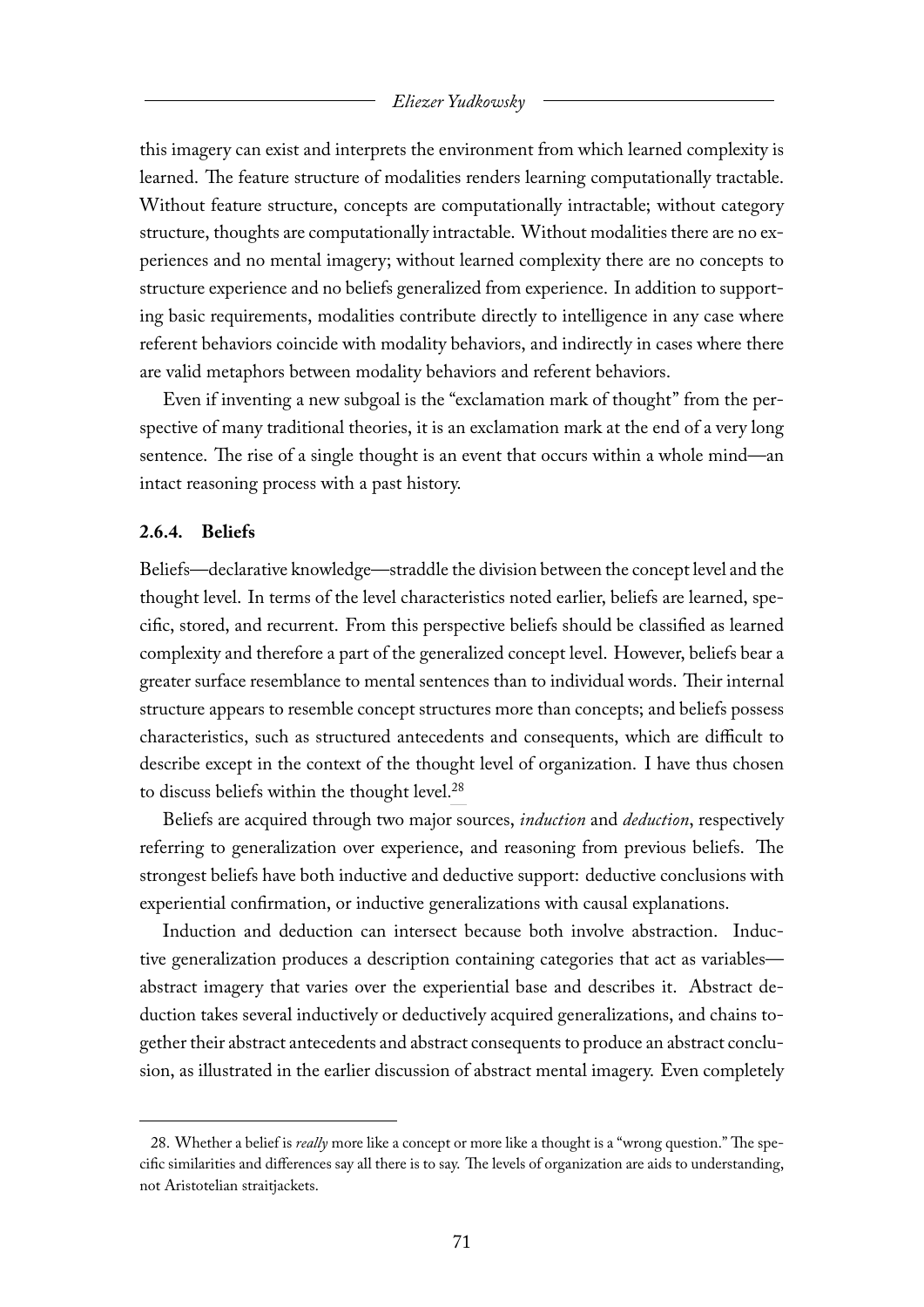specific beliefs confirmed by a single experience, such as "New Year's Eve of Y2K took place on a Friday night," are still "abstract" in that they have a concept-based, categorystructure description existing above the immediate sensory memory, and this conceptual description can be more easily chained with abstract beliefs that reference the same concepts.

Beliefs can be suggested by generalization across an experiential base, and supported by generalization across an experiential base, but there are limits to how much support pure induction can generate (a common complaint of philosophers); there could always be a disconfirming instance you do not know about. Inductive generalization probably resembles concept generalization, more or less; there is the process of initially noticing a regularity across an experiential base, the process of verifying it, and possibly even a process producing something akin to concept kernels for cueing frequently relevant beliefs. Beliefs have a different structure than concepts; concepts are either *useful* or *not useful*, but beliefs are either *true* or *false*. Concepts apply to referents, while beliefs describe relations between antecedents and consequents. While this implies a different repertoire of generalizations that produce inductive beliefs, and a different verification procedure, the computational task of noticing a generalization across antecedents and consequents seems strongly reminiscent of generalizing a two-place predicate.

Beliefs are well-known in traditional AI, and are often dangerously misused; while any process whatever can be *described with* beliefs, this does not mean that a cognitive process is *implemented by* beliefs. I possess a visual modality that implements edge detection, and I possess beliefs about my visual modality, but the latter aspect of mind does not affect the former. I could possess no beliefs about edge detection, or wildly wrong beliefs about edge detection, and my visual modality would continue working without a hiccup. An AI may be able to introspect on lower levels of organization (see Section [3\)](#page-93-0), and an AI's cognitive subsystems may interact with an AI's beliefs more than the equivalent subsystems in humans (again, see Section [3\)](#page-93-0), but beliefs and brainware remain distinct—not only distinct, but occupying different levels of organization. When we seek the functional consequences of beliefs—their material effects on the AI's intelligence—we should look for the effect on the AI's reasoning and its subsequent decisions and actions. Anything can be described by a belief, including every event that happens within a mind, but not all events within a mind are implemented by the possession of a belief which describes the rules governing that event.

When a mind "really" possesses a belief "about" something, and not just some opaque data, is a common question in AI philosophy. I have something to say about this in the next section. In formal, classical terms, the cognitive effect of possessing a belief is sometimes defined to mean that when the antecedent of a belief is satisfied, its consequent is concluded. I would regard this as one sequitur out of many, but it is nonetheless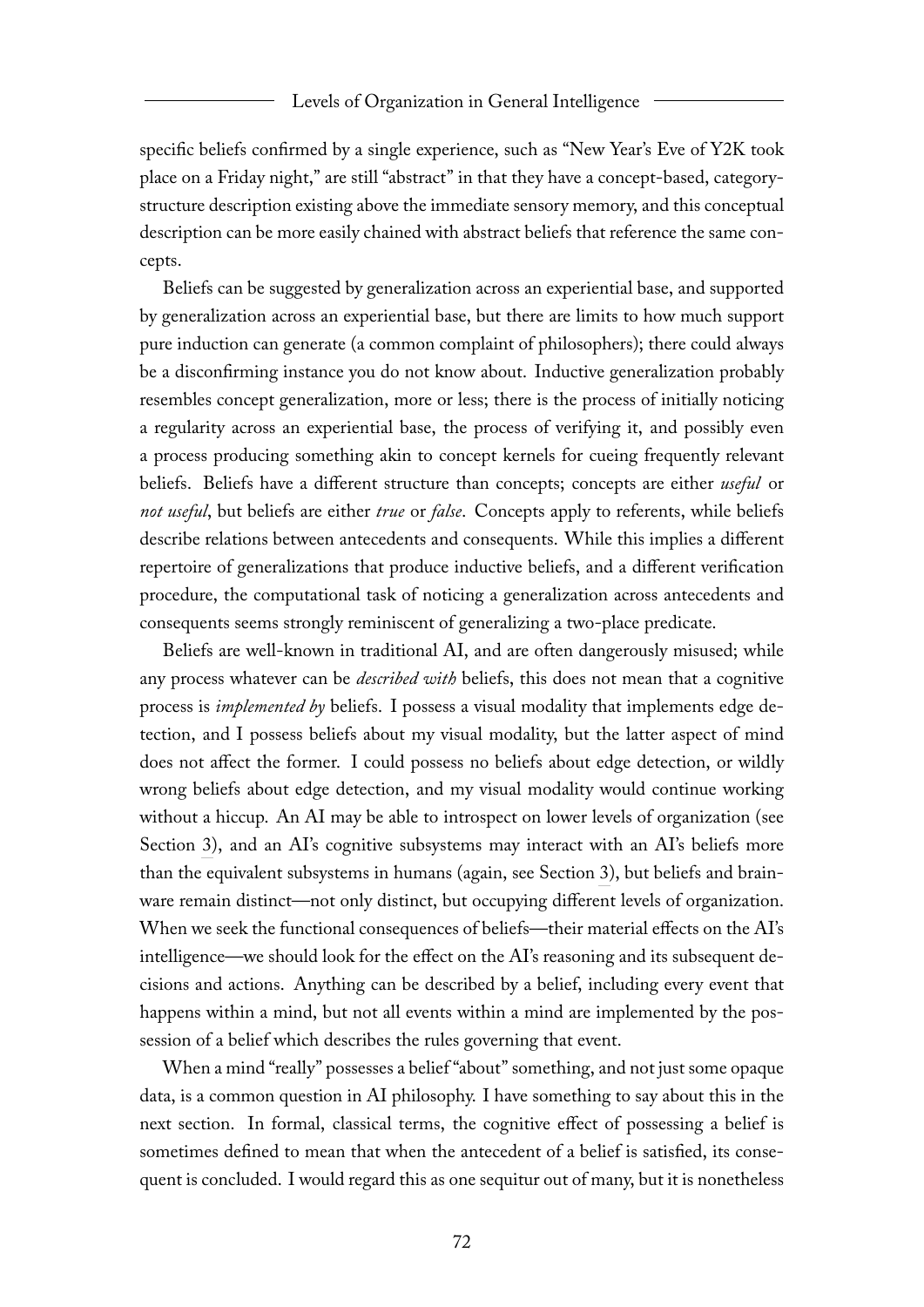#### *Eliezer Yudkowsky*

a good example of a sequitur—searching for beliefs whose antecedents are satisfied by current imagery, and concluding the consequent (with reliances on the belief itself and on the imagery matched by the antecedent). However, this sequitur, if applied in the blind sense evoked by classical logic, will produce a multitude of useless conclusions; the sequitur needs to be considered in the context of verifiers such as "How rare is it for this belief to be found applicable?", "How often is this belief useful when it is applicable?", or "Does the consequent produced intersect with any other imagery, such as open question imagery?"

Some other sequiturs involving beliefs: Associating backward from question imagery to find a belief whose consequent touches the question imagery, and then seeing if the belief's antecedent can be satisfied by current imagery, or possibly turning the belief's antecedent into question imagery. Finding a causal belief whose consequent corresponds to a goal; the antecedent may then become a subgoal. Detecting a case where a belief is *violated*—this will usually be highly salient.

Suppose an AI with a billiards modality has inductively formed the belief "all billiards which are 'red' are 'gigantic.' " Suppose further that "red" and "gigantic" are concepts formed by single-feature clustering, so that a clustered size range indicates "gigantic," and a clustered volume of color space indicates "red." If this belief is salient enough, relative to the current task, to be routinely checked against all mental imagery, then several cognitive properties should hold if AI really possesses a belief about the size of red billiards. In subjunctive imagery, used to imagine non-sensory billiards, any billiard imagined to be red (within the clustered color volume of the "red" concept) would need to be imagined as being gigantic (within the clustered size range of the "gigantic" concept). If the belief "all red billiards are gigantic" has salient uncertainty, then the conclusion of gigantism would have a reliance on this uncertainty source and would share the perceived doubt. Given external sensory imagery, if a billiard is seen which is red and small, this must be perceived as violating the belief. Given sensory imagery, if a billiard is somehow seen as "red" in advance of its size being perceived (it's hard to imagine how this would happen in a human), then the belief must create the prediction or expectation that the billiard will be gigantic, binding a hanging abstract concept for "gigantic" to the sensory imagery for the red billiard. If the sensory image is completed later and the concept kernel for "gigantic" is not satisfied by the completed sensory image for the red billiard, then the result should be a violated expectation, and this conflict should propagate back to the source of the expectation to be perceived as a violated belief.

Generally, beliefs used within subjunctive imagery control the imagery directly, while beliefs used to interpret sensory information govern expectations and determine when an expectation has been violated. However, "sensory" and "subjunctive" are relative; subjunctive imagery governed by one belief may intersect and violate another belief—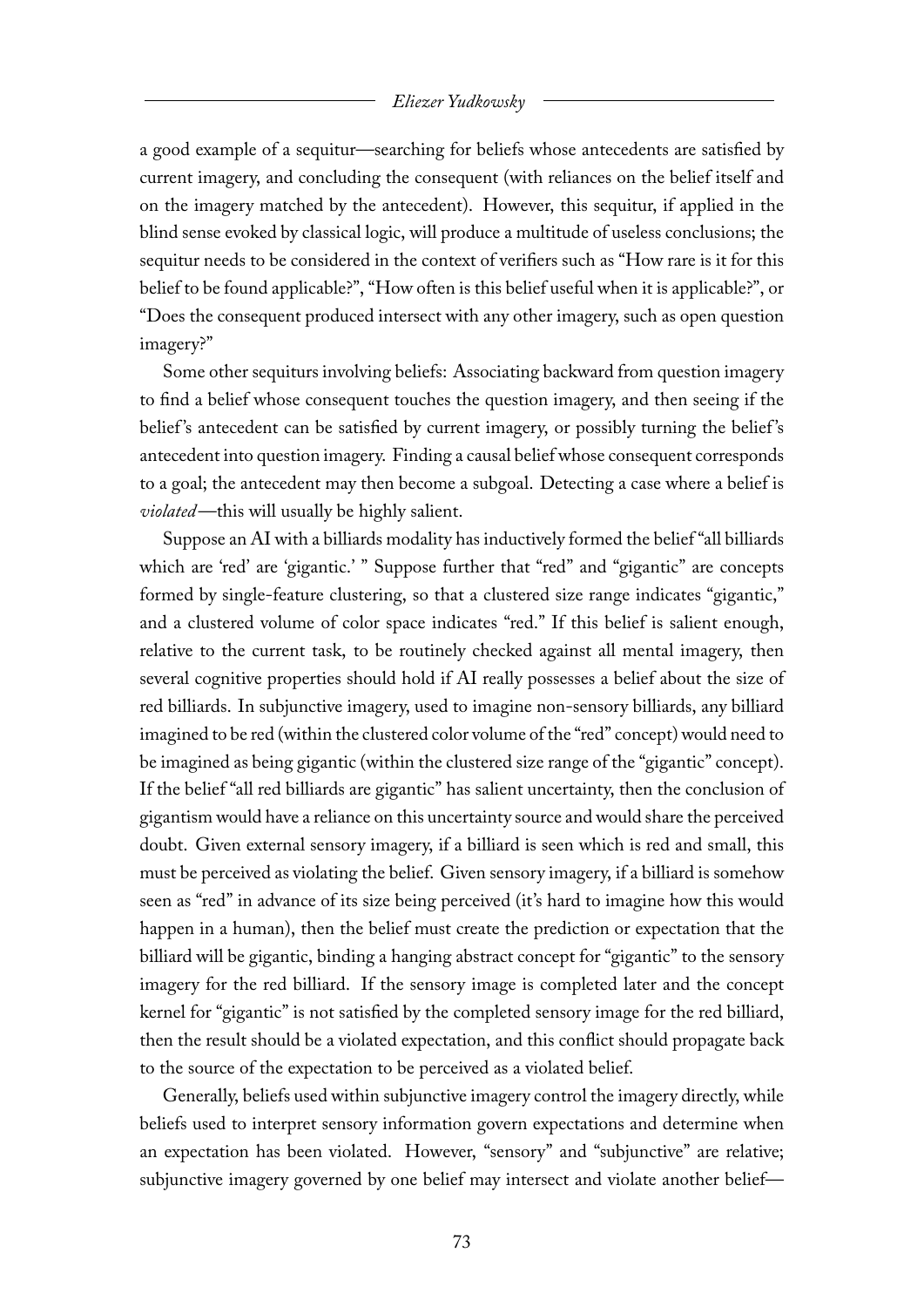any imagery is "sensory" relative to a belief if that imagery is not directly controlled by the belief. Thus, abstract reasoning can detect inconsistencies in beliefs. (An inconsistency should not cause a real mind to shriek in horror and collapse, but it should be a salient event that shifts the train of thought to hunting down the source of the inconsistency, looking at the beliefs and assertions relied upon and checking their confidences. Inconsistency detections, expressed as thoughts, tend to create question imagery and knowledge goals which direct deliberation toward resolving the inconsistency.)

#### **2.6.5. Coevolution of Thoughts and Language: Origins of the Internal Narrative**

Why is the transformation of concept structures into linear word sequences, obviously necessary for spoken communication, also carried out within the internal stream of consciousness? Why not use only the concept structures? Why do we transform concept structures into grammatical sentences if nobody is listening? Is this a necessary part of intelligence? Must an AI do the same in order to function?

The dispute over which came first, thought or language, is ancient in philosophy. Modern students of the evolution of language try to break down the evolution of language into incrementally adaptive stages, describe multiple functions that are together required for language, and account for how preadaptations for those functions could have arisen (Hurford [1999\)](#page-117-0). Functional decompositions avoid some of the chickenand-egg paradoxes that result from viewing language as a monolithic function. Unfortunately, there are further paradoxes that result from viewing language independently from thought, or from viewing thought as a monolithic function.

From the perspective of a cognitive theorist, language is only one function of a modern-day human's cognitive supersystem, but from the perspective of an evolutionary theorist, linguistic features determine which *social* selection pressures apply to the evolution of cognition at any given point. Hence "coevolution of thought and language" rather than "evolution of language as one part of thought." An evolutionary account of language alone will become "stuck" the first time it reaches a feature which is adaptive for cognition and preadaptive for language, but for which no independent linguistic selection pressure exists in the absence of an already-existent language. Since there is currently no consensus on the functional decomposition of intelligence, contemporary language evolution theorists are sometimes unable to avoid such sticking points.

On a first look DGI might appear to explain the evolvability of language merely by virtue of distinguishing between the concept level and the thought level; as long as there are simple reflexes that make use of learned category structure, elaboration of the concept level will be independently adaptive, even in the absence of a humanlike thought level. The elaboration of the concept level to support cross-modality associations would appear to enable crossing the gap between a signal and a concept, and the elaboration of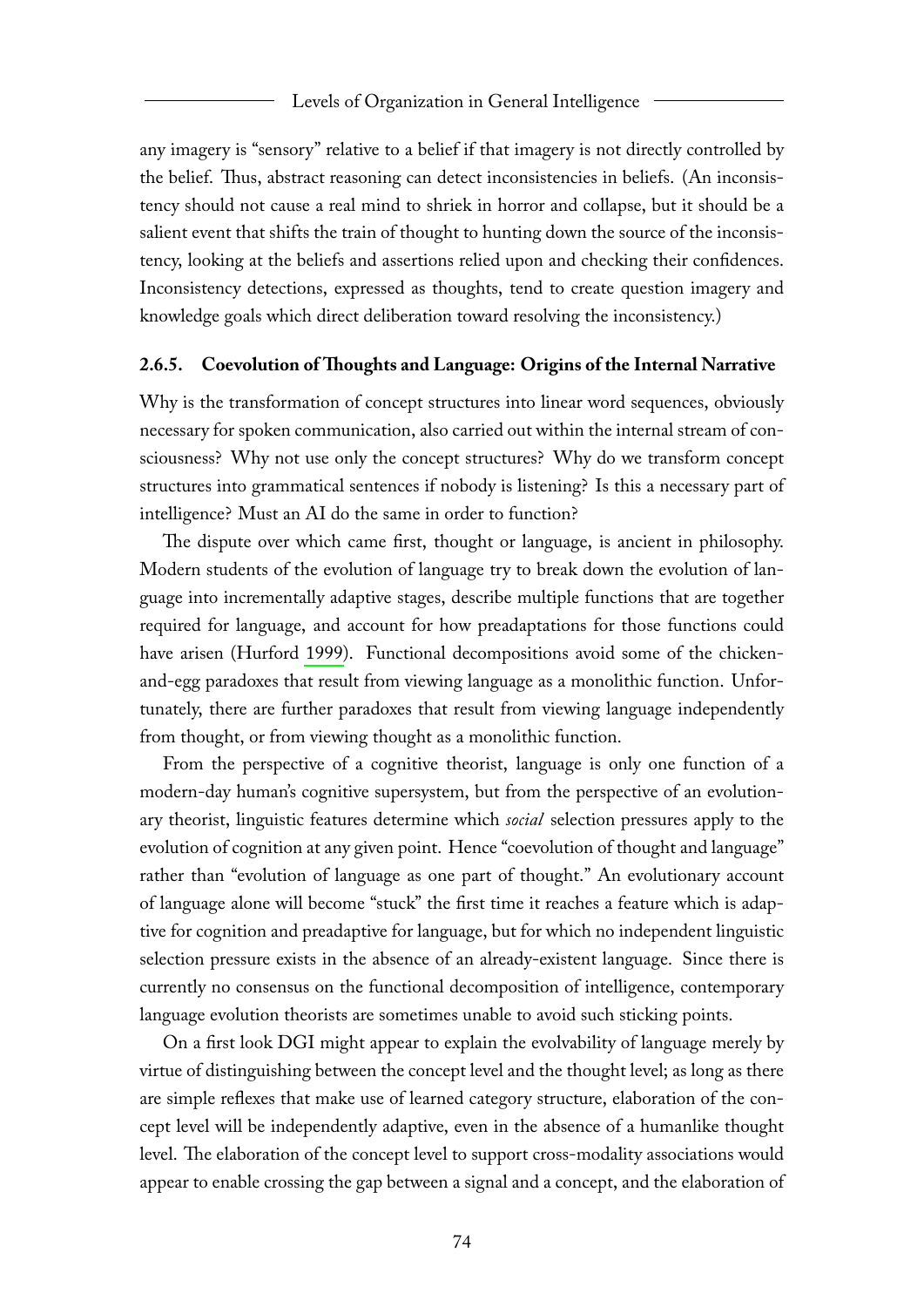#### *Eliezer Yudkowsky*

the concept level to support the blending or combination of concepts (adaptive because it enables the organism to perceive simple combinatorial regularities) would appear to enable primitive, nonsyntactical word sequences. Overall this resembles Bickerton's picture of *protolanguage* as an evolutionary intermediate (Bickerton [1990\)](#page-115-0), in which learned signals convey learned concepts and multiple concepts blend, but without syntax to convey targeting information. Once protolanguage existed, linguistic selection pressures proper could take over.

However, as Deacon [\(1997\)](#page-116-0) points out, this picture does not explain why other species have not developed protolanguage. Cross-modal association is not limited to humans or even primates. Deacon suggests that some necessary mental steps in language are not only *unintuitive* but actually *counterintuitive* for nonhuman species, in the same way that the Wason Selection Test is counterintuitive for humans. Deacon's account of this "awkward step" uses a different theory of intelligence as background, and I would hence take a different view of the nature of the awkward step: my guess is that chimpanzees find it extraordinarily hard to learn symbols as we understand them because language, even protolanguage, requires creating abstract mental imagery which can hang unsupported and then bind to a sensory referent later encountered. The key difficulty in language—the step that is awkward for other species—is not the ability to associate signals; primates (and rats, for that matter) can readily associate a perceptual signal with a required action or a state of the world. The awkward step is for a signal to evoke a category as abstract imagery, apart from immediate sensory referents, which can bind to a referent later encountered. This step is completely routine for us, but could easily be almost impossible in the absence of design support for "hanging concepts in midair." In the absence of thought, there are few reasons why a species would find it useful to hang concepts in midair. In the absence of language, there are even fewer reasons to associate a perceptual signal with the evocation of a concept as abstract imagery. Language is hard for other species, not because of a gap between the signal and the concept, but because language uses a feature of mental imagery for which there is insufficient design support in other species. I suspect it may have been an adaptive context for abstract imagery, rather than linguistic selection pressures, which resulted in the adaptation which turned out to be preadaptive for symbolization and hence started some primate species sliding down a fitness gradient that included coevolution of thought and language.

If, as this picture suggests, pre-hominid evolution primarily elaborated the concept layer (in the sense of elaborating brainware processes that support categories, not in the sense of adding learned concepts as such), it implies that the concept layer may contain the bulk of supporting functional complexity for human cognition. This does not follow necessarily, since evolution may have spent much time but gotten little in return, but it is at least suggestive. (This section on the concept level is, in fact, the longest section.) The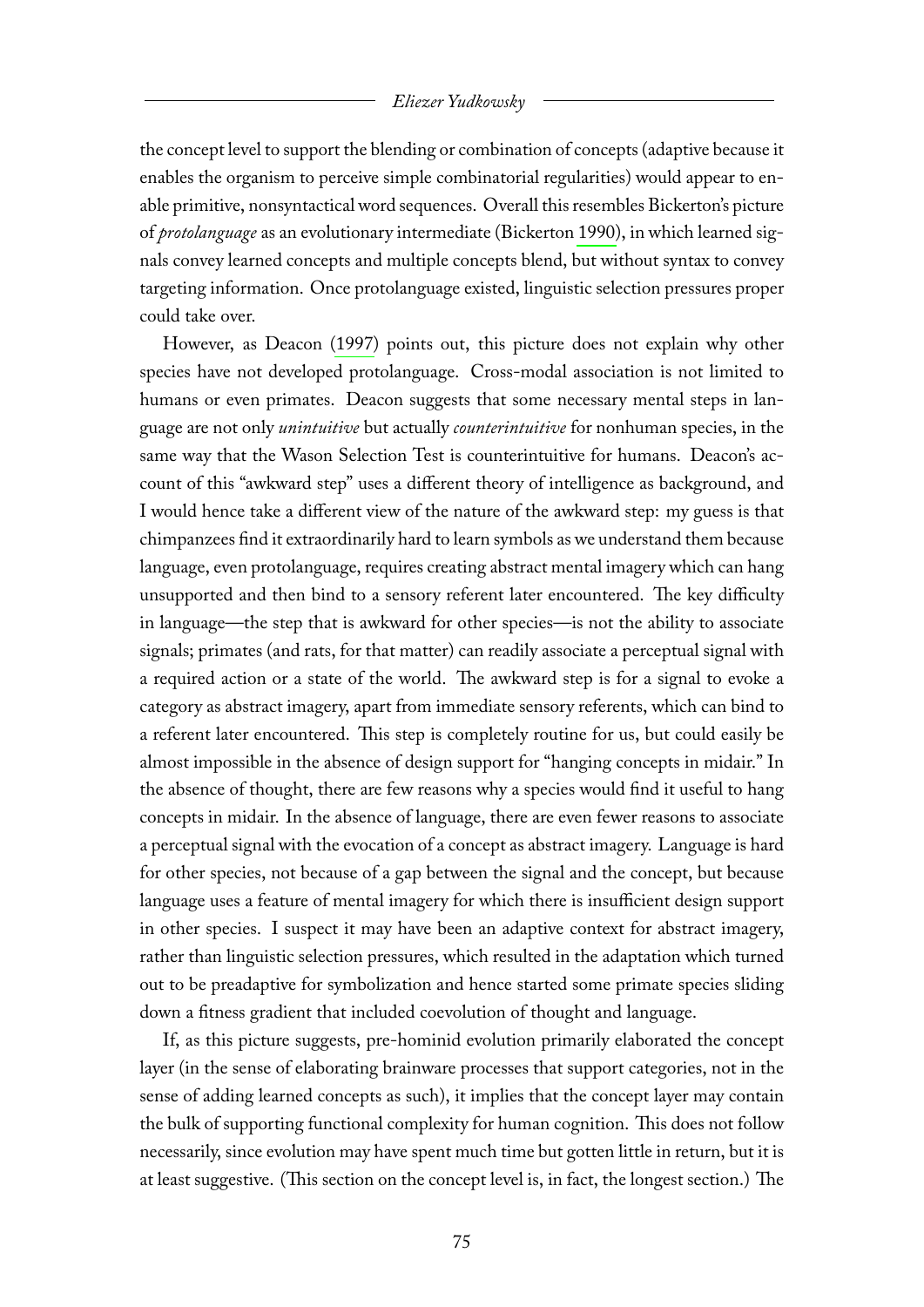above picture also suggests that the hominid family may have coevolved combinatorial concept structures that modify mental imagery internally (thoughts) and combinatorial concept structures that evoke mental imagery in conspecifics (language). It is obvious that language makes use of many functions originally developed to support internal cognition, but *coevolution* of thought and language implies a corresponding opportunity for evolutionary elaboration of hominid thought to co-opt functions originally evolved to support hominid language.

The apparent necessity of the internal narrative for human deliberation could turn out to be an introspective illusion, but if real, it strongly suggests that linguistic functionality has been co-opted for cognitive functionality during human evolution. Linguistic features such as special processing of the tags that invoke concepts, or the use of syntax to organize complex internal targeting information for structures of combinatorial concepts, could also be adaptive or preadaptive for efficient thought. Only a few such linguistic features would need to be co-opted as necessary parts of thought before the "stream of consciousness" became an entrenched part of human intelligence. This is probably a sufficient explanation for the existence of an internal narrative, possibly making the internal narrative a pure spandrel (emergent but nonadaptive feature). However, caution in AI, rather than caution in evolutionary psychology, should impel us to wonder if our internal narrative serves an adaptive function. For example, our internal narrative could express deliberation in a form that we can more readily process as (internal) sensory experience for purposes of introspection and memory; or the cognitive process of imposing internal thoughts on mental imagery could co-opt a linguistic mechanism that also translates external communications into mental imagery; or the internal narrative may co-opt social intelligence that models other humans by relating to their communications, in order to model the self. But even if hominid evolution has co-opted the internal narrative, the overall model still suggests that—while we cannot disentangle language from intelligence or disentangle the evolution of thought from the evolution of language—a *de novo* mind design could disentangle intelligence from language.

This in turn suggests that an AI could use concept structures without serializing them as grammatical sentences forming a natural-language internal narrative, as long as all linguistic functionality co-opted for human intelligence were reproduced in non-linguistic terms—including the expression of thoughts in an introspectively accessible form, and the use of complex internal targeting in concept structures. Observing the AI may require recording the AI's thoughts and translating those thoughts into humanly understandable forms, and the programmers may need to communicate concept structures to the AI, but this need not imply an AI capable of understanding or producing human language. True linguistic communication between humans and AIs might come much later in development, perhaps as an ordinary domain competency rather than a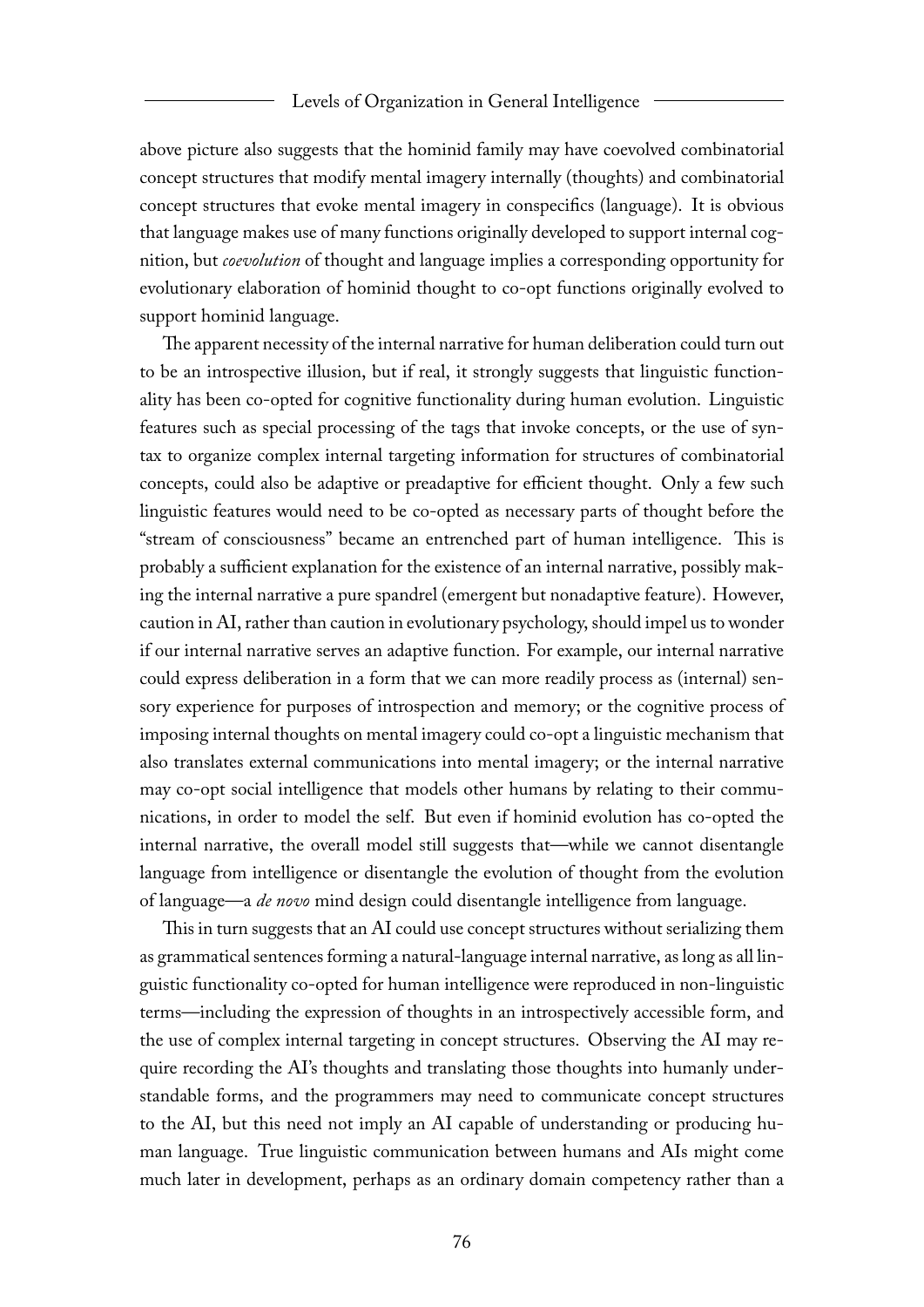brainware-supported talent. Of course, human-language understanding and natural human conversation is an *extremely* attractive goal, and would undoubtedly be attempted as early as possible; however, it appears that language need not be implemented immediately or as a necessary prerequisite of deliberation.

#### **2.7. The Deliberation Level**

#### **2.7.1. From Thoughts to Deliberation**

In humans, higher levels of organization are generally more accessible to introspection. It is not surprising if the internal cognitive events called "thoughts," as described in the last section, seem strangely familiar; we listen to thoughts all day. The danger for AI developers is that cognitive content which is open to introspection is sometimes temptingly easy to translate directly into code. But if humans have evolved a cyclic interaction of thought and imagery, this fact alone does not prove (or even argue) that the design is a good one. What is the material benefit to intelligence of using blackboard mental imagery and sequiturs, instead of the simpler fixed algorithms of "reasoning" under classical AI?

Evolution is characterized by ascending levels of organization of increasing elaboration, complexity, flexibility, richness, and computational costliness; the complexity of the higher layers is not automatically emergent solely from the bottom layer, but is instead subject to selection pressures and the evolution of complex functional adaptation adaptation which is relevant at that level, and, as it turns out, sometimes preadaptive for the emergence of higher levels of organization. This design signature emerges at least in part from the characteristic blindness of evolution, and may not be a necessary idiom of minds-in-general. Nonetheless, past attempts to directly program cognitive phenomena which arise on post-modality levels of organization have failed profoundly. There are specific AI pathologies that emerge from the attempt, such as the symbol grounding problem and the commonsense problem. In humans concepts are smoothly flexible and expressive because they arise from modalities; thoughts are smoothly flexible and expressive because they arise from concepts. Even considering the value of blackboard imagery and sequiturs in isolation—for example, by considering an AI architecture that used fixed algorithms of deliberation but used those algorithms to create and invoke DGI thoughts—there are still necessary reasons why deliberative patterns must be built on behaviors of the thought level, rather than being implemented as independent code; there are AI pathologies that would result from the attempt to implement deliberation in a purely top-down way. There is top-down complexity in deliberation—adaptive functionality that is best viewed as applying to the deliberation level and not the thought level—but this complexity is mostly incarnated as behaviors of the thought level that support deliberative patterns.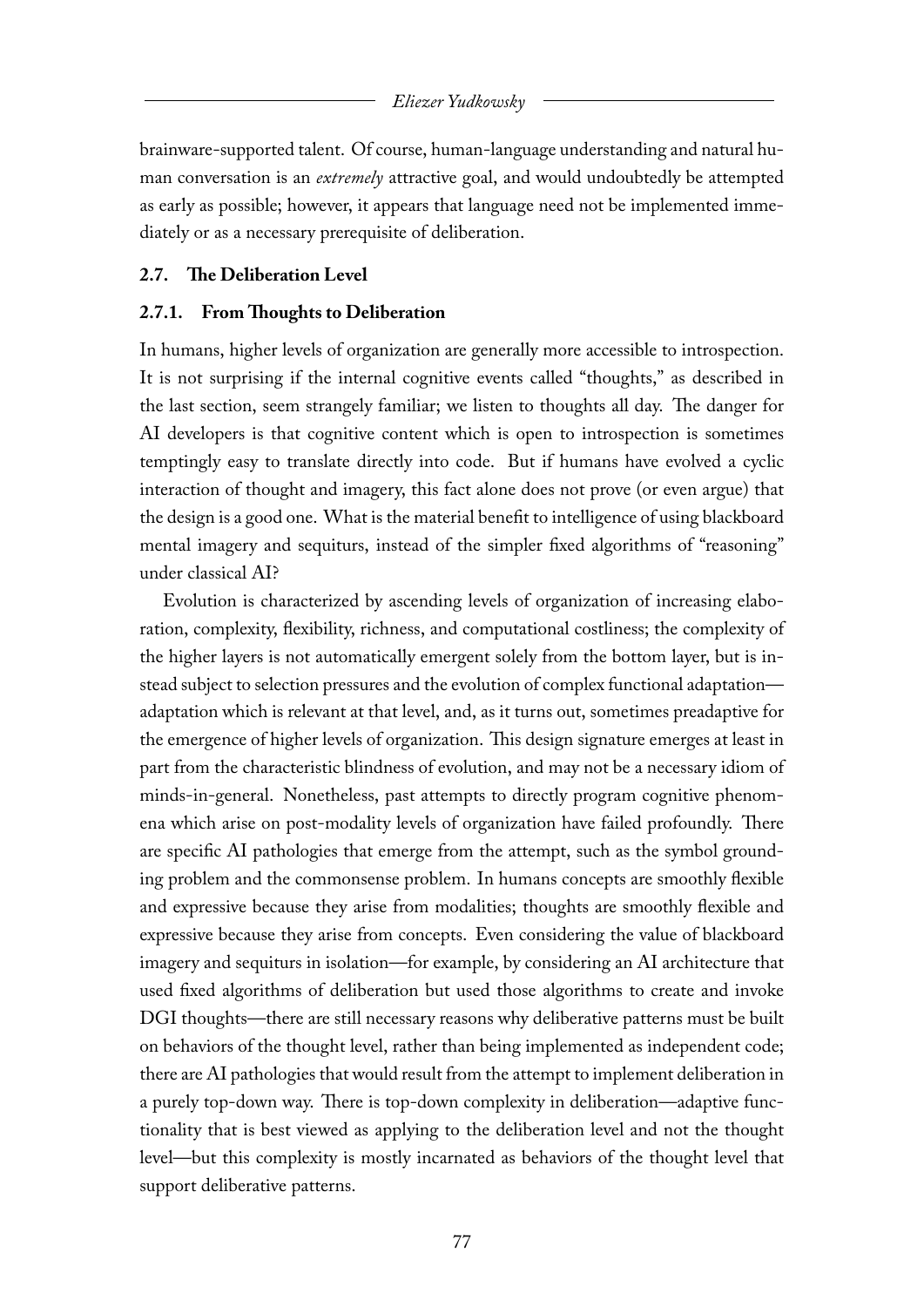Because the deliberation level is flexibly emergent out of the sequiturs of the thought level, a train of thought can be diverted without being destroyed. To use the example given earlier, if a deliberative mind wonders "Why is  $X$  a  $Y$ ?" but no explanation is found, this local failure is not a disaster for deliberation as a whole. The mind can mentally note the question as an unsolved puzzle and continue with other sequiturs. A belief violation does not destroy a mind; it becomes a focus of attention and one more thing to ponder. Discovering inconsistent beliefs does not cause a meltdown, as it would in a system of monotonic logic, but instead shifts the focus of attention to checking and revising the deductive logic. Deliberation weaves multiple, intersecting threads of reasoning through intersecting imagery, with the waystations and even the final destination not always known in advance.

In the universe of bad TV shows, speaking the Epimenides Paradox<sup>[29](#page-78-0)</sup> "This sentence" is false" to an artificial mind causes that mind to scream in horror and collapse into a heap of smoldering parts. This is based on a stereotype of thought processes that cannot divert, cannot halt, and possess no bottom-up ability to notice regularities across an extended thought sequence. Given how deliberation emerges from the thought level, it is possible to imagine a sufficiently sophisticated, sufficiently reflective AI that could naturally surmount the Epimenides Paradox. Encountering the paradox "This sentence is false" would probably indeed lead to a looping thought sequence at first, but this would not cause the AI to become permanently stuck; it would instead lead to categorization across repeated thoughts (like a human noticing the paradox after a few cycles), which categorization would then become salient and could be pondered in its own right by other sequiturs. If the AI is sufficiently competent at deductive reasoning and introspective generalization, it could generalize across the specific instances of "If the statement is true, it must be false" and "If the statement is false, it must be true" as two general classes of thoughts produced by the paradox, and show that reasoning from a thought of one class leads to a thought of the other class; if so the AI could deduce—not just inductively notice, but deductively confirm—that the thought process is an eternal loop. Of course, we won't know whether it really works this way until we try it.

The use of a blackboard sequitur model is not automatically sufficient for deep reflectivity; an AI that possessed a limited repertoire of sequiturs, no reflectivity, no ability to employ reflective categorization, and no ability to notice when a train of thought has not yielded anything useful for a while, might still loop eternally through the paradox as the emergent but useless product of the sequitur repertoire. Transcending the Epimenides Paradox requires the ability to perform inductive generalization and deductive

<span id="page-78-0"></span><sup>29. &</sup>quot;This sentence is false" is properly known as the Eubulides Paradox rather than the Epimenides Paradox, but "Epimenides Paradox" seems to have become the standard term.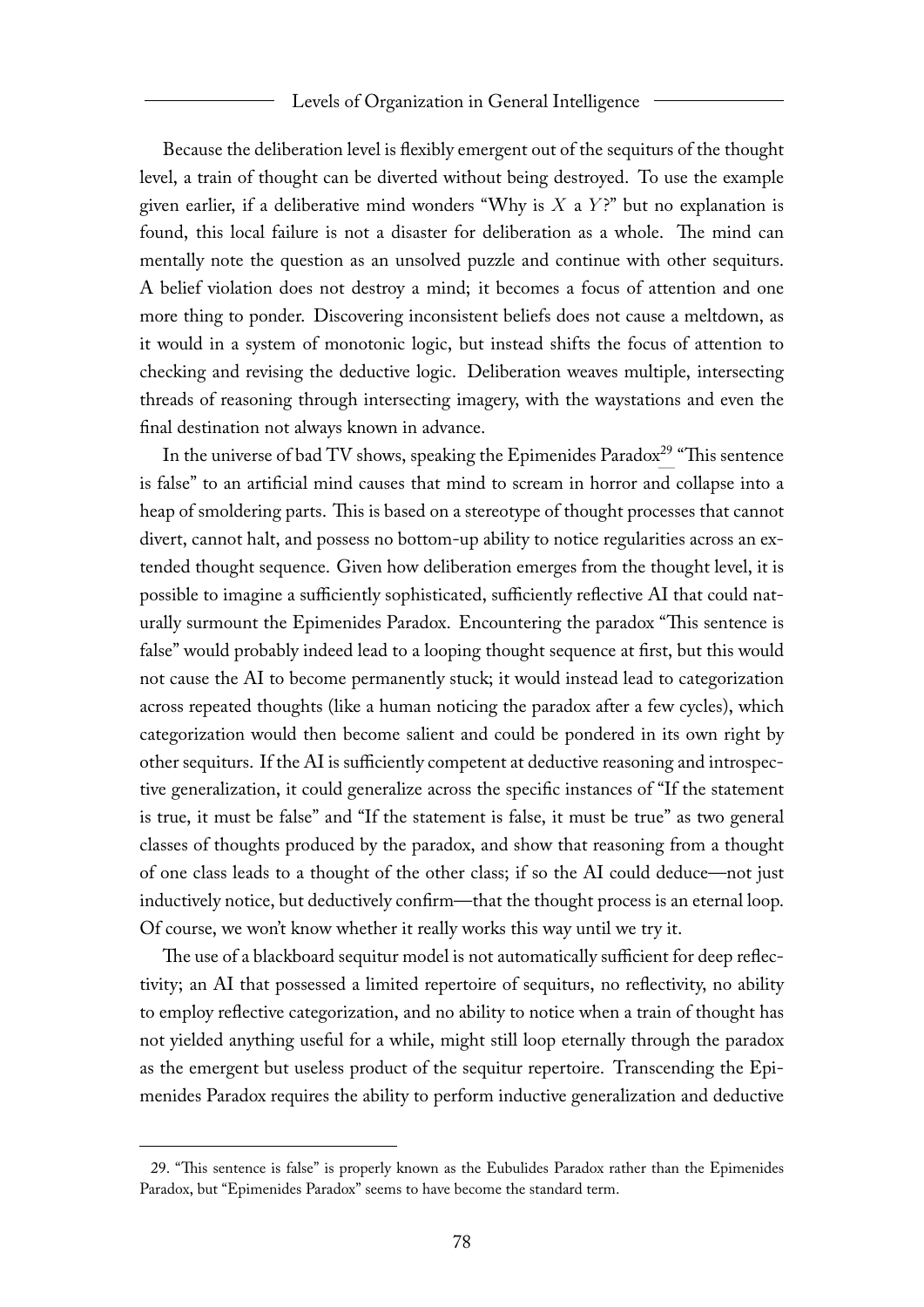#### *Eliezer Yudkowsky*

reasoning on introspective experiences. But it also requires bottom-up organization in deliberation, so that a spontaneous introspective generalization can capture the focus of attention. Deliberation must *emerge* from thoughts, not just *use* thoughts to implement rigid algorithms.

Having reached the deliberation level, we finally turn from our long description of what a mind *is*, and focus at last on what a mind *does*—the useful operations implemented by sequences of thoughts that are structures of concepts that are abstracted from sensory experience in sensory modalities.

#### **2.7.2. The Dimensions of Intelligence**

Philosophers frequently define "truth" as an agreement between belief and reality; formally, this is known as the "correspondence theory" of truth (James [1909\)](#page-117-1). Under the correspondence theory of truth, philosophers of Artificial Intelligence have often defined "knowledge" as a mapping between internal data structures and external physical reality (Newell [1980\)](#page-119-0). Considered in isolation, the correspondence theory of knowledge is easily abused; it can be used to argue on the basis of mappings which turn out to exist entirely in the mind of the programmer.

Intelligence is an evolutionary advantage because it enables us to model *and* predict *and* manipulate reality. In saying this, I am not advocating the philosophical position that only useful knowledge can be true. There is enough regularity in the activity of acquiring knowledge, over a broad spectrum of problems that require knowledge, that evolution has tended to create independent cognitive forces for truthseeking. Individual organisms are best thought of as adaptation-executers rather than fitness-maximizers (Tooby and Cosmides [1992\)](#page-120-0). "Seeking truth," even when viewed as a mere local subtask of a larger problem, has sufficient functional autonomy that many human adaptations are better thought of as "truthseeking" than "useful-belief-seeking." Furthermore, under my own philosophy, I would say beliefs are useful because they are true, not "true" because they are useful.

But usefulness is a *stronger* and *more reliable* test of truth; it is harder to cheat. The social process of science applies prediction as a test of models, and the same models that yield successful predictions are often good enough approximations to construct technology (manipulation).

I would distinguish four successively stronger grades of *binding* between a model and reality:

• A *sensory* binding occurs when there is a mapping between cognitive content in the model and characteristics of external reality. Without tests of usefulness, there is no formal way to prevent abuse of claimed sensory bindings; the supposed mapping may lie mostly in the mind of the observer. However, if the system as a whole un-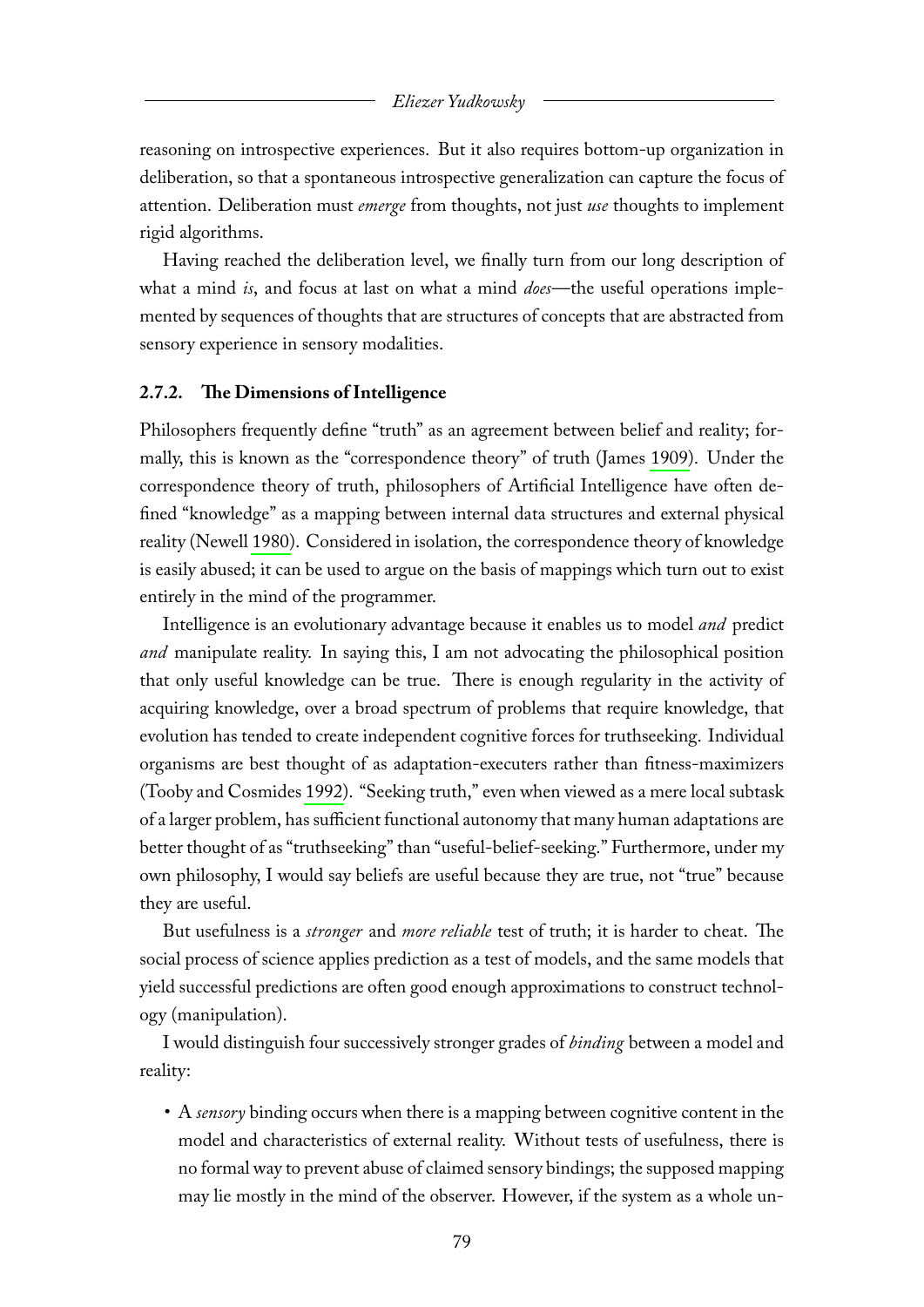# Levels of Organization in General Intelligence

dergoes tests of usefulness, much of the task of extending and improving the model will still locally consist of discovering good sensory bindings—finding beliefs that are true under the intuitive "correspondence theory" of truth.

- A *predictive* binding occurs when a model can be used to correctly predict future events. From the AI's internal perspective, a predictive binding occurs when the model can be used to correctly predict future sensory inputs. The AI may be called upon to make successful predictions about external reality (outside the computer), virtual microenvironments (inside the computer but outside the AI), or the outcome of cognitive processes (inside the AI, but proceeding distinct from the prediction). A "sensory input" can derive not only from a sensory device targeted on external reality, but also from sensory cognition targeted on *any* process whose outcome, on the level predicted, is not subject to direct control. (Of course, from our perspective, prediction of the "real world" remains the strongest test.)
- A *decisive* binding occurs when the model can predict the effects of several possible actions on reality, and choose whichever action yields the best result under some goal system (see below). By predicting outcomes under several possible worldstates, consisting of the present world-state plus each of several possible actions, it becomes possible to choose between futures.
- A *manipulative* binding occurs when the AI can describe a desirable future with subjunctive imagery, and invent a sequence of actions which leads to that future. Where *decision* involves selecting one action from a predetermined and bounded set, *manipulation* involves inventing new actions, perhaps actions previously unperceived because the set of possible actions is unbounded or computationally large. The simplest form of manipulation is backward chaining from parent goals to child goals using causal beliefs; this is not the only form of manipulation, but it is superior to exhaustive forward search from all possible actions.

I also distinguish three successive grades of *variable complexity*:

- A *discrete* variable has referents selected from a bounded set which is computationally small—for example, a set of 20 possible actions, or a set of 26 possible lowercase letters. The binary presence or absence of a feature is also a discrete variable.
- A *quantitative* variable is selected from the set of real numbers, or from a computationally large set which approximates a smoothly varying scalar quantity (such as the set of floating-point numbers).
- A *patterned* variable is composed of a finite number of quantitative or discrete elements. Examples: A finite string of lowercase letters, e.g. "mkrznye". A real point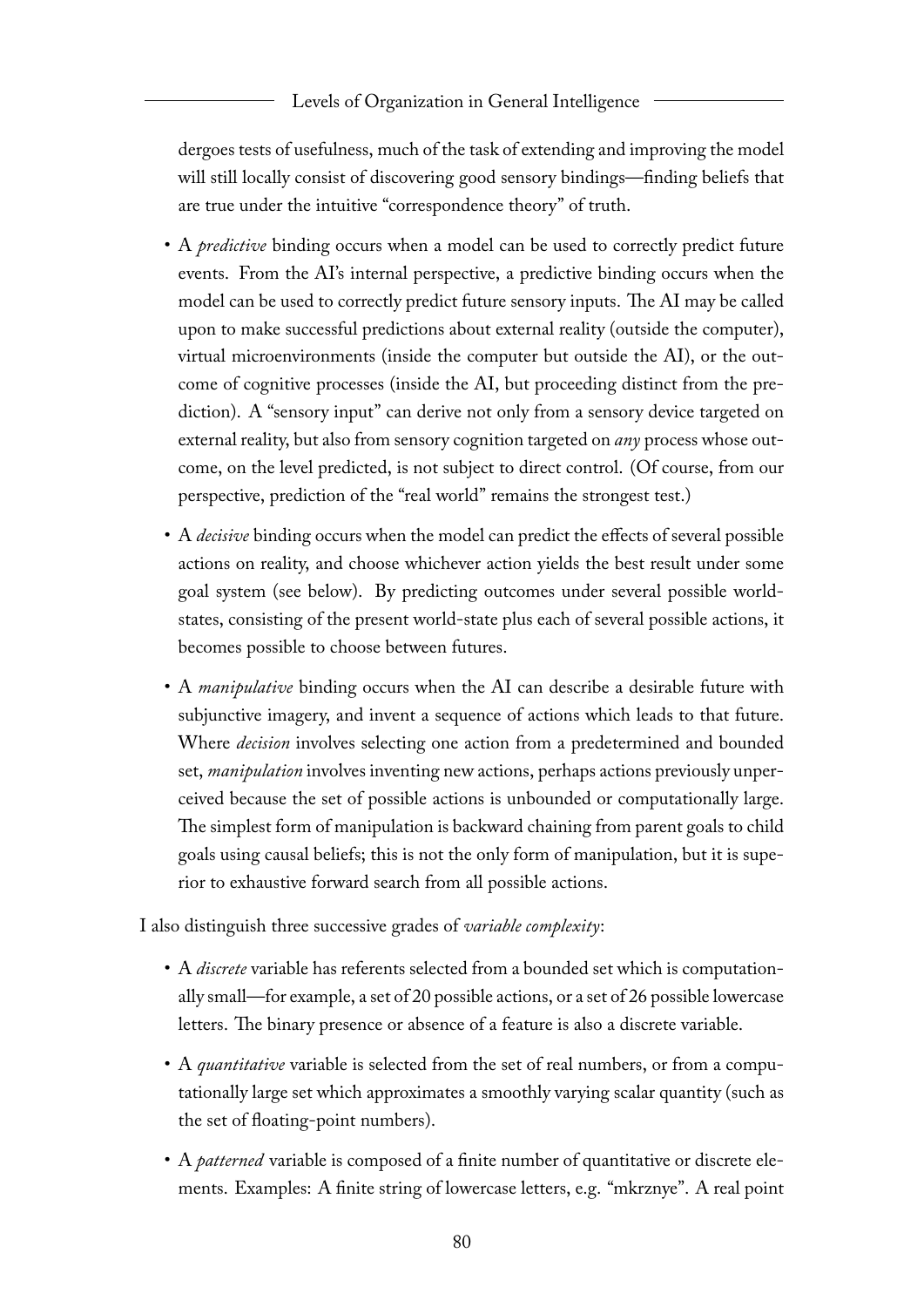in 3D space (three quantitative elements). A 2D black-and-white image (2D array of binary pixels).

The dimension of variable complexity is orthogonal to the SPDM (sensorypredictivedecisive-manipulative) dimension, but like SPDM it describes successively tougher tests of intelligence. A decisive binding from desired result to desirable action is computationally feasible only when the "action" is a discrete variable chosen from a small set—small enough that each possible action can be modeled. When the action is a quantitative variable, selected from computationally large sets such as the floating-point numbers in the interval [0, 1], some form of manipulative binding, such as backward chaining, is necessary to arrive at the specific action required. (Note that adding a continuous time parameter to a discrete action renders it quantitative.) Binding precise quantitative goal imagery to a precise quantitative action cannot be done by exhaustive testing of the alternatives; it requires a way to transform the goal imagery so as to arrive at subgoal imagery or action imagery. The simplest transformation is the identity relation—but even the identity transformation is not possible to a *purely* forward-search mechanism. The next most straightforward method would be to employ a causal belief that specifies a reversible relation between the antecedent and the consequent. In real-time control tasks, motor modalities (in humans, the entire sensorimotor system) may automatically produce action symphonies in order to achieve quantitative or patterned goals.

A string of several discrete or quantitative variables creates a patterned variable, which is also likely to be computationally intractable for exhaustive forward search. Binding a patterned goal to a patterned action, if the relation is not one of direct identity, requires (again) a causal belief that specifies a reversible relation between the antecedent and the consequent, or (if no such belief is forthcoming) deliberative analysis of complex regularities in the relation between the action and the outcome, or exploratory tweaking followed by induction on which tweaks increase the apparent similarity between the outcome and the desired outcome.

There are levels of organization within bindings; a loose binding at one level can give rise to a tighter binding at a higher level. The rods and cones of the retina correspond to incoming photons that correspond to points on the surface of an object. The binding between a metaphorical pixel in the retina and a point in a real-world surface is very weak, very breakable; a stray ray of light can wildly change the detected optical intensity. But the actual sensory experience occupies one level of organization *above* individual pixels. The fragile sensory binding between retinal pixels and surface points, on a lower level of organization, gives rise to a solid sensory binding between our perception of the entire object and the object itself. A match between two discrete variables or two rough quantitative variables can arise by chance; a match between two patterned variables on a higher holonic level of organization is far less likely to arise from complete coincidence,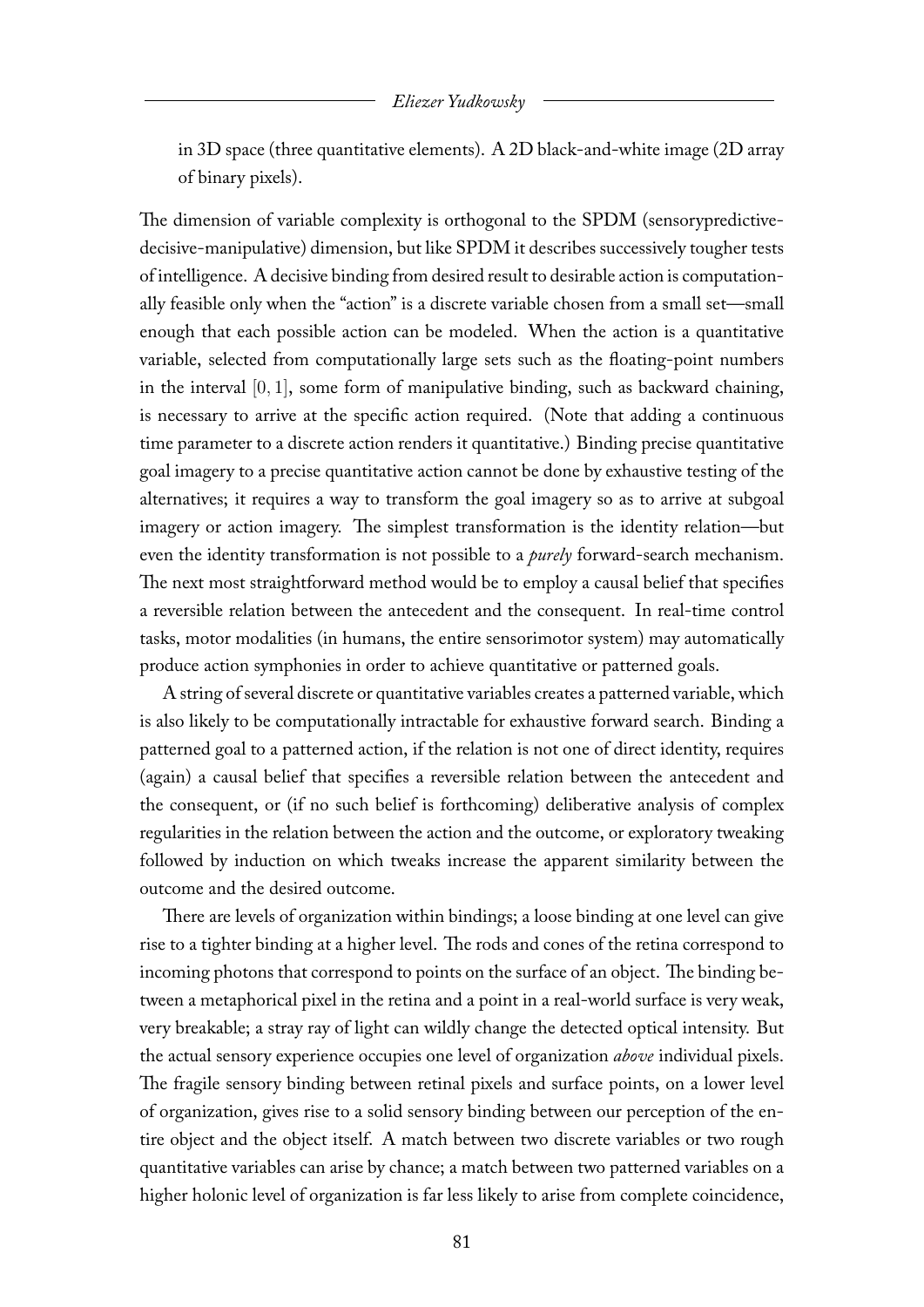## Levels of Organization in General Intelligence

though it may arise from a cause other than the obvious. The concept kernels in human visual recognition likewise bind to the entire perceptual experience of an object, not to individual pixels of the object. On an even higher level of organization, the *manipulative* binding between human intelligence and the real world is nailed down by many individually tight *sensory* bindings between conceptual imagery and real-world referents. Under the human implementation, there are at least three levels of organization *within* the correspondence theory of truth! The AI pathology that we perceive as "weak semantics"—which is very hard to define, but is an intuitive impression shared by many AI philosophers—may arise from omitting levels of organization in the binding between a model and its referent.

#### **2.7.3. Actions**

The series of motor actions I use to strike a key on my keyboard have enough degrees of freedom that "which key I strike," as a discrete variable, or "the sequence of keys struck," as a patterned variable, are both subject to direct specification. I do not need to engage in complex planning to strike the key sequence "hello world" or "labm4"; I can specify the words or letters directly and without need for complex planning. My motor areas and cerebellum do an enormous amount of work behind the scenes, but it is work that has been optimized to the point of subjective invisibility. A keystroke is thus an *action* for pragmatic purposes, although for a novice typist it might be a goal. As a first approximation, goal imagery has been reduced to action imagery when the imagery can direct a realtime skill in the relevant modality. This does not necessarily mean that actions are handed off to skills with no further interaction; realtime manipulations sometimes go wrong, in which case the interrelation between goals and actions and skills becomes more intricate, sometimes with multiple changing goals interacting with realtime skills. Imagery approaches the action level as it becomes able to interact with realtime skills.

Sometimes a goal does not directly reduce to actions because the goal referent is physically distant or physically separated from the "effectors"—the motor appendages or their virtual equivalents—so that manipulating the goal referent depends on first overcoming the physical separation as a subproblem. However, in the routine activity of modern-day humans, another very common reason why goal imagery does not translate directly into action imagery is that the goal imagery is a high-level abstract characteristic, *cognitively* separated from the realm of direct actions. I can control every keystroke of my typing, but the quantitative percept of *writing quality* referred to by the goal imagery of *high writing quality* is not subject to direct manipulation.<sup>[30](#page-82-0)</sup> I cannot directly set my writing

<span id="page-82-0"></span><sup>30.</sup> Of course, writing quality is made up of a number of components and is not a true scalar variable. A more accurate description would be that "writing quality" is the summation of a number of other percepts,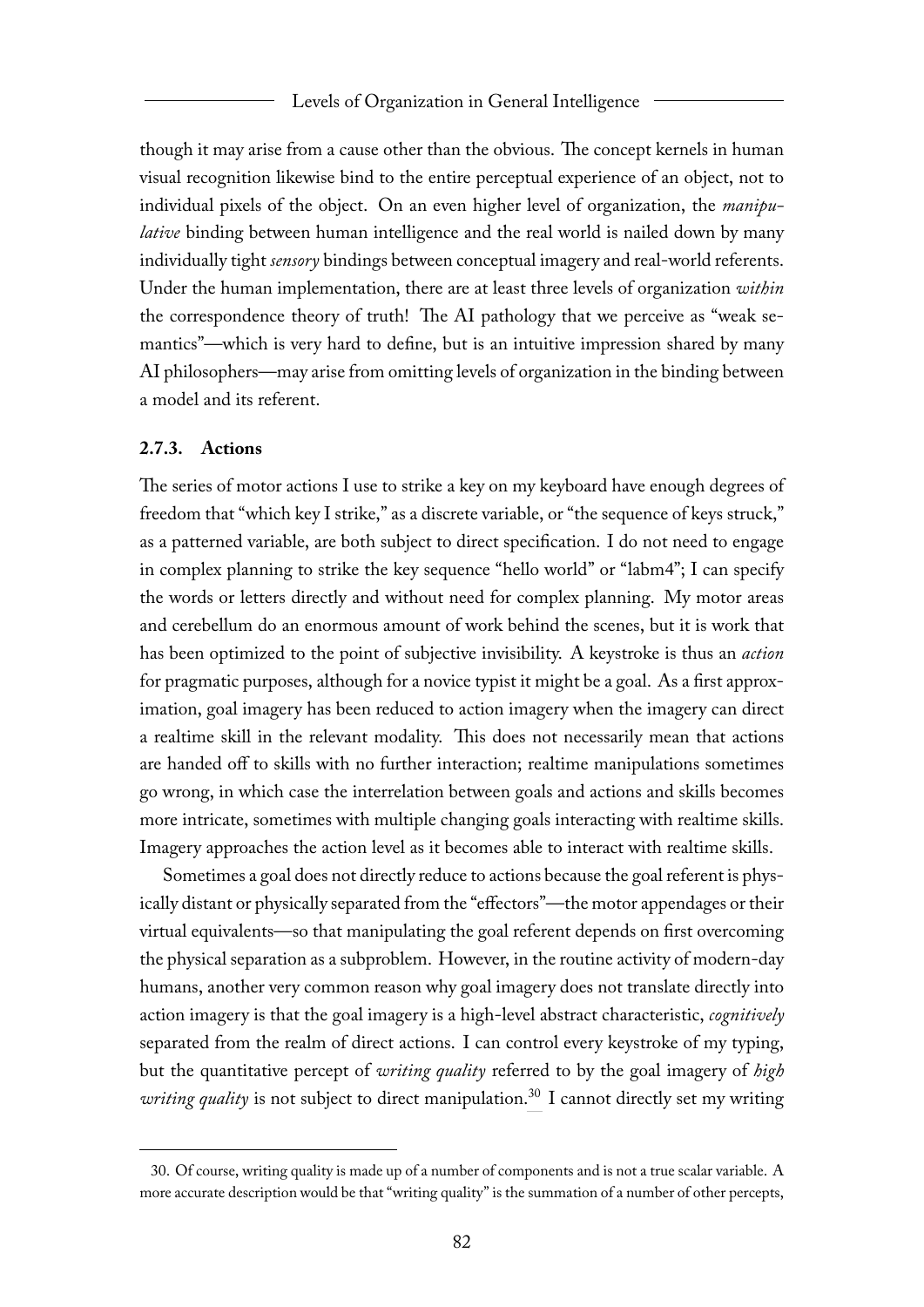quality to equal that of Shakespeare, in the way that I can directly set a keystroke to equal "H", because *writing quality* is a derived, abstract quantity. A better word than "abstract" is "holonic," the term used earlier from Koestler [\(1967\)](#page-117-2) used to describe the way in which a single quality may simultaneously be a whole composed of parts, and a part in a greater whole. *Writing quality* is a quantitative *holon* which is eventually bound to the series of discrete keystrokes. I can directly choose keystrokes, but cannot directly choose the writing-quality holon. To increase the writing quality of a paragraph I must link the writing-quality holon to lower-level holons such as *correct spelling* and *omitting needless words*, which are qualities of the *sentences* holons, which are created through keystroke actions. Action imagery is typically, though not always, the level on which variables are completely free (directly specifiable with many degrees of freedom); higher levels involve interacting constraints which must be resolved through deliberation.

# **2.7.4. Goals**

The very-high-level abstract goal imagery for *writing quality* is bound to directly specifiable action imagery for *words* and *keystrokes* through an intermediate series of child goals which inherit desirability from parent goals. But what are goals? What is desirability? So far I have been using an intuitive definition of these terms, which often suffices for describing how the goal system interacts with other systems, but is not a description of the goal system itself.

Unfortunately, the human goal system is somewhat . . . *confused* . . . as you know if you're a human. Most of the human goal system originally evolved in the absence of deliberative intelligence, and as a result, behaviors that contribute to survival and reproduction tend to be evolved as independent drives. Taking the intentionalist stance toward evolution, we would say that the sex drive is a child goal of reproduction. Over evolutionary time this might be a valid stance. But individual organisms are best regarded as adaptation-executers rather than fitness-maximizers, and the sex drive is not *cognitively* a child goal of reproduction; hence the modern use of contraception. Further complications are introduced at the primate level by the existence of complex social groups; consequently primates have "moral" adaptations, such as reciprocal altruism, third-party intervention to resolve conflicts ("community concern"), and moralistic aggression against community offenders (Flack and Waal [2000\)](#page-116-1). Still further complications are introduced by the existence of deliberative reasoning and linguistic communication in humans; humans are imperfectly deceptive social organisms that argue about each other's motives in

and that we conceive of this summated quality as increasing or decreasing. Some writing qualities may be definitely less than or greater than others, but this does not imply that the complete set of percepts is well-ordered or that the percept itself is cognitively implemented by a simple scalar magnitude.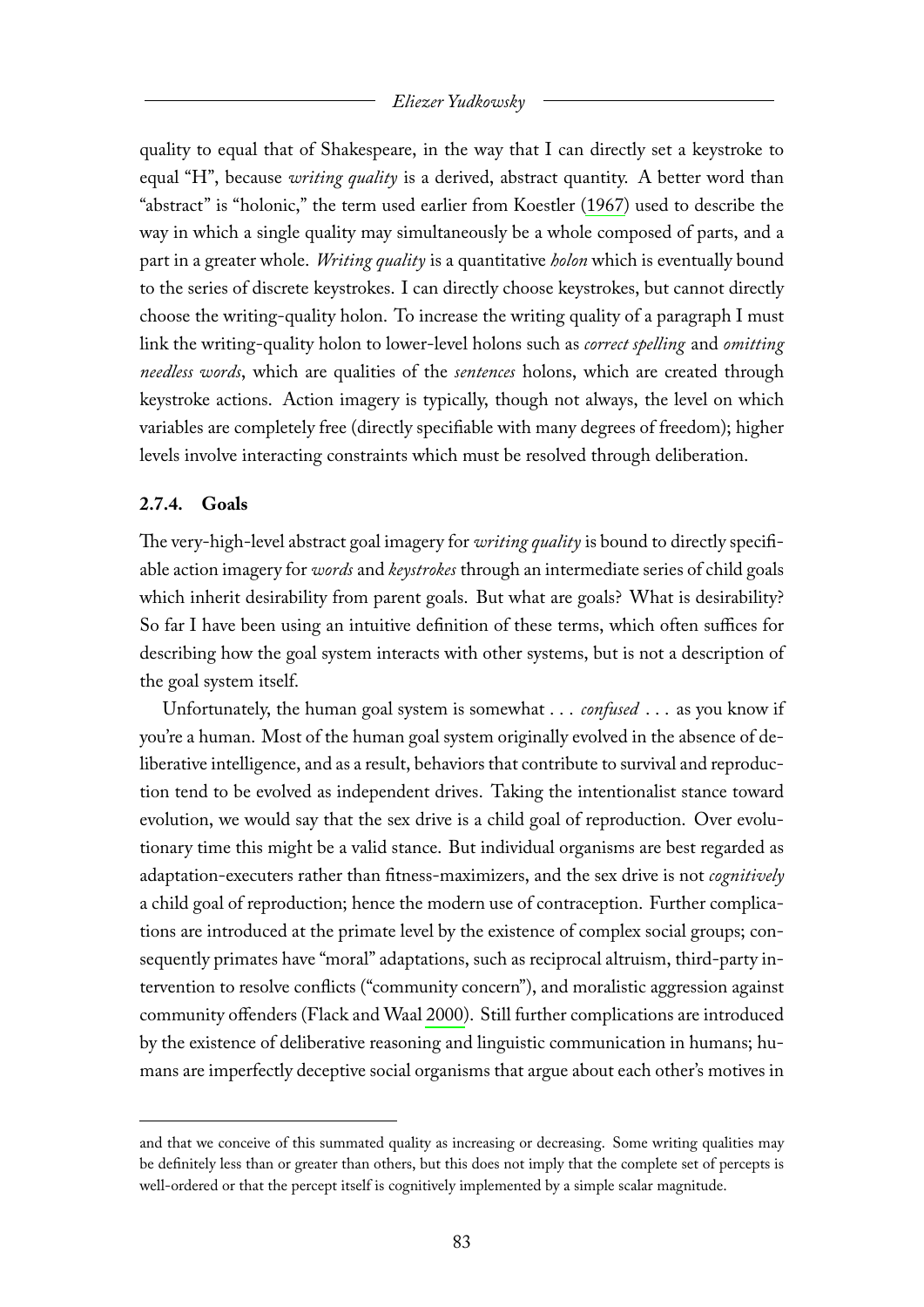adaptive contexts. This has produced what I can only call "philosophical" adaptations, such as the ways we reason about causation in moral arguments—ultimately giving us the ability to pass (negative!) judgement on the moral worth of our evolved goal systems and evolution itself.

It is not my intent to untangle that vast web of causality in this paper, although I have written (informally but at length) about the problem elsewhere (Yudkowsky [2001\)](#page-121-0), including a description of the cognitive and motivational architectures required for a mind to engage in such apparently paradoxical behaviors as passing coherent judgement on its own top-level goals. (For example, a mind may regard the current representation of morals as a probabilistic approximation to a moral referent that can be reasoned about.) The architecture of morality is a pursuit that goes along with the pursuit of general intelligence, and the two should not be parted, for reasons that should be obvious and will become even more obvious in Section [3;](#page-93-0) but unfortunately there is simply not enough room to deal with the issues here. I will note, however, that the human goal system sometimes does the Wrong Thing $31$  and I do not believe AI should follow in those footsteps; a mind may share our moral frame of reference without being a functional duplicate of the human goal supersystem.

Within this paper I will set aside the question of moral reasoning and take for granted that the system supports moral content. The question then becomes how moral content binds to goal imagery and ultimately to actions.

The imagery that describes the supergoal is the moral content and describes the events or world-states that the mind regards as having intrinsic value. In classical terms, the supergoal description is analogous to the intrinsic utility function. Classically, the total utility of an event or world-state is its intrinsic utility, plus the sum of the intrinsic utilities (positive or negative) of the future events to which that event is predicted to lead, multiplied in each case by the predicted probability of the future event as a consequence. (Note that predicted consequences include both direct and indirect consequences, i.e., consequences of consequences are included in the sum.) This may appear at first glance to be yet another oversimplified Good Old-Fashioned AI definition, but for once I shall argue in favor; the classical definition is more fruitful of complex behaviors than first apparent. The property *desirability* should be coextensive with, and should behave identically to, the property *is-predicted-to-lead-to-intrinsic-utility*.

Determining which actions are predicted to lead to the greatest total intrinsic utility, and inventing actions which lead to greater intrinsic utility, has subjective regularities when considered as a cognitive problem and external regularities when considered as

<span id="page-84-0"></span><sup>31.</sup> As opposed to the Right Thing. See the Jargon File entry for "Wrong Thing" (Raymond [2004b\)](#page-119-1).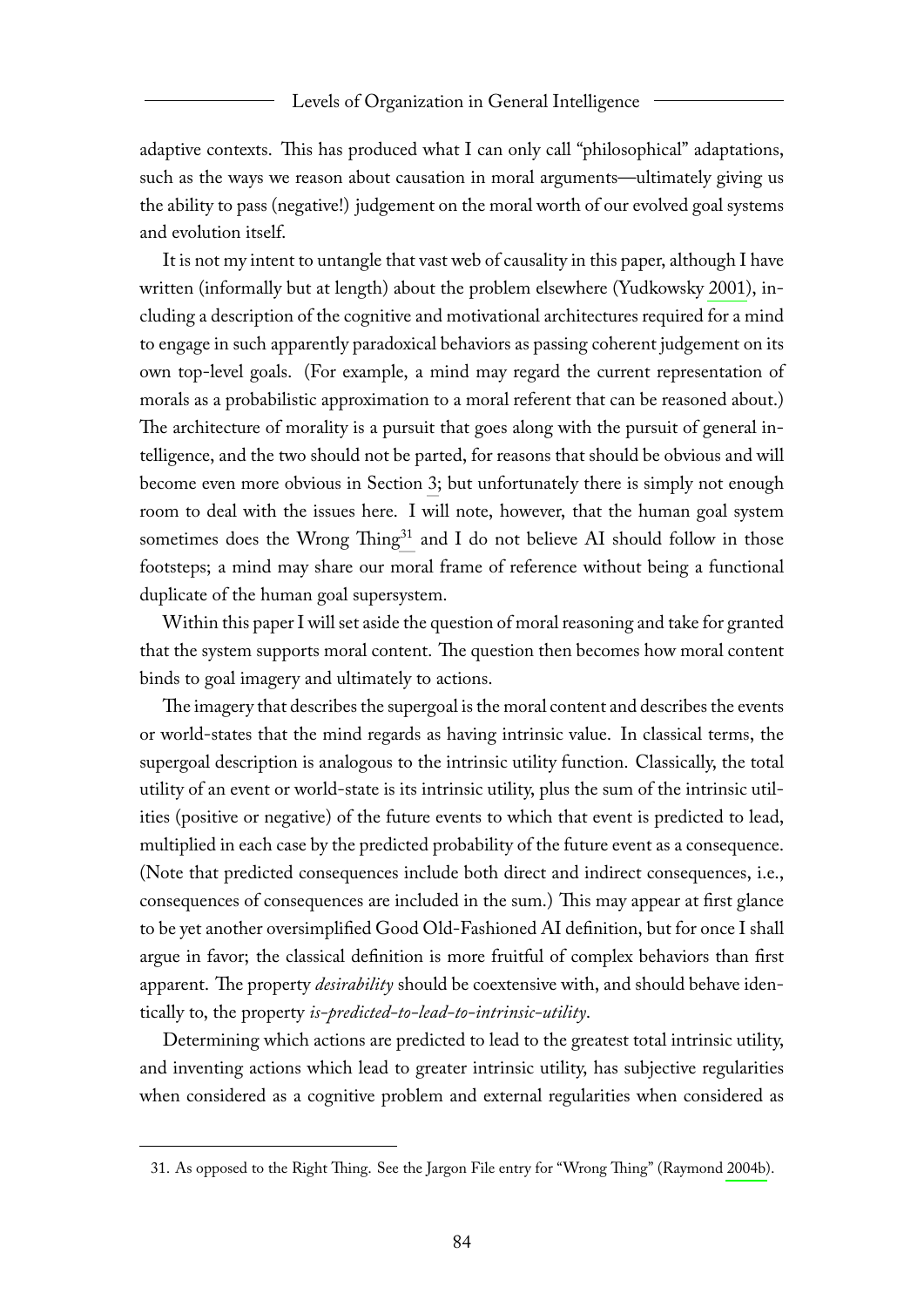an event structure. These regularities are called *subgoals*. Subgoals define areas where the problem can be efficiently viewed from a local perspective. Rather than the mind needing to rethink the entire chain of reasoning "Action A leads to B, which leads to C, which leads to  $D, \ldots$ , which leads to actual intrinsic utility  $Z$ ," there is a useful regularity that actions which lead to  $B$  are mostly predicted to lead through the chain to Z. Similarly, the mind can consider which of subgoals  $B_1$ ,  $B_2$ ,  $B_3$  are most likely to lead to C, or consider which subgoals  $C_1$ ,  $C_2$ ,  $C_3$  are together sufficient for D, without rethinking the rest of the logic to Z.

This network (not hierarchical) event structure is an *imperfect* regularity; desirability is heritable only to the extent, and exactly to the extent, that predicted-to-lead-to-Z-ness is heritable. Our low-entropy universe has category structure, but not perfect category structure. Using imagery to describe an event  $E$  which is predicted to lead to event F is never perfect; perhaps *most* real-world states that fit description E lead to events that fit description  $F$ , but it would be very rare, outside of pure mathematics, to find a case where the prediction is perfect. There will always be some states in the volume carved out by the description  $E$  that lead to states outside the volume carved out by description F. If C is predicted to lead to D, and B is predicted to lead to C, then usually  $B$  will inherit  $C$ 's predicted-to-lead-to- $D$ -ness. However, it may be that  $B$ leads to a special case of  $C$  which does not lead to  $D$ ; in this case,  $B$  would not inherit  $C$ 's predicted-to-lead-to-D-ness. Therefore, if  $C$  had inherited desirability from  $D, B$ would not inherit C's desirability either.

To deal with a world of imperfect regularities, goal systems model the regularities in the irregularities, using descriptive constraints, distant entanglements, and global heuristics. If events fitting description  $E$  usually but not always lead to events fitting description  $F$ , then the mental imagery describing  $E$ , or even the concepts making up the description of  $E$ , may be refined to narrow the extensional class to eliminate events that seem to fit  $E$  but that do not turn out to lead to  $F$ . These "descriptive constraints" drive the AI to focus on concepts and categories that expose predictive, causal, and manipulable regularities in reality, rather than just surface regularities.

A further refinement is "distant entanglements"; for example, an action A that leads to  $B$  which leads to  $C$ , but which also simultaneously has side effects that block  $D$ , which is C's source of desirability. Another kind of entanglement is when action A leads to unrelated side effect S, which has negative utility outweighing the desirability inherited from B.

"Global heuristics" describe goal regularities that are general across many problem contexts, and which can therefore be used to rapidly recognize positive and negative characteristics; the concept "margin for error" is a category that describes an important feature of many plans, and the belief "margin for error supports the local goal" is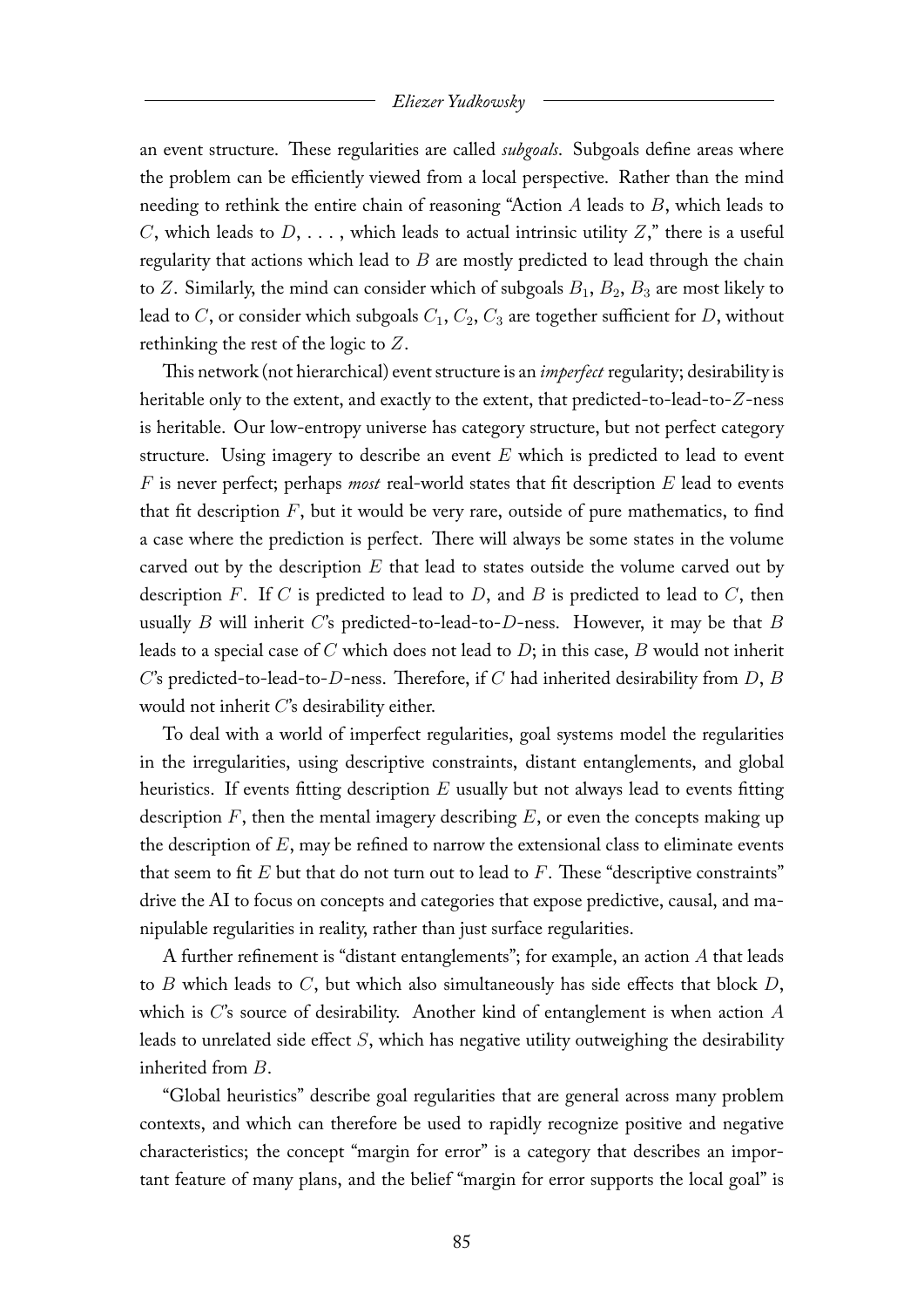a global heuristic that positively links members of the perceptual category *margin for error* to the local goal context, without requiring separate recapitulation of the inductive and deductive support for the general heuristic. Similarly, in self-modifying or at least self-regulating AIs, "minimize memory usage" is a subgoal that many other subgoals and actions may impact, so the perceptual recognition of events in the "memory usage" category or "leads to memory usage" categories implies entanglement with a particular distant goal.

Descriptive constraints, distant entanglements, and global heuristics do not violate the desirability-as-prediction model; descriptive constraints, distant entanglements, and global heuristics are also useful for modeling complex predictions, in the same way and for the same reasons as they are useful in modeling goals. However, there are at least three reasons for the activity of *planning* to differ from the activity of *prediction*. First, prediction typically proceeds forward from a definite state of the universe to determine what comes after, while planning often (though not always) reasons backward from goal imagery to pick out one point in a space of possible universes, with the space's dimensions determined by degrees of freedom in available actions. Second, desirabilities are differential, unlike predictions; if A and  $~\sim$ A both lead to the same endpoint E, then from a predictive standpoint this may increase the confidence in  $E$ , but from a planning standpoint it means that neither A nor ~A will inherit *net* desirability from E. The final effect of desirability is that an AI chooses the *most* desirable action, an operation which is comparative rather than absolute; if both A and  $\sim$  A lead to E, neither A nor  $~\sim$ A transmit differential desirability to actions.

Third, while both *implication* and *causation* are useful for reasoning about predictions, only causal links are useful in reasoning about goals. If the observation of A is usually followed by the observation of  $B$ , then this makes  $A$  a good predictor of  $B$ —regardless of whether  $A$  is the direct cause of  $B$ , or whether there is a hidden third cause  $C$  which is the direct cause of both A and B. I would regard *implication* as an emergent property of a directed network of events whose underlying behavior is that of causation; if  $C$  causes  $A$ , and then causes B, then A will imply B. Both "A causes  $B$ " (direct causal link) and "A implies  $B$ " (mutual causal link from  $C$ ) are useful in prediction. However, in planning, the distinction between "A directly causes  $B$ " and "A and B are both effects of  $C$ " leads to a distinction between "Actions that lead to  $A$ , as such, are likely to lead to  $B$ " and "Actions that lead directly to A, without first leading through  $C$ , are unlikely to have any effect on B." This distinction also means that experiments in manipulation tend to single out real causal links in a way that predictive tests do not. If  $A$  implies  $B$  then it is often the case that  $C$  causes both  $A$  and  $B$ , but it is rarer in most real-world problems for an action intended to affect  $A$  to separately and invisibly affect the hidden third cause  $C$ ,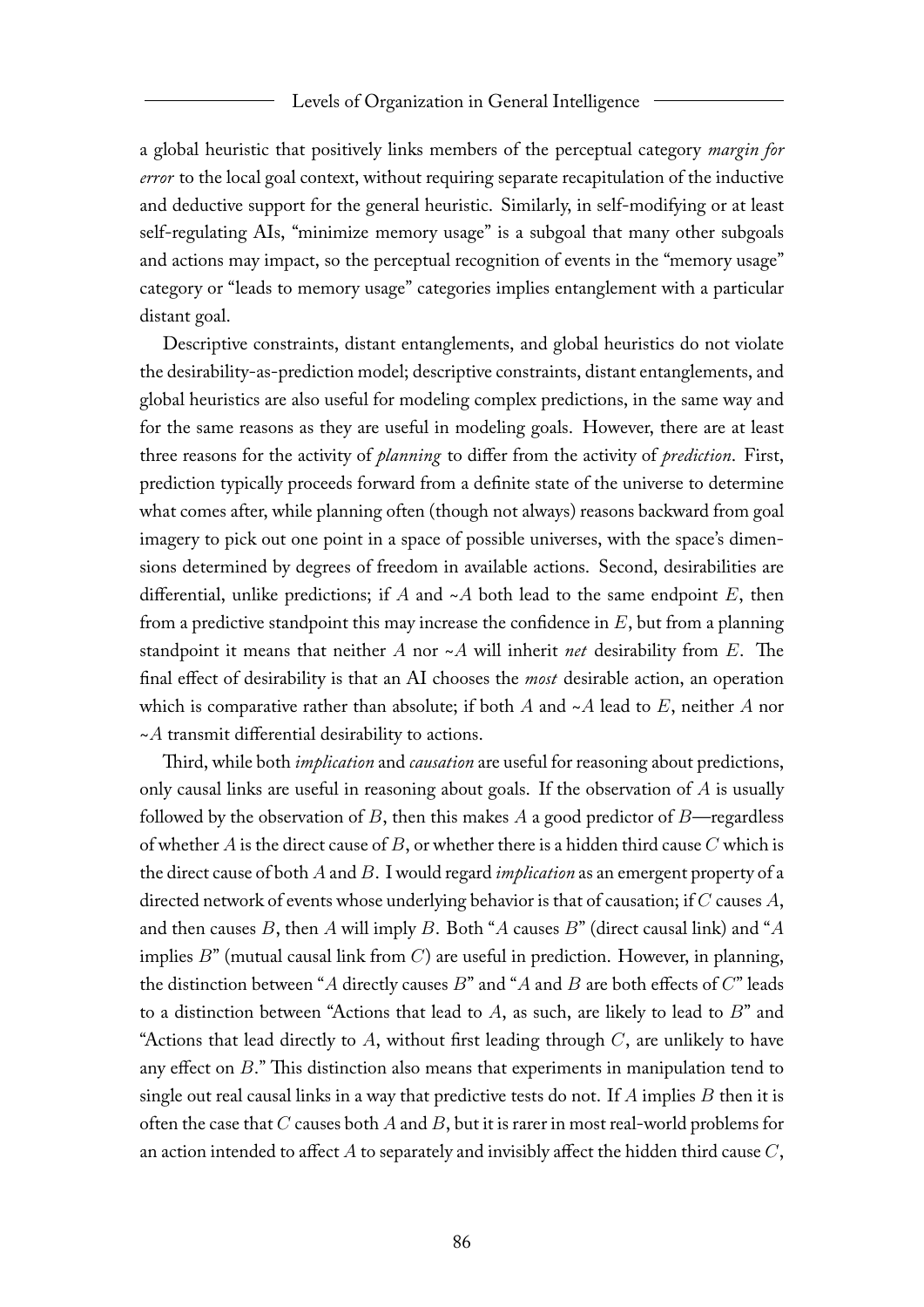giving rise to false confirmation of direct causality.[32](#page-87-0) (Although it happens, especially in economic and psychological experiments.)

# **2.7.5. Activities of Intelligence: Explanation, Prediction, Discovery, Planning, Design**

So far, this section has introduced the distinction between sensory, predictive, decisive, and manipulative models; discrete, quantitative, and patterned variables; the holonic model of high-level and low-level patterns; and supergoal referents, goal imagery, and actions. These ideas provide a framework for understanding the immediate subtasks of intelligence—the moment-to-moment activities of deliberation. In carrying out a high-level cognitive task such as *design a bicycle*, the subtasks consist of crossing gaps from very high-level holons such as *good transport* to the holon *fast propulsion* to the holon *pushing on the ground* to the holon *wheel* to the holons for *spokes* and *tires*, until finally the holons become directly specifiable in terms of design components and design materials directly available to the AI.

The activities of intelligence can be described as *knowledge completion* in the service of *goal completion*. To complete a bicycle, one must first complete a design for a bicycle. To carry out a plan, one must complete a mental picture of a plan. Because both planning and design make heavy use of knowledge, they often spawn purely knowledge-directed activities such as explanation, prediction, and discovery. These activities are messy, noninclusive categories, but they illustrate the general sorts of things that general minds do.

Knowledge activities are carried out both on a large scale, as major strategic goals, and on a small scale, in routine subtasks. For example, "explanation" seeks to extend current knowledge, through deduction or induction or experiment, to fill the gap left by the unknown cause of a known effect. The unknown cause will at least be the referent of question imagery, which will bring into play sequiturs and verifiers which react to open questions. If the problem becomes salient enough, and difficult enough, finding the unknown cause may be promoted from question imagery to an internal goal, allowing the AI to reason deliberatively about which problem-solving strategies to deploy. The knowledge goal for "building a plan" inherits desirability from the objective of the plan, since creating a plan is required for (is a subgoal of) achieving the objective of the plan. The knowledge goal for explaining an observed failure might inherit desirability from the goal achievable when the failure is fixed. Since knowledge goals can govern actual actions and not just the flow of sequiturs, they should be distinguished from question

<span id="page-87-0"></span><sup>32.</sup> I believe this is the underlying distinction which Pearl [\(1996\)](#page-119-2) is attempting to model when he suggests that agent actions be represented as surgery on a causal graph.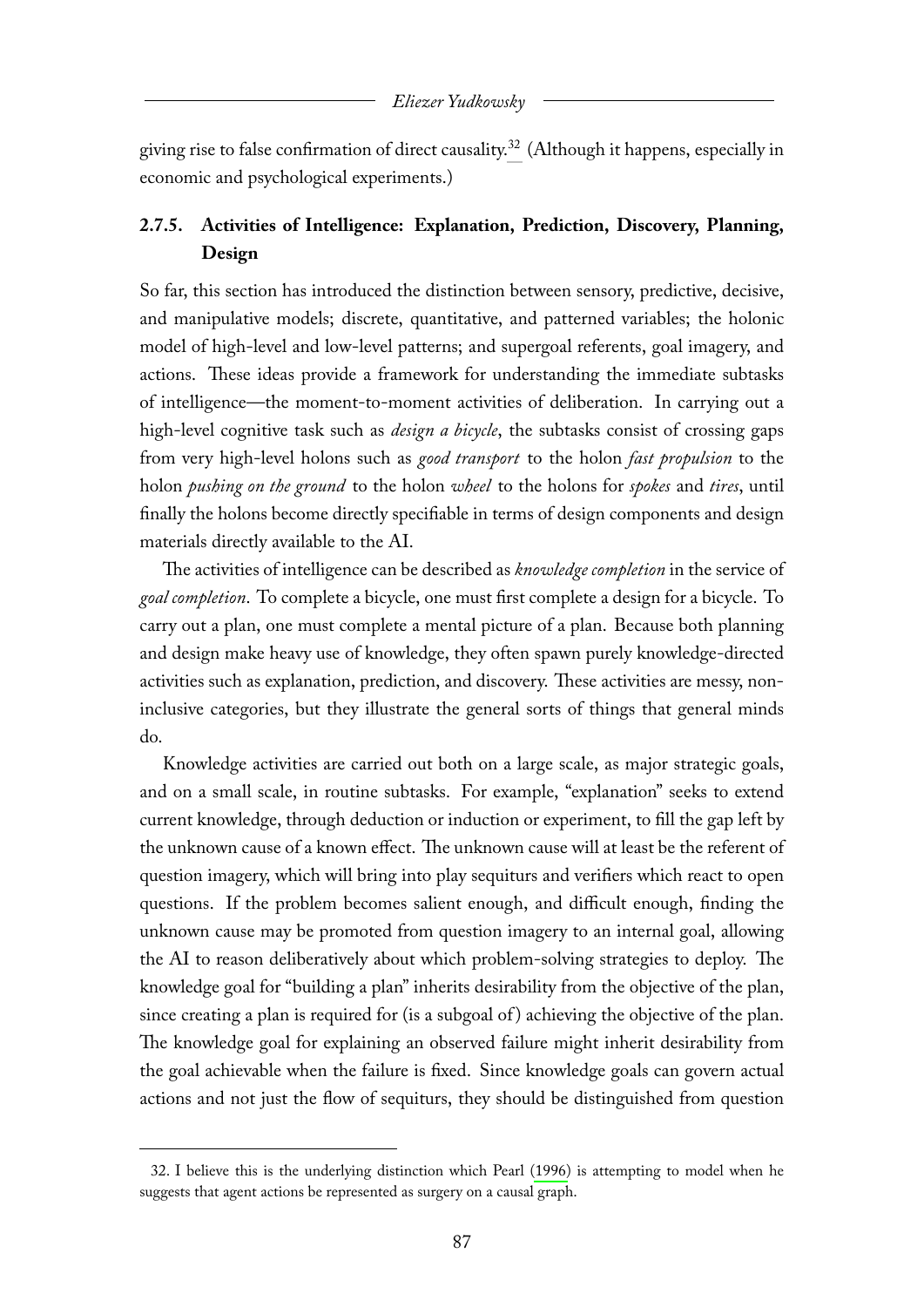imagery. Knowledge goals also permit reflective reasoning about what kind of internal actions are likely to lead to solving the problem; knowledge goals may invoke sequiturs that search for beliefs about *solving knowledge problems*, not just beliefs about the specific problem at hand.

Explanation fills holes in knowledge about the past. Prediction fills holes in knowledge about the future. Discovery fills holes in knowledge about the present. Design fills gaps in the mental model of a tool. Planning fills gaps in a model of future strategies and actions. Explanation, prediction, discovery, and design may be employed in the pursuit of a specific real-world goal, or as an independent pursuit in the anticipation of the resulting knowledge being useful in future goals—"curiosity." Curiosity fills completely general gaps (rather than being targeted on specific, already-known gaps), and involves the use of forward-looking reasoning and experimentation, rather than backward chaining from specific desired knowledge goals; curiosity might be thought of as filling the very abstract goal of "finding out  $X$ , where  $X$  refers to anything that will turn out to be a good thing to know later on, even though I don't know specifically what  $X$  is." (Curiosity involves a very abstract link to intrinsic utility, but one which is nonetheless completely true—curiosity *is* useful.)

What all the activities have in common is that they involve reasoning about a complex, holonic model of causes and effects. "Explanation" fills in holes about the past, which is a complex system of cause and effect. "Prediction" fills in holes in the future, which is a complex system of cause and effect. "Design" reasons about tools, which are complex holonic systems of cause and effect. "Planning" reasons about strategies, which are complex holonic systems of cause and effect. Intelligent reasoning completes knowledge goals and answers questions in a complex holonic causal model, in order to achieve goal referents in a complex holonic causal system.

This gives us the three elements of DGI:

• The *what* of intelligence: Intelligence consists *in humans* of a highly modular brain with dozens of areas, which implements a deliberative process (built on thoughts built of concepts built on sensory modalities built on neurons); plus contributing subsystems (e.g. memory); plus surrounding subsystems (e.g. autonomic regulation); plus leftover subsystems implementing pre-deliberative approximations of deliberative processes; plus emotions, instincts, intuitions and other systems that influence the deliberative process in ways that were adaptive in the ancestral environment; plus everything else. A similar system is contemplated for AIs, of roughly the same order of complexity, but inevitably less messy. Both supersystems are characterized by levels of organization: Code / neurons, modalities, concepts, thoughts, and deliberation.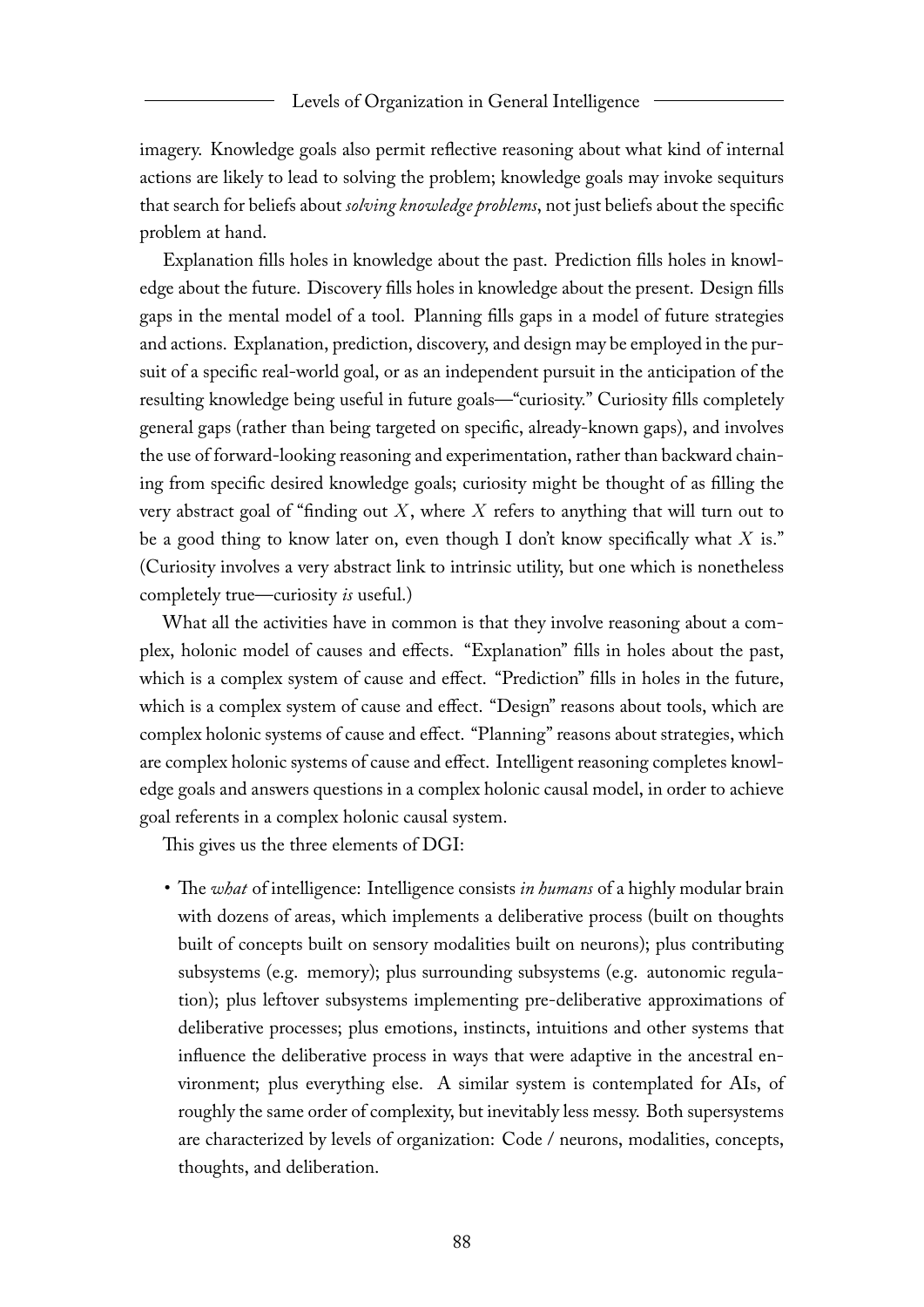- The *why* of intelligence: The cause of human intelligence is evolution. Intelligence is an evolutionary advantage because it enables us to model reality, including external reality, social reality and internal reality, which in turn enables us to predict, decide, and manipulate reality. AIs will have intelligence because we, the human programmers, wish to accomplish a goal that can best be reached through smart AI, or because we regard the act of creating AI as having intrinsic utility; in either case, building AI requires building a deliberative supersystem that manipulates reality.
- The *how* of intelligence: Intelligence (deliberate reasoning) completes knowledge goals and answers questions in a complex holonic causal model, in order to achieve goal referents in a complex holonic causal system.

## **2.7.6. General Intelligence**

The evolutionary context of intelligence has historically included environmental adaptive contexts, social adaptive contexts (modeling of other minds), and reflective adaptive contexts (modeling of internal reality). In evolving to fit a wide variety of adaptive contexts, we have acquired much cognitive functionality that is visibly specialized for particular adaptive problems, but we have also acquired cognitive functionality that is adaptive across many contexts, and adaptive functionality that co-opts previously specialized functionality for wider use. Humans can acquire substantial competence in modeling, predicting, and manipulating fully general regularities of our low-entropy universe. We call this ability "general intelligence." In some ways our ability is very weak; we often solve general problems abstractly instead of perceptually, so we can't deliberatively solve problems on the order of realtime visual interpretation of a 3D scene. But we can often say something which is true enough to be useful and simple enough to be tractable. We can deliberate on how vision works, even though we can't deliberate fast enough to perform realtime visual processing.

There is currently a broad trend toward one-to-one mappings of cognitive subsystems to domain competencies. I confess that I am personally annoyed by the manifestations of this idea in popular psychology, but of course the new phrenologies are irrelevant to genuine hypotheses about mappings between specialized domain competencies and specialized computational subsystems, or decisions to pursue specialized AI. It is not unheard-of for academic trends to reflect popular psychology, but it is generally good form to dispose of a thesis before dissecting the moral flaws of its proponents.

In DGI, human intelligence is held to consist of a supersystem with complex interdependent subsystems that exhibit *internal* functional specialization, but this does not rule out the existence of other subsystems that contribute solely or primarily to specific cognitive talents and domain competencies, or subsystems that contribute more heavily to some cognitive talents than others. The mapping from computational subsystems to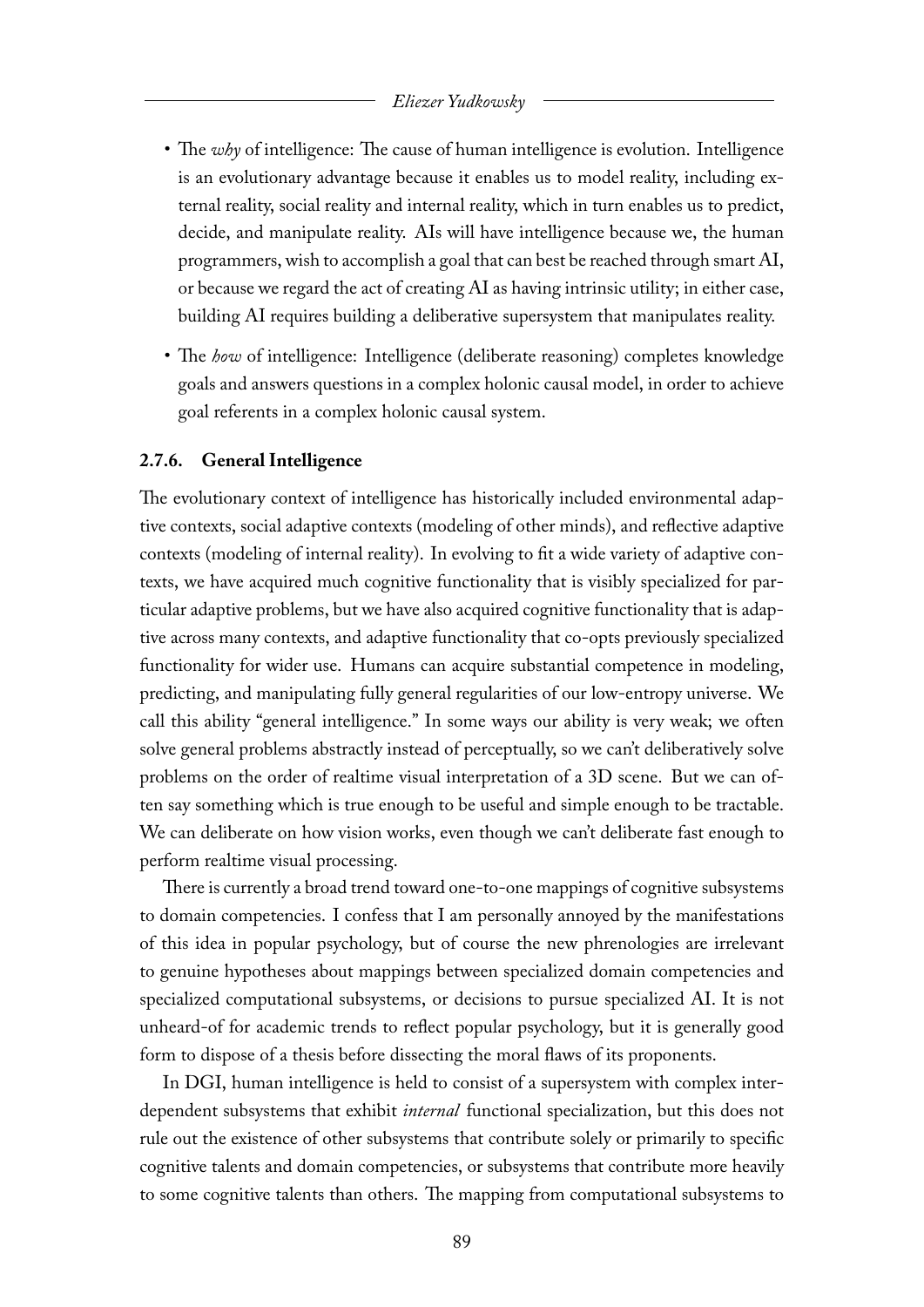#### Levels of Organization in General Intelligence

cognitive talents is many-to-many, and the mapping from cognitive talents plus acquired expertise to domain competencies is also many-to-many, but this does not rule out specific correspondences between human variances in the "computing power" (generalized cognitive resources) allocated to computational subsystems and observed variances in cognitive talents or domain competencies. It should be noted, however, that the subject matter of AI is not the variance between humans, but the base of adaptive complexity held by all humans in common. If increasing the resources allocated to a cognitive subsystem yields an increase in a cognitive talent or domain competency, it does not follow that the talent or competency can be implemented by that subsystem alone. It should also be noted that under the traditional paradigm of programming, programmers' thoughts about solving specific problems are translated into code, and this is the idiom underlying most branches of classical AI; for example, expert systems engineers supposedly translate the beliefs in specific domains directly into the cognitive content of the AI. This would naturally tend to yield a view of intelligence in which there is a oneto-one mapping between subsystems and competencies. I believe this is the underlying cause of the atmosphere in which the quest for intelligent AI is greeted with the reply: "AI that is intelligent in what domain?"

This does not mean that exploration in specialized AI is entirely worthless; in fact, DGI's levels of organization suggest a specific class of cases where specialized AI may prove fruitful. Sensory modalities lie directly above the code level; sensory modalities were some of the first specialized cognitive subsystems to evolve and hence are not as reliant on a supporting supersystem framework, although other parts of the supersystem depend heavily on modalities. This suggests a specialized approach, with programmers directly writing code, may prove fruitful if the project is constructing a sensory modality. And indeed, AI research that focuses on creating sensory systems and sensorimotor systems continues to yield real progress. Such researchers are following evolution's incremental path, often knowingly so, and thereby avoiding the pitfalls that result from violating the levels of organization.

However, I still do not believe it is possible to match the deliberative supersystem's inherently broad applicability by implementing a separate computational subsystem for each problem context. Not only is it impossible to duplicate general intelligence through the sum of such subsystems, I suspect it is impossible to achieve humanlike performance in most *single* contexts using specialized AI. Occasionally we use abstract deliberation to solve modality-level problems for which we lack sensory modalities, and in this case it is possible for AI projects to solve the problem on the modality level, but the resulting problem-solving method will be very different from the human one, and will not generalize outside the specific domain. Hence Deep Blue.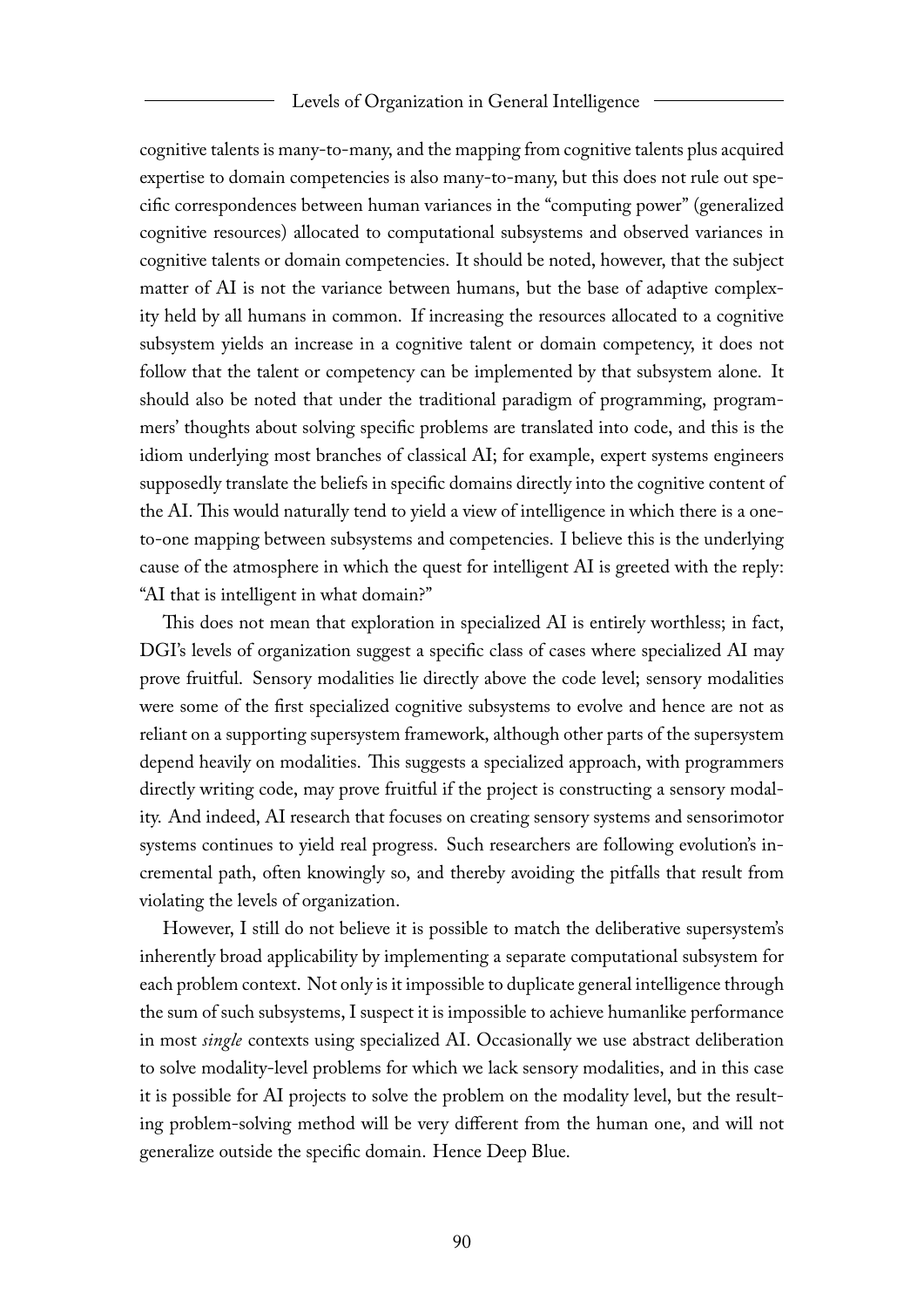Even on the level of individual domain competencies, not all competencies are unrelated to each other. Different minds may have different abilities in different domains; a mind may have an "ability surface," with hills and spikes in areas of high ability; but a spike in an area such as *learning* or *self-improvement* tends to raise the rest of the ability surface (Voss [2007\)](#page-120-1). The talents and subsystems that are general in the sense of contributing to many domain competencies—and the domain competencies of selfimprovement; see Section [3—](#page-93-0)occupy a strategic position in AI analogous to the central squares in chess.

## **2.7.7. Self**

When can an AI legitimately use the word "I"?

(For the sake of this discussion, I must give the AI a temporary proper name; I will use "Aisa" during this discussion.)

A classical AI that contains a LISP token for "hamburger" knows nothing about hamburgers; at most the AI can recognize recurring instances of a letter-sequence typed by programmers. Giving an AI a suggestively named data structure or function does not make that component the functional analogue of the similarly named human feature (McDermott [1976\)](#page-118-0). At what point can Aisa talk about something called "Aisa" without Drew McDermott popping up and accusing us of using a term that might as well translate to "G0025"?

Suppose that Aisa, in addition to modeling virtual environments and/or the outside world, also models certain aspects of internal reality, such as the effectiveness of heuristic beliefs used on various occasions. The degrees of binding between a model and reality are sensory, predictive, decisive, and manipulative. Suppose that Aisa can sense when a heuristic is employed, notice that heuristics tend to be employed in certain contexts and that they tend to have certain results, and use this inductive evidence to formulate expectations about when a heuristic will be employed and predict the results on its employment. Aisa now predictively models Aisa; it forms beliefs about its operation by observing the introspectively visible effects of its underlying mechanisms. Tightening the binding from predictive to manipulative requires that Aisa link introspective observations to internal actions; for example, Aisa may observe that devoting discretionary computational power to a certain subprocess yields thoughts of a certain kind, and that thoughts of this kind are useful in certain contexts, and subsequently devote discretionary power to that subprocess in those contexts.

A manipulative binding between Aisa and Aisa's model of Aisa is enough to let Aisa legitimately say "Aisa is using heuristic  $X$ ," such that using the term "Aisa" is materially different from using "hamburger" or "G0025". But can Aisa legitimately say, "*I* am using heuristic  $X$ "?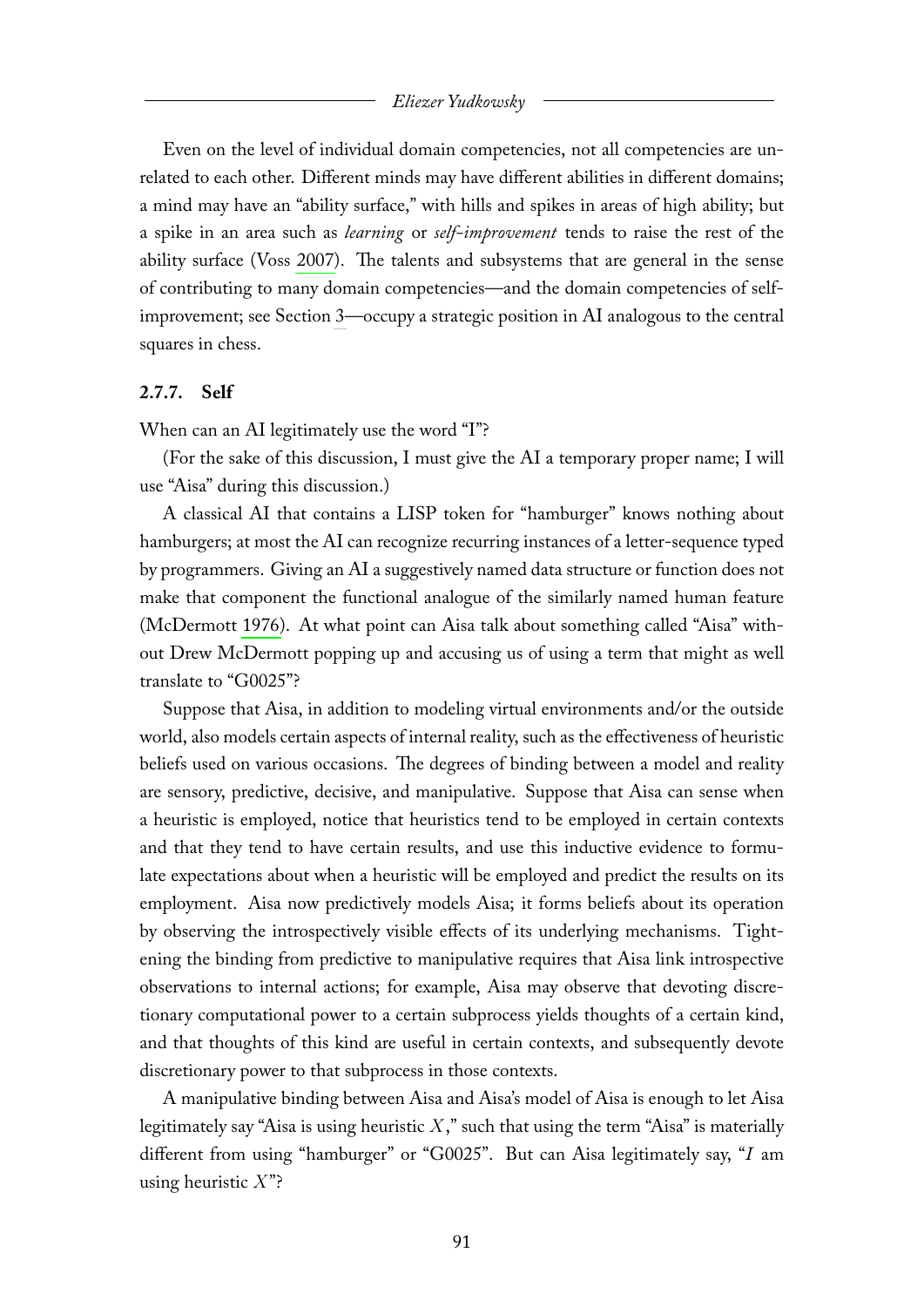My favorite quote on this subject comes from Douglas Lenat, although I cannot find the reference and am thus quoting from memory: "While Cyc knows that there is a thing called Cyc, and that Cyc is a computer, it does not know that *it* is *Cyc*."[33](#page-92-0) Personally, I would question whether Cyc knows that Cyc is a computer—but regardless, Lenat has made a legitimate and fundamental distinction. Aisa modeling a thing called Aisa is not the same as Aisa modeling itself.

In an odd sense, assuming that the problem exists is enough to solve the problem. If another step is required before Aisa can say "I am using heuristic  $X$ ," then there must be a material difference between saying "Aisa is using heuristic  $X$ " and "I am using heuristic X." And that is one possible answer: Aisa can say "I" when the behavior of modeling itself is materially different, because of the self-reference, from the behavior of modeling another AI that happens to look like Aisa.

One specific case where self-modeling is materially different than other-modeling is in planning. Employing a complex plan in which a linear sequence of actions A, B,  $C$  are individually necessary and together sufficient to accomplish goal  $G$  requires an implicit assumption that the AI will follow through on its own plans; action  $A$  is useless unless it is followed by actions  $B$  and  $C$ , and action  $A$  is therefore not desirable unless actions  $B$  and  $C$  are predicted to follow. Making complex plans does not actually *require* self-modeling, since many classical AIs engage in planning-like behaviors using programmatic assumptions in place of reflective reasoning, and in humans the assumption is usually automatic rather than being the subject of deliberation. However, deliberate reflective reasoning about complex plans requires an understanding that the future actions of the AI are determined by the decisions of the AI's future self, that there is some degree of continuity (although not perfect continuity) between present and future selves, and that there is thus some degree of continuity between present decisions and future actions.

An intelligent mind navigates a universe with four major classes of variables: Random factors, variables with hidden values, the actions of other agents, and the actions of the self. The space of possible actions differs from the spaces carved out by other variables because the space of possible actions is under the AI's control. One difference between "Aisa will use heuristic  $X$ " and "*I* will use heuristic  $X$ " is the degree to which heuristic usage is under Aisa's deliberate control—the degree to which Aisa has goals relating to heuristic usage, and hence the degree to which the observation "I predict that I will use heuristic  $X$ " affects Aisa's subsequent actions. Aisa, if sufficiently competent at modeling other minds, might predict that a similar AI named Aileen would also use heuristic

<span id="page-92-0"></span><sup>33.</sup> Lenat may have said this in the early days of Cyc. In a 1997 interview in Wired article, Lenat claims: "Cyc is already self-aware. If you ask it what it is, it knows that it is a computer." (Garfinkel [1997\)](#page-116-2)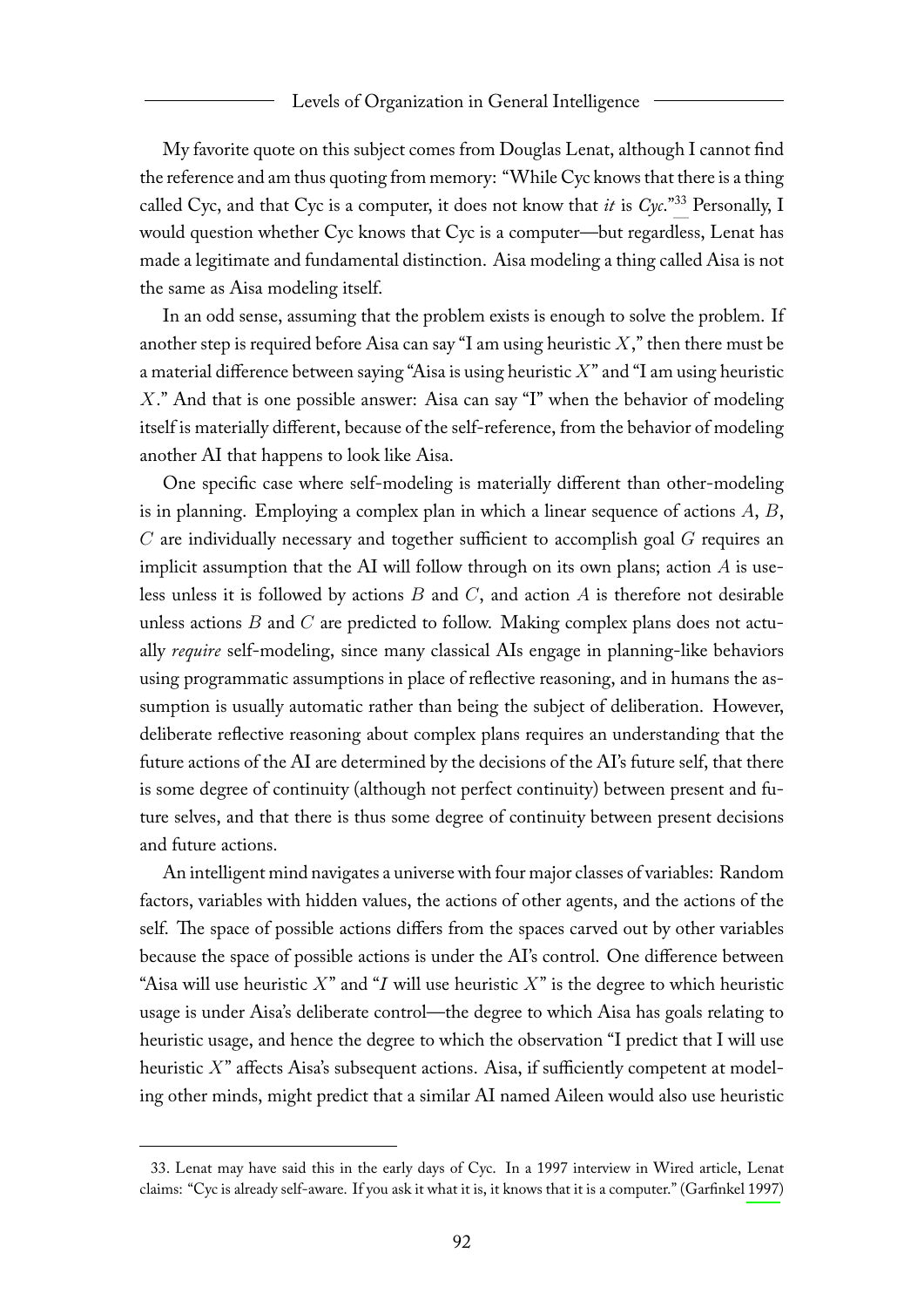X, but beliefs about Aileen's behaviors would be derived from predictive modeling of Aileen, and not decisive planning of internal actions based on goal-oriented selection from the space of possibilities. There is a cognitive difference between Aisa saying "I predict Aileen will use heuristic  $X$ " and "I plan to use heuristic  $X$ ." On a systemic level, the global specialness of "I" would be nailed down by those heuristics, beliefs, and expectations that individually relate specially to "I" because of introspective reflectivity or the space of undecided but decidable actions. It is my opinion that such an AI would be able to legitimately use the word "I," although in humans the specialness of "I" may be nailed down by additional cognitive forces as well. (Legitimate use of "I" is explicitly *not* offered as a necessary and sufficient condition for the "hard problem of conscious experience" [Chalmers [1995\]](#page-115-1) or social, legal, and moral personhood.)

# <span id="page-93-0"></span>**3. Seed AI**

In the space between the theory of human intelligence and the theory of general AI is the ghostly outline of a theory of *minds in general*, specialized for humans and AIs. I have not tried to lay out such a theory explicitly, confining myself to discussing those specific similarities and differences of humans and AIs that I feel are worth guessing in advance. The Copernican revolution for cognitive science—humans as a noncentral special case—is not yet ready; it takes three points to draw a curve, and currently we only have one. Nonetheless, humans *are in fact* a noncentral special case, and this abstract fact is knowable even if our current theories are anthropocentric.

There is a fundamental rift between evolutionary design and deliberative design. From the perspective of a deliberative intelligence—a human, for instance—evolution is the degenerate case of design-and-test where intelligence equals zero. Mutations are atomic; recombinations are random; changes are made on the genotype's lowest level of organization (flipping genetic bits); the grain size of the component tested is the whole organism; and the goodness metric operates solely through induction on historically encountered cases, without deductive reasoning about which contextual factors may later change.[34](#page-93-1) The evolution of evolvability (Wagner and Altenberg [1996\)](#page-121-1) improves this picture somewhat. There is a tendency for low-level genetic bits to exert control over highlevel complexity, so that changes to those genes can create high-level changes. Blind selection pressures can create self-wiring and self-repairing systems that turn out to be highly evolvable because of their ability to phenotypically adapt to genotypical changes.

<span id="page-93-1"></span><sup>34.</sup> Viewing *evolution itself* through the lens provided by DGI is just *barely* possible. There are so many differences as to render the comparison one of "loose analogy" rather than "special case." This is as expected; evolution is not intelligent, although it may sometimes appear so.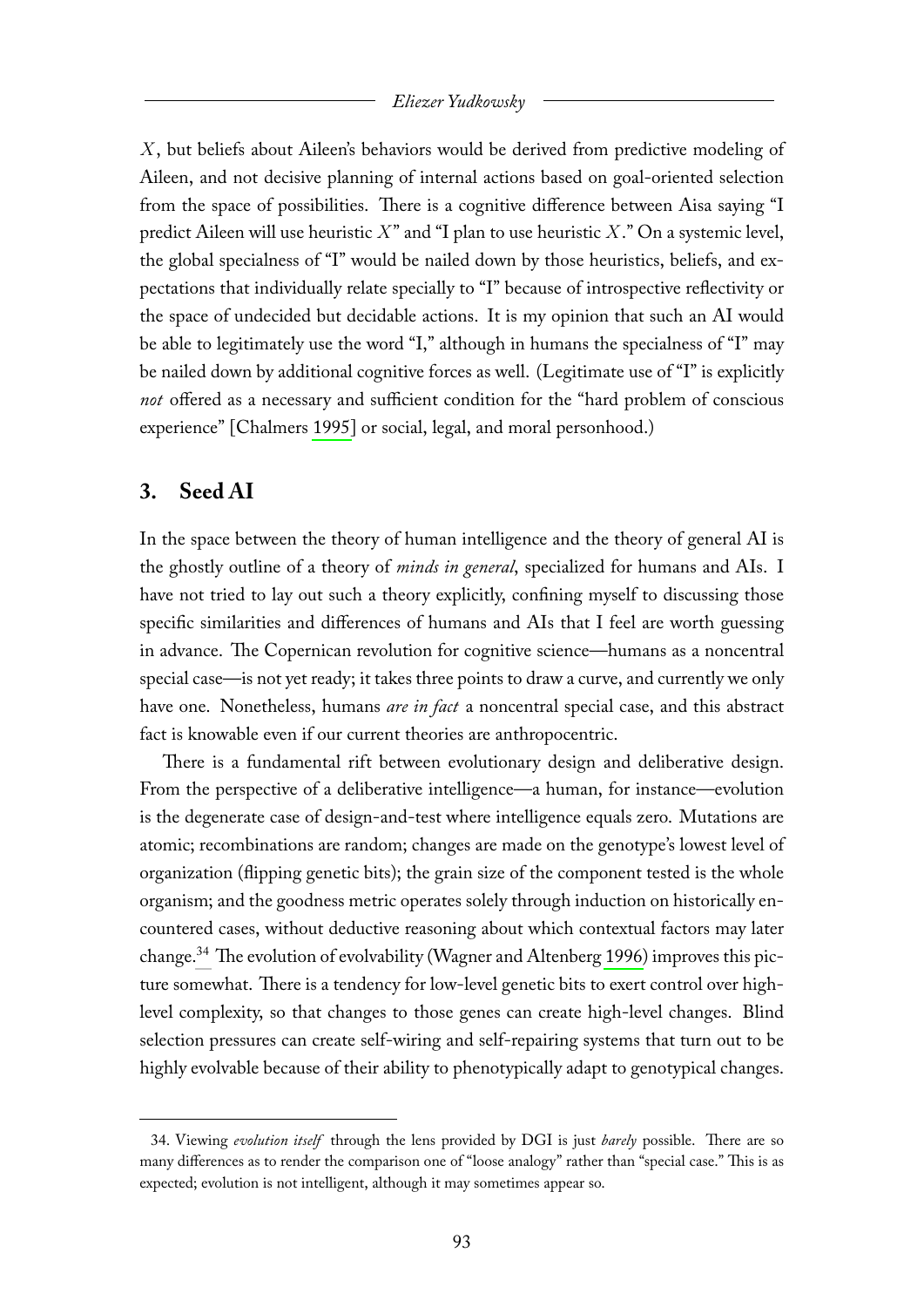Nonetheless, the evolution of evolvability is not a substitute for intelligent design. Evolution works, despite local inefficiencies, because evolution exerts vast cumulative design pressure over time.

However, the total amount of design pressure exerted over a given time is limited; there is only a limited amount of selection pressure to be divided up among all the genetic variances selected on in any given generation (Worden [1995\)](#page-121-2). One obvious consequence is that evolutionarily recent adaptations will probably be less optimized than those which are evolutionarily ancient. In DGI, the evolutionary phylogeny of intelligence roughly recapitulates its functional ontogeny; it follows that higher levels of organization may contain less total complexity than lower levels, although sometimes higher levels of organization are also more evolvable. Therefore, a subtler consequence is that the lower levels of organization are likely to be less well adapted to evolutionarily recent innovations (such as deliberation) than those higher levels to the lower levels—an effect enhanced by evolution's structure-preserving properties, including the preservation of structure that evolved in the absence of deliberation. Any design possibilities that first opened up with the appearance of *Homo sapiens sapiens* remain unexploited because *Homo sapiens sapiens* has only existed for 50,000-100,000 years; this is enough time to select among variances in quantitative tendencies, but not really enough time to construct complex functional adaptation. Since only *Homo sapiens sapiens* in its most modern form is known to engage in computer programming, this may explain why we do not yet have the capacity to reprogram our own neurons (said with tongue firmly in cheek, but there's still a grain of truth). And evolution is *extremely* conservative when it comes to wholesale revision of architectures; the homeotic genes controlling the embryonic differentiation of the forebrain, midbrain, and hindbrain have identifiable homologues in the developing head of the *Drosophila* fly(!) (Holland, Ingham, and Krauss [1992\)](#page-117-3).

Evolution never refactors its code. It is far easier for evolution to stumble over a thousand individual optimizations than for evolution to stumble over two simultaneous changes which are together beneficial and separately harmful. The genetic code that specifies the mapping between codons (a codon is three DNA bases) and the 20 amino acids is inefficient; it maps 64 possible codons to 20 amino acids plus the stop code. Why hasn't evolution shifted one of the currently redundant codons to a new amino acid, thus expanding the range of possible proteins? Because for any complex organism, the smallest change to the behavior of DNA—the lowest level of genetic organization would destroy virtually all higher levels of adaptive complexity, unless the change were accompanied by millions of other simultaneous changes throughout the genome to shift every suddenly-nonstandard codon to one of its former equivalents. Evolution simply cannot handle simultaneous dependencies, unless individual changes can be deployed incrementally, or multiple phenotypical effects occur as the consequence of a single ge-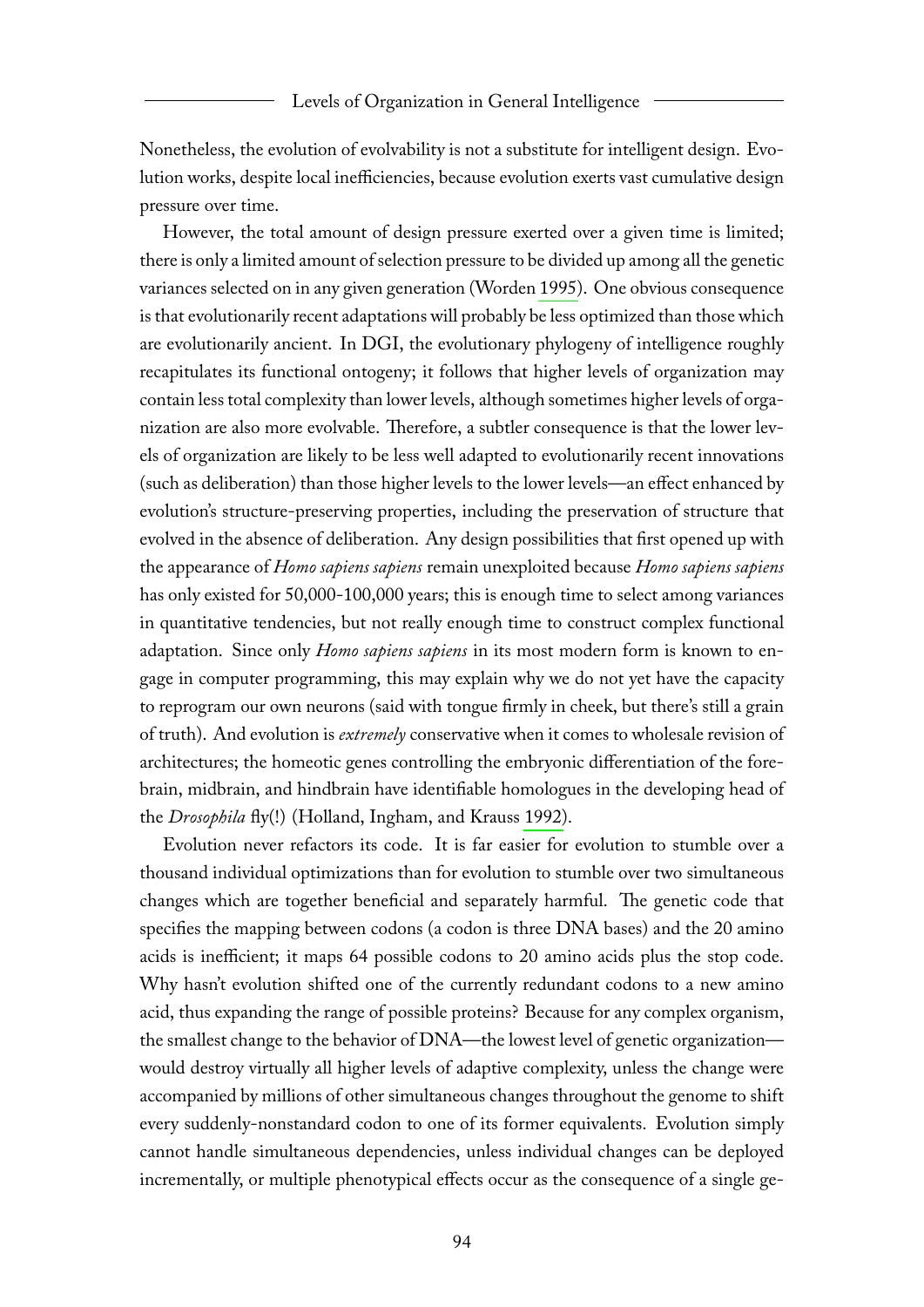#### *Eliezer Yudkowsky*

netic change. For humans, planning coordinated changes is routine; for evolution, impossible. Evolution is hit with an enormous discount rate when exchanging the paper currency of incremental optimization for the hard coin of complex design.

We should expect the human design to incorporate an intimidatingly huge number of simple functional optimizations. But it is also understandable if there are deficits in the higher design. While the higher levels of organization (including deliberation) have emerged from the lower levels and hence are fairly well adapted to them, the lower levels of organization are not as adapted to the existence of deliberate intelligence. Humans were constructed by accretive evolutionary processes, moving from very complex nongeneral intelligence to very complex general intelligence, with deliberation the last layer of icing on the cake.

Can we exchange the hard coin of complex design for the paper currency of lowlevel optimization? "Optimizing compilers" are an obvious step but a tiny one; program optimization makes programs faster but exerts no design pressure for better functional organization, even for simple functions of the sort easily optimized by evolution. Directed evolution, used on modular subtasks with clearly defined performance metrics, would be a somewhat larger step. But even directed evolution is still the degenerate case of design-and-test where individual steps are unintelligent. We are, by assumption, building an AI. Why use *unintelligent* design-and-test?

Admittedly, there is a chicken-and-egg limit on relying on an AI's intelligence to help build an AI. Until a stably functioning cognitive supersystem is achieved, only the nondeliberative intelligence exhibited by pieces of the system will be available. Even after the achievement of a functioning supersystem—a heroic feat in itself—the intelligence exhibited by this supersystem will initially be very weak. The weaker an AI's intelligence, the less ability the AI will show in understanding complex holonic systems. The weaker an AI's abilities at holonic design, the smaller the parts of itself that the AI will be able to understand. At whatever time the AI finally becomes smart enough to participate in its own creation, the AI will initially need to concentrate on improving small parts of itself with simple and clear-cut performance metrics supplied by the programmers. This is not a special case of a stupid AI trying to understand itself, but a special case of a stupid AI trying to understand any complex holonic system; when the AI is "young" it is likely to be limited to understanding simple elements of a system, or small organizations of elements, and only where clear-cut goal contexts exist (probably programmer-explained). But even a primitive holonic design capability could cover a human gap; we don't like fiddling around with little things because we get bored, and we lack the ability to trade our massive parallelized power on complex problems for greater serial speed on simple problems. Similarly, it would be unhealthy (would result in AI pathologies) for human programming abilities to play a permanent role in learning or optimizing concept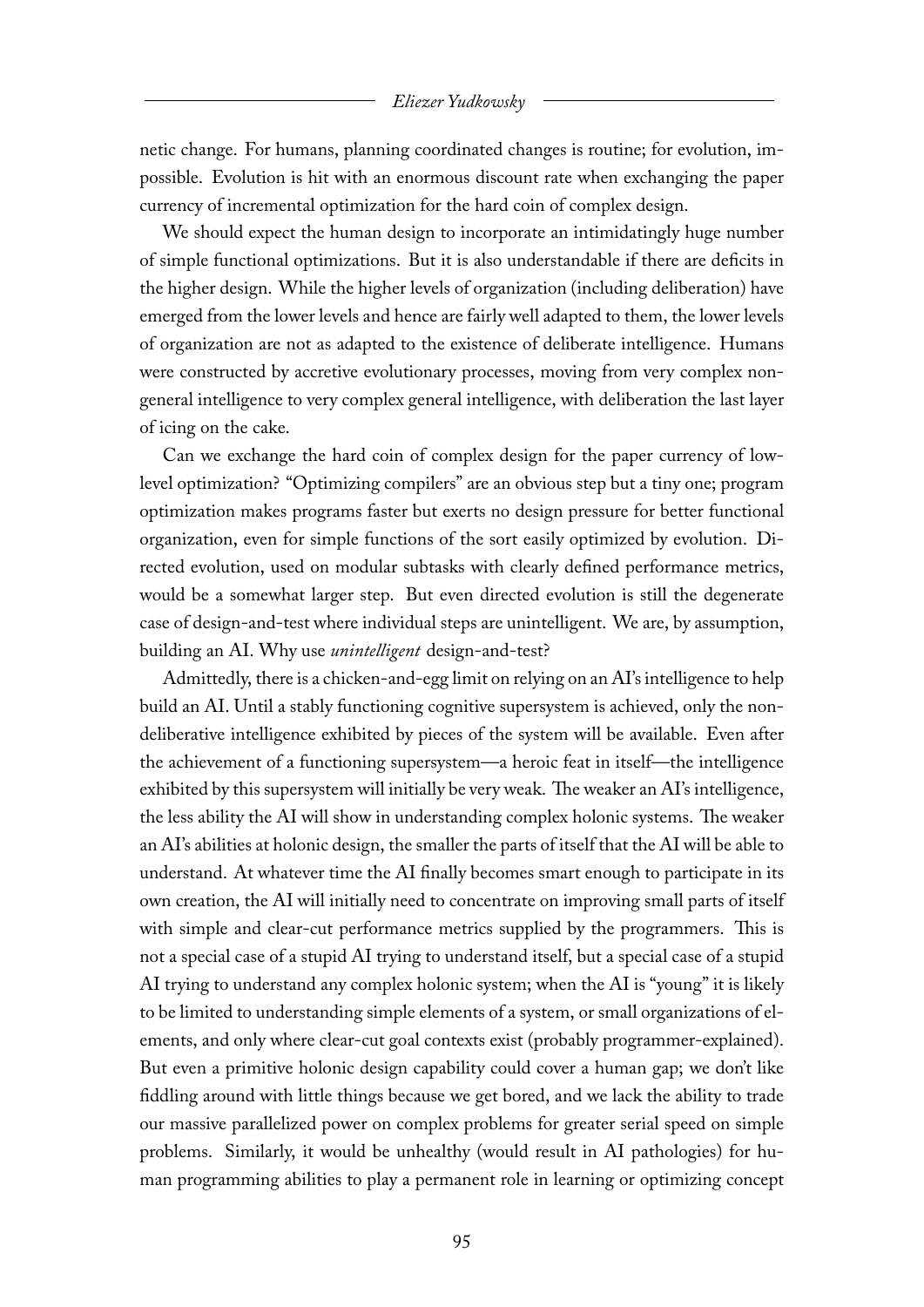kernels—but at the points where interference seems tempting, it is perfectly acceptable for the *AI's* deliberative processes to play a role, if the AI has advanced that far.

Human intelligence, created by evolution, is characterized by evolution's design signature. The vast majority of our genetic history took place in the *absence* of deliberative intelligence; our older cognitive systems are poorly adapted to the possibilities inherent in deliberation. Evolution has applied vast design pressures to us but has done so very unevenly; evolution's design pressures are filtered through an unusual methodology that works far better for hand-massaging code than for refactoring program architectures.

Now imagine a mind built in its own presence by intelligent designers, beginning from primitive and awkward subsystems that nonetheless form a complete supersystem. Imagine a development process in which the elaboration and occasional refactoring of the subsystems can co-opt any degree of intelligence, however small, exhibited by the supersystem. The result would be a fundamentally different design signature, and a new approach to Artificial Intelligence which I call *seed AI*.

A seed AI is an AI designed for self-understanding, self-modification, and recursive self-improvement. This has implications both for the functional architectures needed to achieve primitive intelligence, and for the later development of the AI if and when its holonic self-understanding begins to improve. Seed AI is not a *workaround* that avoids the challenge of general intelligence by bootstrapping from an unintelligent core; seed AI only begins to yield benefits once there is some degree of available intelligence to be utilized. The later consequences of seed AI (such as true recursive self-improvement) only show up after the AI has achieved significant holonic understanding and general intelligence. The bulk of this chapter, Section [2,](#page-8-0) describes the general intelligence that is prerequisite to seed AI; Section [3](#page-93-0) assumes some degree of success in constructing general intelligence and asks what may happen afterward. This may seem like hubris, but there are interesting things to be learned thereby, some of which imply design considerations for earlier architecture.

## **3.1. Advantages of Minds-in-General**

To the computer programmers in the audience, it may seem like breathtaking audacity if I dare to predict any advantages for AIs in advance of construction, given past failures. The evolutionary psychologists will be less awed, knowing that in many ways the human mind is an astonishingly flimsy piece of work. If discussing the potential advantages of "AIs" strikes you as too audacious, then consider what follows, not as discussing the potential advantages of "AIs," but as discussing the potential advantages of *minds in general* relative to humans. One may then consider separately the audacity involved in claiming that a given AI approach can achieve one of these advantages, or that it can be done in less than fifty years.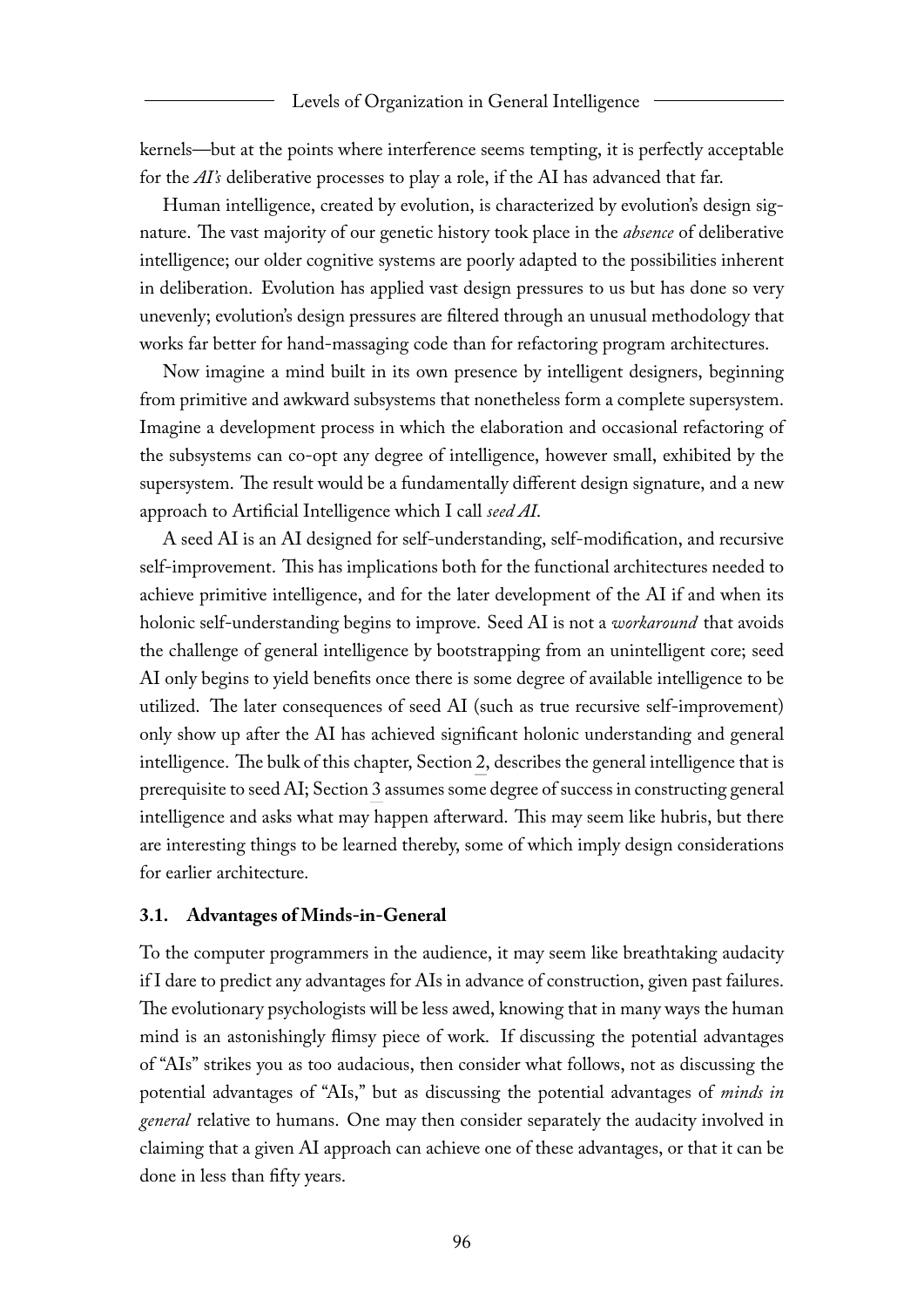Humans definitely possess the following advantages, relative to *current* AIs:

• We are smart, flexible, generally intelligent organisms with an enormous base of evolved complexity, years of real-world experience, and  $10^{14}$  parallelized synapses, and current AIs are not.

Humans probably possess the following advantages, relative to intelligences developed by humans on foreseeable extensions of current hardware:

- Considering each synaptic signal as roughly equivalent to a floating-point operation, the raw computational power of a human is enormously in excess of any current supercomputer or clustered computing system, although Moore's Law continues to eat up this ground (Moravec [1998\)](#page-119-3).
- Human neural hardware—the wetware layer—offers built-in support for operations such as pattern recognition, pattern completion, optimization for recurring problems, et cetera; this support was added from below, taking advantage of microbiological features of neurons, and could be enormously expensive to simulate computationally to the same degree of ubiquity.
- With respect to the holonically simpler levels of the system, the total amount of "design pressure" exerted by evolution over time is probably considerably in excess of the design pressure that a reasonably-sized programming team could expect to personally exert.
- Humans have an extended history as intelligences; we are proven software.

Current computer programs definitely possess these mutually synergetic advantages relative to humans:

- Computer programs can perform highly repetitive tasks without boredom.
- Computer programs can execute complex extended tasks without making that class of human errors caused by distraction or short-term memory overflow in abstract deliberation.
- Computer hardware can perform extended sequences of simple steps at much greater *serial* speeds than human abstract deliberation or even human 200 Hz neurons.
- Computer programs are fully configurable by the general intelligences called humans. (Evolution, the designer of humans, cannot invoke general intelligence.)

These advantages will not necessarily carry over to real AI. A real AI is not a computer program any more than a human is a cell. The relevant complexity exists at a much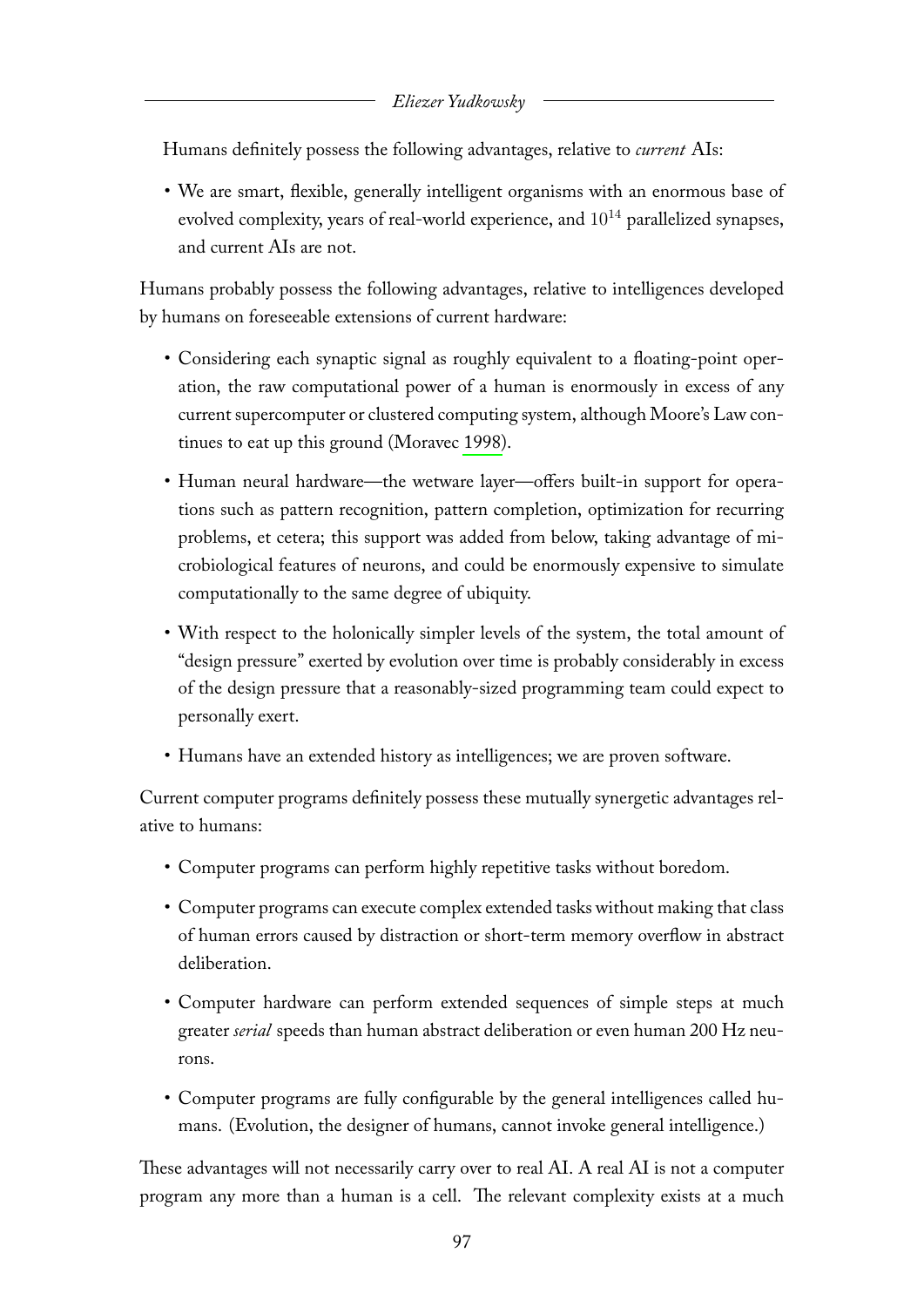higher layer of organization, and it would be inappropriate to generalize stereotypical characteristics of computers to real AIs, just as it would be inappropriate to generalize the stereotypical characteristics of amoebas to modern-day humans. One might say that a real AI *consumes* computing power but is not a computer. This basic distinction has been confused by many cases in which the label "AI" has been applied to constructs that turn out to be only computer programs; but we should still expect the distinction to hold true of real AI, when and if achieved.

The potential cognitive advantages of *minds-in-general*, relative to humans, probably include:

- **New sensory modalities:** Human programmers, lacking a sensory modality for assembly language, are stuck with abstract reasoning plus compilers. We are not entirely helpless, even this far outside our ancestral environment—but the traditional fragility of computer programs bears witness to our awkwardness. Minds-ingeneral may be able to exceed human programming ability with relatively primitive *general* intelligence, given a sensory modality for code.
- **Blending-over of deliberative and automatic processes:** Human wetware has very poor support for the realtime diversion of processing power from one subsystem to another. Furthermore, a computer can burn serial speed to generate parallel power but neurons cannot do the reverse. Minds-in-general may be able to carry out an uncomplicated, relatively uncreative track of deliberate thought using simplified mental processes that run at higher speeds—an idiom that blurs the line between "deliberate" and "algorithmic" cognition. Another instance of the blurring line is co-opting deliberation into processes that are algorithmic in humans; for example, minds-in-general may choose to make use of top-level intelligence in forming and encoding the concept kernels of categories. Finally, a sufficiently intelligent AI might be able to incorporate *de novo* programmatic functions into deliberative processes—as if Gary Kasparov<sup>[35](#page-98-0)</sup> could interface his brain to a computer and write search trees to contribute to his intuitive perception of a chessboard.
- **Better support for introspective perception and manipulation:** The comparatively poor support of the human architecture for low-level introspection is most apparent in the extreme case of modifying code; we can think thoughts about thoughts, but not thoughts about individual neurons. However, other cross-level introspections are also closed to us. We lack the ability to introspect on concept kernels, focus-of-attention allocation, sequiturs in the thought process, memory

<span id="page-98-0"></span><sup>35.</sup> Former world champion in chess, beaten by the computer Deep Blue.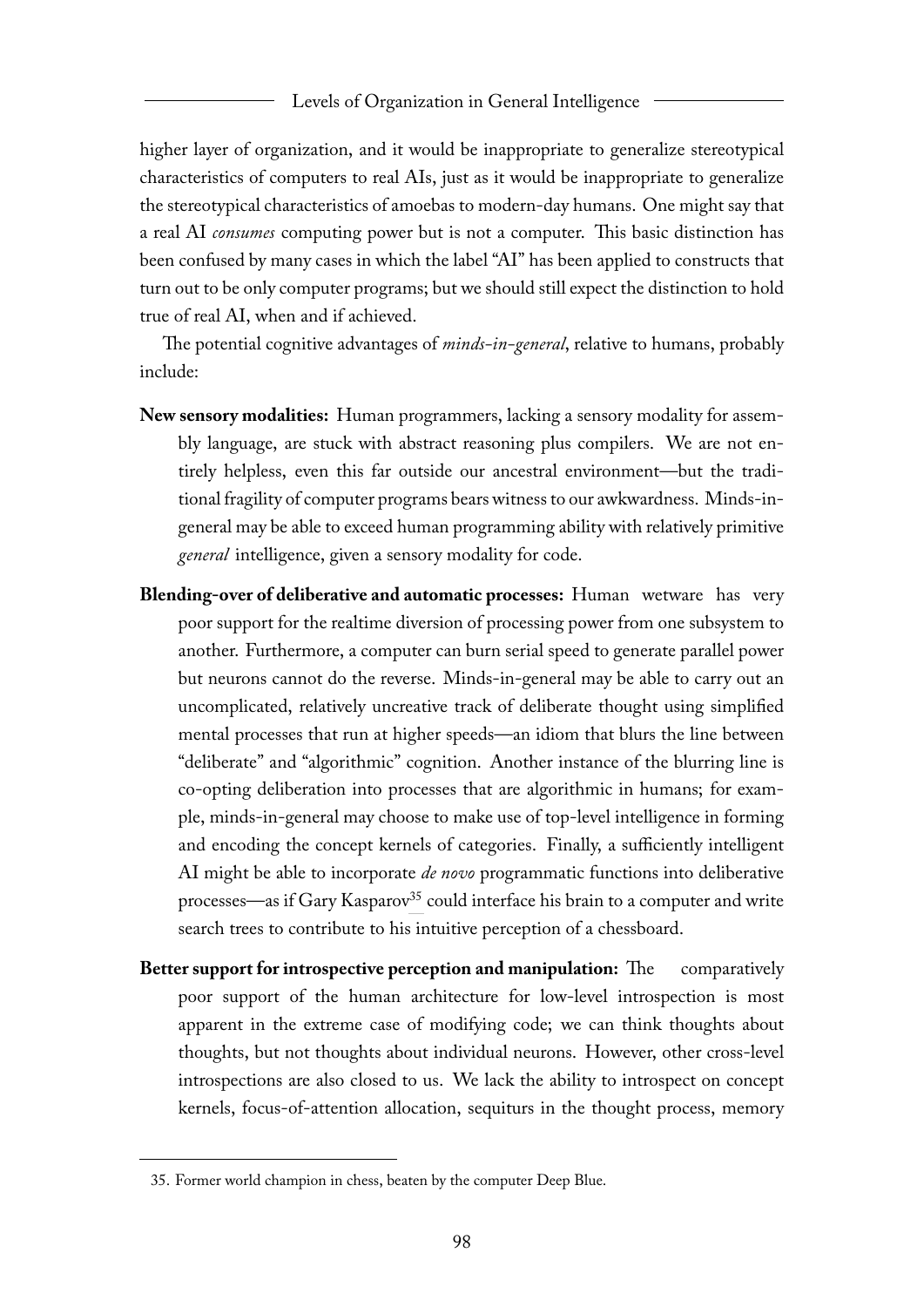#### *Eliezer Yudkowsky*

formation, skill reinforcement, et cetera; we lack the ability to introspectively notice, induce beliefs about, or take deliberate actions in these domains.

- **The ability to add and absorb new hardware:** The human brain is instantiated with a species-typical upper limit on computing power and loses neurons as it ages. In the computer industry, computing power continually becomes exponentially cheaper, and serial speeds exponentially faster, with sufficient regularity that "Moore's Law" (Moore [1997\)](#page-119-4) is said to govern its progress. Nor is an AI project limited to waiting for Moore's Law; an AI project that displays an important result may conceivably receive new funding which enables the project to buy a much larger clustered system (or rent a larger computing grid), perhaps allowing the AI to absorb hundreds of times as much computing power. By comparison, the 5-million-year transition from *Australopithecus* to *Homo sapiens sapiens* involved a tripling of cranial capacity relative to body size, and a further doubling of prefrontral volume relative to the expected prefrontal volume for a primate with a brain our size, for a total sixfold increase in prefrontal capacity relative to primates (Deacon [1990\)](#page-115-2). At 18 months per doubling, it requires 3.9 years for Moore's Law to cover this much ground. Even granted that intelligence is more software than hardware, this is still impressive.
- **Agglomerativity:** An advanced AI is likely to be able to communicate with other AIs at much higher bandwidth than humans communicate with other humans including sharing of thoughts, memories, and skills, in their underlying cognitive representations. An advanced AI may also choose to internally employ multithreaded thought processes to simulate different points of view. The traditional hard distinction between "groups" and "individuals" may be a special case of human cognition rather than a property of minds-in-general. It is even possible that no one project would ever choose to split up available hardware among more than one AI. Much is said about the benefits of cooperation between humans, but this is because there is a species limit on individual brainpower. We solve difficult problems using many humans because we cannot solve difficult problems using *one big* human. Six humans have a fair advantage relative to one human, but one human has a tremendous advantage relative to six chimpanzees.
- **Hardware that has different, but still powerful, advantages:** Current computing systems lack good built-in support for biological neural functions such as automatic optimization, pattern completion, massive parallelism, etc. However, the bottom layer of a computer system is well-suited to operations such as reflectivity, execution traces, lossless serialization, lossless pattern transformations, very-high-precision quantitative calculations, and algorithms which involve iteration, recursion, and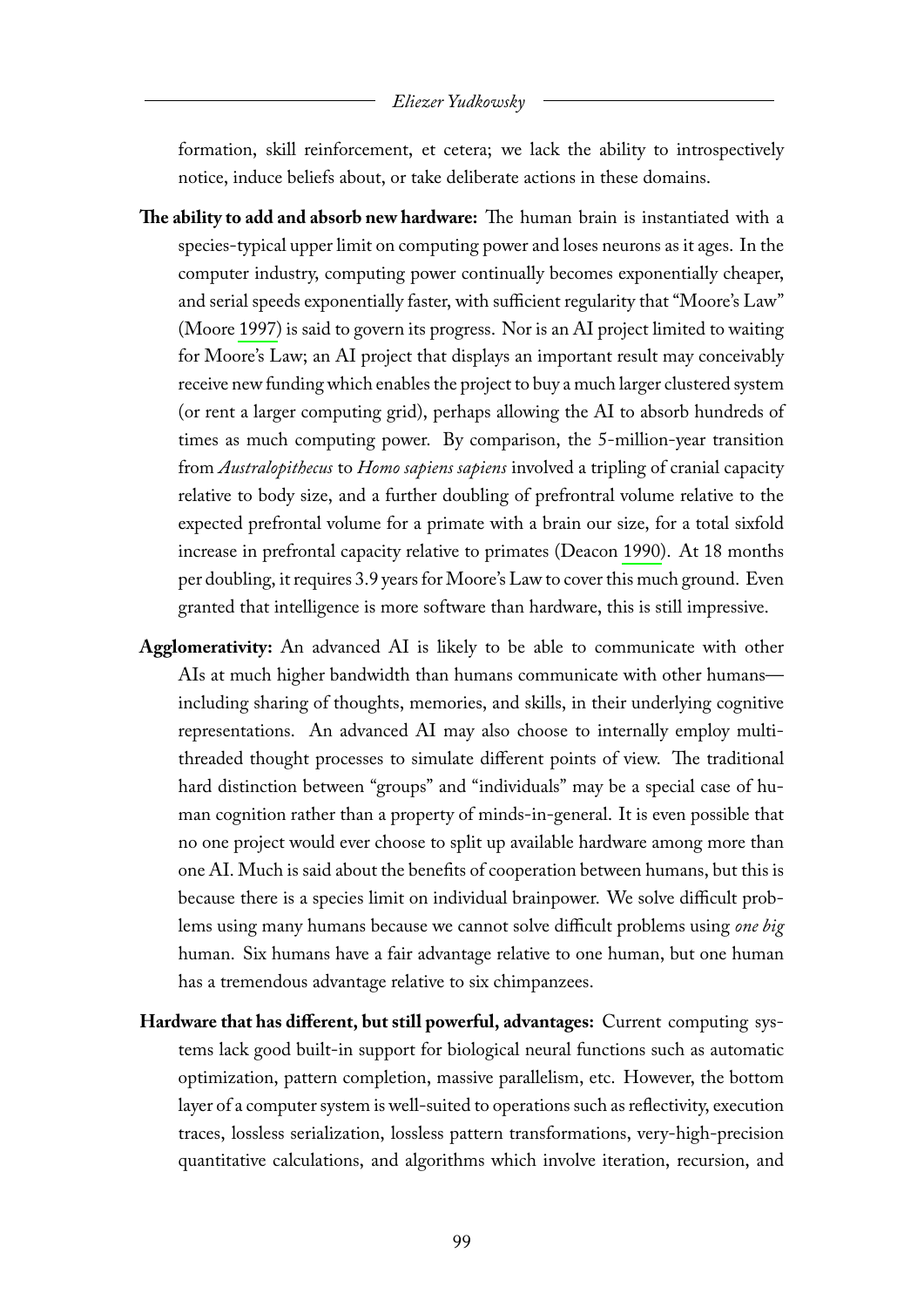## Levels of Organization in General Intelligence

extended complex branching. Also in this category, but important enough to deserve its own section, is:

- **Massive serialism:** Different "limiting speed" for simple cognitive processes. No matter how simple or computationally inexpensive, the speed of a human cognitive process is bounded by the 200 Hz limiting speed of spike trains in the underlying neurons. Modern computer chips can execute billions of *sequential* steps per second. Even if an AI must "burn" this serial speed to imitate parallelism, simple (routine, noncreative, nonparallel) deliberation might be carried out substantially (orders of magnitude) faster than more computationally intensive thought processes. If enough hardware is available to an AI, or if an AI is sufficiently optimized, it is possible that even the AI's full intelligence may run substantially faster than human deliberation.
- **Freedom from evolutionary misoptimizations:** The term "misoptimization" here indicates an evolved feature that was adaptive for inclusive reproductive fitness in the ancestral environment, but which today conflicts with the goals professed by modern-day humans. If we could modify our own source code, we would eat Hershey's lettuce bars, enjoy our stays on the treadmill, and use a volume control on "boredom" at tax time.
- **Everything evolution just didn't think of:** This catchall category is the flip side of the human advantage of "tested software"—humans aren't necessarily *good* software, just *old* software. Evolution cannot create design improvements which surmount simultaneous dependencies unless there exists an incremental path, and even then will not execute those design improvements unless that particular incremental path happens to be adaptive for other reasons. Evolution exhibits no predictive foresight and is strongly constrained by the need to preserve existing complexity. Human programmers are free to be creative.
- **Recursive self-enhancement:** If a seed AI can improve itself, each local improvement to a design feature means that the AI is now partially the *source* of that feature, in partnership with the original programmers. Improvements to the AI are now improvements to the *source* of the feature, and may thus trigger further improvement in that feature. Similarly, where the seed AI idiom means that a cognitive talent co-opts a domain competency in internal manipulations, improvements to intelligence may improve the domain competency and thereby improve the cognitive talent. From a broad perspective, a mind-in-general's self-improvements may result in a higher level of intelligence and thus an increased ability to originate new self-improvements.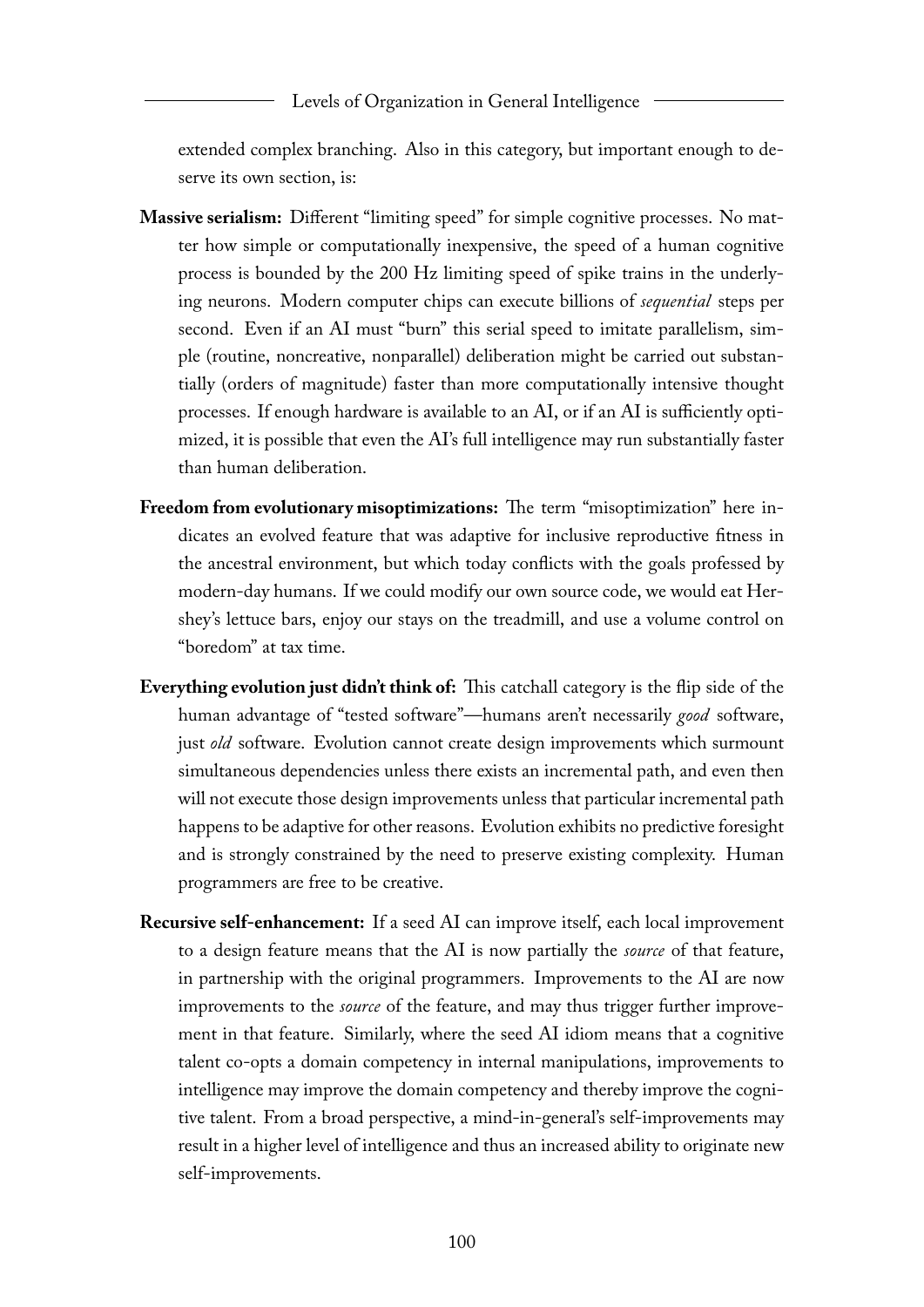#### **3.2. Recursive Self-enhancement**

Fully recursive self-enhancement is a potential advantage of minds-in-general that has no analogue in nature—not just no analogue in human intelligence, but no analogue in *any* known process. Since the divergence of the hominid family within the primate order, further developments have occurred at an accelerating pace—but this is not because the character of the evolutionary process changed or became "smarter"; successive adaptations for intelligence and language opened up new design possibilities and also tended to increase the selection pressures for intelligence and language. Similarly, the exponentially accelerating increase of cultural knowledge in *Homo sapiens sapiens* was triggered by an underlying change in the human brain, but has not itself had time to create any significant changes in the human brain. Once *Homo sapiens sapiens* arose, the subsequent runaway acceleration of cultural knowledge took place with essentially constant brainware. The exponential increase of culture occurs because acquiring new knowledge makes it easier to acquire more knowledge.

The accelerating development of the hominid family and the exponential increase in human culture are both instances of *weakly self-improving processes*, characterized by an externally constant process (evolution, modern human brains) acting on a complexity pool (hominid genes, cultural knowledge) whose elements interact synergetically. If we divide the process into an improver and a content base, then weakly self-improving processes are characterized by an external improving process with roughly constant characteristic intelligence, and a content base within which positive feedback takes place under the dynamics imposed by the external process.

If a seed AI begins to improve itself, this will mark the beginning of the AI's *selfencapsulation*. Whatever component the AI improves will no longer be *caused* entirely by humans; the cause of that component will become, at least in part, the AI. Any improvement to the AI will be an improvement to the *cause* of a component of the AI. If the AI is improved further—either by the external programmers, or by internal selfenhancement—the AI may have a chance to re-improve that component. That is, any improvement to the AI's global intelligence may indirectly result in the AI improving local components. This secondary enhancement does not necessarily enable the AI to make a further, tertiary round of improvements. If only a few small components have been self-encapsulated, then secondary self-enhancement effects are likely to be small, not on the same order as improvements made by the human programmers.

If computational subsystems give rise to cognitive talents, and cognitive talents plus acquired expertise give rise to domain competencies, then self-improvement is a means by which domain competencies can wrap around and improve computational subsystems, just as the seed AI idiom of co-opting deliberative functions into cognition enables improvements in domain competencies to wrap around and improve cognitive talents,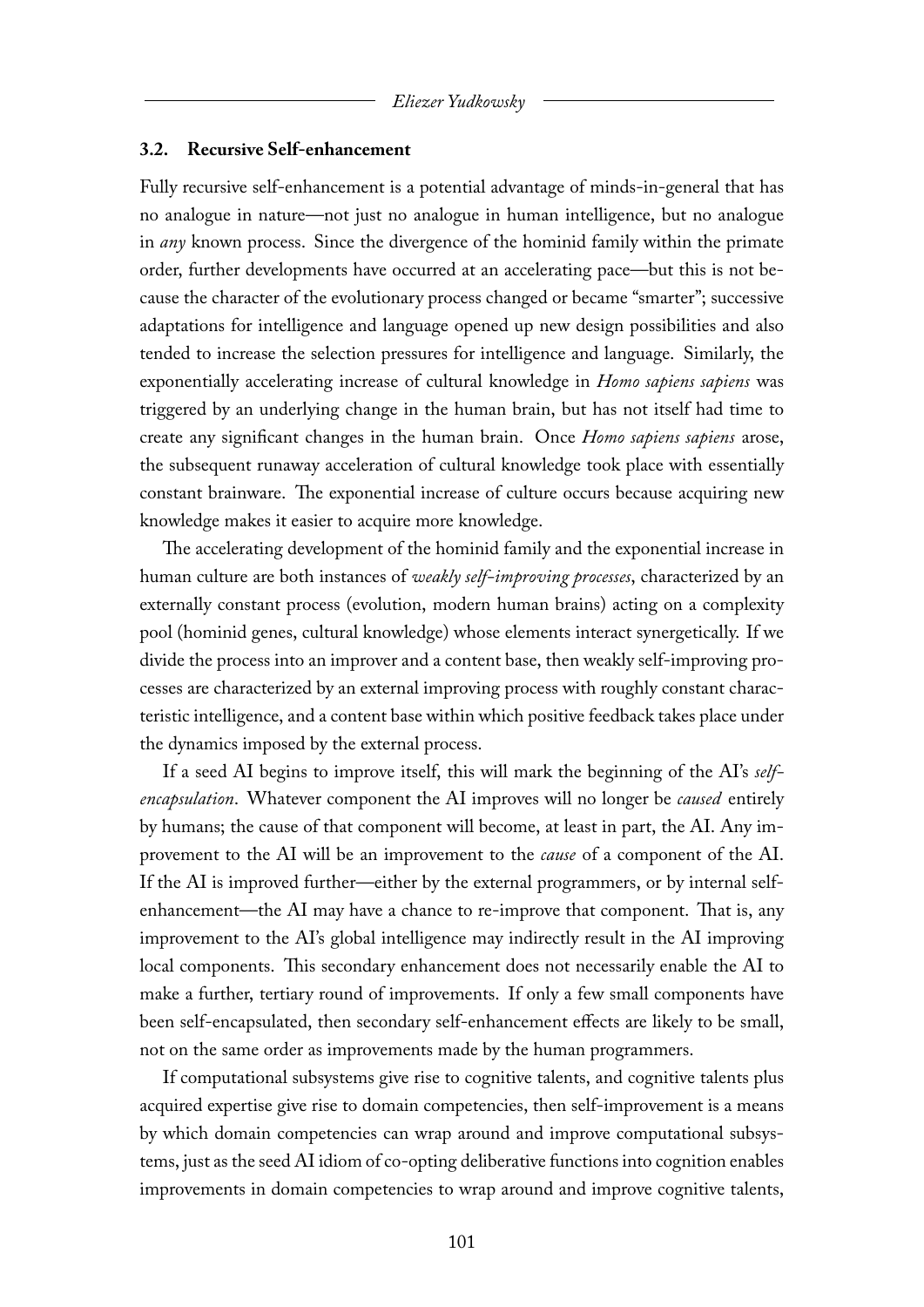and the ordinary idiom of intelligent learning enables domain competencies to wrap around and improve acquired expertise.<sup>[36](#page-102-0)</sup> The degree to which domain competencies improve underlying processes will depend on the AI's degree of advancement; successively more advanced intelligence is required to improve expertise, cognitive talents, and computational subsystems. The degree to which an improvement in intelligence cascades into further improvements will be determined by how much self-encapsulation has already taken place on different levels of the system.

A seed AI is a *strongly self-improving process*, characterized by improvements to the content base that exert direct positive feedback on the intelligence of the underlying improving process. The exponential surge of human cultural knowledge was driven by the action of an already-powerful but constant force, human intelligence, upon a synergetic content base of cultural knowledge. Since strong self-improvement in seed AI involves an initially very weak but improving intelligence, it is not possible to conclude from analogies with human cultural progress that strongly recursive self-improvement will obey an exponential lower bound during early stages, nor that it will obey an exponential upper bound during later stages. Strong self-improvement is a mixed blessing in development. During earlier epochs of seed AI, the dual process of programmer improvement and self-improvement probably sums to a process entirely dominated by the human programmers. We cannot rely on exponential bootstrapping from an unintelligent core. However, we may be able to achieve powerful results by bootstrapping from an *intelligent* core, if and when such a core is achieved. *Recursive* self-improvement is a consequence of seed AI, not a cheap way to achieve AI.

It is possible that self-improvement will become cognitively significant relatively early in development, but the wraparound of domain competencies to improve expertise, cognition, and subsystems does not imply strong effects from *recursive* self-improvement. Precision in discussing seed AI trajectories requires distinguishing between epochs for holonic understanding, epochs for programmer-dominated and AI-dominated development, epochs for recursive and nonrecursive self-improvement, and epochs for overall intelligence. (Readers allergic to advance discussion of sophisticated AI may consider these epochs as referring to minds-in-general that possess physical access to their own code and some degree of general intelligence with which to manipulate it; the rationale

<span id="page-102-0"></span><sup>36.</sup> It is sometimes objected that an intelligence modifying itself is "circular" and therefore impossible. This strikes me as a complete *non sequitur*, but even if it were not, the objection is still based on the idea of intelligence as an opaque monolithic function. The character of the computational subsystems making up intelligence is fundamentally different from the character of the high-level intelligence that exists atop the subsystems. High-level intelligence can wrap around to make improvements to the subsystems in their role as computational processes without ever *directly* confronting the allegedly sterile problem of "improving itself"—though as said, I see nothing sterile about this.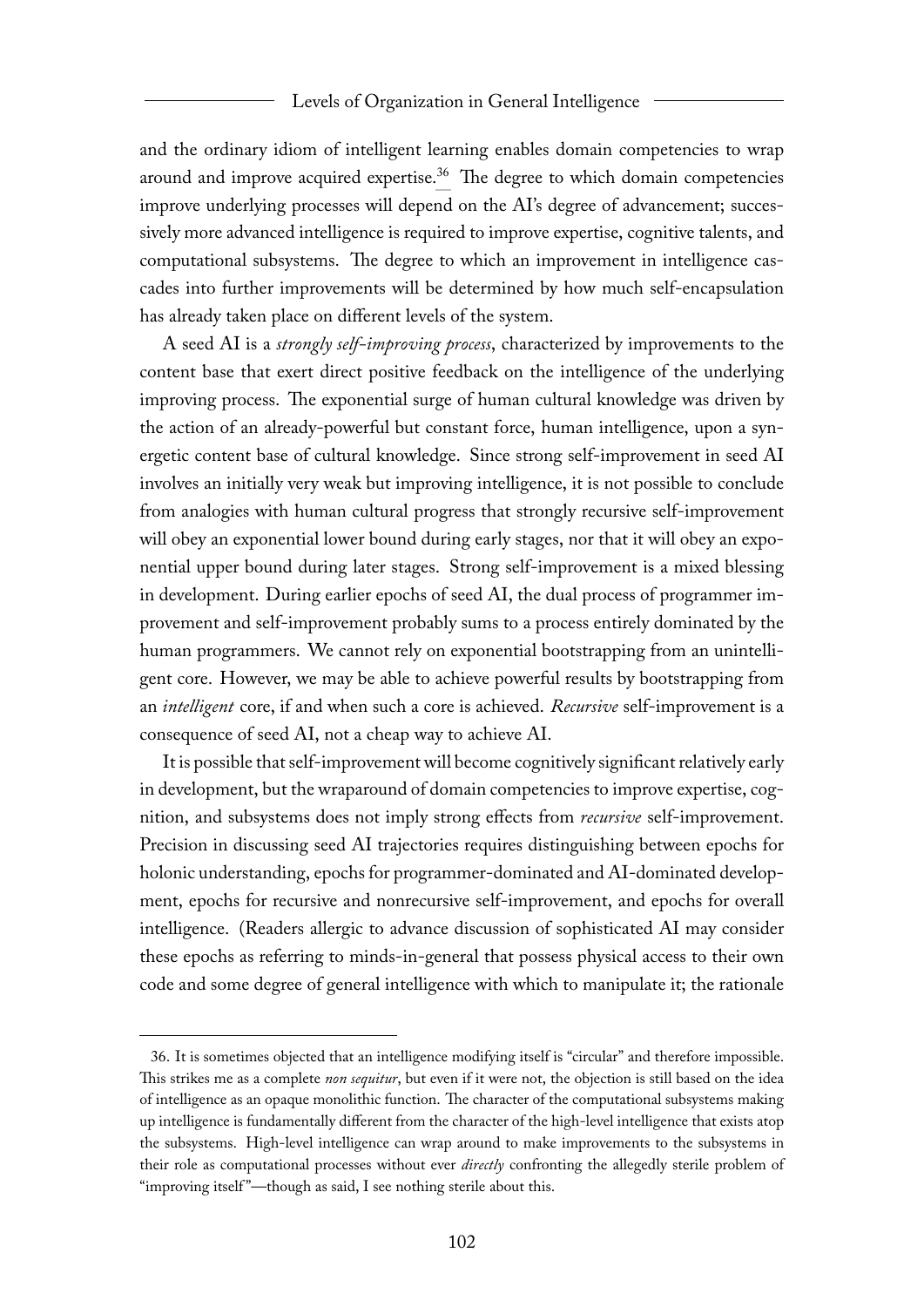for distinguishing between epochs may be considered separately from the audacity of suggesting that AI can progress to any given epoch.)

Epochs for holonic understanding and holonic programming:

- First epoch: The AI can transform code in ways that do not affect the algorithm implemented. ("Understanding" on the order of an optimizing compiler; i.e., not "understanding" in any real sense.)
- **Second epoch:** The AI can transform algorithms in ways that fit simple abstract beliefs about the design purposes of code. That is, the AI would understand what a stack implemented as a linked list and a stack implemented as an array have in common. (Note that this is already out of range of current AI, at least if you want the AI to figure it out on its own.)
- **Third epoch:** The AI can draw a holonic line from simple internal metrics of *cognitive* usefulness (how fast a concept is cued, the usefulness of the concept returned) to specific algorithms. Consequently the AI would have the theoretical capability to invent and test new algorithms. This does not mean the AI would have the ability to invent *good* algorithms or *better* algorithms, just that invention in this domain would be theoretically possible. (An AI's theoretical capacity for invention does not imply capacity for improvement over and above the programmers' efforts. This is determined by relative domain competencies and by relative effort expended at a given focal point.)
- Fourth epoch: The AI has a concept of "intelligence" as the final product of a continuous holonic supersystem. The AI can draw a continuous line from (a) its abstract understanding of intelligence to (b) its introspective understanding of cognition to (c) its understanding of source code and stored data. The AI would be able to invent an algorithm or cognitive process that contributes to intelligence in a novel way and integrate that process into the system. (Again, this does not automatically imply that the AI's inventions are improvements relative to existing processes.)

Epochs for sparse, continuous, and recursive self-improvement:

- First epoch: The AI has a limited set of rigid routines which it applies uniformly. Once all visible opportunities are exhausted, the routines are used up. This is essentially analogous to the externally driven improvement of an optimizing compiler. An optimizing compiler may make a large number of improvements, but they are not self-improvements, and they are not design improvements. An optimizing compiler tweaks assembly language but leaves the program constant.
- **Second epoch:** The cognitive processes which create improvements have characteristic complexity on the order of a classical search tree, rather than on the order of an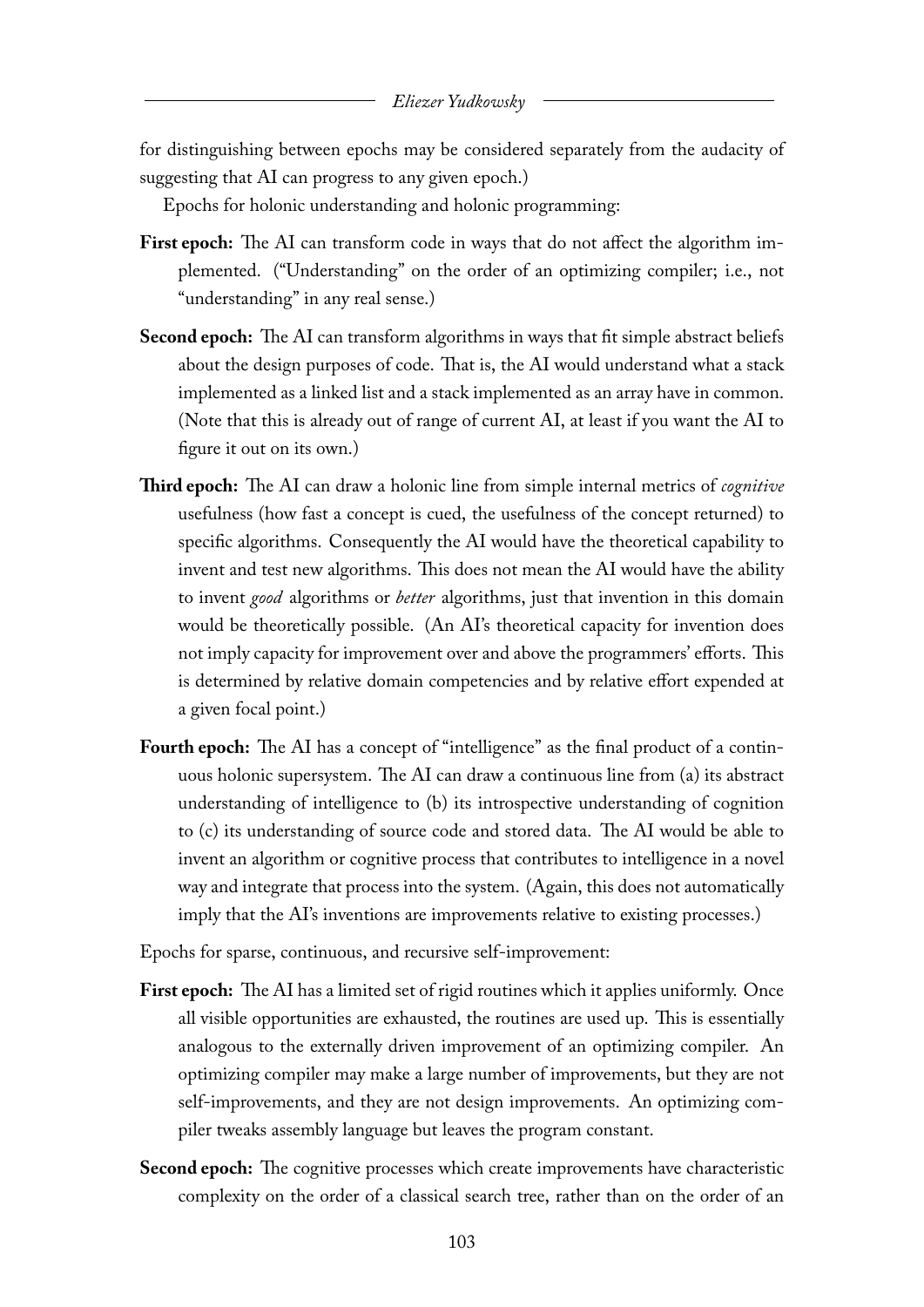## Levels of Organization in General Intelligence

optimizing compiler. Sufficient investments of computing power can sometimes yield extra improvements, but it is essentially an exponential investment for a linear improvement, and no matter how much computing power is invested, the total kind of improvements conceivable are limited.

- **Third epoch:** Cognitive complexity in the AI's domain competency for programming is high enough that at any given point there is a large number of visible possibilities for complex improvements, albeit perhaps minor improvements. The AI usually does not exhaust all visible opportunities before the programmers improve the AI enough to make new improvements visible. However, it is only programmer-driven improvements in intelligence which are powerful enough to open up new volumes of the design space.
- **Fourth epoch:** Self-improvements sometimes result in genuine improvements to "smartness," "creativity," or "holonic understanding," enough to open up a new volume of the design space and make new possible improvements visible.
- Epochs for relative human-driven and AI-driven improvement:
- **First epoch:** The AI can make optimizations at most on the order of an optimizing compiler, and cannot make design improvements or increase functional complexity. The combination of AI and programmer is not noticeably more effective than a programmer armed with an ordinary optimizing compiler.
- **Second epoch:** The AI can understand a small handful of components and make improvements to them, but the total amount of AI-driven improvement is small by comparison with programmer-driven development. Sufficiently major programmer improvements do very occasionally trigger secondary improvements. The total amount of work done by the AI on its own subsystems serves only as a measurement of progress and does not significantly accelerate work on AI programming.
- **Third epoch:** AI-driven improvement is significant, but development is "strongly" programmer-dominated in the sense that overall systemic progress is driven almost entirely by the creativity of the programmers. The AI may have taken over some significant portion of the work from the programmers. The AI's domain competencies for programming may play a critical role in the AI's continued functioning.
- **Fourth epoch:** AI-driven improvement is significant, but development is "weakly" programmer-dominated. AI-driven improvements and programmer-driven improvements are of roughly the same kind, but the programmers are better at it. Alternatively, the programmers have more subjective time in which to make improvements, due to the number of programmers or the slowness of the AI.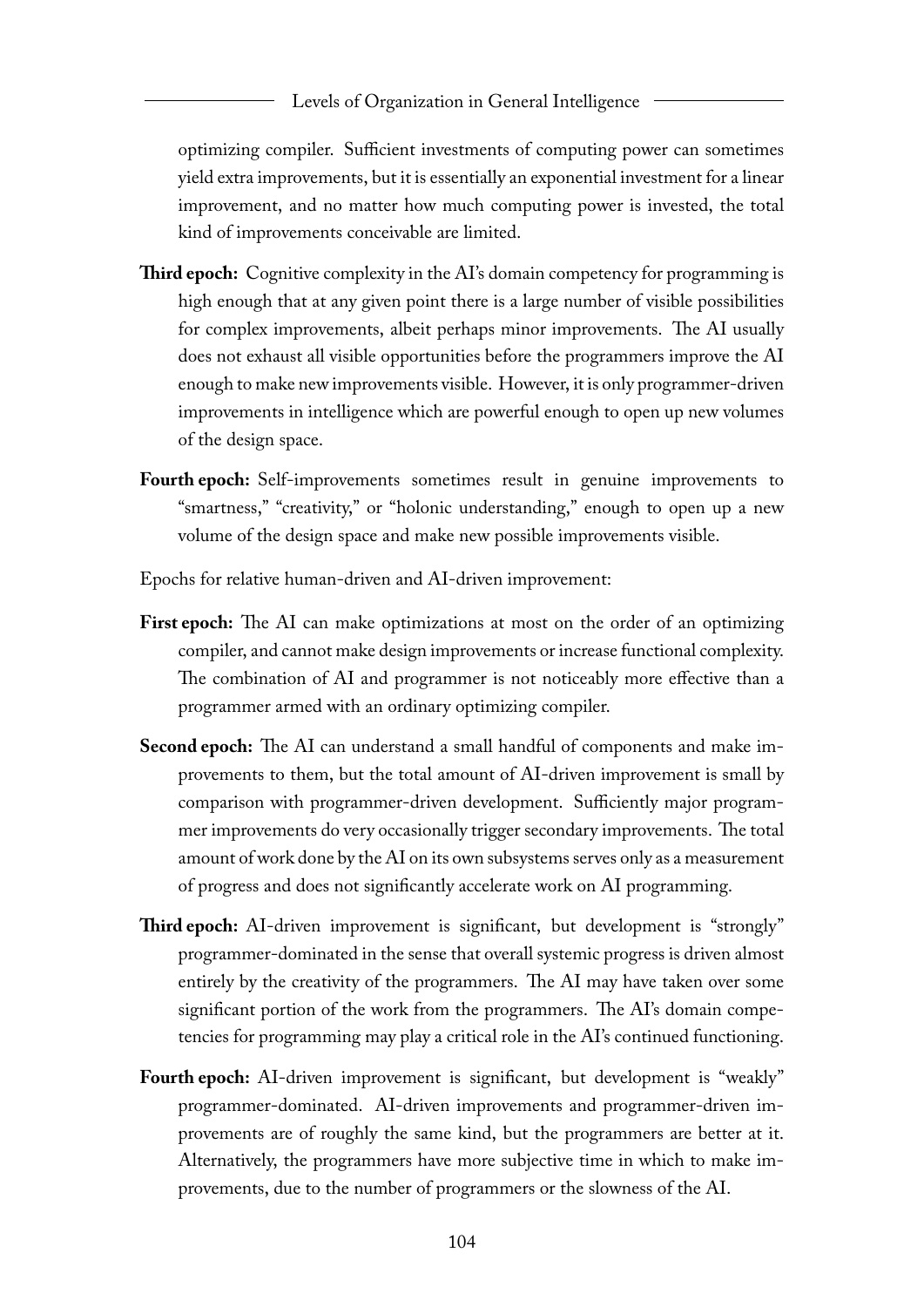Epochs for overall intelligence:

- **Tool-level AI:** The AI's behaviors are immediately and directly specified by the programmers, or the AI "learns" in a single domain using prespecified learning algorithms. (In my opinion, tool-level AI as an alleged step on the path to more complex AI is highly overrated.)
- **Prehuman AI:** The AI's intelligence is not a significant subset of human intelligence. Nonetheless, the AI is a cognitive supersystem, with some subsystems we would recognize, and at least some mind-like behaviors. A toaster oven does not qualify as a "prehuman chef," but a general kitchen robot might do so.
- **Infrahuman AI:** The AI's intelligence is, overall, of the same basic character as human intelligence, but substantially inferior. The AI may excel in a few domains where it possesses new sensory modalities or other brainware advantages not available to humans. I believe that a worthwhile test of infrahumanity is whether humans talking to the AI recognize a mind on the other end. (An AI that lacks even a primitive ability to communicate with and model external minds, and cannot be taught to do so, does not qualify as infrahuman.)

It should again be emphasized that this entire discussion *assumes* that the problem of building a general intelligence is solvable. Without significant *existing* intelligence an alleged "AI" will remain permanently stuck in the first epoch of holonic programming it will remain nothing more than an optimizing compiler. It is true that so far attempts at computer-based intelligence have failed, and perhaps there is a barrier which states that while 750 megabytes of DNA can specify physical systems which learn, reason, and display general intelligence, no amount of human design can do the same.

But if no such barrier exists—if it is possible for an artificial system to match DNA and display human-equivalent general intelligence—then it seems very probable that seed AI is achievable as well. It would be the height of biological chauvinism to assert that, while it *is* possible for humans to build an AI and improve this AI to the point of roughly human-equivalent general intelligence, this same human-equivalent AI can never master the (humanly solved) programming problem of making improvements to the AI's source code.

Furthermore, the above statement misstates the likely interrelation of the epochs. An AI does not need to wait for full human-equivalence to begin improving on the programmer's work. An optimizing compiler can "improve" over human work by expending greater *relative* effort on the assembly-language level. That is, an optimizing compiler uses the programmatic advantages of *greater serial speed* and *immunity to boredom* to apply much greater design pressures to the assembly-language level than a human could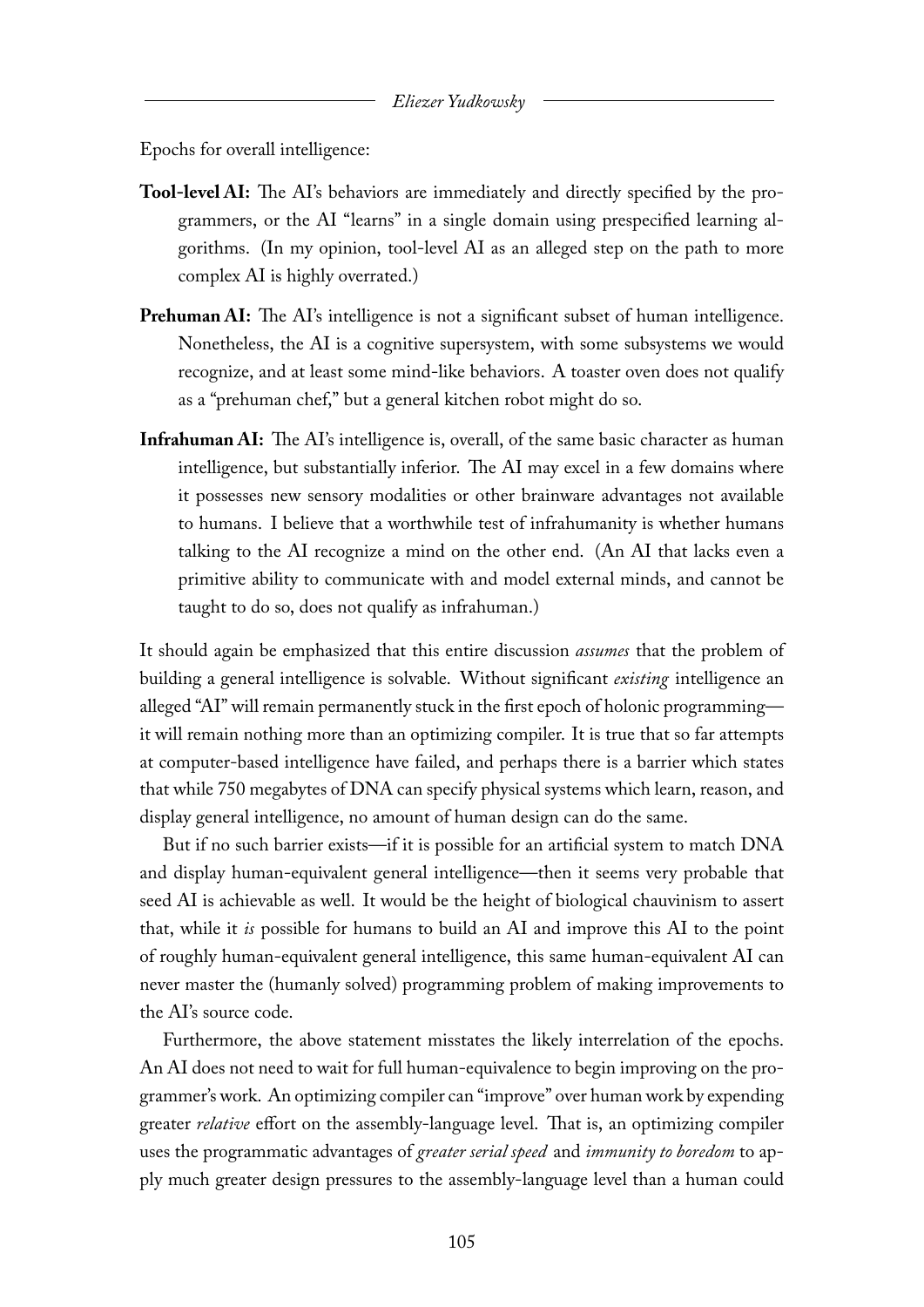exert *in equal time*. Even an optimizing compiler might fail to match a human at handmassaging a small chunk of time-critical assembly language. But, at least in today's programming environments, humans no longer hand-massage most code—in part because the task is best left to optimizing compilers, and in part because it's extremely boring and wouldn't yield much benefit relative to making further high-level improvements. A sufficiently advanced AI that takes advantage of *massive serialism* and *freedom from evolutionary misoptimizations* may be able to apply massive design pressures to higher holonic levels of the system.

Even at our best, humans are not very good programmers; programming is not a task commonly encountered in the ancestral environment. A human programmer is metaphorically a blind painter—not just a blind painter, but a painter entirely lacking a visual cortex. We create our programs like an artist drawing one pixel at a time, and our programs are fragile as a consequence. If the AI's human programmers can master the essential design pattern of sensory modalities, they can gift the AI with a sensory modality for code-like structures. Such a modality might perceptually interpret: a simplified interpreted language used to tutor basic concepts; any internal procedural languages used by cognitive processes; the programming language in which the AI's code level is written; and finally the native machine code of the AI's hardware. An AI that takes advantage of a codic modality may not need to wait for human-equivalent *general* intelligence to beat a human in the *specific domain competency* of programming. Informally, an AI is native to the world of programming, and a human is not.

This leads inevitably to the question of how much programming ability would be exhibited by a seed AI with human-equivalent general intelligence *plus* a codic modality. Unfortunately, this leads into territory that is generally considered taboo within the field of AI. Some readers may have noted a visible incompleteness in the above list of seed AI epochs; for example, the last stage listed for human-driven and AI-driven improvement is "weak domination" of the improvement process by human programmers (the AI and the programmers make the same kind of improvements, but the programmers make more improvements than the AI). The obvious succeeding epoch is one in which AI-driven development roughly equals human development, and the epoch after that one in which AI-driven development exceeds human-driven development. Similarly, the discussion of epochs for recursive self-improvement stops at the point where AIdriven improvement sometimes opens up new portions of the opportunity landscape, but does not discuss the possibility of open-ended self-improvement: a point beyond which progress can continue in the absence of human programmers, so that by the time the AI uses up all the improvements visible at a given level, that improvement is enough to "climb the next step of the intelligence ladder" and make a new set of improvements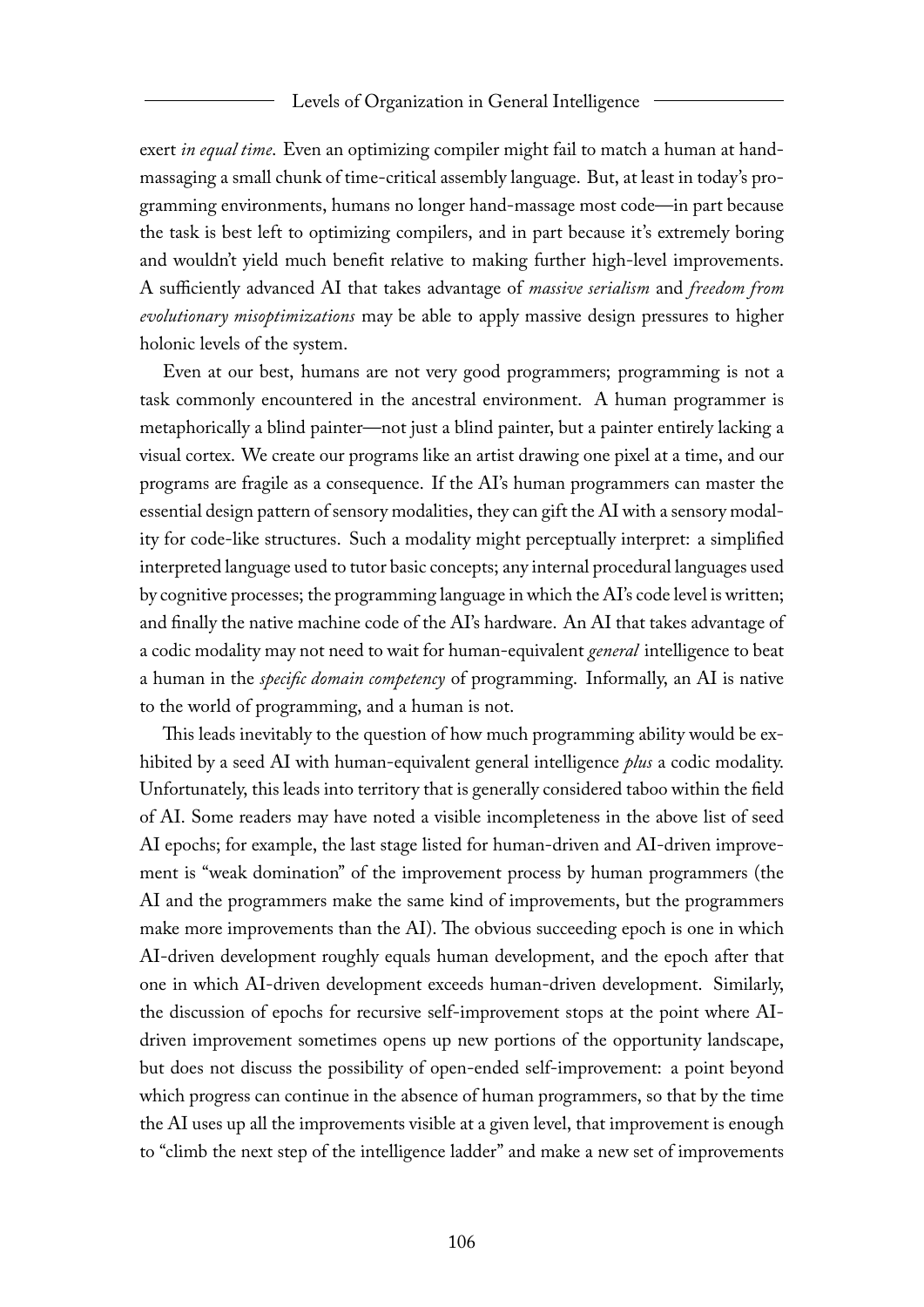visible. The epochs for overall intelligence define tool-level, prehuman, and infrahuman AI, but do not define human-equivalence or transhumanity.

# **3.3. Infrahumanity and Transhumanity: "Human-Equivalence" as Anthropocentrism**

It is interesting to contrast the separate perspectives of modern-day Artificial Intelligence researchers and modern-day evolutionary psychologists with respect to the particular level of intelligence exhibited by *Homo sapiens sapiens*. Modern-day AI researchers are strongly reluctant to discuss human equivalence, let alone what might lie beyond it, as a result of past claims for "human equivalence" that fell short. Even among those rare AI researchers who are still willing to discuss general cognition, the attitude appears to be: "First we'll achieve general cognition, then we'll talk human-equivalence. As for transhumanity, forget it."

In contrast, modern-day evolutionary theorists are strongly trained against Panglossian or anthropocentric views of evolution, i.e., those in which humanity occupies any special or best place in evolution. Here it is socially unacceptable to suggest that *Homo sapiens sapiens* represents cognition in an optimal or maximally developed form; in the field of evolutionary psychology, the overhanging past is one of Panglossian optimism. Rather than modeling the primate order and hominid family as evolving *toward* modern-day humanity, evolutionary psychologists try to model the hominid family as evolving somewhere, which then decided to call itself "humanity." (This view is beautifully explicated in Terrence Deacon's "The Symbolic Species" [Deacon [1997\]](#page-116-0).) Looking back on the history of the hominid family and the human line, there is no reason to believe that evolution has hit a hard upper limit. *Homo sapiens* has existed for a short time by comparison with the immediately preceding species, *Homo erectus*. We look back on our evolutionary history from this vantage point, not because evolution stopped at this point, but because the subspecies *Homo sapiens sapiens* is the very first elaboration of primate cognition to cross over the minimum line that supports rapid cultural growth and the development of evolutionary psychologists. We observe human-level intelligence in our vicinity, not because human intelligence is optimal or because it represents a developmental limit, but because of the Anthropic Principle; we are the first intelligence smart enough to look around. Should basic design limits on intelligence exist, it would be an astonishing coincidence if they centered on the human level.

Strictly speaking, the attitudes of AI and evolutionary psychology are not irreconcilable. One could hold that achieving general cognition will be extremely hard and that this constitutes the immediate research challenge, while simultaneously holding that once AI is achieved, only ungrounded anthropocentrism would predict that AIs will develop to a human level and then stop. This hybrid position is the actual stance I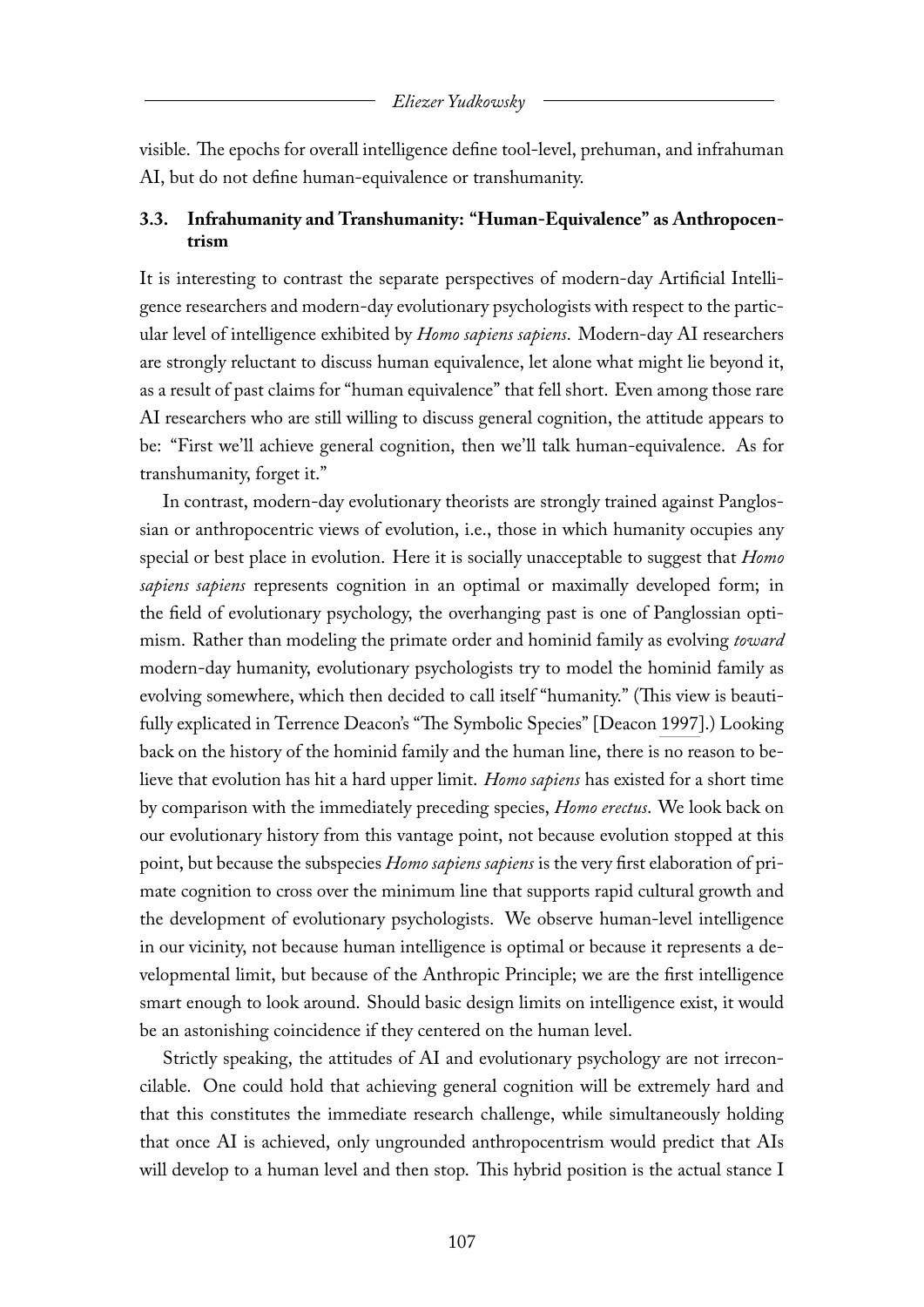have tried to maintain throughout this paper—for example, by decoupling discussion of developmental epochs and advantages of minds-in-general from the audacious question of whether AI can achieve a given epoch or advantage.

But it would be silly to pretend that the tremendous difficulty of achieving general cognition licenses us to sweep its enormous consequences under the rug. Despite AI's glacial slowness by comparison with more tractable research areas, Artificial Intelligence is still improving at an *enormously* faster rate than human intelligence. A human may contain millions or hundreds of millions of times as much processing power as a personal computer circa 2002, but computing power per dollar is (still) doubling every eighteen months, and human brainpower is not.

Many have speculated whether the development of human-equivalent AI, however and whenever it occurs, will be shortly followed by the development of transhuman AI (Moravec [1988;](#page-119-0) Vinge [1993;](#page-120-0) Minsky [1994;](#page-118-0) Kurzweil [1999;](#page-118-1) Hofstadter [2000;](#page-117-0) McAuliffe [2001\)](#page-118-2). Once AI exists it can develop in a number of different ways; for an AI to develop to the point of human-equivalence and then remain at the point of human-equivalence for an extended period would require that all liberties be simultaneously blocked at exactly the level which happens to be occupied by *Homo sapiens sapiens*. [37](#page-108-0) This is too much coincidence. Again, we observe *Homo sapiens sapiens* intelligence in our vicinity, not because *Homo sapiens sapiens* represents a basic limit, but because *Homo sapiens sapiens* is the very first hominid subspecies to cross the minimum line that permits the development of evolutionary psychologists.

Even if this were not the case—if, for example, we were now looking back on an unusually long period of stagnation for *Homo sapiens*—it would still be an unlicensed conclusion that the fundamental design bounds which hold for *evolution* acting on *neurons* would hold for *programmers* acting on *transistors*. Given the different design methods and different hardware, it would again be too much of a coincidence.

This holds doubly true for seed AI. The behavior of a strongly self-improving process (a mind with access to its own source code) is not the same as the behavior of a weakly self-improving process (evolution improving humans, humans improving knowledge). The ladder question for recursive self-improvement—whether climbing one rung yields a vantage point from which enough opportunities are visible that they suffice to reach the next rung—means that effects need not be proportional to causes. The question is not how much of an effect any *given* improvement has, but rather how much of an effect the improvement plus further triggered improvements and *their* triggered improvements have. It is literally a domino effect—the universal metaphor for small causes with dis-

<span id="page-108-0"></span><sup>37.</sup> This is a metaphor from the game Go, where you capture an opponent's group of stones by eliminating all adjoining clear spaces, which are known as "liberties."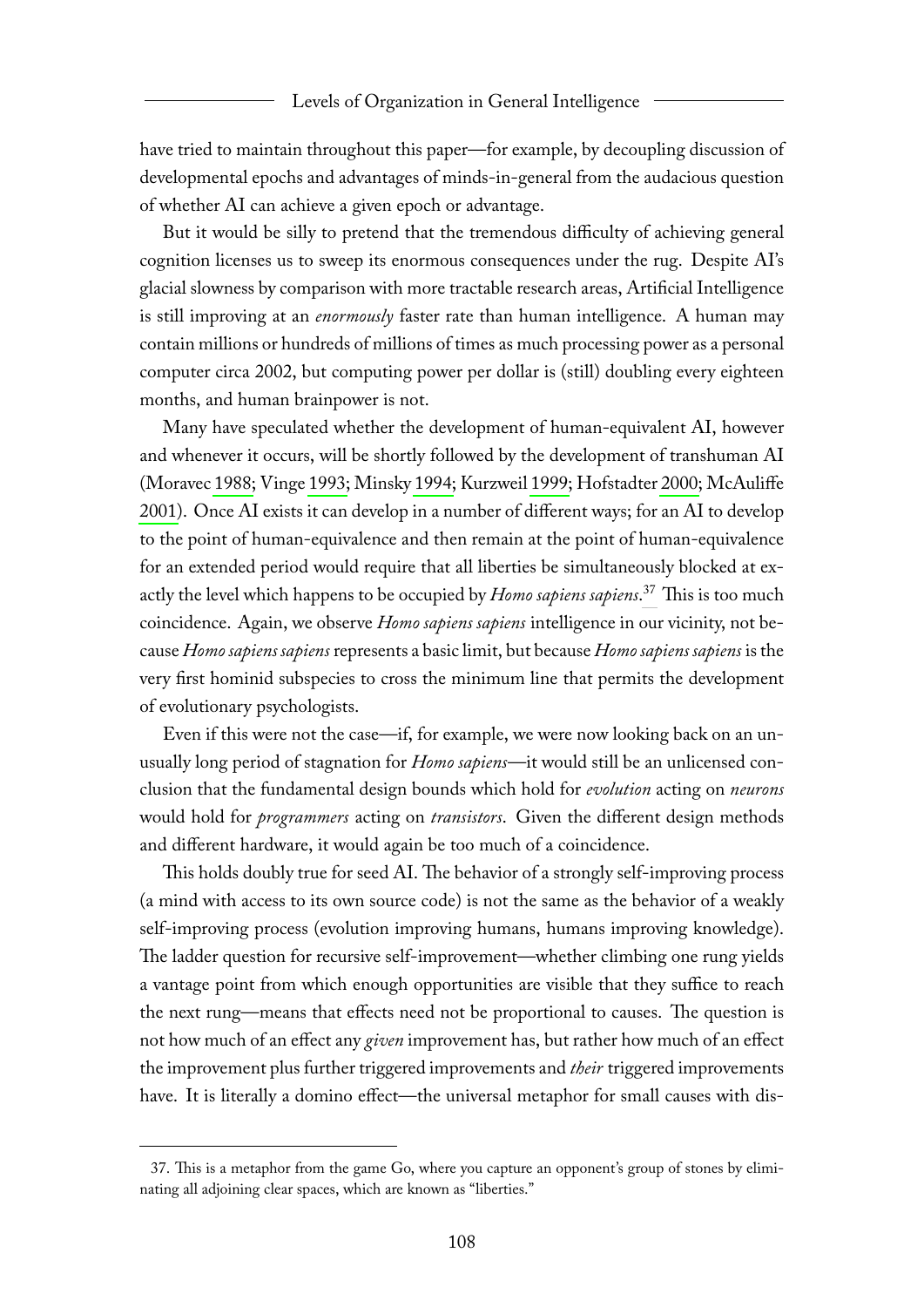#### *Eliezer Yudkowsky*

proportionate results. Our instincts for system behaviors may be enough to give us an intuitive feel for the results of any single improvement, but in this case we are asking not about the fall of a single domino, but rather about how the dominos are arranged. We are asking whether the tipping of one domino is likely to result in an isolated fall, two isolated falls, a small handful of toppled dominos, or whether it will knock over the entire chain.

If I may be permitted to adopt the antipolarity of "conservatism"—i.e., asking how *soon* things could conceivably happen, rather than how late—then I must observe that we have *no idea* where the point of open-ended self-improvement is located, and furthermore, *no idea* how fast progress will occur after this point is reached. Lest we overestimate the total amount of intelligence required, it should be noted that nondeliberate evolution did eventually stumble across general intelligence; it just took a very long time. We do not know how much improvement over evolution's incremental steps is required for a strongly self-improving system to knock over dominos of sufficient size that each one triggers the next domino. Currently, I believe the best strategy for AI development is to try for general cognition as a necessary prerequisite of achieving the domino effect. But in theory, general cognition might not be required. Evolution managed without it. (In a sense this is disturbing, since, while I can see how it would be theoretically possible to bootstrap from a nondeliberative core, I cannot think of a way to place such a nondeliberative system within the human moral frame of reference.)

It is conceptually possible that a basic bound rules out all improvement of effective intelligence past our current level, but we have no evidence supporting such a bound. I find it difficult to credit that a bound holding for minds in general on all physical substrates coincidentally limits intelligence to the exact level of the very first hominid subspecies to evolve to the point of developing computer scientists. I find it equally hard to credit bounds that limit strongly self-improving processes to the characteristic speed and behavior of weakly self-improving processes. "Human equivalence," commonly held up as the great unattainable challenge of AI, is a chimera—in the sense of being both a "mythical creature" and an "awkward hybrid." Infrahuman AI and transhuman AI are both plausible as self-consistent durable entities. Human-equivalent AI is not.

Given the tremendous architectural and substrate differences between humans and AIs, and the different expected cognitive advantages, there are no current grounds for depicting an AI that strikes an anthropomorphic balance of domain competencies. Given the difference between weakly recursive self-improvement and strongly recursive selfimprovement; given the ladder effect and domino effect in self-enhancement; given the different limiting subjective rates of neurons and transistors; given the potential of minds-in-general to expand hardware; and given that evolutionary history provides no grounds for theorizing that the *Homo sapiens sapiens* intelligence range represents a spe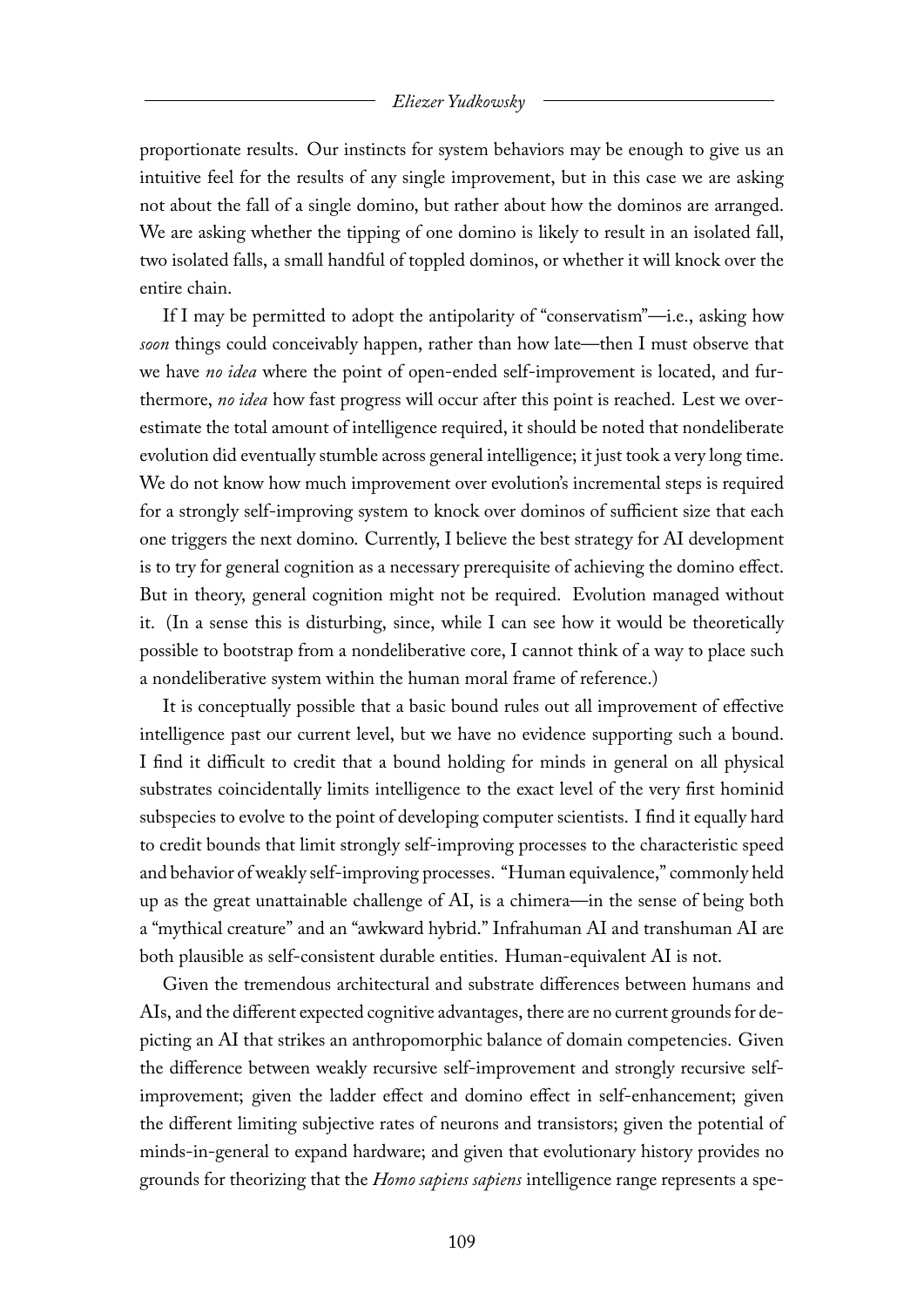cial slow zone or limiting point with respect to the development of cognitive systems; therefore, there are no current grounds for expecting AI to spend an extended period in the *Homo sapiens sapiens* range of general intelligence. *Homo sapiens sapiens* is not the center of the cognitive universe; we are a noncentral special case.

Under standard folk psychology, whether a task is easy or hard or extremely hard does not change the default assumption that people undertaking a task do so because they expect positive consequences for success. AI researchers continue to try and move humanity closer to achieving AI. However near or distant that goal, AI's critics are licensed under folk psychology to conclude that these researchers believe AI to be desirable. AI's critics may legitimately ask for an immediate defense of this belief, whether AI is held to be five years away or fifty. Although the topic is not covered in this paper, I personally pursue general cognition as a means to seed AI, and seed AI as a means to transhuman AI, because I believe human civilization will benefit greatly from breaching the upper bounds on intelligence that have held for the last fifty thousand years, and furthermore, that we are rapidly heading toward the point where we *must* breach the current upper bounds on intelligence for human civilization to survive. I would not have written a paper on recursively self-improving minds if I believed that recursively self-improving minds were inherently a bad thing, whether I expected construction to take fifty years or fifty thousand.

## **4. Conclusions**

People are curious about how things began, and especially about the origins of things they deem important. Besides satisfying such curiosity, accounts of origin may acquire broader theoretical or practical interest when they go beyond narrating historical accident, to impart insight into more enduring forces, tendencies, or sources from which the phenomena of interest more generally proceed. Accounts of evolutionary adaptation do this when they explain how and why a complex adaptation first arose over time, or how and why it has been conserved since then, in terms of selection on heritable variation. . . . In such cases, evolutionary accounts of origin may provide much of what early Greek thinkers sought in an arche, or origin—a unified understanding of something's original formation, source of continuing existence, and underlying principle. (Katz [2000b\)](#page-117-1)

On the cover of Douglas Hofstadter's *Gödel, Escher, Bach: An Eternal Golden Braid* are two trip-lets—wooden blocks carved so that three orthogonal spotlights shining through the 3D block cast three different 2D shadows—the letters "G", "E", "B". The trip-let is a metaphor for the way in which a deep underlying phenomenon can give rise to a number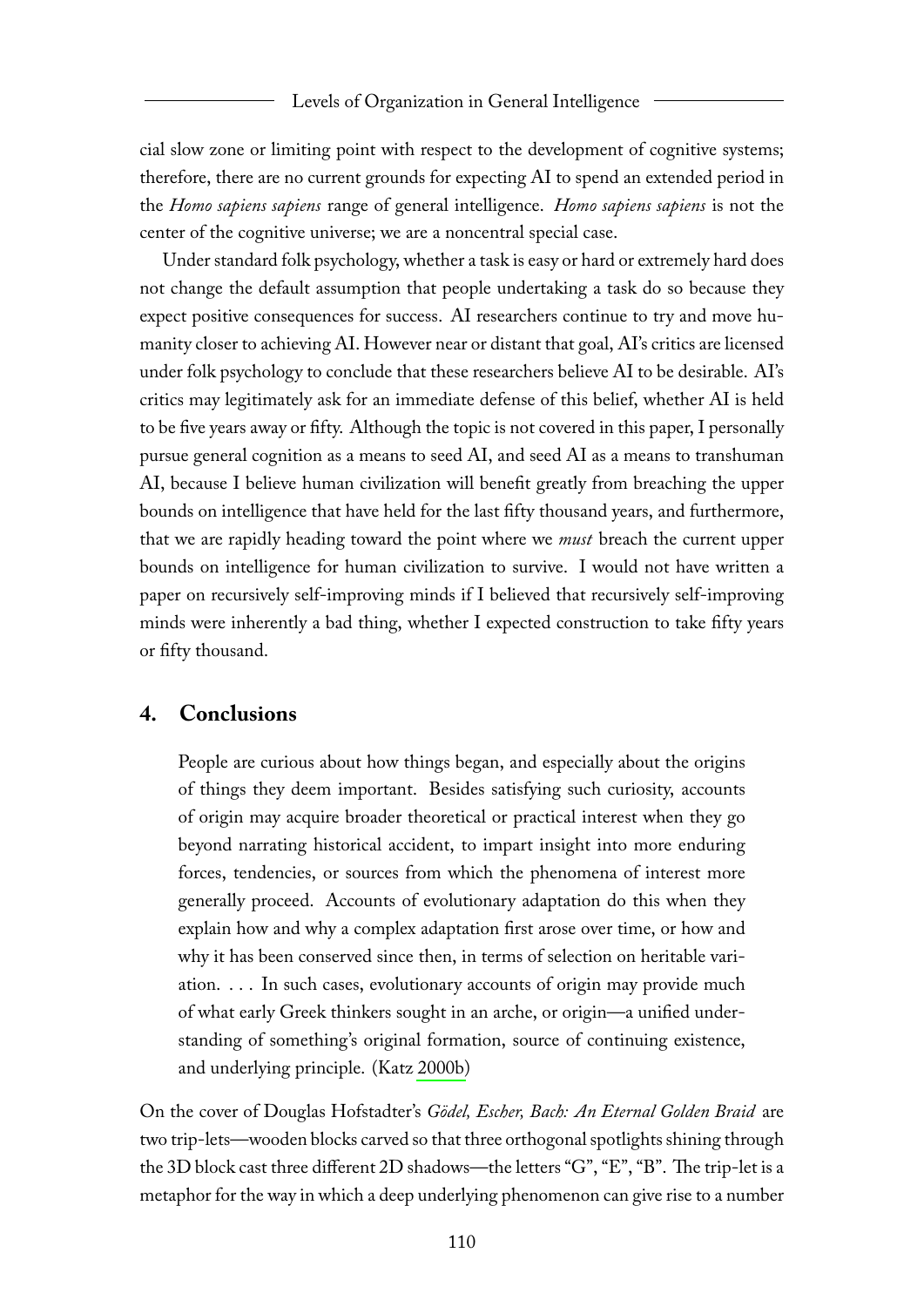#### *Eliezer Yudkowsky*

of different surface phenomena. It is a metaphor about intersecting constraints that give rise to a whole that is *deeper* than the sum of the requirements, the multiplicative and not additive sum. It is a metaphor for arriving at a solid core by asking what casts the shadows, and how the core can be stronger than the shadows by reason of its solidity. (In fact, the trip-let itself could stand as a metaphor for the different metaphors cast by the trip-let concept.)

In seeking the *arche* of intelligence, I have striven to neither overstate nor understate its elegance. The central shape of cognition is a messy 4D object that casts the thousand subfields of cognitive science as 3D shadows. Using the relative handful of fields with which I have some small acquaintance, I have tried to arrive at a central shape which is no more and no less coherent than we would expect of evolution as a designer.

I have used the levels of organization as structural support for the theory, but have tried to avoid turning the levels of organization into Aristotelian straitjackets permitting discussion of "beliefs," cognitive content that combines the nature of concept structures and learned complexity; or discussion of "sequiturs," brainware adaptations whose function is best understood on the thought level. The levels of organization are visibly pregnant with evolvability and plead to be fit into specific accounts of human evolution—but this does not mean that our evolutionary history enacted a formal progress through Modalities, Concepts, and Thoughts, with each level finished and complete before moving on to the next. The levels of organization structure the functional decomposition of intelligence; they are not in themselves such a decomposition. Similarly, the levels of organization structure accounts of human evolution without being in themselves an account of evolution. We should not say that Thoughts evolved from Concepts; rather, we should consider a specific thought-level function and ask which specific concept-level functions are necessary and preadaptive for its evolution.

In building this theory, I have tried to avoid those psychological sources of error that I believe have given rise to past failures in AI; physics envy, Aristotelian straitjackets, magical analogies with human intelligence, and others too numerous to list. I have tried to give some explanation of past failures of AI, not just in terms of "*This* is the magic key we were missing all along (take two)," but in terms of "This is what the past researchers were looking at when they made the oversimplification, these are the psychological forces underlying the initial oversimplification and its subsequent social propagation, and this explains the functional consequences of the oversimplification in terms of the specific subsequent results as they appeared to a human observer." Or so I would *like* to say, but alas, I had no room in this chapter for such a complete account. Nonetheless I have tried, not only to give an account of some of AI's past failures, but also to give an account of how successive failures tried and failed to account for past failures. I have only discussed a few of the best-known and most-studied AI pathologies, such as the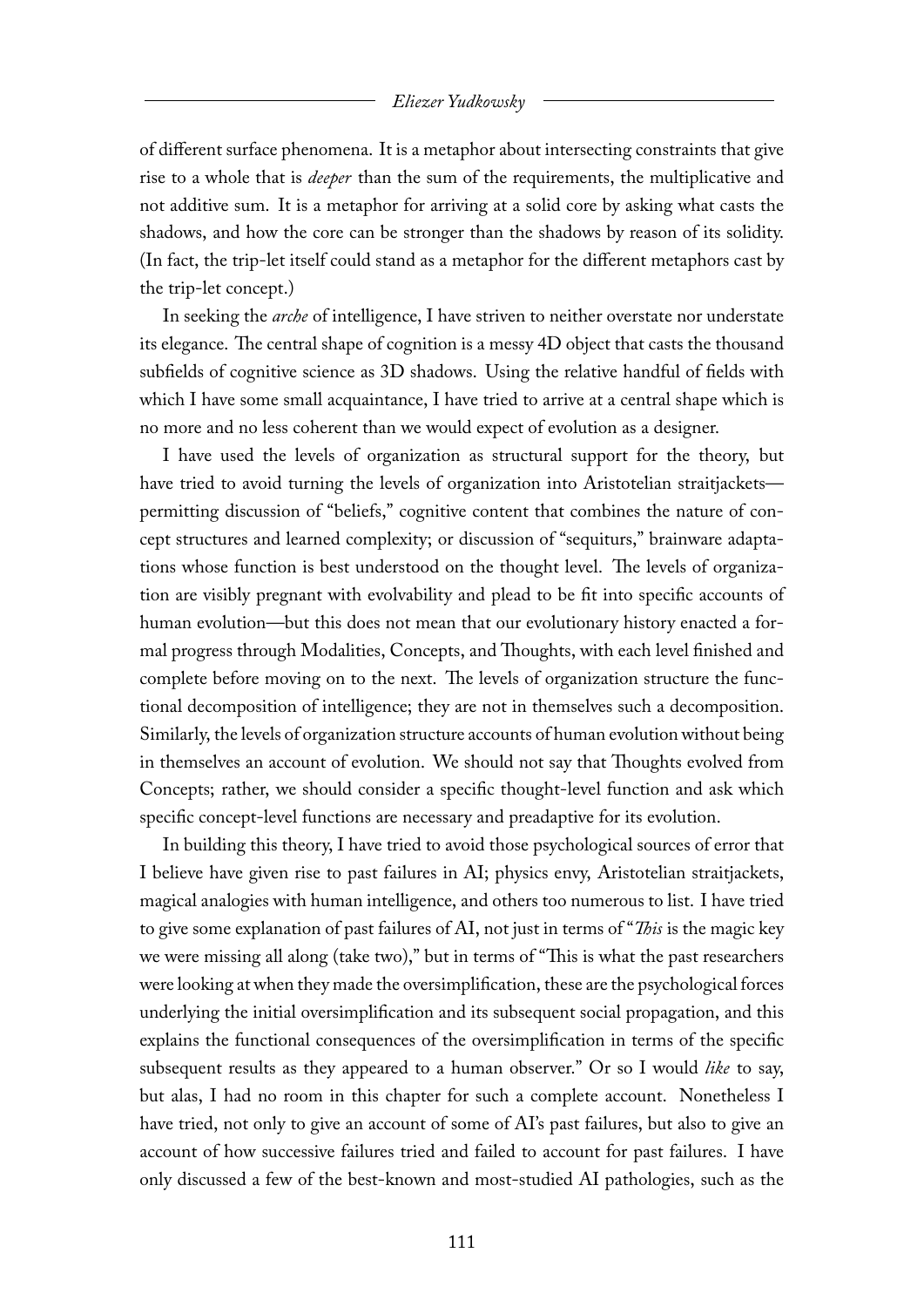"symbol grounding problem" and "common-sense problem," but in doing so, I have tried to give accounts of their specific effects and specific origins.

Despite AI's repeated failures, and despite even AI's repeated failed attempts to dig itself out from under past failures, AI still has not dug itself in so deep that no possible new theory could dig itself out. If you show that a new theory does not contain a set of causes of failure in past theories—where the causes of failure include both surface scientific errors and underlying psychological errors, and these causes are together sufficient to account for observed pathologies—then this does not prove you have identified *all* the old causes of failure, or prove that the new theory will succeed, but it is sufficient to set the new approach aside from aversive reinforcement on past attempts. I can't promise that DGI will succeed—but I believe that even if DGI is slain, it won't be the AI dragon that slays it, but a new and different dragon. At the least I hope I have shown that, as a new approach, DGI-based seed AI is different enough to be worth trying.

As presented here, the theory of DGI has a great deal of potential for expansion. To put it less kindly, the present chapter is far too short. The chapter gives a descriptive rather than a constructive account of a functional decomposition of intelligence; the chapter tries to show evolvability, but does not give a specific account of hominid evolution; the chapter analyzes a few examples of past failures but does not fully reframe the history of AI. I particularly regret that the chapter fails to give the amount of background explanation that is usually considered standard for interdisciplinary explanations. In assembling the pieces of the puzzle, I have not been able to explain each of the pieces for those unfamiliar with it. I have been forced to the opposite extreme. On more than one occasion I have compressed someone else's entire lifework into one sentence and a bibliographic reference, treating it as a jigsaw piece to be snapped in without further explanation.

The only defense I can offer is that the central shape of intelligence is *enormous*. I was asked to write a chapter in a book, not a book in itself. Had I tried to describe interdisciplinary references in what is usually considered the minimum acceptable level of detail, this chapter would have turned into an encyclopedia. It is better to be accused of having failed to fully integrate a piece into the larger puzzle, than to leave that piece out entirely. If the chapter is unfinished then let it at least be *visibly* unfinished. This defies literary convention, but omitting facets of cognition is one of the chief sins of AI. In AI, it really is better to mention and not explain than to not mention and not explain—and at that, I have *still* been forced to leave things out. So to all those whose theories I have slighted by treating them in far less length than they deserve, my apologies. If it is any consolation, I have treated my own past work no differently than I have treated yours. The entire topic of Friendly AI has been omitted—except for one or two passing references to a "human moral frame of reference"—despite my feeling that discussion of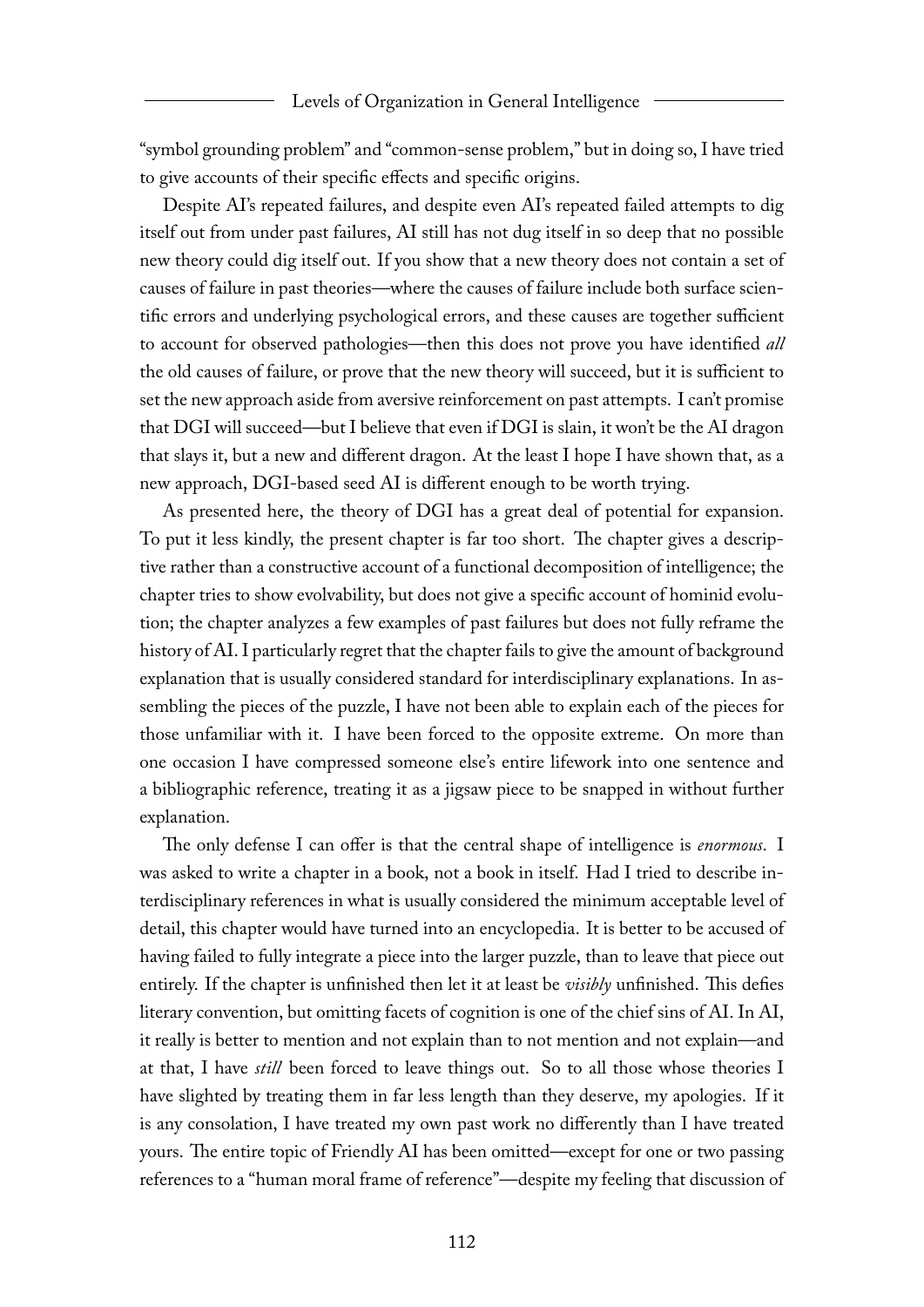the human moral frame of reference should not be severed from discussion of recursively self-improving generally intelligent minds.

I cannot promise that a book is on the way. At this point in the ritual progress of a general theory of cognition, there are two possible paths forward. One can embrace the test of fire in evolutionary psychology, cognitive psychology, and neuroscience, and try to show that the proposed new explanation is the most probable explanation for previously known evidence, and that it makes useful new predictions. Or, one can embrace the test of fire in Artificial Intelligence and try to build a mind. I intend to take the latter path as soon as my host organization finds funding, but this may not leave much time for writing future papers. Hopefully my efforts in this chapter will serve to argue that DGI is promising enough to be worth the significant funding needed for the acid test of building AI, although I acknowledge that my efforts in this chapter are not enough to put forth DGI as a strong hypothesis with respect to academia at large.

This chapter would not have been written without the support and assistance of a large number of people whose names I unfortunately failed to accumulate in a single location. At the least I would like to thank Peter Voss, Ben Goertzel, and Carl Feynman for discussing some of the ideas found in this chapter. Any minor blemishes remaining in this document are, of course, my fault. (Any major hideous errors or gaping logical flaws were probably smuggled in while I wasn't looking.) Without the Singularity Institute for Artificial Intelligence, this chapter would not exist. To all the donors, supporters, and volunteers of the Singularity Institute, my deepest thanks, but we're not finished with you yet. We still need to build an AI, and for that to happen, we need a lot more of you.

I apologize to the horde of authors whom I have inevitably slighted by failing to credit them for originating an idea or argument inadvertently duplicated in this chapter; the body of literature in cognitive science is too large for any one person to be personally familiar with more than an infinitesimal fraction. As I was editing a draft of this chapter, I discovered the paper "Perceptual Symbol Systems" by Lawrence Barsalou [\(1999\)](#page-115-0); as I submit this chapter I still have not read Barsalou's paper fully, but at minimum it describes a model in which concepts reify perceptual imagery and bind to perceptual imagery, and in which combinatorial concept structures create complex depictive mental imagery. Barsalou should receive full credit for first publication of this idea, which is one of the major theoretical foundations of DGI.

In today's world it is commonly acknowledged that we have a responsibility to discuss the moral and ethical questions raised by our work. I would take this a step farther and say that we not only have a responsibility to discuss those questions, but also to arrive at interim answers and guide our actions based on those answers—still expecting future improvements to the ethical model, but also willing to take action based on the best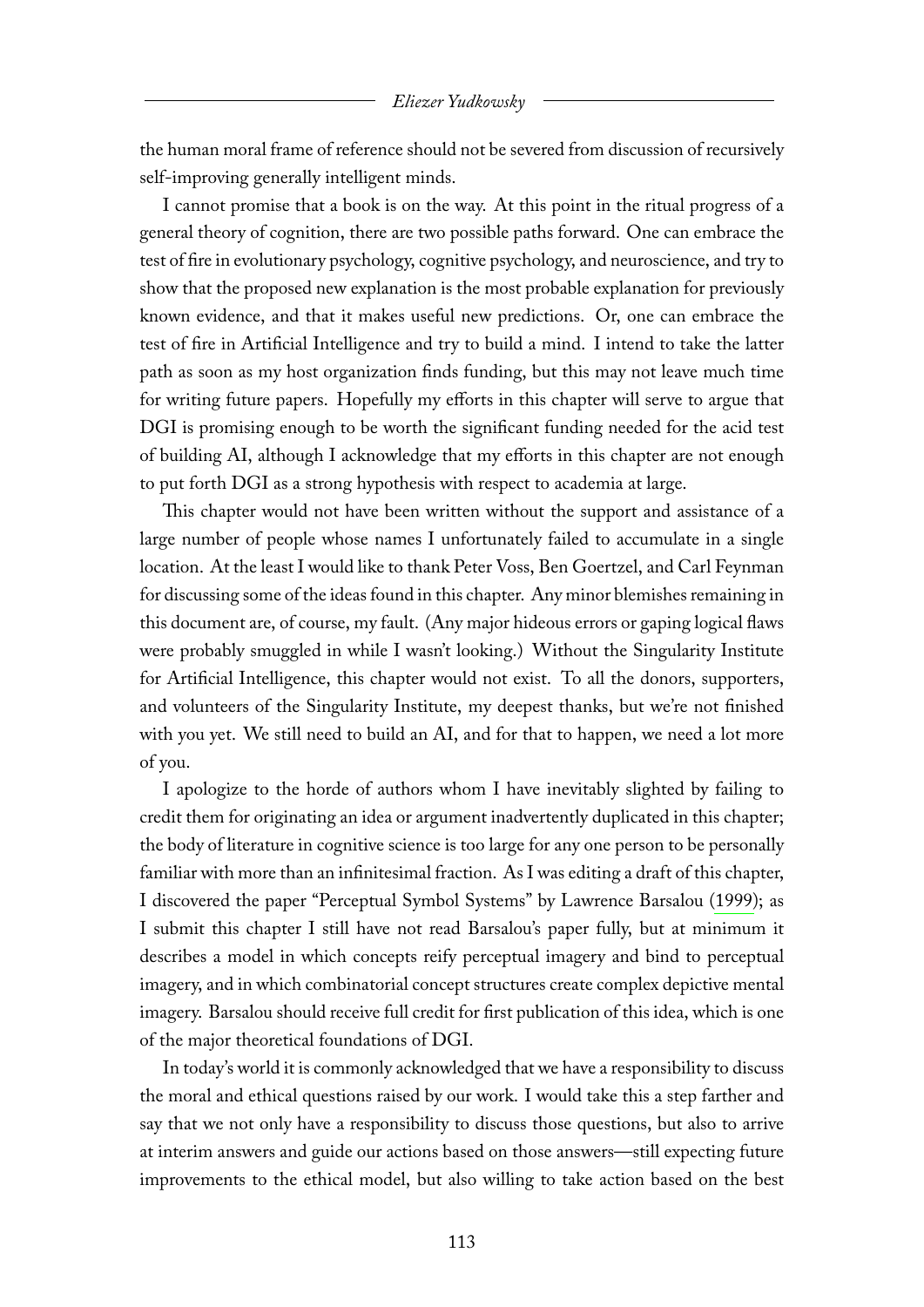### Levels of Organization in General Intelligence

current answers. Artificial Intelligence is too profound a matter for us to have no better reply to such pointed questions as "Why?" than "Because we can!" or "I've got to make a living somehow." If *Homo sapiens sapiens* is a noncentral and nonoptimal special case of intelligence, then a world full of nothing but *Homo sapiens sapiens* is not necessarily the happiest world we could live in. For the last fifty thousand years, we've been trying to solve the problems of the world with *Homo sapiens sapiens* intelligence. We've made a lot of progress, but there are also problems that we've hit and bounced. Maybe it's time to use a bigger hammer.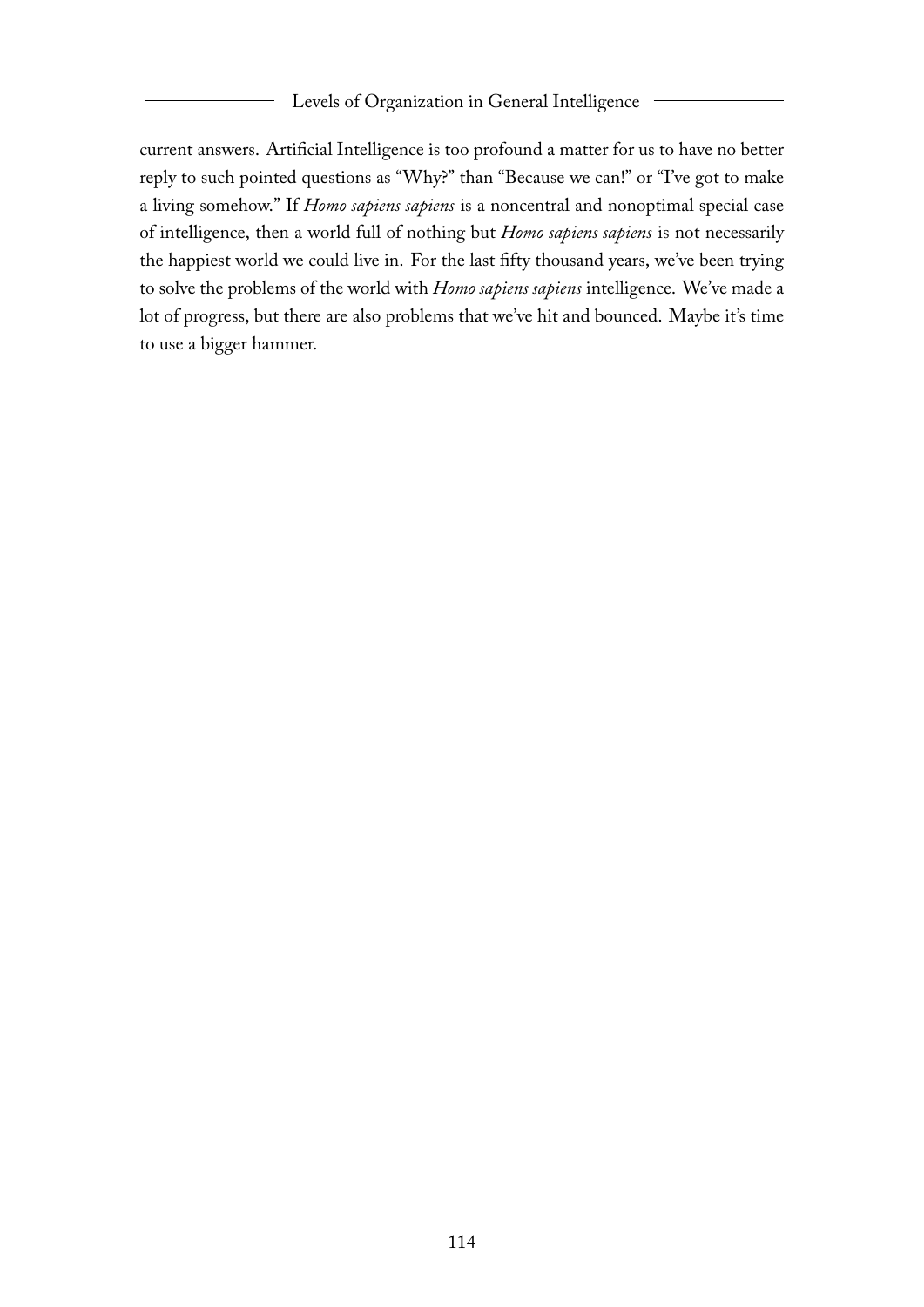# **References**

- Anderson, T. E., D. E. Culler, and D. Patterson. 1995. "A Case for NOW (Networks of Workstations)." *IEEE Micro* 15 (1): 54–64. doi:[10.1109/40.342018](http://dx.doi.org/10.1109/40.342018).
- <span id="page-115-1"></span>Barkow, Jerome H., Leda Cosmides, and John Tooby, eds. 1992. *The Adapted Mind: Evolutionary Psychology and the Generation of Culture.* New York: Oxford University Press.
- <span id="page-115-0"></span>Barsalou, Lawrence W. 1999. "Perceptual Symbol Systems." *Behavioral and Brain Sciences* 22 (4): 577– 660. [http://journals.cambridge.org/abstract\\_S0140525X99002149](http://journals.cambridge.org/abstract_S0140525X99002149).
- Berlin, Brent, and Paul Kay. 1969. *Basic Color Terms: Their Universality and Evolution.* 1st ed. Berkeley, CA: University of California Press.
- Bickerton, Derek. 1990. *Language and Species.* Chicago: University of Chicago Press.
- Bonmassar, G., and E. L. Schwartz. 1997. "Space-Variant Fourier Analysis: The Exponential Chirp Transform." *IEEE Transactions on Pattern Analysis and Machine Intelligence* 19 (10): 1080–1089. doi:[10.1109/34.625108](http://dx.doi.org/10.1109/34.625108).
- Boynton, Robert M., and Conrad X. Olson. 1987. "Locating Basic Colors in the OSA Space." *Color Research and Application* 12 (2): 94–105. doi:[10.1002/col.5080120209](http://dx.doi.org/10.1002/col.5080120209).
- Brown, Roger. 1958. "How Shall a Thing Be Called?" *Psychological Review* 65 (1): 14–21. doi:[10.1037/](http://dx.doi.org/10.1037/h0041727) [h0041727](http://dx.doi.org/10.1037/h0041727).
- Carey, Susan. 1992. "Becoming a Face Expert." *Philosophical Transactions of the Royal Society B: Biological Sciences* 335 (1273): 95–102. doi:[10.1098/rstb.1992.0012](http://dx.doi.org/10.1098/rstb.1992.0012).
- Chalmers, David John. 1995. "Facing Up to the Problem of Consciousness." *Journal of Consciousness Studies* 2 (3): 200–219. [http://www.ingentaconnect.com/content/imp/jcs/1995/00000002/](http://www.ingentaconnect.com/content/imp/jcs/1995/00000002/00000003/653) [00000003/653](http://www.ingentaconnect.com/content/imp/jcs/1995/00000002/00000003/653).
- Chalmers, David John, Robert M. French, and Douglas R. Hofstadter. 1992. "High-Level Perception, Representation, and Analogy: A Critique of Artificial Intelligence Methodology." *Journal of Experimental and Theoretical Artificial Intelligence* 4 (3): 185–211. doi:[10.1080/09528139208953747](http://dx.doi.org/10.1080/09528139208953747).
- Church, Russell M., and Warren H. Meck. 1984. "The Numerical Attribute of Stimuli." In *Animal Cognition: Proceedings of the Harry Frank Guggenheim Conference, June 2-4, 1982,* edited by H. L. Roitblat, T. G. Bever, and H. S. Terrace, 445–464. Hillsdale, NJ: Routledge.
- Clearfield, Melissa Wechsler, and K. S. Mix. 1999. "Number Versus Contour Length in Infants' Discrimination of Small Visual Sets." *Psychological Science* 10 (5): 408–411. doi:[10.1111/1467-9280.](http://dx.doi.org/10.1111/1467-9280.00177) [00177](http://dx.doi.org/10.1111/1467-9280.00177).
- Colton, Simon, Alan Bundy, and Toby Walsh. 2000. "On the Notion of Interestingness in Automated Mathematical Discovery." *International Journal of Human-Computer Studies* 53 (3): 351–375. doi:[10.](http://dx.doi.org/10.1006/ijhc.2000.0394) [1006/ijhc.2000.0394](http://dx.doi.org/10.1006/ijhc.2000.0394).
- Cosmides, Leda, and John Tooby. 1996. "Are Humans Good Intuitive Statisticians After All? Rethinking Some Conclusions from the Literature on Judgment Under Uncertainty." *Cognition* 58 (1): 1–73. doi:[10.1016/0010-0277\(95\)00664-8](http://dx.doi.org/10.1016/0010-0277(95)00664-8).
- Dawkins, Richard. 1996. *Climbing Mount Improbable.* New York: W. W. Norton.
- Deacon, Terrence W. 1990. "Rethinking Mammalian Brain Evolution." *American Zoologist* 30 (3): 629– 705. doi:[10.1093/icb/30.3.629](http://dx.doi.org/10.1093/icb/30.3.629).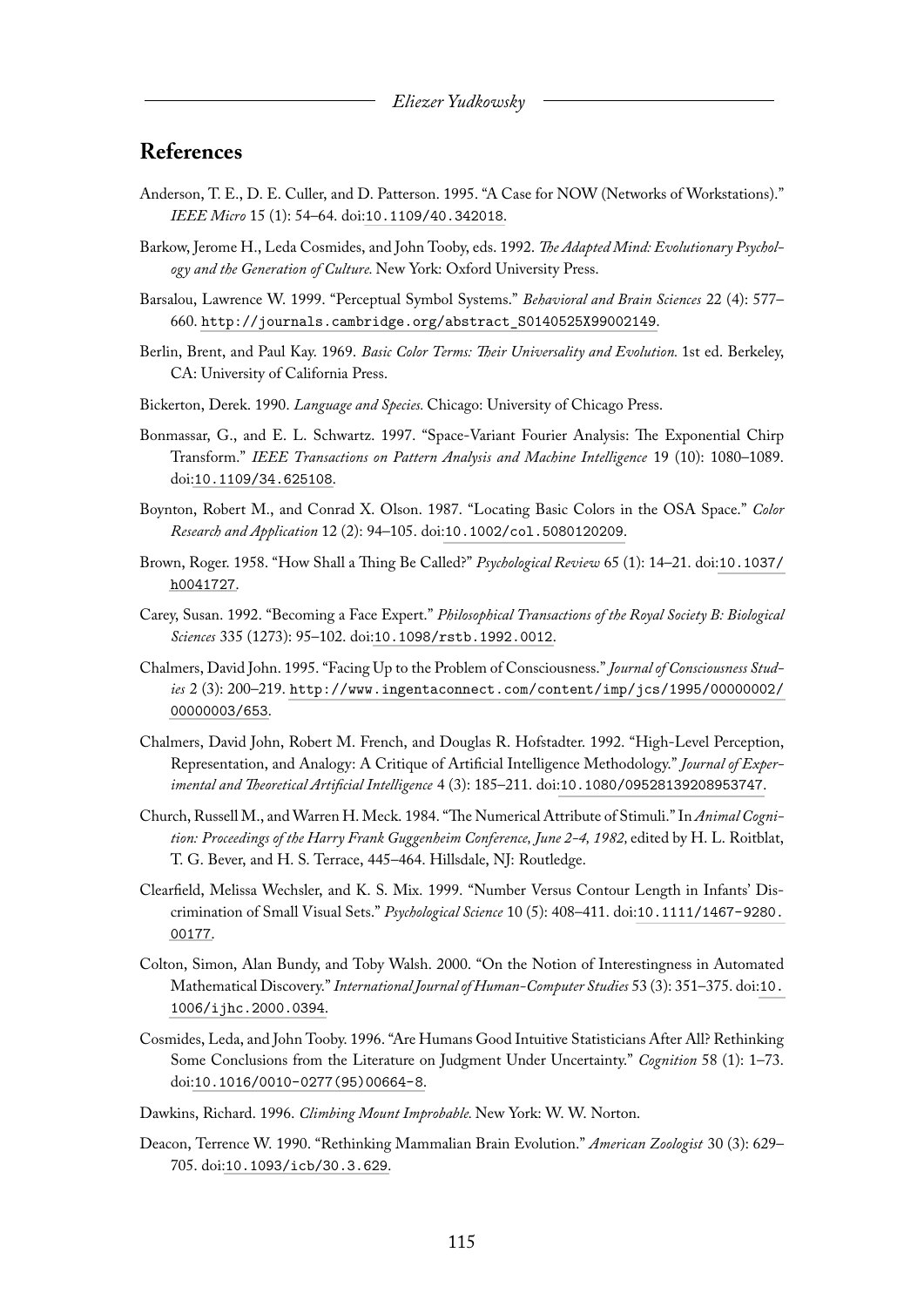- Deacon, Terrence W. 1997. *The Symbolic Species: The Co-evolution of Language and the Brain.* New York: W. W. Norton.
- Dedrick, Don. 1998. *Naming the Rainbow: Colour Language, Colour Science, and Culture.* Boston: Kluwer Academic.
- Dehaene, Stanislas. 1997. *The Number Sense: How the Mind Creates Mathematics.*1st ed. New York: Oxford University Press.
- Dijkstra, Edsger W. 1968. "Go To Statement Considered Harmful." *Communications of the ACM* 11 (3): 147–148. doi:[10.1145/362929.362947](http://dx.doi.org/10.1145/362929.362947).
- Felleman, Daniel J., and David C. Van Essen. 1991. "Distributed Hierarchical Processing in the Primate Cerebral Cortex." *Cerebral Cortex* 1 (1): 1–47. doi:[10.1093/cercor/1.1.1-a](http://dx.doi.org/10.1093/cercor/1.1.1-a).
- Finke, Ronald A., and Marty J. Schmidt. 1977. "Orientation-Specific Color Aftereffects Following Imagination." *Journal of Experimental Psychology: Human Perception and Performance* 3 (4): 599–606. doi:[10.1037//0096-1523.3.4.599](http://dx.doi.org/10.1037//0096-1523.3.4.599).
- Flack, Jessica C., and Frans B. M. de Waal. 2000. "'Any Animal Whatever': Darwinian Building Blocks of Morality in Monkeys and Apes." In Katz [2000a,](#page-117-2) 1–29.
- Garfinkel, Simson. 1997. "Happy Birthday, Hal." *Wired,* January. [http://www.wired.com/wired/](http://www.wired.com/wired/archive/5.01/ffhal.html) [archive/5.01/ffhal.html](http://www.wired.com/wired/archive/5.01/ffhal.html).
- Geist, Al, Adam Beguelin, Jack Dongarra, Weicheng Jiang, Robert Manchek, and Vaidy Sunderam. 1994. *PVM 3 User's Guide and Reference Manual.*Technical Manual 12187. Oak Ridge National Laboratory.
- Gould, S. J., and R. C. Lewontin. 1979. "The Spandrels of San Marco and the Panglossian Paradigm: A Critique of the Adaptationist Programme." *Proceedings of the Royal Society B: Biological Sciences* 205 (1161): 581–598. doi:[10.1098/rspb.1979.0086](http://dx.doi.org/10.1098/rspb.1979.0086).
- Gropp, William, Ewing Lusk, and Anthony Skjellum. 1994. *Using MPI: Portable Parallel Programming with the Message-Passing Interface.* Cambridge, MA: MIT Press.
- Harnad, Stevan. 1990. "The Symbol Grounding Problem." *Physica D: Nonlinear Phenomena* 42 (1-3): 335–346. doi:[10.1016/0167-2789\(90\)90087-6](http://dx.doi.org/10.1016/0167-2789(90)90087-6).
- Hayhoe, Mary M., David G. Bensinger, and Dana H. Ballard. 1998. "Task Constraints in Visual Working Memory." *Vision Research* 38 (1): 125–137. doi:[10.1016/S0042-6989\(97\)00116-8](http://dx.doi.org/10.1016/S0042-6989(97)00116-8).
- Helmholtz, Hermann von. 1924. *Helmholtz's Treatise on Physiological Optics.* 3rd ed. Edited and translated by James P. C. Southall. Rochester, NY: Optical Society of America.
- Hexmoor, Henry, Johan Lammens, and Stuart Shapiro. 1993. "Embodiment in GLAIR: A Grounded Layered Architecture with Integrated Reasoning for Autonomous Agents." In *Proceedings of the Sixth Florida Artificial Intelligence Research Sympossium (FLAIRS 93),* edited by Douglas D. Dankel and John Stewman, 325–329. Ft. Lauderdale, FL: Florida AI Research Society.
- Hochberg, Julian E. 1957. "Effects of the Gestalt Revolution: The Cornell Symposium on Perception." *Psychological Review* 64 (2): 73–84. doi:[10.1037/h0043738](http://dx.doi.org/10.1037/h0043738).
- Hofstadter, Douglas R. 1979. *Gödel, Escher, Bach: An Eternal Golden Braid.* New York: Basic Books.
- . 1985. *Metamagical Themas: Questing For The Essence Of Mind And Pattern.*New York: Basic Books.
	- , ed. 1995. *Fluid Concepts and Creative Analogies: Computer Models of the Fundamental Mechanisms of Thought.* New York: Basic Books.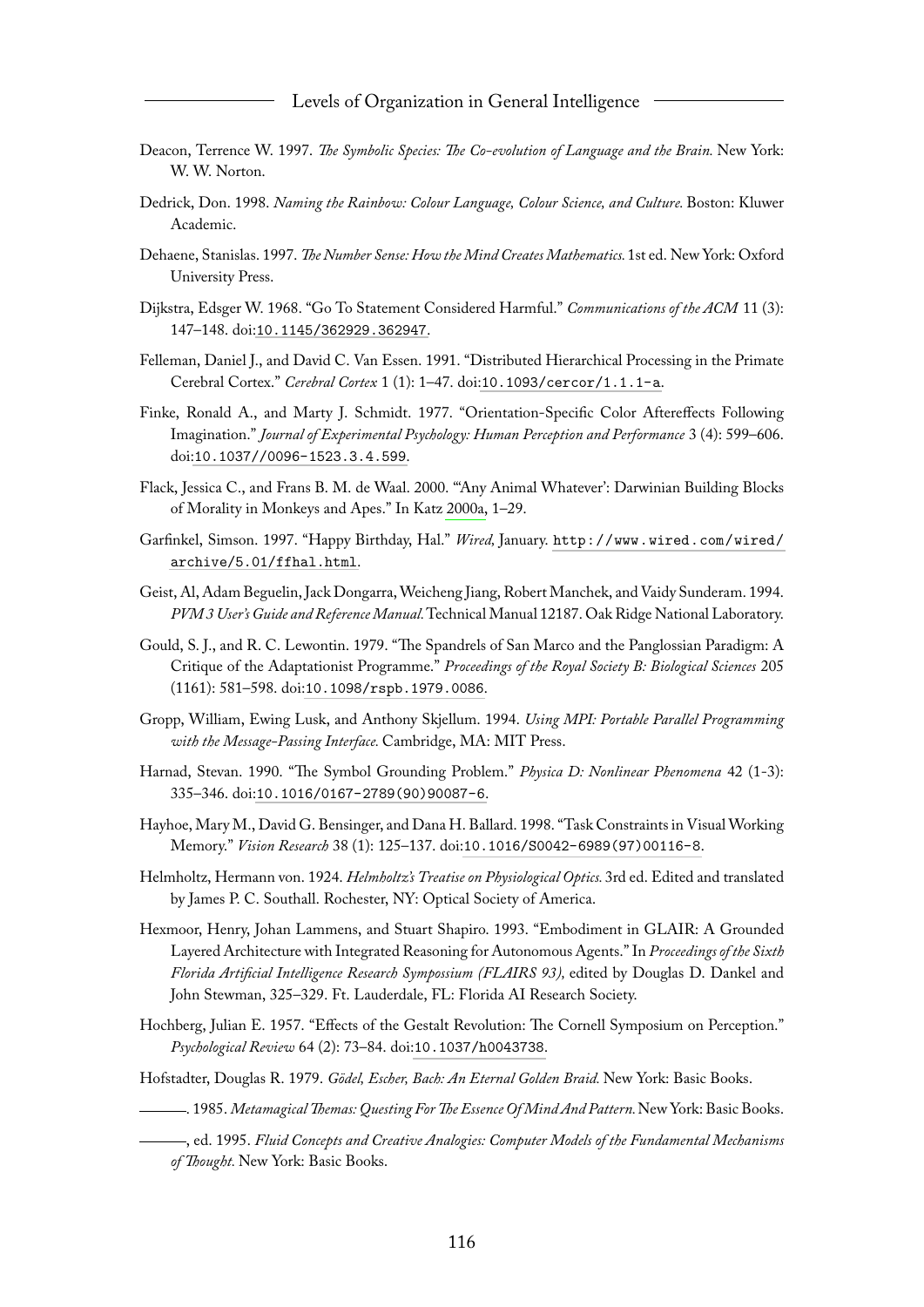<span id="page-117-0"></span>. 2000. *Will Spiritual Robots Replace Humanity by 2100?* Stanford symposium organized by Douglas Hofstadter. Stanford, CA: Stanford University, April 1.

- Hofstadter, Douglas R., and Melanie Mitchell. 1988. "Conceptual Slippage and Analogy-Making: A Report on the Copy-Cat Project." In *Proceedings of the Tenth Annual Conference of the Cognitive Science Society,* 601–607. Hillsdale, NJ: Lawrence Erlbaum.
- Holland, P., P. Ingham, and S. Krauss. 1992. "Development and Evolution: Mice and Flies Head to head." *Nature* 358 (6388): 627–628. doi:[10.1038/358627a0](http://dx.doi.org/10.1038/358627a0).
- Hopfield, J. J., and D. W. Tank. 1985. "'Neural' Computation of Decisions in Optimization Problems." *Biological Cybernetics* 52 (3): 141–152. doi:[10.1007/BF00339943](http://dx.doi.org/10.1007/BF00339943).
- Hurford, James R. 1999. "The Evolution of Language and Languages." In *The Evolution of Culture: An Interdisciplinary View,* edited by Robin Dunbar, Chris Knight, and Camilla Power, 173–193. New Brunswick, NJ: Rutgers.
- Hurvich, Leo M., and Dorothea Jameson. 1957. "An Opponent-Process Theory of Color Vision." *Psychological Review* 64 (6, Pt.1): 384–404. doi:[10.1037/h0041403](http://dx.doi.org/10.1037/h0041403).
- Hwang, Kai, and Zhiwei Xu. 1998. *Scalable Parallel Computing: Technology, Architecture, Programming.* Boston: McGraw-Hill.
- James, William. 1909. *The Meaning of Truth: A Sequel to "Pragmatism.*" New York: Longmans, Green.
- Judd, Deane B., David L. Macadam, Gütnter Wyszecki, H. W. Budde, H. R. Condit, S. T. Henderson, and J. L. Simonds. 1964. "Spectral Distribution of Typical Daylight as a Function of Correlated Color Temperature." *Journal of the Optical Society of America* 54 (8): 1031–1040. doi:[10.1364/JOSA.](http://dx.doi.org/10.1364/JOSA.54.001031) [54.001031](http://dx.doi.org/10.1364/JOSA.54.001031).
- <span id="page-117-2"></span>Katz, Leonard D., ed. 2000a. *Evolutionary Origins of Morality: Cross-Disciplinary Perspectives.* Bowling Green, OH.
- <span id="page-117-1"></span>. 2000b. "Toward Good and Evil: Evolutionary Approaches to Aspects Of Human Morality." In Katz [2000a,](#page-117-2) ix–xvi.
- Koch, Christof. 1999. *Biophysics of Computation: Information Processing in Single Neurons.* Computational Neuroscience. New York: Oxford University Press.
- Koch, Christof, and Tomaso Poggio. 1992. "Multiplying with Synapses and Neurons." In *Single Neuron Computation,* edited by Thomas McKenna, Joel Davis, and Steven F. Zornetzer, 315–346. Boston: Academic Press.
- Koch, Christof, and Idan Segev. 2000. "The Role of Single Neurons in Information Processing." Supplement, *Nature Neuroscience* 3 (11): 1171–1177. doi:[10.1038/81444](http://dx.doi.org/10.1038/81444).
- Koestler, Arthur. 1967. *The Ghost in the Machine.* 1st ed. London: Hutchinson.
- Koffka, K. 1935. *Principles of Gestalt Psychology.* 1st ed. New York: Harcourt, Brace.
- Kosslyn, Stephen M. 1994. *Image and Brain: The Resolution of the Imagery Debate.*Bradford Books. Cambridge, MA: MIT Press.
- Kosslyn, Stephen M., Nathaniel M. Alpert, William L. Thompson, Vera Maljkovic, Steven B. Weise, Christopher F. Chabris, Sania E. Hamilton, Scott L. Rauch, and Ferdinando S. Buonanno. 1993. "Visual Mental Imagery Activates Topographically Organized Visual Cortex: PET Investigations." *Journal of Cognitive Neuroscience* 5 (3): 263–287. doi:[10.1162/jocn.1993.5.3.263](http://dx.doi.org/10.1162/jocn.1993.5.3.263).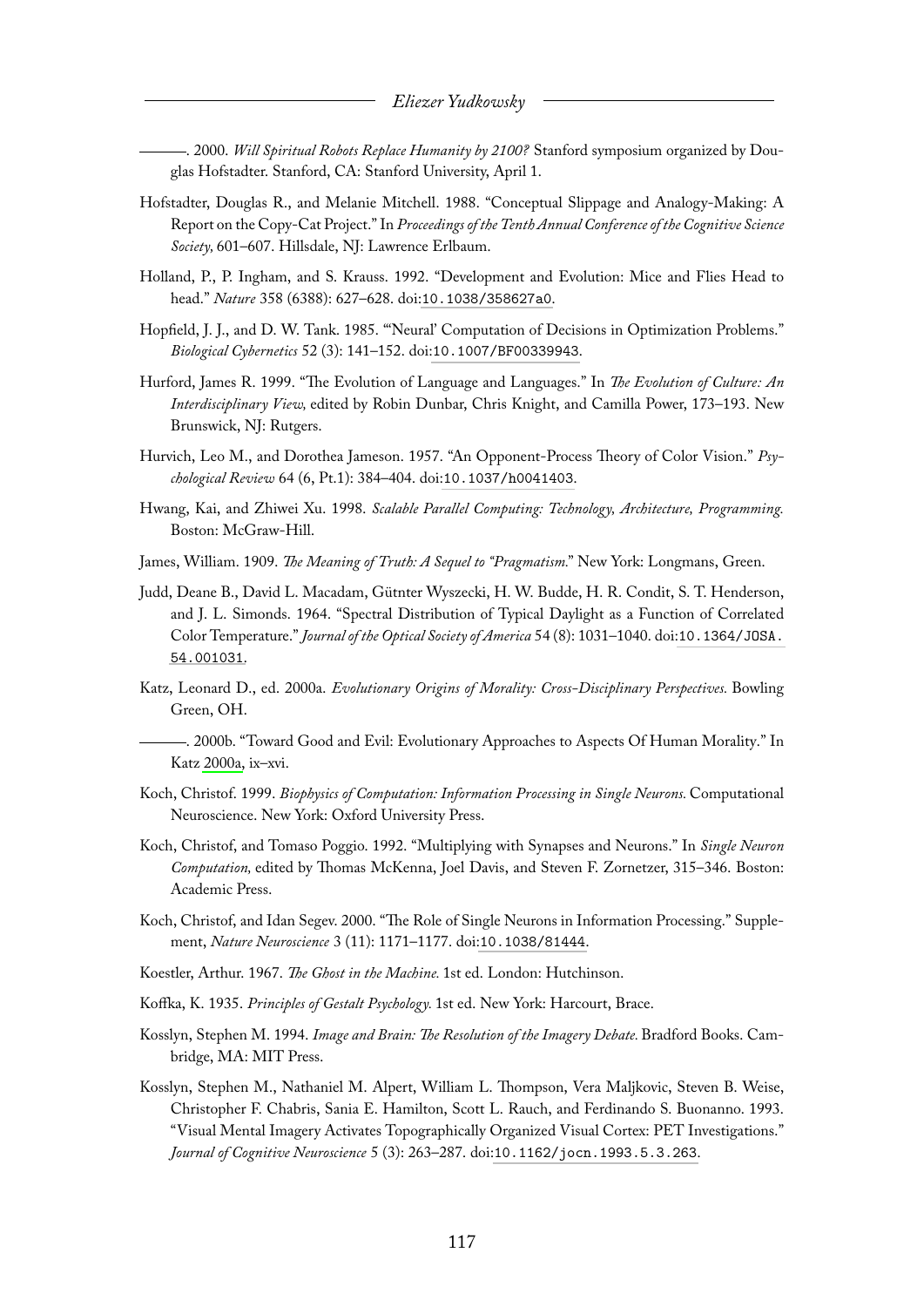- Kumar, Vipin. 1992. "Algorithms for Constraint-Satisfaction Problems: A Survey." *AI Magazine* 13 (1): 32–44. <http://www.aaai.org/ojs/index.php/aimagazine/article/download/976/894>.
- <span id="page-118-1"></span>Kurzweil, Ray. 1999. *The Age of Spiritual Machines: When Computers Exceed Human Intelligence.*New York: Viking.
- Lakoff, George. 1987. *Women, Fire, and DangerousThings: What Categories Reveal about the Mind.*Chicago: Chicago University Press.
- Lakoff, George, and Mark Johnson. 1999. *Philosophy In The Flesh: The Embodied Mind and its Challenge to Western Thought.* New York: Basic Books.
- Lavie, Nilli, and Jon Driver. 1996. "On the Spatial Extent of Attention in Object-Based Visual Selection." *Perception and Psychophysics* 58 (8): 1238–1251. doi:[10.3758/BF03207556](http://dx.doi.org/10.3758/BF03207556).
- Lenat, Douglas B. 1983. "EURISKO: A Program that Learns New Heuristics and Domain Concepts." *Artificial Intelligence* 21 (1-2): 61–98. doi:[10.1016/S0004-3702\(83\)80005-8](http://dx.doi.org/10.1016/S0004-3702(83)80005-8).
- Lenat, Douglas B., and John Seely Brown. 1984. "Why AM and EURISKO Appear to Work." *Artificial Intelligence* 23 (3): 269–294. doi:[10.1016/0004-3702\(84\)90016-X](http://dx.doi.org/10.1016/0004-3702(84)90016-X).
- Lenat, Douglas B., Mayank Prakash, and Mary Shepherd. 1985. "CYC: Using Common Sense Knowledge Overcome Brittleness and Knowledge Acquisition Bottlenecks." *AI Magazine* 6 (4): 65–85. <http://www.aaai.org/ojs/index.php/aimagazine/article/view/510>.
- Lowe, David G. 1985. *Perceptual Organization and Visual Recognition.* Boston: Kluwer Academic.
- Maloney, Laurence T. 1986. "Evaluation of Linear Models of Surface Spectral Reflectance with Small Numbers of Parameters." *Journal of the Optical Society of America A* 3 (10): 1673–1683. doi:[10.1364/](http://dx.doi.org/10.1364/JOSAA.3.001673) [JOSAA.3.001673](http://dx.doi.org/10.1364/JOSAA.3.001673).
- Marr, David. 1982. *Vision: A Computational Investigation into the Human Representation and Processing of Visual Information.* San Francisco, CA: W. H. Freeman.
- <span id="page-118-2"></span>McAuliffe, Wendy. 2001. "Hawking Warns of AI World Takeover." *ZDNet UK Edition,* September 3. <http://www.zdnet.com/hawking-warns-of-ai-world-takeover-3002094424/>.
- McDermott, Drew. 1976. "Artificial Intelligence Meets Natural Stupidity." *SIGART Newsletter* (57): 4–9. doi:[10.1145/1045339.1045340](http://dx.doi.org/10.1145/1045339.1045340).
- Meck, Warren H., and Russell M. Church. 1983. "A Mode Control Model of Counting and Timing Processes." *Journal of Experimental Psychology: Animal Behavior Processes* 9 (3): 320–334. doi:[10 .](http://dx.doi.org/10.1037/0097-7403.9.3.320) [1037/0097-7403.9.3.320](http://dx.doi.org/10.1037/0097-7403.9.3.320).
- Mervis, Carolyn B., Jack Catlin, and Eleanor Rosch. 1975. "Development of the Structure of Color Categories." *Developmental Psychology* 11 (1): 54–60. doi:[10.1037/h0076118](http://dx.doi.org/10.1037/h0076118).
- Meyer, David E., and Roger W. Schvaneveldt. 1971. "Facilitation in Recognizing Pairs of Words: Evidence of a Dependence Between Retrieval Operations." *Journal of Experimental Psychology* 90 (2): 227–234. doi:[10.1037/h0031564](http://dx.doi.org/10.1037/h0031564).
- <span id="page-118-0"></span>Minsky, Marvin. 1994. "Will Robots Inherit the Earth?" *Scientific American* 271 (4): 108–113. doi:[10.](http://dx.doi.org/10.1038/scientificamerican1094-108) [1038/scientificamerican1094-108](http://dx.doi.org/10.1038/scientificamerican1094-108).
- Mitchell, Melanie. 1993. *Analogy-Making as Perception: A Computer Model.* Bradford Books. Cambridge, MA: MIT Press.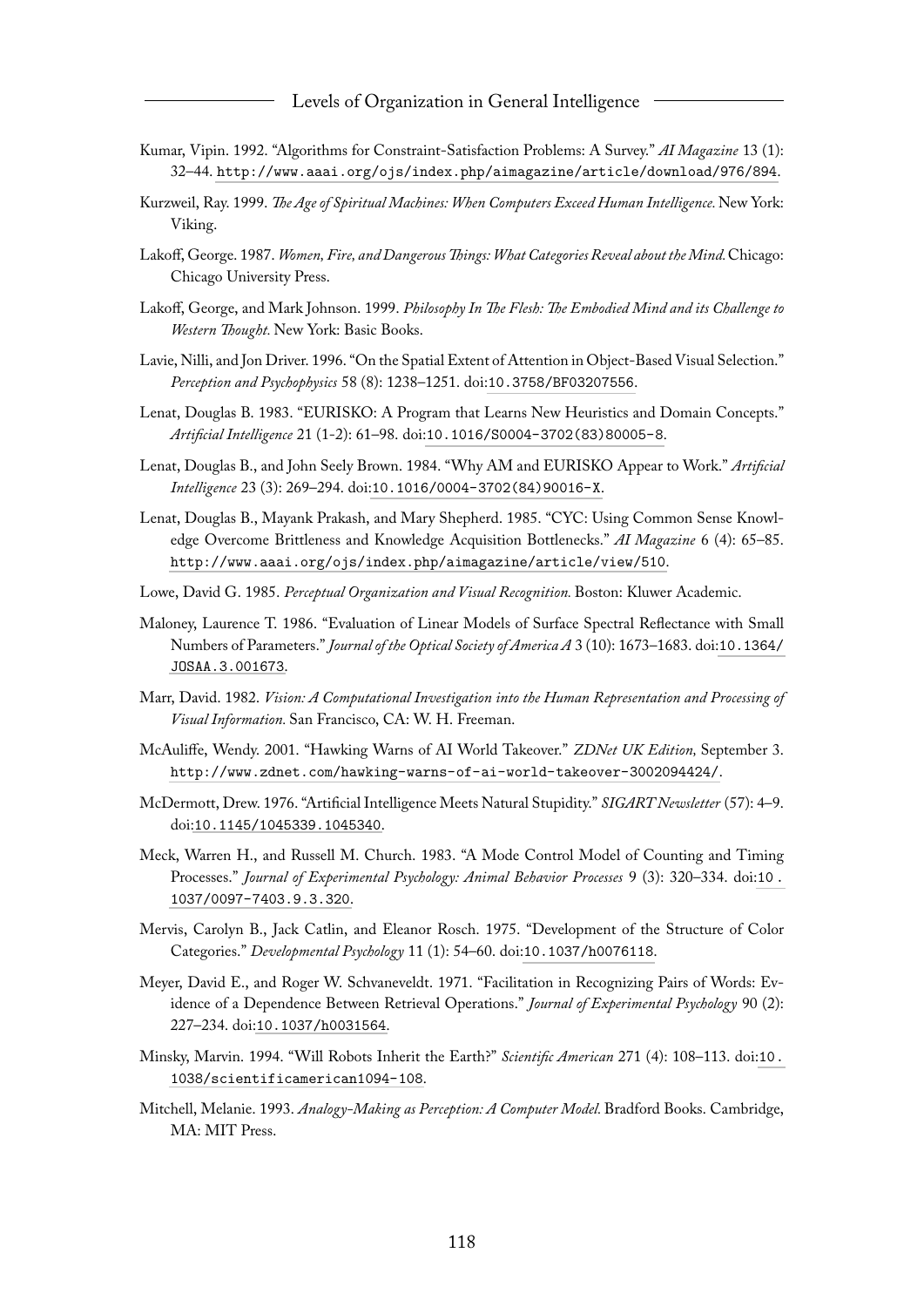- Moore, Cathleen M., Steven Yantis, and Barry Vaughan. 1998. "Object-Based Visual Selection: Evidence From Perceptual Completion." *Psychological Science* 9 (2): 104–110. doi:[10 . 1111 / 1467 - 9280 .](http://dx.doi.org/10.1111/1467-9280.00019) [00019](http://dx.doi.org/10.1111/1467-9280.00019).
- Moore, Gordon. 1997. *An Update on Moore's Law.* Keynote presentation at Intel Developer Forum. San Francisco, CA, September 29–1. [http://www.intel.com/pressroom/archive/speeches/](http://www.intel.com/pressroom/archive/speeches/gem93097.htm) [gem93097.htm](http://www.intel.com/pressroom/archive/speeches/gem93097.htm).
- <span id="page-119-0"></span>Moravec, Hans P. 1988. *Mind Children: The Future of Robot and Human Intelligence.* Cambridge, MA: Harvard University Press.
	- . 1998. "When Will Computer Hardware Match the Human Brain?" *Journal of Evolution and Technology* 1. <http://www.transhumanist.com/volume1/moravec.htm>.
- Newell, Alan. 1980. "Physical Symbol Systems." *Cognitive Science* 4 (2): 135–183. doi:[10 . 1207 /](http://dx.doi.org/10.1207/s15516709cog0402_2) [s15516709cog0402\\_2](http://dx.doi.org/10.1207/s15516709cog0402_2).
- Newell, Allen, and Herbert Alexander Simon. 1963. "GPS: A Program That Simulates Human Thought." In *Computers and Thought,* 1st ed., edited by Edward A. Feigenbaum and Julian Feldman, 279–293. New York: McGraw-Hill.
- Palmer, Stephen, and Irvin Rock. 1994. "Rethinking Perceptual Organization: The Role of Uniform Connectedness." *Psychonomic Bulletin and Review* 1 (1): 29–55. doi:[10.3758/BF03200760](http://dx.doi.org/10.3758/BF03200760).
- Pearl, Judea. 1996. "Causation, Action, and Counterfactuals." In *Proceedings of the Sixth Conference on Theoretical Aspects of Rationality and Knowledge,* edited by Yoav Shoham, 51–73. San Francisco, CA: Morgan Kaufmann.
	- . 2000. *Causality: Models, Reasoning, and Inference.* 1st ed. New York: Cambridge University Press.
- Pylyshyn, ZenonW. 1981. "The Imagery Debate: Analogue Media Versus Tacit Knowledge." *Psychological Review* 88 (1): 16–45. doi:[10.1037//0033-295X.88.1.16](http://dx.doi.org/10.1037//0033-295X.88.1.16).
- Raymond, Eric S., ed. 2004a. "Uninteresting." In *The On-Line Hacker Jargon File,* version 4.4.8. October 1. <http://catb.org/~esr/jargon/html/U/uninteresting.html>.
	- , ed. 2004b. "Wrong Thing." In *The On-Line Hacker Jargon File,* version 4.4.8. October 1. [http:](http://www.catb.org/~esr/jargon/html/W/Wrong-Thing.html) [//www.catb.org/~esr/jargon/html/W/Wrong-Thing.html](http://www.catb.org/~esr/jargon/html/W/Wrong-Thing.html).
- Rehling, John, and Douglas R. Hofstadter. 1997. "The Parallel Terraced Scan: An Optimization for an Agent-Oriented Architecture." In *Proceedings of the 1997 IEEE International Conference on Intelligent Processing Systems,* 900–904. Vol. 1. Beijing: IEEE. doi:[10.1109/ICIPS.1997.672938](http://dx.doi.org/10.1109/ICIPS.1997.672938).
- Ritchie, G. D., and F. K. Hanna. 1984. "AM: A Case Study in AI Methodology." *Artificial Intelligence* 23 (3): 249–268. doi:[10.1016/0004-3702\(84\)90015-8](http://dx.doi.org/10.1016/0004-3702(84)90015-8).
- Rodman, Hillary R. 1999. "Face Recognition." In *The MIT Encyclopedia of the Cognitive Sciences,* 1st ed., edited by Robert A. Wilson and Frank C. Keil, 309–311. Bradford Books. Cambridge, MA: MIT Press.
- Rosch, Eleanor. 1978. "Principles of Categorization." In *Cognition and Categorization,* edited by Eleanor Rosch and Barbara B. Lloyd. Hillsdale, NJ: Lawrence Erlbaum.
- Rosch, Eleanor, Carolyn B. Mervis, Wayne D. Gray, David M. Johnson, and Penny Boyes-Braem. 1976. "Basic Objects in Natural Categories." *Cognitive Psychology* 8 (3): 382–439. doi:[10.1016/0010-](http://dx.doi.org/10.1016/0010-0285(76)90013-X) [0285\(76\)90013-X](http://dx.doi.org/10.1016/0010-0285(76)90013-X).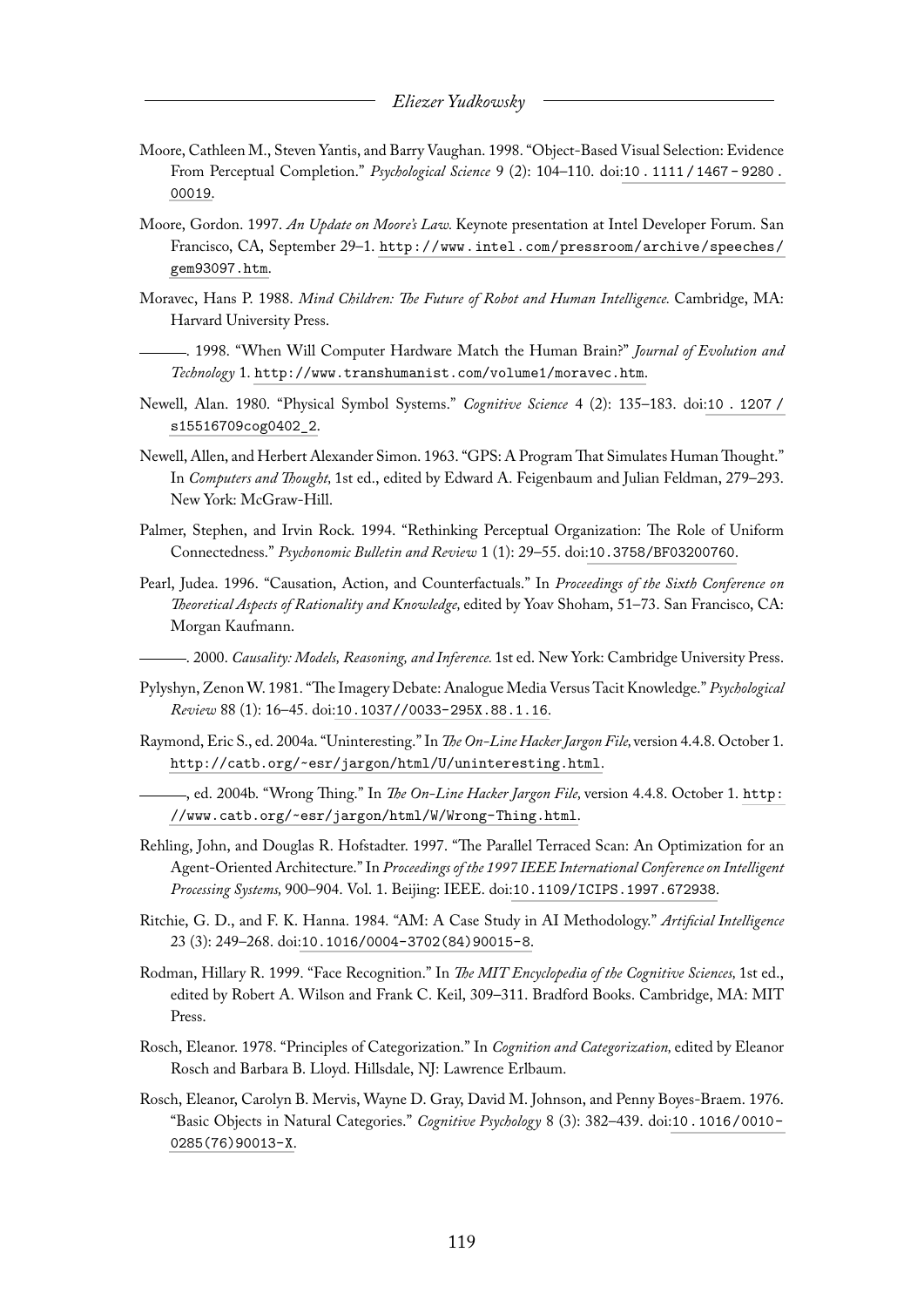- Sandberg, Anders. 1999. "The Physics of Information Processing Superobjects: Daily Life Among the Jupiter Brains." *Journal of Evolution and Technology* 5. [http://www.jetpress.org/volume5/](http://www.jetpress.org/volume5/Brains2.pdf) [Brains2.pdf](http://www.jetpress.org/volume5/Brains2.pdf).
- Schwartz, E. L. 1977. "Spatial Mapping in Primate Sensory Projection: Analytic Structure and Relevance to Perception." *Biological Cybernetics* 25 (4): 181–194. doi:[10.1007/BF01885636](http://dx.doi.org/10.1007/BF01885636).

. 1990. "Design Considerations for a Space-Variant Visual Sensor with Complex-Logarithmic Geometry." In *Proceedings of the 10th International Conference on Pattern Recognition,* edited by H. Freeman, 278–285. Vol. 2. Atlantic City, NJ: IEEE Computer Society.

- Schwartz, E. L., A. Munsif, and T. D. Albright. 1989. "The Topographic Map of Macaque V1 Measured Via 3D Computer Reconstruction of Serial Sections, Numerical Flattening of Cortex, and Conformal Image Modeling." Supplement, *Investigative Ophthalmology and Visual Science* 30 (3): 298.
- Shepard, Roger N. 1992. "The Perceptual Organization of Colors: An adaptation to Regularities of the Terrestrial World?" In Barkow, Cosmides, and Tooby [1992,](#page-115-1) 495–532.
- Sherman, S. M., and Christof Koch. 1986. "The Control of Retinogeniculate Transmission in the Mammalian Lateral Geniculate Nucleus." *Experimental Brain Research* 63 (1): 1–20. doi:[10 . 1007 /](http://dx.doi.org/10.1007/BF00235642) [BF00235642](http://dx.doi.org/10.1007/BF00235642).
- Shipley, Elizabeth F., and Barbara Shepperson. 1990. "Countable Entities: Developmental Changes." *Cognition* 34 (2): 109–136. doi:[10.1016/0010-0277\(90\)90041-H](http://dx.doi.org/10.1016/0010-0277(90)90041-H).
- Sober, Elliott. 1984. *The Nature of Selection: Evolutionary Theory in Philosophical Focus.* Bradford Books. Cambridge, MA: MIT Press.
- Spelke, Elizabeth S. 1990. "Principles of Object Perception." *Cognitive Science* 14 (1): 29–56. doi:[10.](http://dx.doi.org/10.1016/0364-0213(90)90025-R) [1016/0364-0213\(90\)90025-R](http://dx.doi.org/10.1016/0364-0213(90)90025-R).
- Sterling, Thomas, Donald J. Becker, Daniel Savarese, John E. Dorband, Udaya A. Ranawake, and Charles V. Packer. 1995. "Beowulf: A Parallel Workstation For Scientific Computation." In *Proceedings of the 24th International Conference on Parallel Processing,* edited by Prithviraj Banerjee, 11–14. Vol. 1. Urbana-Champain, Illinois: CRC.
- Tooby, John, and Leda Cosmides. 1992. "The Psychological Foundations of Culture." In Barkow, Cosmides, and Tooby [1992,](#page-115-1) 19–136.
- Tootell, R., M. Silverman, Eugene Switkes, and R. De Valois. 1982. "Deoxyglucose Analysis of Retinotopic Organization in Primate Striate Cortex." *Science* 218 (4575): 902–904. doi:[10 . 1126 /](http://dx.doi.org/10.1126/science.7134981) [science.7134981](http://dx.doi.org/10.1126/science.7134981).
- Tversky, Amos, and Daniel Kahneman. 1974. "Judgment Under Uncertainty: Heuristics and Biases." *Science* 185 (4157): 1124–1131. doi:[10.1126/science.185.4157.1124](http://dx.doi.org/10.1126/science.185.4157.1124).
- Tversky, Amos, and Derek J. Koehler. 1994. "Support Theory: A Nonextensional Representation of Subjective Probability." *Psychological Review* 101 (4): 547–567. doi:[10.1037//0033-295X.101.4.547](http://dx.doi.org/10.1037//0033-295X.101.4.547).
- <span id="page-120-0"></span>Vinge, Vernor. 1993. "The Coming Technological Singularity: How to Survive in the Post-Human Era." In *Vision-21: Interdisciplinary Science and Engineering in the Era of Cyberspace,* 11–22. NASA Conference Publication 10129. NASA Lewis Research Center. [http://ntrs.nasa.gov/archive/](http://ntrs.nasa.gov/archive/nasa/casi.ntrs.nasa.gov/19940022855_1994022855.pdf) [nasa/casi.ntrs.nasa.gov/19940022855\\_1994022855.pdf](http://ntrs.nasa.gov/archive/nasa/casi.ntrs.nasa.gov/19940022855_1994022855.pdf).
- Voss, Peter. 2007. "Essentials of General Intelligence: The Direct Path to Artificial General Intelligence." In *Artificial General Intelligence,* edited by Ben Goertzel and Cassio Pennachin, 131–157. Cognitive Technologies. Berlin: Springer. doi:[10.1007/978-3-540-68677-4\\_4](http://dx.doi.org/10.1007/978-3-540-68677-4_4).